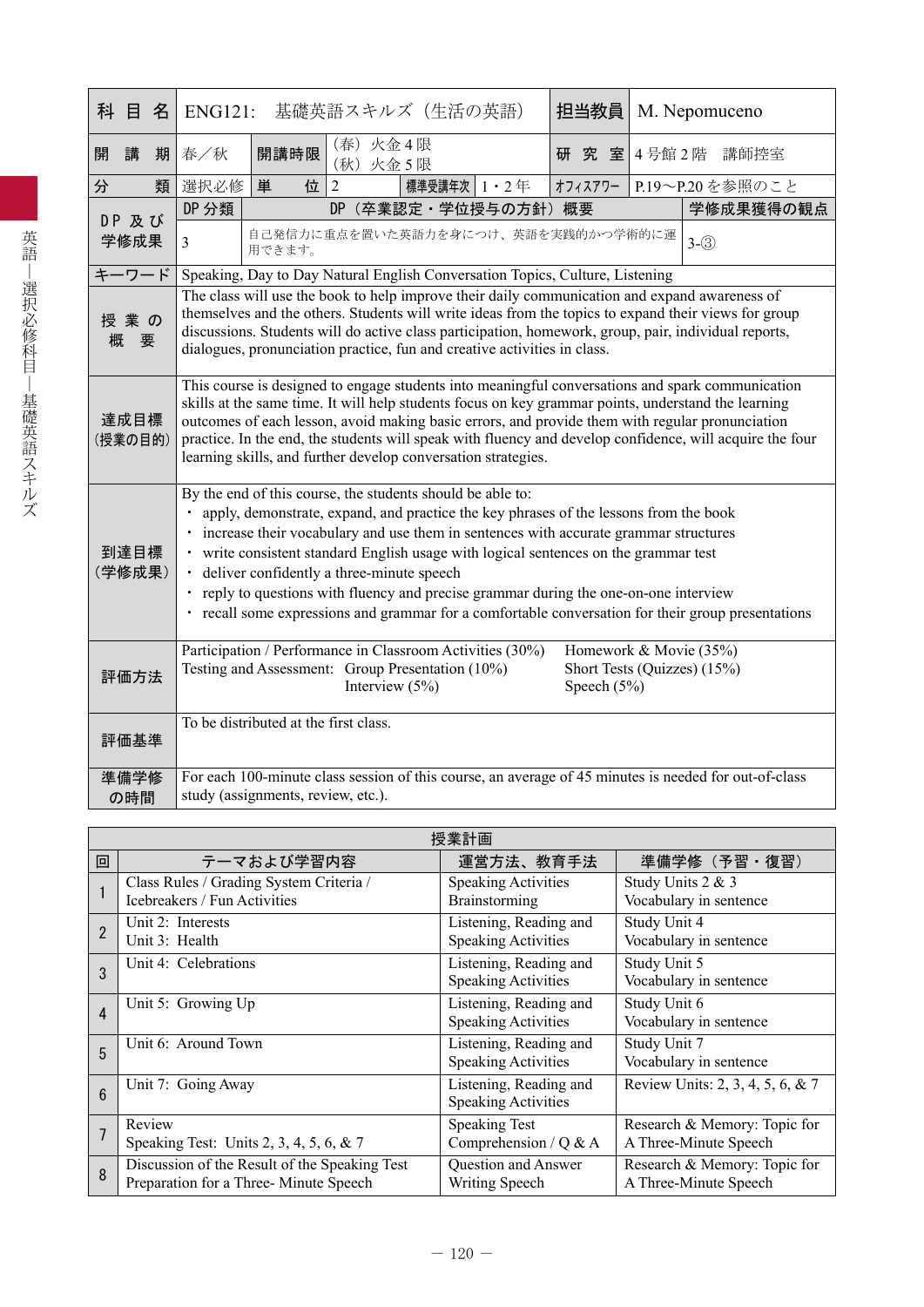|    |                                                                                             | 授業計画                                                 |                                                                        |
|----|---------------------------------------------------------------------------------------------|------------------------------------------------------|------------------------------------------------------------------------|
| 回  | テーマおよび学習内容                                                                                  | 運営方法、教育手法                                            | 準備学修(予習・復習)                                                            |
| 9  | Preparation for a Three-Minute Speech                                                       | Writing Speech                                       | Memorize:<br>Three-Minute Speech                                       |
| 10 | Memorize: Three-Minute Speech<br>Individual Speech (1/4 of the students in class)           | Memorizing the Speech<br>& Delivery                  | Memorize:<br>Three-Minute Speech                                       |
| 11 | <b>Individual Speech Delivery</b><br>(The remaining 3/4 of the students in class)           | Memorizing the Speech<br>& Delivery                  | Study Unit 8<br>Vocabulary in sentences                                |
| 12 | Unit 8: At Home                                                                             | Listening, Reading and<br><b>Speaking Activities</b> | Study Unit 9<br>Vocabulary in sentence                                 |
| 13 | Unit 9: Things Happen                                                                       | Listening, Reading and<br><b>Speaking Activities</b> | Study Unit 10<br>Vocabulary in sentence                                |
| 14 | Unit 10: Communication                                                                      | Listening, Reading and<br><b>Speaking Activities</b> | Study Unit 11<br>Vocabulary in sentence                                |
| 15 | Unit 11: Appearances                                                                        | Listening, Reading and<br><b>Speaking Activities</b> | Study Unit 12<br>Vocabulary in sentence                                |
| 16 | Unit 12: Looking Ahead                                                                      | Listening, Reading and<br><b>Speaking Activities</b> | Review: Units 8, 9, 10, 11, & 12                                       |
| 17 | Review: from Unit 8 to Unit 12                                                              | Review: Fun activities<br>& Role-play                | Research Topics for Presentation<br>Prepare for Interview              |
| 18 | One-on-One Interview<br>Preparation for Group Presentations                                 | Interview<br>Group Research                          | Research Topics for Presentation<br>Prepare for Interview              |
| 19 | One-on-One Interview<br>Preparation for Group Presentations                                 | Interview<br>Group Research                          | Memorize and Review Topics<br>for Presentation                         |
| 20 | <b>Final Group Presentations</b>                                                            | Groups' Presentations<br>Others: Q & A               | Memorize and Review Topics<br>for Presentation                         |
| 21 | <b>Final Group Presentations</b>                                                            | Groups' Presentations<br>Others: Q & A               | Do Internet Research:<br><b>About Movies</b>                           |
| 22 | Movie Comprehension                                                                         | Group Discussion<br>Comprehension / Q & A            | Study Grammar Pages of<br>Units 3, 4, & 5                              |
| 23 | Grammar: Units 3, 4, & 5                                                                    | Group / Individual Study<br>Comprehension / Q & A    | Study Grammar Pages of<br>Units 6, 7, & 8                              |
| 24 | Grammar: Units 6, 7, & 8                                                                    | Group / Individual Study<br>Comprehension / $Q & A$  | Study Grammar Pages of<br>Units 9 & 10                                 |
| 25 | Grammar: Units 9 & 10                                                                       | Group / Individual Study<br>Comprehension / $Q & A$  | Study Grammar Pages of<br>Units 11 & 12                                |
| 26 | Grammar: Units 11 & 12                                                                      | Group / Individual Study<br>Comprehension / $Q & A$  | <b>Grammar Review</b><br>From Unit 1 to Unit 10                        |
|    | 定期試験を実施しない Final Exam will not be held                                                      |                                                      |                                                                        |
| 27 | Review and Short Test: Grammar                                                              | Grammar Test                                         | Do Internet Research<br>Group / Individual Study                       |
| 28 | Return and go over results of the Short Test<br>Completion of Assignments and All Classwork | Group / Individual Study<br>Research                 | Complete interview, assignments,<br>presentation, tests, movie, speech |
|    | Michael McCarthy, Jeanne McCarten, Helen Sandiford. Touchstone Book 2 (Second Edition)      |                                                      |                                                                        |

|     | Michael McCarthy, Jeanne McCarten, Helen Sandiford. Touchstone Book 2 (Second Edition)<br>テキスト (Cambridge Japan). |
|-----|-------------------------------------------------------------------------------------------------------------------|
| 参考書 | English Essentials: An Academic Skills Handbook                                                                   |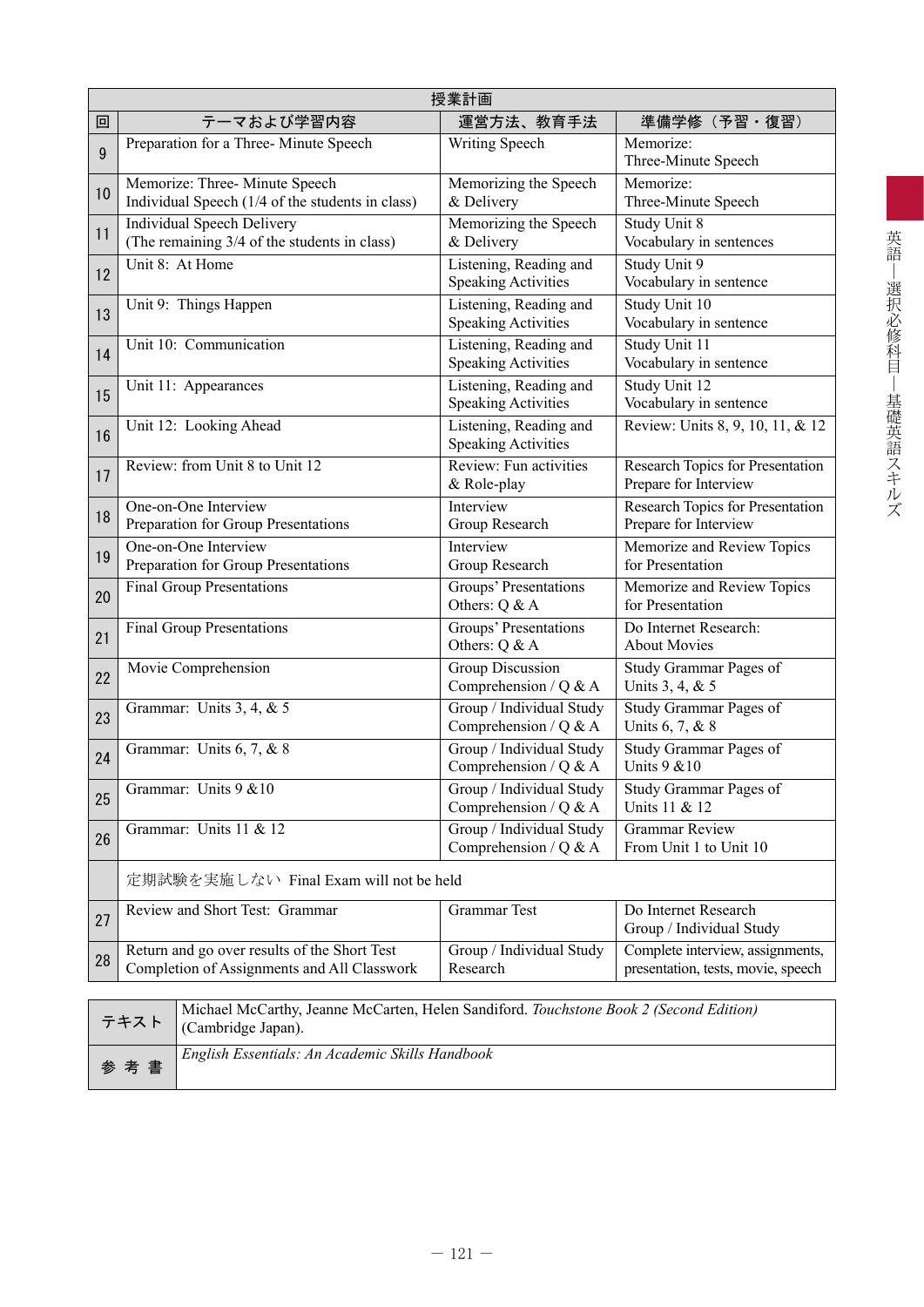|                 | 担当教員<br><b>科 目 名 ENG123:</b> 基礎英語スキルズ(ライティング・文法)<br>仲沢<br>淳子                                                                                                                                                      |
|-----------------|-------------------------------------------------------------------------------------------------------------------------------------------------------------------------------------------------------------------|
| 開講              | (春) 火金4限<br>開講時限<br>期春/秋<br>研 究 室 4号館 2階 講師控室<br>(秋) 火金3限                                                                                                                                                         |
| 分<br>類          | 選択必修<br>単<br>位 $2$<br>標準受講年次   1 ・ 2 年<br>オフィスアワー P.19~P.20を参照のこと                                                                                                                                                 |
| DP 及び           | DP 分類<br>DP (卒業認定·学位授与の方針) 概要<br>学修成果獲得の観点                                                                                                                                                                        |
| 学修成果            | 自己発信力に重点を置いた英語力を身につけ、英語を実践的かつ学術的に運<br>$3-(3)$<br>$\mathfrak{Z}$<br>用できます。                                                                                                                                         |
| キーワード           | 英文法、語彙、パラグラフ、エッセイ                                                                                                                                                                                                 |
| 授業の<br>概要       | テキストの練習問題に取り組みながら、読み手に分かりやすい論理的な文章を作成するため<br>の基本的な要点を、文法的正確性とともに体得していく。各章毎、既習事項に沿って出され<br>る課題に取り組み、ペアあるいはグループでの相互評価を行った後、修正を加え提出する。<br>パラグラフの構成について理解をし、様々な種類のエッセイの書き方について理解を深め<br>る。                             |
| 達成目標<br>(授業の目的) | 伝えるという目的意識を持ちながら、ライティングのために必要な技能の基礎を学ぶことを<br>目標とする。より洗練された文章を書く能力を身に付けるために、ライティングの技能と並<br>行して、語彙・文法の力をつけていくこともねらいとする。相互評価を通じて、文章力だけ<br>でなく、ライティングの要点を押さえながら文章を客観的に分析する力も身に付ける。ま<br>た、学習した内容について自身の学びを言語化できるようにする。 |
| 到達目標<br>(学修成果)  | ・論理的な文章を書くための基礎的な技術を身に付ける。<br>・語彙力・文法力を高める。<br>・協同学習を通して書かれた文章を客観的に分析する力を養う。                                                                                                                                      |
| 評価方法            | ②準備学修の課題 (30%)<br>③協同学習における分析 (30%)<br>①積極的な授業参加 (30%)<br>④コメント・シート (10%)                                                                                                                                         |
| 評価基準            | 1授業内でのペア·グループワークに積極的に取り組み、自発的に学習しているかどうか。<br>②学習した内容を踏まえて課題に取り組んでいるかどうか。また、豊富な語彙を使い、文法<br>的に正確で論理性のある文章を書くことを目指しているかどうか。<br>③ライティングの要点を押さえて文章を分析しているかどうか。<br>④学習した内容を踏まえ、自身の学びを具体的に言語化できているかどうか。                  |
| 準備学修<br>の時間     | 本科目の一回 (100 分) の授業のための授業外学修 (予習・復習) 時間は、平均 45 分が求め<br>られる。                                                                                                                                                        |

|                |                                                                                            | 授業計画       |                             |
|----------------|--------------------------------------------------------------------------------------------|------------|-----------------------------|
| 回              | テーマおよび学習内容                                                                                 | 運営方法、教育手法  | 準備学修 (予習・復習)                |
|                | Intro., Ch.1: The organization of paragraphs $\mathbb{D}$<br>Vocabulary, Writing Focus     | 講義、演習      | 予習:pp.1-16を読む<br>復習:既習内容を整理 |
| $\overline{2}$ | Ch.1: The organization of paragraphs $\circled{2}$<br>Structure and Mech., Grammar (参考書抜粋) | 講義、演習      | 予習:既習内容を整理<br>復習:指定課題       |
| $\mathbf{3}$   | Ch.2: Characteristics of good writing $\mathbb{D}$                                         | 講義、演習、グループ | 予習: pp. 17-29を読む            |
|                | Vocabulary, Writing Focus                                                                  | ワーク        | 復習:既習内容を整理                  |
| 4              | Ch.2: Characteristics of good writing $\circled{2}$                                        | 講義、演習、グループ | 予習:既習内容を整理                  |
|                | Structure and Mech., Writing to Communicate                                                | ワーク        | 復習:指定課題                     |
| 5              | $Ch.3$ : The writing process $\mathbb{D}$                                                  | 講義、演習、グループ | 予習: pp. 30-44 を読む           |
|                | Vocabulary, Writing Focus                                                                  | ワーク        | 復習:既習内容を整理                  |
| 6              | Ch.3: The writing process $@$                                                              | 講義、演習、グループ | 予習:既習内容を整理                  |
|                | Structure and Mech., Writing to Communicate                                                | ワーク、相互評価   | 復習:指定課題                     |
|                | Ch.1-3 の復習: Bringing it all together                                                       | 講義、演習、コメン  | 予習: pp. 45-46を読む            |
|                | Grammar points (参考書抜粋)                                                                     | ト・シート      | 復習:既習内容を整理                  |
| 8              | Ch.4: From Paragraph to $essay$                                                            | 講義、演習、グループ | 予習: pp. 47-63 を読む           |
|                | Vocabulary, Writing Focus                                                                  | ワーク        | 復習:既習内容を整理                  |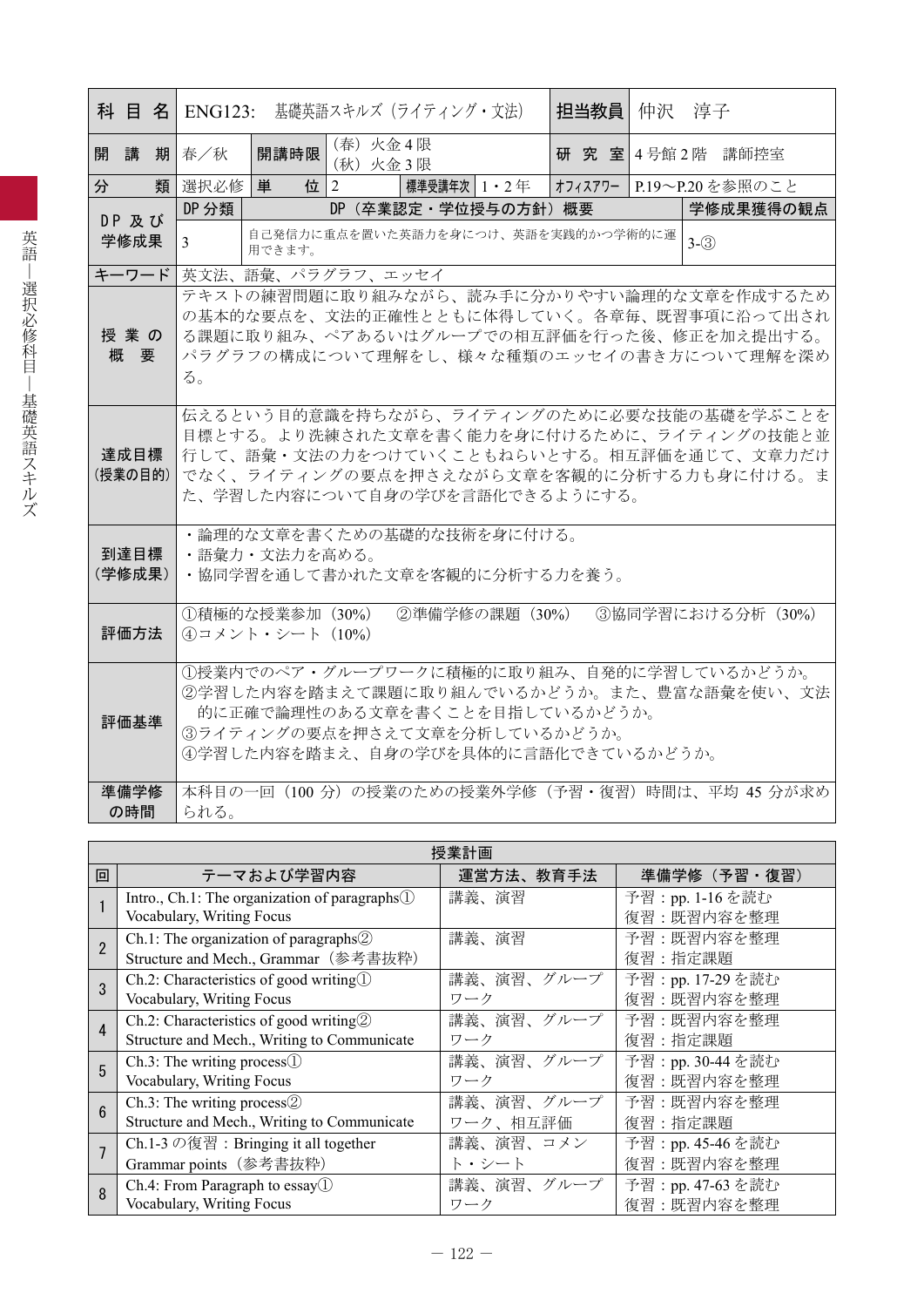|    | 授業計画                                                                                             |                    |                     |  |  |
|----|--------------------------------------------------------------------------------------------------|--------------------|---------------------|--|--|
| 回  | テーマおよび学習内容                                                                                       | 運営方法、教育手法          | 準備学修(予習・復習)         |  |  |
| 9  | Ch.4: From paragraph to essay $\mathcal{D}$                                                      | 講義、演習、グループ         | 予習:既習内容を整理          |  |  |
|    | Structure and Mech., Writing to Communicate                                                      | ワーク                | 復習:指定課題             |  |  |
| 10 | $Ch.5$ : The thesis statement $(I)$                                                              | 講義、演習、グループ         | 予習: pp. 64-75 を読む   |  |  |
|    | Vocabulary, Writing Focus                                                                        | ワーク                | 復習:既習内容を整理          |  |  |
| 11 | Ch.5: The thesis statement <sup>(2)</sup>                                                        | 講義、演習、グループ         | 予習:既習内容を整理          |  |  |
|    | Structure and Mech., Writing to Communicate                                                      | ワーク                | 復習:指定課題             |  |  |
| 12 | Ch.6: The introductory paragraph <sup>(1)</sup>                                                  | 講義、演習、グループ         | 予習: pp. 76-86を読む    |  |  |
|    | Vocabulary, Writing Focus                                                                        | ワーク                | 復習:既習内容を整理          |  |  |
| 13 | Ch 6: The introductory paragraph2                                                                | 講義、演習、グループ         | 予習:既習内容を整理          |  |  |
|    | Structure and Mech., Grammar (参考書抜粋)                                                             | ワーク                | 復習:指定課題             |  |  |
| 14 | Ch.7: The concluding paragraph <sup>(1)</sup>                                                    | 講義、演習、グループ         | 予習: pp. 87-96 を読む   |  |  |
|    | Vocabulary, Writing Focus                                                                        | ワーク                | 復習:既習内容を整理          |  |  |
| 15 | Ch.7: The concluding paragraph $@$                                                               | 講義、演習、グループ         | 予習:既習内容を整理          |  |  |
|    | Structure and Mech., Writing to Communicate                                                      | ワーク                | 復習:指定課題             |  |  |
| 16 | Ch.8: Body paragraphs <sup>1</sup>                                                               | 講義、演習、グループ         | 予習: pp. 97-108 を読む  |  |  |
|    | Vocabulary, Writing Focus                                                                        | ワーク                | 復習:既習内容を整理          |  |  |
| 17 | Ch.8: Body paragraphs <sup>2</sup>                                                               | 講義、演習、グループ         | 予習:既習内容を整理          |  |  |
|    | Structure and Mech., Writing to Communicate                                                      | ワーク、相互評価           | 復習:指定課題             |  |  |
| 18 | Ch.4-8 の復習: Bringing it all together                                                             | 講義、演習、コメン          | 予習: pp. 109-111 を読む |  |  |
|    | Grammar points (参考書抜粋)                                                                           | ト・シート              | 復習:既習内容を整理          |  |  |
| 19 | Ch.9: Process <sup>(1)</sup>                                                                     | 講義、演習、グループ         | 予習: pp. 114-126を読む  |  |  |
|    | Vocabulary, Writing Focus                                                                        | ワーク                | 復習:既習内容を整理          |  |  |
| 20 | Ch.9: Process2                                                                                   | 講義、演習、グループ         | 予習:既習内容を整理          |  |  |
|    | Structure and Mech., Writing to Communicate                                                      | ワーク                | 復習:指定課題             |  |  |
| 21 | Ch.10: Classification(1)                                                                         | 講義、演習、グループ         | 予習: pp. 127-141 を読む |  |  |
|    | Vocabulary, Writing Focus                                                                        | ワーク                | 復習:既習内容を整理          |  |  |
| 22 | Ch.10: Classification(2)                                                                         | 講義、演習、グループ         | 予習:既習内容を整理          |  |  |
|    | Structure and Mech., Grammar (参考書抜粋)                                                             | ワーク                | 復習:指定課題             |  |  |
| 23 | Ch.11: Persuasion(1)                                                                             | 講義、演習、グループ         | 予習: pp. 142-154を読む  |  |  |
|    | Vocabulary, Writing Focus                                                                        | ワーク                | 復習:既習内容を整理          |  |  |
| 24 | Ch.11: Persuasion2                                                                               | 講義、演習、グループ         | 予習:既習内容を整理          |  |  |
|    | Structure and Mech., Writing to Communicate                                                      | ワーク                | 復習:指定課題             |  |  |
| 25 | $Ch.12$ : Comparison and contrast $\odot$                                                        | 講義、演習、グループ         | 予習: pp. 155-169 を読む |  |  |
|    | Vocabulary, Writing Focus                                                                        | ワーク                | 復習:既習内容を整理          |  |  |
| 26 | Ch.12: Comparison and contrast2                                                                  | 講義、演習、グループ         | 予習:既習内容を整理          |  |  |
|    | Structure and Mech., Writing to Communicate                                                      | ワーク、相互評価           | 復習:指定課題             |  |  |
|    | 定期試験を実施しない Final Exam will not be held                                                           |                    |                     |  |  |
| 27 | Ch.9-12 の復習: Bringing it all together                                                            | 講義、演習、コメン          | 予習: pp. 170-172 を読む |  |  |
|    | Grammar points (参考書抜粋)                                                                           | ト・シート              | 復習:既習内容を整理          |  |  |
| 28 | まとめ・振り返り                                                                                         | 講義、演習、コメン<br>ト・シート | 全体の復習               |  |  |
|    | Cynthia A. Boardman, Jia Erydenberg, <i>Writing to Communicate 2 Paragraphs and Essays THIRD</i> |                    |                     |  |  |

| Cynthia A. Boardman, Jia Frydenberg. Writing to Communicate 2 Paragraphs and Essays THIRD<br>テキスト <i>EDITION</i> (Pearson). |
|-----------------------------------------------------------------------------------------------------------------------------|
| - Finglish Essentials: An Academic Skills Handbook<br>参考書 Mark Petersen『ピーターセンの英文ライティング特別講義 40』(旺文社)                        |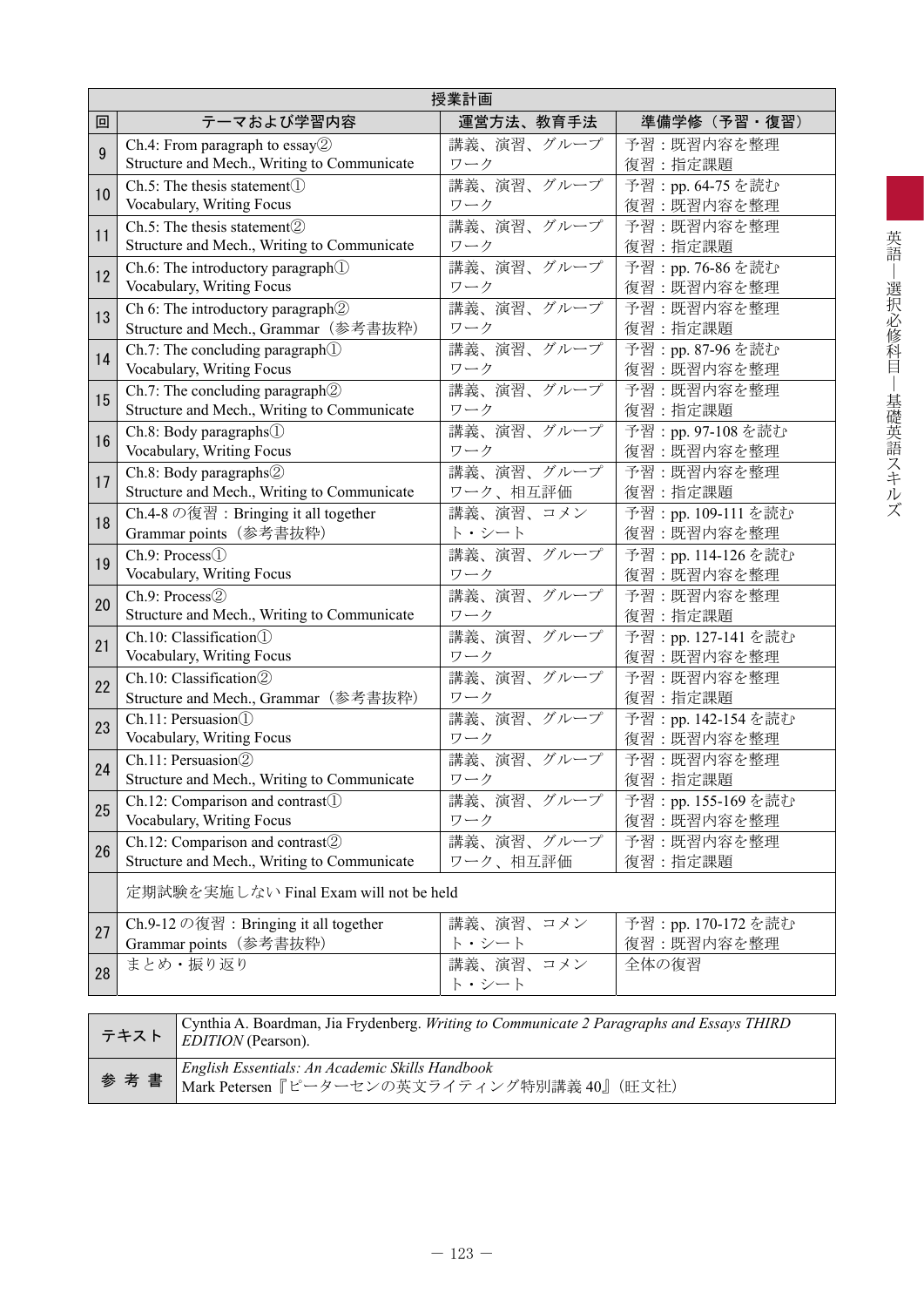|   | 科 目 名           |   |                                                                                                                                                                                                                                                                                                                   |          | ENG124: 基礎英語スキルズ (リーディング・語彙)       |              |  |  |  | 担当教員   石原 久子 |         |                                                                                                                                                                                      |
|---|-----------------|---|-------------------------------------------------------------------------------------------------------------------------------------------------------------------------------------------------------------------------------------------------------------------------------------------------------------------|----------|------------------------------------|--------------|--|--|--|--------------|---------|--------------------------------------------------------------------------------------------------------------------------------------------------------------------------------------|
| 開 | 講               |   | 期春/秋                                                                                                                                                                                                                                                                                                              | 開講時限     | (春) 月木2限<br>(秋) 月木1限               |              |  |  |  |              |         | 研 究 室 4号館 2階 講師控室                                                                                                                                                                    |
| 分 |                 | 類 | 選択必修                                                                                                                                                                                                                                                                                                              | 位 2<br>単 |                                    | 標準受講年次 1・2 年 |  |  |  |              |         | オフィスアワー   P.19~P.20を参照のこと                                                                                                                                                            |
|   | DP 及び           |   | DP 分類                                                                                                                                                                                                                                                                                                             |          | DP(卒業認定・学位授与の方針)概要                 |              |  |  |  |              |         | 学修成果獲得の観点                                                                                                                                                                            |
|   | 学修成果            |   | 3                                                                                                                                                                                                                                                                                                                 | 用できます。   | 自己発信力に重点を置いた英語力を身につけ、英語を実践的かつ学術的に運 |              |  |  |  |              | $3-(3)$ |                                                                                                                                                                                      |
|   | キーワード           |   |                                                                                                                                                                                                                                                                                                                   |          | 基本5文型、文章構造と展開の理解、語彙・慣用表現、分析的思考力    |              |  |  |  |              |         |                                                                                                                                                                                      |
|   | 授業の<br>概 要      |   |                                                                                                                                                                                                                                                                                                                   |          | して役立てられるようにします。                    |              |  |  |  |              |         | 様々な文章を読みながら、英語の 4 技能 (読む・書く・聴く・話す) のすべての基礎となる<br>文法事項や慣用表現を確認しつつ、文章構造と展開を理解して、内容理解問題に取り組みま<br>す。英文読解に効果的なストラテジーを身につけると同時に、英文を読む楽しさを味わいま<br>す。語彙を増やすためのアクティビティも行い、英語表現の豊さを理解し、英語の発信力と |
|   | 達成目標<br>(授業の目的) |   | 総合的英語力に必要不可欠な文法の約束事を整理して理解し、あらゆる種類の文章読解に応<br>用できるように基礎力を固めて、ゆるぎないレベルにします。個々の文章の内容把握にとど<br>まらず、文章全体を俯瞰的にとらえて分析できるようにします。語彙の数を増やして、実践<br>的に活用できるようにします。これらにより、英検(準 2 級、2 級)、TOEIC(トイック)、<br>TOEFL (トーフル)、IELTS (アイエルツ) などの各種英語能力試験に自信を持って臨める学<br>力を身につけます。                                                          |          |                                    |              |  |  |  |              |         |                                                                                                                                                                                      |
|   | 到達目標<br>(学修成果)  |   | ・文法の約束事を理解した上で文章内容を理解できる。<br>・文章の構造を理解して分析できる。(分析的思考力)<br>・初めて読む文章でも文脈から語句の意味を推測でき、大意を把握できる。<br>・扱ったトピックについて自分なりの見解を発表できる。<br>•語彙の数を増やして、様々な場面に応じて適切に使用できる。                                                                                                                                                       |          |                                    |              |  |  |  |              |         |                                                                                                                                                                                      |
|   | 評価方法            |   |                                                                                                                                                                                                                                                                                                                   |          |                                    |              |  |  |  |              |         |                                                                                                                                                                                      |
|   | 評価基準            |   | 積極的な授業参加 20%、語彙プリント 30%、ユニットごとの課題 25%、確認テスト 25%<br>積極的な授業参加:授業内での質疑応答や練習問題に積極的に取り組み、自発的に考える姿<br>勢を示したかどうか。<br>語彙プリント:指定した単語の使われ方を理解した上で、正しいスペリングで書いているか<br>どうか。<br>ユニットごとの課題:授業で学んだ内容について、正しい理解に基づいて解答(記述)して<br>いるかどうか。<br>確認テスト:授業で学んだ(インプット)した新出語句、慣用表現、文法事項、文章構造、<br>段落の展開、筆者の主張を理解した上で、的確に運用(アウトプット)しているかどうか。 |          |                                    |              |  |  |  |              |         |                                                                                                                                                                                      |
|   | 準備学修            |   |                                                                                                                                                                                                                                                                                                                   |          |                                    |              |  |  |  |              |         | 本科目の一回 (100分) の授業のための授業外学修 (予習・復習) 時間は、平均 45 分が求め                                                                                                                                    |
|   | の時間             |   | られる。                                                                                                                                                                                                                                                                                                              |          |                                    |              |  |  |  |              |         |                                                                                                                                                                                      |

|                        |                    | 授業計画      |                                       |
|------------------------|--------------------|-----------|---------------------------------------|
| 回                      | テーマおよび学習内容         | 運営方法、教育手法 | 準備学修 (予習·復習)                          |
|                        | 語彙を増やす方法           | 講義        | 配布資料復習                                |
| $\overline{2}$         | 英国人は自転車を好む (読解)    | 講義および演習   | pp.11-12 リーディング予習<br>語彙プリント (1) 予習&提出 |
| 3                      | 英国人は自転車を好む(各種問題)   | 講義および演習   | pp.13-14 各種問題を予習                      |
| $\boldsymbol{\Lambda}$ | オックスブリッジの将来 (読解)   | 講義および演習   | pp.16-17 リーディング予習<br>語彙プリント (2) 予習&提出 |
| 5                      | オックスブリッジの将来 (各種問題) | 講義および演習   | pp.18-19 各種問題を予習                      |
| $6\overline{6}$        | 最果てのコーンウォール (読解)   | 講義および演習   | pp.21-22 リーディング予習<br>語彙プリント (3) 予習&提出 |
|                        | 最果てのコーンウォール (各種問題) | 講義および演習   | pp.23-24 各種問題を予習                      |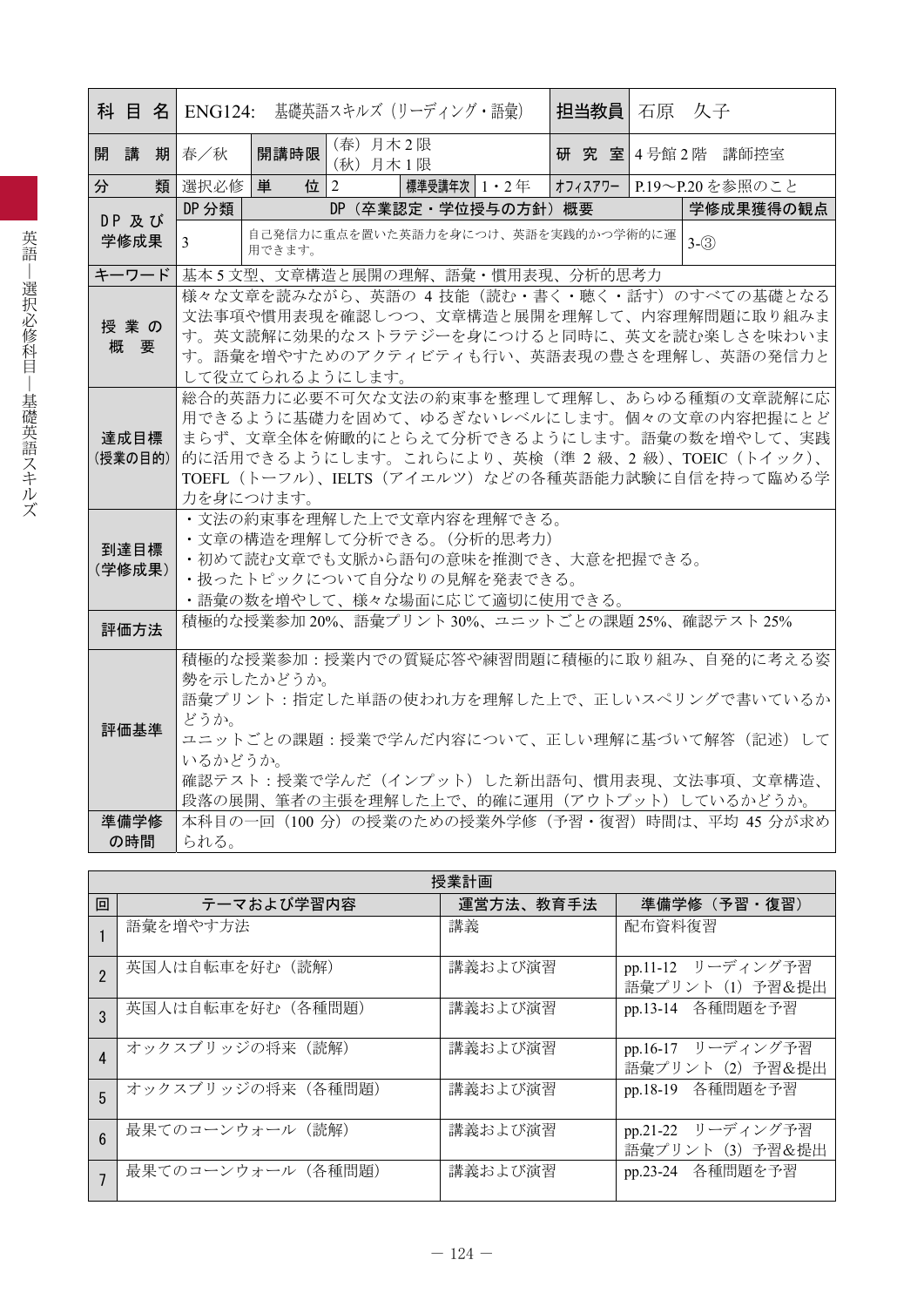|    | 授業計画                                   |            |                                               |  |  |  |  |
|----|----------------------------------------|------------|-----------------------------------------------|--|--|--|--|
| 回  | テーマおよび学習内容                             | 運営方法、教育手法  | 準備学修 (予習・復習)                                  |  |  |  |  |
| 8  | すべてはラグビー校から始まった (読解)                   | 講義および演習    | pp.31-32 リーディング予習<br>語彙プリント (4) 予習&提出         |  |  |  |  |
| 9  | すべてはラグビー校から始まった(各種問<br>題)              | 講義および演習    | pp.33-34 各種問題を予習                              |  |  |  |  |
| 10 | スコットランドの光と影 (読解)                       | 講義および演習    | pp.41-42 リーディング予習<br>語彙プリント (5) 予習&提出         |  |  |  |  |
| 11 | スコットランドの光と影 (各種問題)                     | 講義および演習    | pp.43-44 各種問題を予習                              |  |  |  |  |
| 12 | 英国式ファッションの新たな顔 (読解)                    | 講義および演習    | pp.46-47 リーディング予習<br>語彙プリント (6) 予習&提出         |  |  |  |  |
| 13 | 英国式ファッションの新たな顔(各種問<br>題)               | 講義および演習    | pp.48-49 各種問題を予習                              |  |  |  |  |
| 14 | まとめ、確認テスト (1)                          | 講義およびテスト受験 | Unit 3, 4, 5, 7, 9, 10 復習<br>語彙プリント6回分復習      |  |  |  |  |
| 15 | 渡英する日本人の今と昔 (読解)<br>確認テストの返却と解説        | 講義および演習    | pp.51-52 リーディング予習<br>語彙プリント (7) 予習&提出         |  |  |  |  |
| 16 | 渡英する日本人の今と昔 (各種問題)                     | 講義および演習    | pp.53-54 各種問題を予習                              |  |  |  |  |
| 17 | ロンドンの街並みを見上げる (読解)                     | 講義および演習    | pp.66-67 リーディング予習<br>語彙プリント (8) 予習&提出         |  |  |  |  |
| 18 | ロンドンの街並みを見上げる (各種問題)                   | 講義および演習    | pp.68-69 各種問題を予習                              |  |  |  |  |
| 19 | 英国女性の足跡 (読解)                           | 講義および演習    | pp.71-72 リーディング予習<br>語彙プリント (9) 予習&提出         |  |  |  |  |
| 20 | 英国女性の足跡 (各種問題)                         | 講義および演習    | pp.73-74 各種問題を予習                              |  |  |  |  |
| 21 | 現代英国女性の開放度(読解)                         | 講義および演習    | pp.76-77 リーディング予習<br>語彙プリント (10) 予習&提出        |  |  |  |  |
| 22 | 現代英国女性の開放度 (各種問題)                      | 講義および演習    | pp.78-79 各種問題を予習                              |  |  |  |  |
| 23 | ばら戦争が彩るゴシック都市 (読解)                     | 講義および演習    | pp.81-82 リーディング予習<br>語彙プリント (11) 予習&提出        |  |  |  |  |
| 24 | ばら戦争が彩るゴシック都市 (各種問題)                   | 講義および演習    | pp.83-84 各種問題を予習                              |  |  |  |  |
| 25 | 自家製ケーキをめぐる戦い (読解)                      | 講義および演習    | pp.91-92 リーディング予習<br>語彙プリント (12) 予習&提出        |  |  |  |  |
| 26 | 自家製ケーキをめぐる戦い (各種問題)                    | 講義および演習    | pp.93-94 各種問題を予習                              |  |  |  |  |
|    | 定期試験を実施しない Final Exam will not be held |            |                                               |  |  |  |  |
| 27 | まとめ、確認テスト (2)                          | 講義およびテスト受験 | Unit 11, 14, 15, 16, 17, 19 復習<br>語彙プリント6回分復習 |  |  |  |  |
| 28 | 英語の辞書・事典について<br>確認テストの返却と解説            | 講義         | 配布資料復習                                        |  |  |  |  |

|             | ジョン・H・ランドル、他 Britain at a Watershed (成美堂)<br><b>/テキスト</b>   語彙に関しては教科書を使用せず、プリントを配布します。 |
|-------------|-----------------------------------------------------------------------------------------|
|             | (1) 奥タカユキ(編著)『総合英語エバーグリーン』(いいずな書店)(2)藤田英時『「ふしぎ                                          |
| その他<br>特記事項 | 授業には毎回、辞書をもってきてください。(電子辞書または紙辞書に限る。スマホ不可)<br>宿題(課題)の遅れ提出は0点扱いとなります。                     |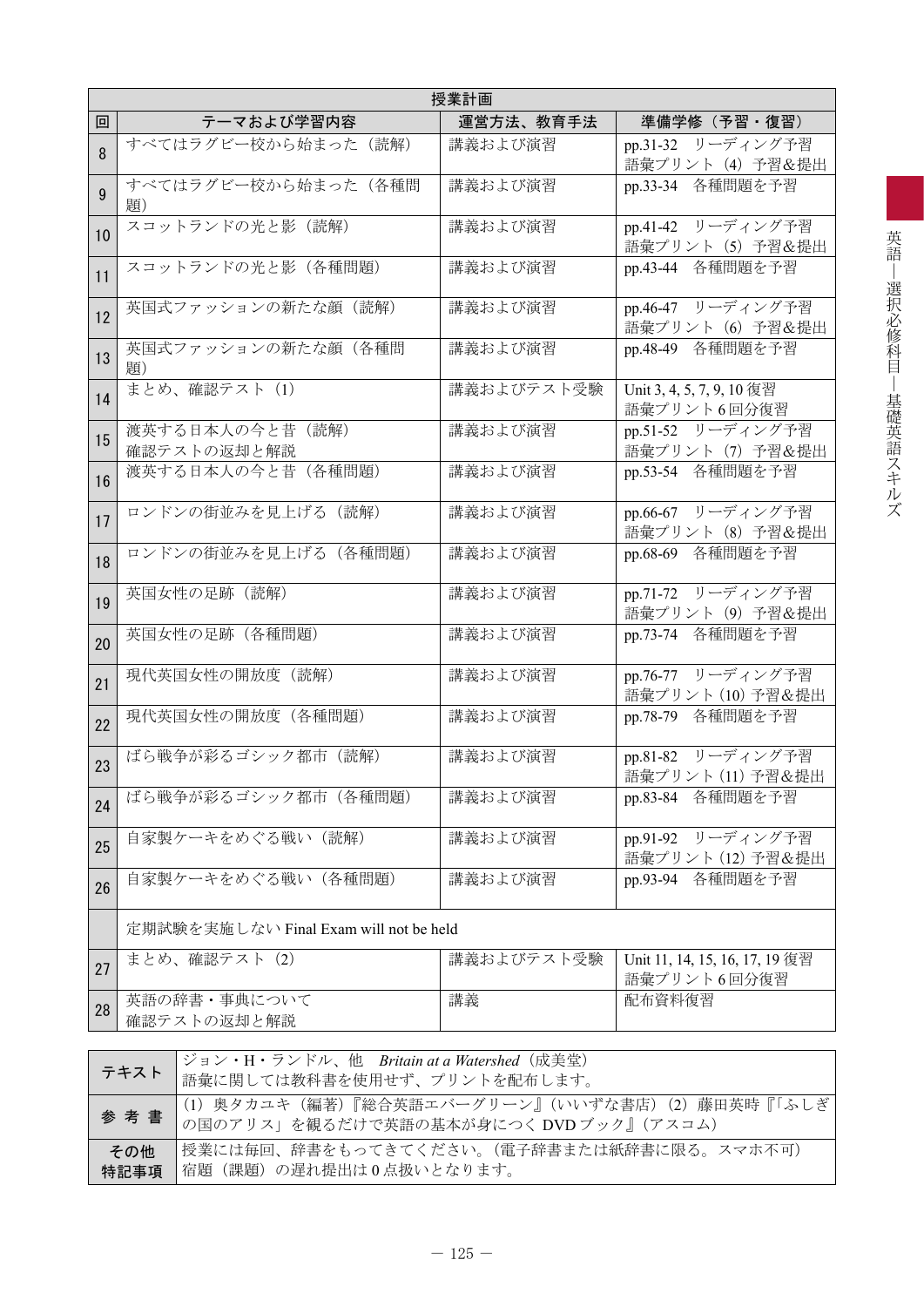| 科 目<br>名        | <b>ENG125:</b>                                                                                                                                                                                                                                                                                                                                                                                                                                                                                                    |                                                                                                                                                                                                                                                                                                                                                                                                                                                                                                   |           | 基礎英語スキルズ(旅行の英語) |                   | 担当教員    | 小金沢            | 裕美子                                                |  |
|-----------------|-------------------------------------------------------------------------------------------------------------------------------------------------------------------------------------------------------------------------------------------------------------------------------------------------------------------------------------------------------------------------------------------------------------------------------------------------------------------------------------------------------------------|---------------------------------------------------------------------------------------------------------------------------------------------------------------------------------------------------------------------------------------------------------------------------------------------------------------------------------------------------------------------------------------------------------------------------------------------------------------------------------------------------|-----------|-----------------|-------------------|---------|----------------|----------------------------------------------------|--|
| 講<br>開<br>期     | 春                                                                                                                                                                                                                                                                                                                                                                                                                                                                                                                 | 開講時限 月木3限                                                                                                                                                                                                                                                                                                                                                                                                                                                                                         |           |                 |                   |         | 研究室 4号館2階 講師控室 |                                                    |  |
| 分<br>類          | 選択必修                                                                                                                                                                                                                                                                                                                                                                                                                                                                                                              | 単<br>位                                                                                                                                                                                                                                                                                                                                                                                                                                                                                            | 2         | 標準受講年次   1 · 2年 |                   | オフィスアワー |                | P.19~P.20を参照のこと                                    |  |
| DP 及び           | DP 分類                                                                                                                                                                                                                                                                                                                                                                                                                                                                                                             |                                                                                                                                                                                                                                                                                                                                                                                                                                                                                                   | <b>DP</b> |                 | (卒業認定·学位授与の方針) 概要 |         |                | 学修成果獲得の観点                                          |  |
| 学修成果            | $\overline{3}$                                                                                                                                                                                                                                                                                                                                                                                                                                                                                                    | 自己発信力に重点を置いた英語力を身につけ、英語を実践的かつ学術的に運<br>用できます。                                                                                                                                                                                                                                                                                                                                                                                                                                                      |           |                 |                   |         |                | $3-(3)$                                            |  |
| キーワード           |                                                                                                                                                                                                                                                                                                                                                                                                                                                                                                                   | Travel, tourism, hospitality, itinerary, reservation, flight, accommodation                                                                                                                                                                                                                                                                                                                                                                                                                       |           |                 |                   |         |                |                                                    |  |
| 授業の<br>要<br>概   | In this course, students will explore English through two lenses- that of an international traveler, and<br>that of a tourism industry professional. Both roles increasingly demand a level of proficiency in<br>English. This course is useful for students who are considering work in the travel industry, are thinking<br>about studying abroad or are dreaming about their next international vacation.                                                                                                      |                                                                                                                                                                                                                                                                                                                                                                                                                                                                                                   |           |                 |                   |         |                |                                                    |  |
| 達成目標<br>(授業の目的) | The learning goals of this course are for students 1. to increase their confidence and ability to negotiate<br>travel related matters in English, 2. to think about the Japanese spirit of hospitality and 3. to create a<br>unique and feasible trip itinerary to present to peers in English.                                                                                                                                                                                                                   |                                                                                                                                                                                                                                                                                                                                                                                                                                                                                                   |           |                 |                   |         |                |                                                    |  |
| 到達目標<br>(学修成果)  | By the end of this course, students will increase their travel related vocabulary, improve their listening<br>skills, be able to read and discuss articles and documents typical in the tourism industry, and present<br>research findings related to travel topics, destinations and interests. Students will demonstrate their<br>mastery by performing weekly role-play activities as well as group presentations, and by completing 8<br>vocabulary quizzes, Midterm speaking test and in class written test. |                                                                                                                                                                                                                                                                                                                                                                                                                                                                                                   |           |                 |                   |         |                |                                                    |  |
| 評価方法            | Participation and performance in classroom activities incl. homework assignment (20%) Vocabulary<br>quizzes (20%) Midterm speaking test (20%) Test of content and vocabulary (20%) Final group<br>presentation (20%)                                                                                                                                                                                                                                                                                              |                                                                                                                                                                                                                                                                                                                                                                                                                                                                                                   |           |                 |                   |         |                |                                                    |  |
| 評価基準            |                                                                                                                                                                                                                                                                                                                                                                                                                                                                                                                   | Participation and performance (Class activities: Active participation, Homework assignment: Timely<br>completion of assignments), Vocabulary quizzes (Correct use of key vocabulary studied), Speaking test<br>(Display adequate understanding of topic), Test of content and vocabulary (Correct answers<br>demonstrating knowledge of course content using correct grammar and newly acquired vocabulary),<br>Group presentation (Appropriate topics, well prepared, organized and cooperated.) |           |                 |                   |         |                |                                                    |  |
| 準備学修<br>の時間     | られる。                                                                                                                                                                                                                                                                                                                                                                                                                                                                                                              |                                                                                                                                                                                                                                                                                                                                                                                                                                                                                                   |           |                 |                   |         |                | 本科目の一回 (100 分) の授業のための授業外学修 (予習・復習) 時間は、平均 45 分が求め |  |

|                | 授業計画                                                                                           |                                                |                                                                    |  |  |  |
|----------------|------------------------------------------------------------------------------------------------|------------------------------------------------|--------------------------------------------------------------------|--|--|--|
| 回              | テーマおよび学習内容                                                                                     | 運営方法、教育手法                                      | 準備学修(予習・復習)                                                        |  |  |  |
|                | Teacher introduction, review course materials<br>and goals, talk about your travel experiences | Lecture, discussion                            | Be ready to share a good or bad<br>travel experience you have had. |  |  |  |
| $\overline{2}$ | Unit 1: Recommending a tour<br>Tour information (listening section)                            | Discussion, listening,<br>dialogue, vocabulary | Study vocabulary and useful<br>expressions (p11) before class.     |  |  |  |
| 3              | Unit 1: Recommending a tour<br>Tour information (reading section)                              | Reading discussion, role<br>play               | Complete Topic reading 1 (p15)<br>Study for Vocabulary quiz 1.     |  |  |  |
| 4              | Vocabulary quiz 1, Unit 2: Taking a tour booking<br>(listening section)                        | Quiz, discussion,<br>listening, dialogue       | Complete Travel Further (p22)<br>study $(p21)$ .                   |  |  |  |
| 5              | Unit 2: Taking a tour booking (reading section)                                                | Reading, discussion, role<br>play              | Complete Topic reading (p22)<br>Study for Vocabulary quiz 2.       |  |  |  |
| 6              | Vocabulary quiz 2, Unit 3: Escorting a tour<br>(listening section)                             | Quiz, discussion,<br>listening dialogue        | Complete Traveling Further<br>$(p28)$ study $(p27)$ .              |  |  |  |
|                | Unit 3: Escorting a tour (reading section)                                                     | Reading, discussion, role<br>play              | Complete Topic reading (p28)<br>Study for Vocabulary quiz 3.       |  |  |  |
| 8              | Vocabulary quiz 3, Unit 4: Welcoming<br>international tourists (listening section)             | Quiz, discussion,<br>listening, dialogue       | Warm-up $(p29)$ study $(p30)$ .                                    |  |  |  |
| 9              | Unit 4: Welcoming international tourists (reading<br>section)                                  | Reading, discussion, role<br>play              | Complete Topic reading (p34)<br>Study for Vocabulary quiz 4.       |  |  |  |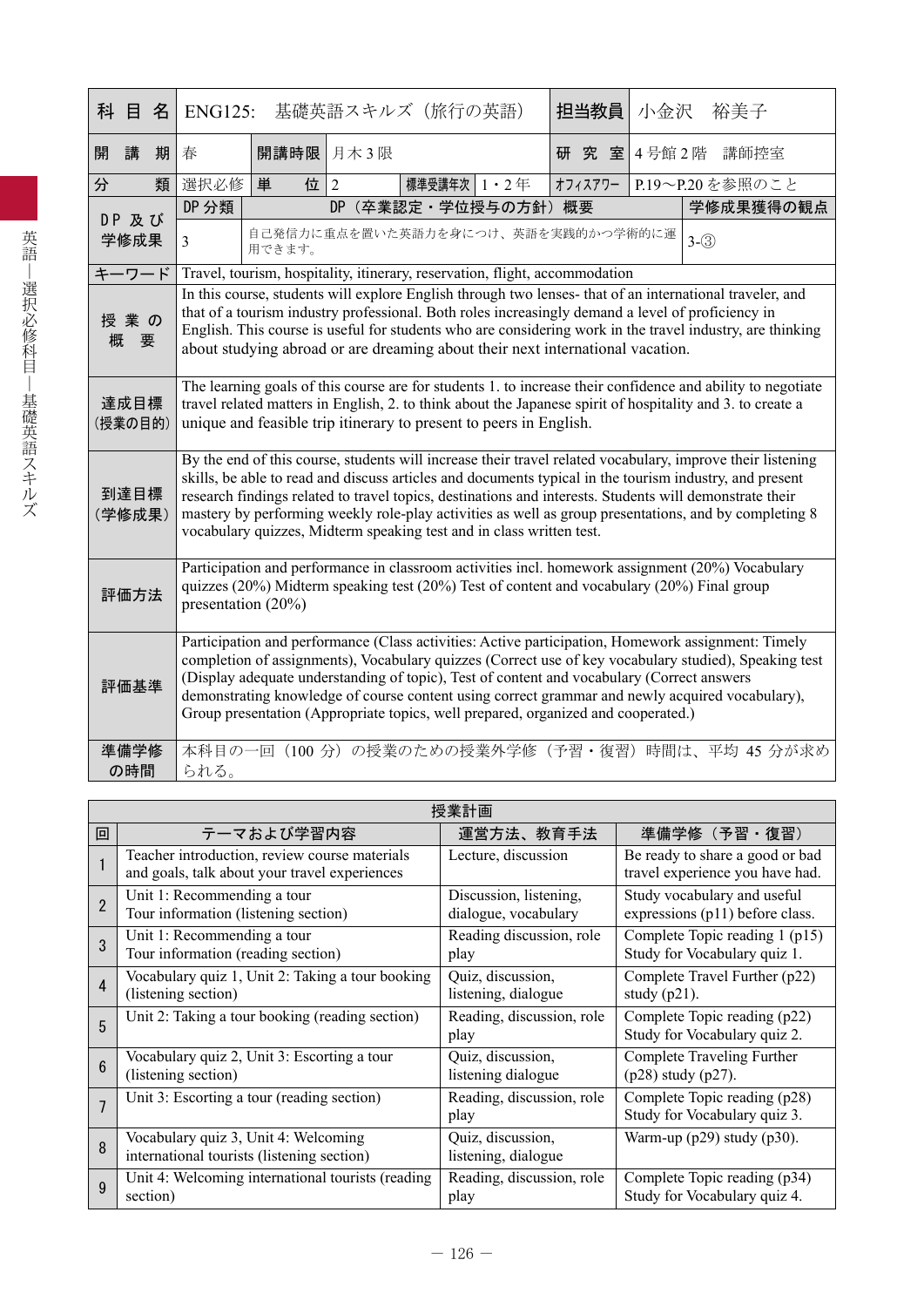|    | 授業計画                                                                                     |                                                |                                                                  |  |  |  |  |
|----|------------------------------------------------------------------------------------------|------------------------------------------------|------------------------------------------------------------------|--|--|--|--|
| 回  | テーマおよび学習内容                                                                               | 運営方法、教育手法                                      | 準備学修(予習・復習)                                                      |  |  |  |  |
| 10 | Vocabulary quiz 4, Unit 5: Taking an airline<br>reservation                              | Discussion, listening,<br>dialogue, vocabulary | Complete Traveling Further<br>(p40) study (p39).                 |  |  |  |  |
| 11 | DVD: Where do I get the bus?                                                             | DVD, listening, role play                      | Study for Vocabulary quiz 5.                                     |  |  |  |  |
| 12 | Vocabulary quiz 5, Unit 6: Giving flight<br>information (listening section)              | Quiz, reading, discussion                      | Study role play cards for<br>Midterm speaking test.              |  |  |  |  |
| 13 | Unit 6: Giving flight information (reading<br>section)                                   | Discussion, listening,<br>role play            | Study role play cards for<br>Midterm speaking test.              |  |  |  |  |
| 14 | Review Units 1-6, practice for speaking test                                             | Reading, listening, role<br>play               | Practice with your partner for<br>Midterm speaking test.         |  |  |  |  |
| 15 | Review and Midterm speaking test (role play<br>exam using role play cards)               | Discussion, role play                          | Complete the worksheet<br>regarding an airline company.          |  |  |  |  |
| 16 | Unit 13: Helping guests                                                                  | Discussion, listening,<br>vocabulary, reading  | Read the handout (Kurobe).                                       |  |  |  |  |
| 17 | Vocabulary quiz 6, Handout: Kurobe alpine<br>route, creating a trip itinerary            | Quiz, reading, discussion                      | Study for vocabulary quiz 6,<br>start planning for presentation. |  |  |  |  |
| 18 | Unit 7: Helping passengers check in (listening<br>section)                               | Reading, role play,<br>discussion              | Continue planning, Study (p51).                                  |  |  |  |  |
| 19 | Lesson 7: Helping passengers check in (reading<br>section)                               | Reading, listening,<br>Vocabulary              | Continue planning.                                               |  |  |  |  |
| 20 | Vocabulary quiz 7, Handout: giving a<br>presentation                                     | Quiz, discussion, making<br>a short speech     | Study for Vocabulary quiz 7,<br>start making a poster or PPT.    |  |  |  |  |
| 21 | Handout: giving a presentation, group<br>presentation rehearsals                         | Reading aloud,<br>presentation                 | Get ready for the group<br>presentation.                         |  |  |  |  |
| 22 | Group presentations: A 2 nights-3 days trip<br>itinerary, Wring a Season's greeting card | Presentations, listening,<br>writing           | Complete the reflection sheet.                                   |  |  |  |  |
| 23 | Handout: Holidays in the world<br>Unit 9: Offering in-flight services                    | Discussion, listening,<br>reading              | Study p63, 64.                                                   |  |  |  |  |
| 24 | Unit 9: Offering in-flight services (reading<br>section)                                 | Reading, role play,<br>discussion              | Study for Vocabulary quiz 8.                                     |  |  |  |  |
| 25 | Vocabulary quiz 8, Unit 10: Giving CIQ<br>information                                    | Quiz, reading, role play,<br>discussion        | Complete Topic reading (p69).                                    |  |  |  |  |
| 26 | Unit 15: Sending guests off                                                              | Listening, role play,<br>reading               | Study for the written test.                                      |  |  |  |  |
|    | 定期試験を実施しない Final Exam will not be held                                                   |                                                |                                                                  |  |  |  |  |
| 27 | In class written test, review and assessment of<br>content and vocabulary                | Reading, speaking,<br>written test             | Complete the reflection sheet.                                   |  |  |  |  |
| 28 | Return test and go over results, class reflection                                        | Discussion, self-<br>evaluation, goal setting  | Read the handout.                                                |  |  |  |  |
|    |                                                                                          |                                                |                                                                  |  |  |  |  |

| テキスト        | Reiko Fujita. <i>English for Tourism Professionals</i> (National Geographic Learning).                     |
|-------------|------------------------------------------------------------------------------------------------------------|
| その他<br>特記事項 | There are a lot of opportunities to work with classmates, and students' corporative attitude is necessary. |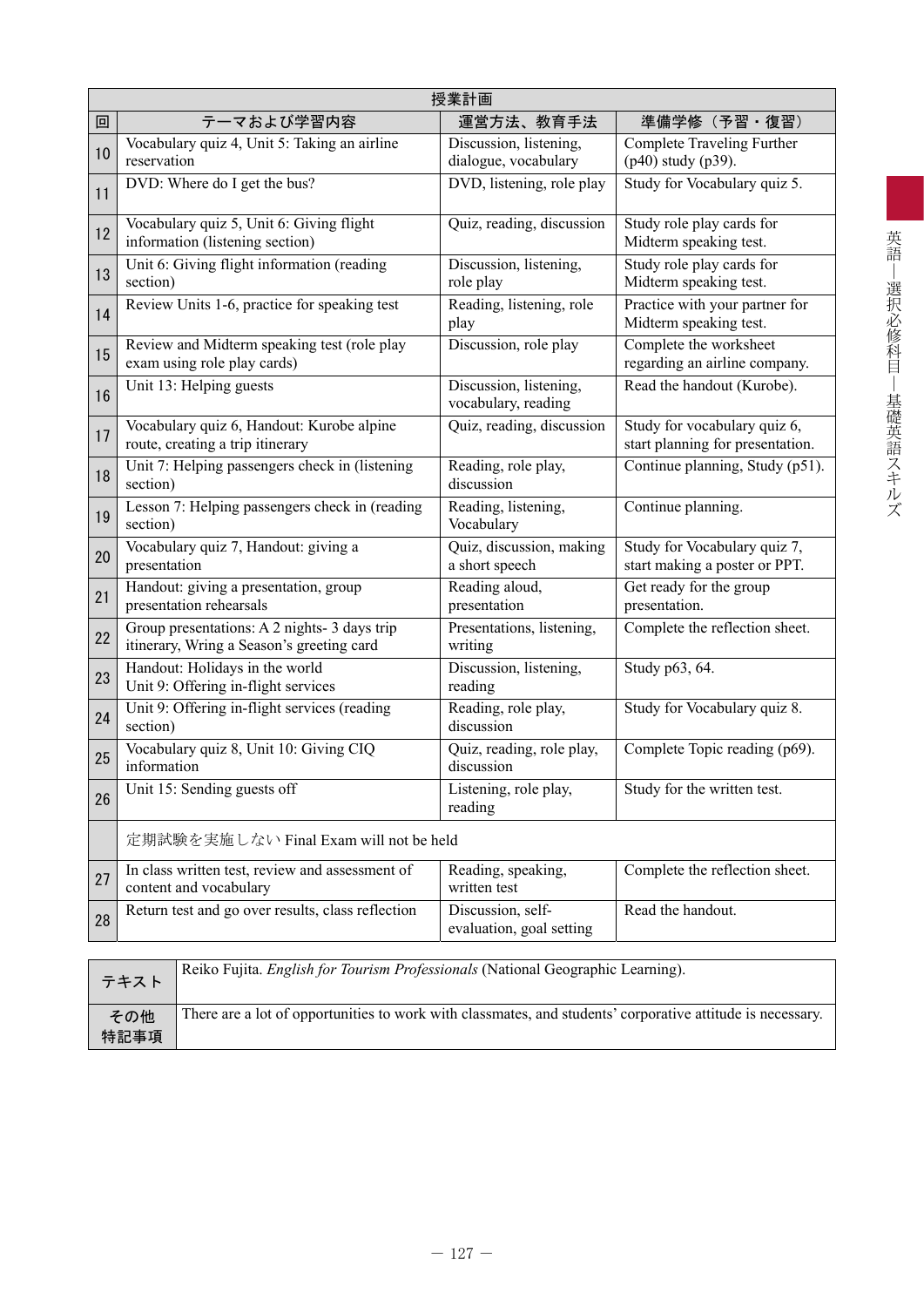| 目<br>科<br>名     |                                                                                                                                                                                                                                                                                                                                                                                                                                                                | 標準英語スキルズ(職場の英語)<br>担当教員<br><b>ENG105:</b><br>L. Chen                                                                                                                                                                                                                                                                                                                                                                                     |                                               |                      |  |  |         |  |  |                                                                                                       |
|-----------------|----------------------------------------------------------------------------------------------------------------------------------------------------------------------------------------------------------------------------------------------------------------------------------------------------------------------------------------------------------------------------------------------------------------------------------------------------------------|------------------------------------------------------------------------------------------------------------------------------------------------------------------------------------------------------------------------------------------------------------------------------------------------------------------------------------------------------------------------------------------------------------------------------------------|-----------------------------------------------|----------------------|--|--|---------|--|--|-------------------------------------------------------------------------------------------------------|
| 講<br>開<br>期     | 春                                                                                                                                                                                                                                                                                                                                                                                                                                                              | 開講時限 火金2限                                                                                                                                                                                                                                                                                                                                                                                                                                |                                               |                      |  |  |         |  |  | 研 究 室 4号館 2階 講師控室                                                                                     |
| 分<br>類          | 選択必修                                                                                                                                                                                                                                                                                                                                                                                                                                                           | 単<br>位                                                                                                                                                                                                                                                                                                                                                                                                                                   | 2                                             | 標準受講年次   1 · 2 年     |  |  | オフィスアワー |  |  | P.19~P.20を参照のこと                                                                                       |
|                 | DP 分類                                                                                                                                                                                                                                                                                                                                                                                                                                                          |                                                                                                                                                                                                                                                                                                                                                                                                                                          |                                               | DP (卒業認定·学位授与の方針) 概要 |  |  |         |  |  | 学修成果獲得の観点                                                                                             |
| DP 及び<br>学修成果   | 3                                                                                                                                                                                                                                                                                                                                                                                                                                                              | 用できます。                                                                                                                                                                                                                                                                                                                                                                                                                                   | 自己発信力に重点を置いた英語力を身につけ、英語を実践的かつ学術的に運<br>$3-(3)$ |                      |  |  |         |  |  |                                                                                                       |
| キーワード           |                                                                                                                                                                                                                                                                                                                                                                                                                                                                | Integrated English skills, workplace English skills                                                                                                                                                                                                                                                                                                                                                                                      |                                               |                      |  |  |         |  |  |                                                                                                       |
| 授業の<br>概<br>要   | This class will help students to prepare for using English at their future workplaces in Japan and abroad.<br>Students will learn to produce English in some of the most common workplace tasks, such as writing<br>emails and reports and giving presentations. They will also learn communication and other strategies,<br>and will engage in inter-cultural awareness, knowledge, and skill building, to maximize their future<br>success in the workplace. |                                                                                                                                                                                                                                                                                                                                                                                                                                          |                                               |                      |  |  |         |  |  |                                                                                                       |
| 達成目標<br>(授業の目的) | · For students to gain a command of the basic English skills necessary to function in an English<br>speaking workplace<br>• For students to acquire abilities to understand others and express themselves effectively in English in<br>a business setting, both orally and in writing<br>• For students to acquire an understanding of the importance of register in professional English                                                                      |                                                                                                                                                                                                                                                                                                                                                                                                                                          |                                               |                      |  |  |         |  |  |                                                                                                       |
| 到達目標<br>(学修成果)  | By the end of this course students should be able to (1) use the appropriate English for business-related<br>writing tasks (2) understand and communicate in workplace English (3) express their own ideas in<br>conversation and in presentations using appropriate language.                                                                                                                                                                                 |                                                                                                                                                                                                                                                                                                                                                                                                                                          |                                               |                      |  |  |         |  |  |                                                                                                       |
| 評価方法            |                                                                                                                                                                                                                                                                                                                                                                                                                                                                | Participation (30%), Homework and Case study reports (30%), Tests (20%), Presentations (20%)                                                                                                                                                                                                                                                                                                                                             |                                               |                      |  |  |         |  |  |                                                                                                       |
| 評価基準            |                                                                                                                                                                                                                                                                                                                                                                                                                                                                | Participation: active involvement, effort to communicate in workplace English; Homework:<br>completed on time, effort to complete by self; Case study reports: submitted on time, appropriate<br>length and content, quality of writing, use of appropriate business English; Tests: correct answers;<br>Presentations: appropriate length and content, delivery, visual appearance, expression of own ideas in<br>appropriate language. |                                               |                      |  |  |         |  |  |                                                                                                       |
| 準備学修<br>の時間     |                                                                                                                                                                                                                                                                                                                                                                                                                                                                | study (assignments, review, etc.)                                                                                                                                                                                                                                                                                                                                                                                                        |                                               |                      |  |  |         |  |  | For each 100-minute class session of this course, an average of 45 minutes is needed for out-of-class |

|                | 授業計画                                                                   |                                       |                                                    |  |  |  |
|----------------|------------------------------------------------------------------------|---------------------------------------|----------------------------------------------------|--|--|--|
| 回              | テーマおよび学習内容                                                             | 運営方法、教育手法                             | 準備学修(予習・復習)                                        |  |  |  |
|                | Introduction to the course<br>How to write a CV and cover letter       | Lecture, discussion,<br>textbook work | Read syllabus<br>Preview textbook                  |  |  |  |
| $\overline{2}$ | Unit 1 – Careers: Starting up, Vocabulary,<br>Reading, Listening       | Lecture, discussion,<br>textbook work | Unit 1: Language Review A~C                        |  |  |  |
| 3              | Unit 1 - Careers: Language Review, Skills                              | Lecture, discussion,<br>textbook work | Submit CV and Cover Letter                         |  |  |  |
| $\overline{4}$ | Case study 1: Write an email recommending a<br>job candidate           | Lecture, discussion,<br>textbook work | Read Writing file page 126                         |  |  |  |
| 5              | Unit 2 - Companies: Starting up, Listening                             | Lecture, discussion,<br>textbook work | Unit 2: Vocabulary                                 |  |  |  |
| $6\phantom{1}$ | Unit 2 – Companies: Reading, Skills                                    | Lecture, discussion,<br>textbook work | Submit Case Study 1<br>Unit 2: Language Review     |  |  |  |
| 7              | Case study 2: Write an investment proposal for<br>an ice cream company | Lecture, discussion,<br>textbook work | Read Writing file page 127                         |  |  |  |
| 8              | Unit $3$ – Selling: Starting up, Vocabulary C $\sim$ D,<br>Listening   | Lecture, discussion,<br>textbook work | Unit 3: Vocabulary $A \sim B$                      |  |  |  |
| 9              | Unit 3 – Selling: Reading, Language Review C,<br><b>Skills</b>         | Lecture, discussion,<br>textbook work | Submit Case Study 2<br>Unit 3: Language Review A~B |  |  |  |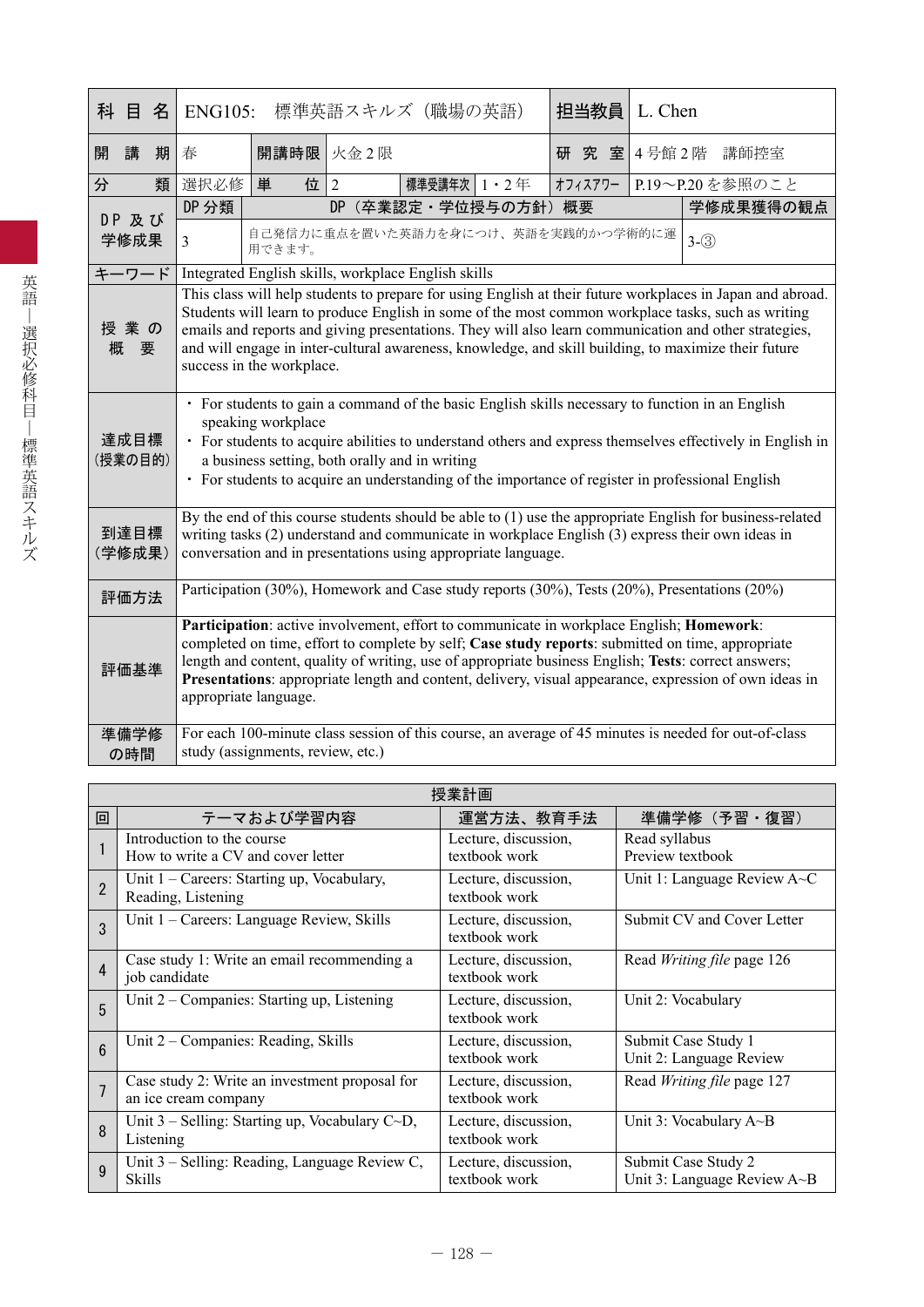|    | 授業計画                                                                                    |                                       |                                                             |  |  |  |  |
|----|-----------------------------------------------------------------------------------------|---------------------------------------|-------------------------------------------------------------|--|--|--|--|
| 回  | テーマおよび学習内容                                                                              | 運営方法、教育手法                             | 準備学修 (予習・復習)                                                |  |  |  |  |
| 10 | Case study 3: Write a summary of negotiations                                           | Lecture, discussion,<br>textbook work | Read Writing file page 128                                  |  |  |  |  |
| 11 | Test review A<br>Presentation preparation                                               | Lecture, discussion,<br>textbook work | Submit Case Study 3                                         |  |  |  |  |
| 12 | Test A: Units 1-3<br>Presentation preparation                                           | Written test, textbook<br>work        | Revise for test<br>Prepare presentation                     |  |  |  |  |
| 13 | Return Test A and go over results<br>Presentation 1: Introduce the new catering company | Presentations                         | Prepare and practice<br>presentation                        |  |  |  |  |
| 14 | Unit 4 - Great Ideas: Starting up, Vocabulary<br>$C\neg E$ , Listening                  | Lecture, discussion,<br>textbook work | Unit 4: Vocabulary A~B                                      |  |  |  |  |
| 15 | Unit 4 - Great Ideas: Reading, Skills                                                   | Lecture, discussion,<br>textbook work | Unit 4: Language Review A~B                                 |  |  |  |  |
| 16 | Case study 4: Write a report recommending a<br>new attraction                           | Lecture, discussion,<br>textbook work | Read Writing file page 129                                  |  |  |  |  |
| 17 | Unit $5 -$ Stress: Starting up, Vocabulary D~G,<br>Listening                            | Lecture, discussion,<br>textbook work | Unit 5: Vocabulary A~C                                      |  |  |  |  |
| 18 | Unit 5 - Stress: Reading, Language Review C,<br>Skills                                  | Lecture, discussion,<br>textbook work | Submit Case Study 4<br>Unit 5: Language Review A~B          |  |  |  |  |
| 19 | Case study 5: Write a report on reducing stress in<br>the company                       | Lecture, discussion,<br>textbook work | Review Writing file page 129                                |  |  |  |  |
| 20 | Unit 6 - Entertaining: Starting up, Vocabulary<br>$D \sim G$ , Listening                | Lecture, discussion,<br>textbook work | Unit 6: Vocabulary A~C                                      |  |  |  |  |
| 21 | Unit 6 - Entertaining: Reading, Language<br>Review C, Skills                            | Lecture, discussion,<br>textbook work | Submit Case Study 5<br>Unit 6: Language Review A~B          |  |  |  |  |
| 22 | Case study 6: Write an email inviting sales<br>managers to your conference              | Lecture, discussion,<br>textbook work | Review Writing file page 126                                |  |  |  |  |
| 23 | Test review B<br>Presentation preparation                                               | Lecture, discussion,<br>textbook work | Revise for test                                             |  |  |  |  |
| 24 | Test B: Units 4-6<br>Presentation preparation                                           | Written test, textbook<br>work        | Submit Case Study 6<br>Revise for test                      |  |  |  |  |
| 25 | Return Test A and go over results<br>Final presentations: Introduce a new product       | Presentations                         | Prepare and practice<br>presentation                        |  |  |  |  |
| 26 | Unit 7 - New Business: Starting up, Vocabulary<br>C <sub>&gt;</sub> E, Listening        | Lecture, discussion,<br>textbook work | Unit 7: Vocabulary A~B                                      |  |  |  |  |
|    | 定期試験を実施しない Final Exam will not be held                                                  |                                       |                                                             |  |  |  |  |
| 27 | Unit 7 – New Business: Reading, Skills                                                  | Lecture, discussion,<br>textbook work | Unit 7: Language Review A~C                                 |  |  |  |  |
| 28 | Case study 7: Write an email proposing a new<br>factory                                 | Lecture, discussion,<br>textbook work | Review Writing file page 126<br>Submit Case Study 7 (Aug 7) |  |  |  |  |
|    |                                                                                         |                                       |                                                             |  |  |  |  |

| テキスト | David Cotton, David Falvey, Simon Kent. Market Leader Pre-intermediate (Pearson). |
|------|-----------------------------------------------------------------------------------|
| 参考書  | English Essentials: An Academic Skills Handbook                                   |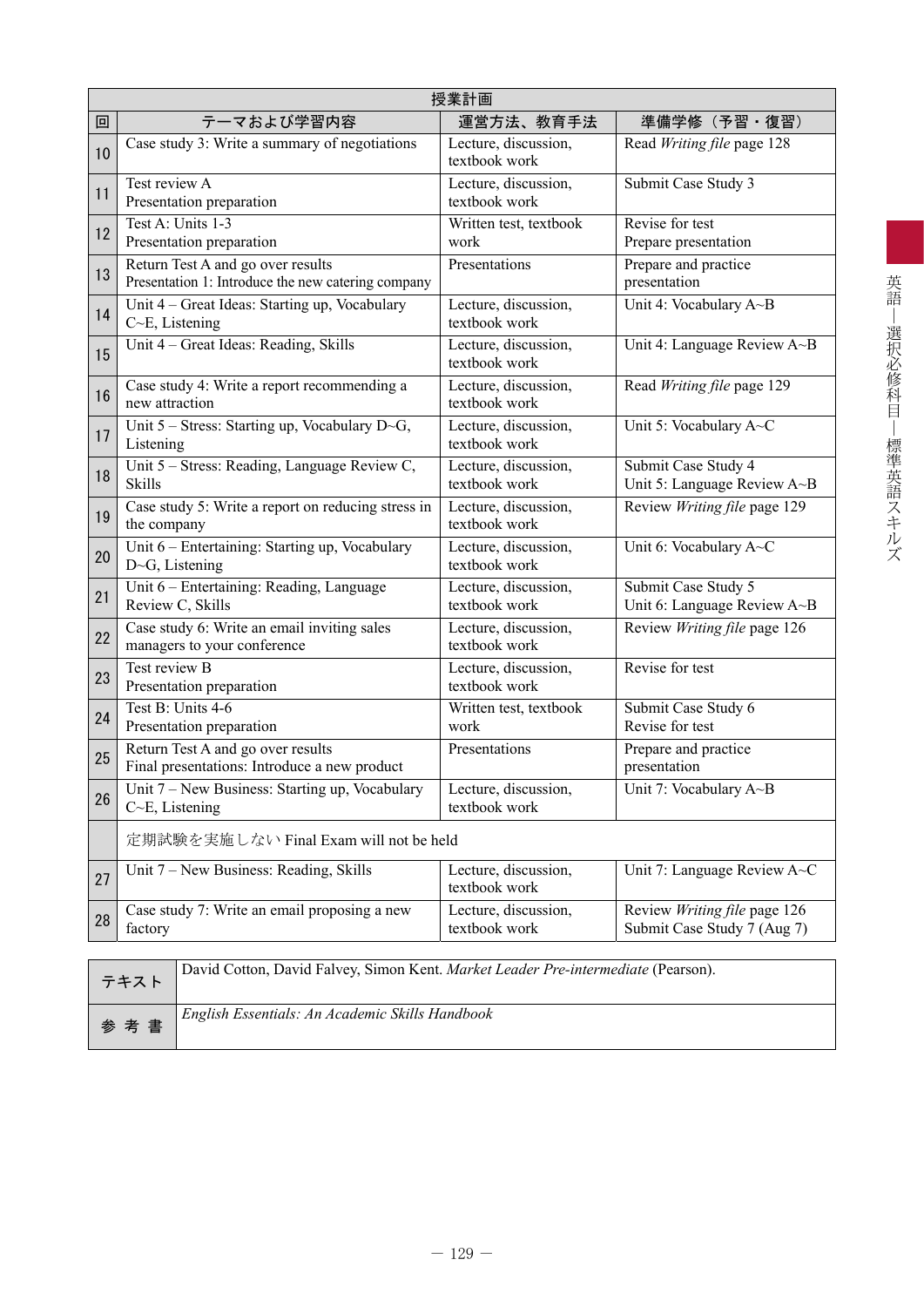| 科<br>目<br>名     | <b>ENG106:</b>                                                                                                                                                                                                                                                                                                                                                                                                                                                          |                                                                                                                                                                                                                                                                                                                                                                                                                                                                                                                                                                   |                | 標準英語スキルズ (メディアの英語) |                  | 担当教員    | 小金沢   |         | 裕美子                                                |
|-----------------|-------------------------------------------------------------------------------------------------------------------------------------------------------------------------------------------------------------------------------------------------------------------------------------------------------------------------------------------------------------------------------------------------------------------------------------------------------------------------|-------------------------------------------------------------------------------------------------------------------------------------------------------------------------------------------------------------------------------------------------------------------------------------------------------------------------------------------------------------------------------------------------------------------------------------------------------------------------------------------------------------------------------------------------------------------|----------------|--------------------|------------------|---------|-------|---------|----------------------------------------------------|
| 開<br>講<br>期     | 春                                                                                                                                                                                                                                                                                                                                                                                                                                                                       | 開講時限                                                                                                                                                                                                                                                                                                                                                                                                                                                                                                                                                              | 月木2限           |                    |                  | 研究室     | 4号館2階 |         | 講師控室                                               |
| 類<br>分          | 選択必修                                                                                                                                                                                                                                                                                                                                                                                                                                                                    | 単<br>位                                                                                                                                                                                                                                                                                                                                                                                                                                                                                                                                                            | $\overline{2}$ | 標準受講年次 1・2年        |                  | オフィスアワー |       |         | P.19~P.20を参照のこと                                    |
| DP 及び           | DP 分類                                                                                                                                                                                                                                                                                                                                                                                                                                                                   |                                                                                                                                                                                                                                                                                                                                                                                                                                                                                                                                                                   | <b>DP</b>      |                    | (卒業認定·学位授与の方針)概要 |         |       |         | 学修成果獲得の観点                                          |
| 学修成果            | $\overline{3}$                                                                                                                                                                                                                                                                                                                                                                                                                                                          | 自己発信力に重点を置いた英語力を身につけ、英語を実践的かつ学術的に運<br>用できます。                                                                                                                                                                                                                                                                                                                                                                                                                                                                                                                      |                |                    |                  |         |       | $3-(3)$ |                                                    |
| キーワード           |                                                                                                                                                                                                                                                                                                                                                                                                                                                                         | Newspapers, Headlines, Television, New Media, Current topics, Critical thinking                                                                                                                                                                                                                                                                                                                                                                                                                                                                                   |                |                    |                  |         |       |         |                                                    |
| 授業の<br>概<br>要   | This course will help students acquire knowledge of English in key areas of the media. The focus of the<br>course will be on media on the radio, on TV, in the newspaper, in magazines and on the Internet.<br>Students will be expected to follow news stories, report them, critically analyze them and make<br>comments.                                                                                                                                             |                                                                                                                                                                                                                                                                                                                                                                                                                                                                                                                                                                   |                |                    |                  |         |       |         |                                                    |
| 達成目標<br>(授業の目的) | The learning goals of this course are for students 1. to be familiar with the most-discussed topics around<br>the world, 2. to acquire specific vocabulary used in the media, 3. to demonstrate their ability to critically<br>analyze the news stories.                                                                                                                                                                                                                |                                                                                                                                                                                                                                                                                                                                                                                                                                                                                                                                                                   |                |                    |                  |         |       |         |                                                    |
| 到達目標<br>(学修成果)  | By the end of this course, students will develop a habit of following news and will be able to give a 2-<br>minute presentation summarizing a topic in the news and giving their own opinion about it using<br>suitable vocabulary. They will be able to separate facts from opinions and express their own ideas. They<br>will be able to take a critical approach to reported news by participating in discussion of current topics<br>and actively asking questions. |                                                                                                                                                                                                                                                                                                                                                                                                                                                                                                                                                                   |                |                    |                  |         |       |         |                                                    |
| 評価方法            | Participation and performances in classroom activities incl. Homework assignment (10%); Mini<br>presentation $(10\%)$ ; Vocabulary quizzes $(20\%)$ ; Mid-term speaking test $(20\%)$ ; Test of content and<br>vocabulary $(20\%)$ ; Final group presentation $(20\%)$ .                                                                                                                                                                                                |                                                                                                                                                                                                                                                                                                                                                                                                                                                                                                                                                                   |                |                    |                  |         |       |         |                                                    |
| 評価基準            |                                                                                                                                                                                                                                                                                                                                                                                                                                                                         | Participation and performance (Class activities: Active participation, Homework assignment: Timely<br>completion of assignments), Mini presentation (Display adequate understanding of topic), Vocabulary<br>quizzes (Correct use of key vocabulary studied), Speaking test (Display adequate understanding of<br>topic), Test of content and vocabulary (Correct answers demonstrating knowledge of course content<br>using correct grammar and newly acquired vocabulary), Group presentation (Appropriate topics, well<br>prepared, organized and cooperated.) |                |                    |                  |         |       |         |                                                    |
| 準備学修<br>の時間     | られる。                                                                                                                                                                                                                                                                                                                                                                                                                                                                    |                                                                                                                                                                                                                                                                                                                                                                                                                                                                                                                                                                   |                |                    |                  |         |       |         | 本科目の一回 (100 分) の授業のための授業外学修 (予習・復習) 時間は、平均 45 分が求め |

|                 | 授業計画                                                                                              |                                              |                                                           |  |  |  |  |
|-----------------|---------------------------------------------------------------------------------------------------|----------------------------------------------|-----------------------------------------------------------|--|--|--|--|
| 回               | テーマおよび学習内容                                                                                        | 運営方法、教育手法                                    | 準備学修 (予習·復習)                                              |  |  |  |  |
|                 | Introduction to the course. Self-introductions<br>and the textbook overview.                      | Self-introductions, group<br>work, writing   | Prepare a brief news story that<br>you are interested in. |  |  |  |  |
| $\overline{2}$  | Unit 1: Don't freeze English education reform.                                                    | Reading discussion,<br>vocabulary, listening | Read and complete pp.2-7.                                 |  |  |  |  |
| 3               | Unit 1: Don't freeze English education reform.<br>(supplementary materials)                       | DVD, discussion,<br>presentation             | Prepare to present a summary.<br>Study for Voc. quiz 1.   |  |  |  |  |
| $\overline{4}$  | Vocabulary quiz 1, Unit 2: News outlets are<br>uncertain about the nation's future.               | Reading discussion,<br>vocabulary, listening | Read and complete pp.8-13.                                |  |  |  |  |
| 5               | Unit 2: News outlets are uncertain about the<br>nation's future. (supplementary materials)        | DVD, discussion,<br>presentation             | Prepare to present a summary.<br>Study for Voc. quiz 2.   |  |  |  |  |
| $6\overline{6}$ | Vocabulary quiz 2, Unit 3: Saving the fire<br>victims who cannot flee: Australia's koalas.        | Reading discussion,<br>vocabulary, listening | Read and complete pp.14-19.                               |  |  |  |  |
|                 | Unit 3: Saving the fire victims who cannot flee:<br>Australia's koalas. (supplementary materials) | DVD, discussion,<br>presentation             | Prepare to present a summary.<br>Study for Voc. quiz 3.   |  |  |  |  |
| 8               | Vocabulary quiz 3, Unit 4: Beware the posh<br>boy's hollow self-confidence.                       | Reading discussion,<br>vocabulary, listening | Read and complete pp.20-25.                               |  |  |  |  |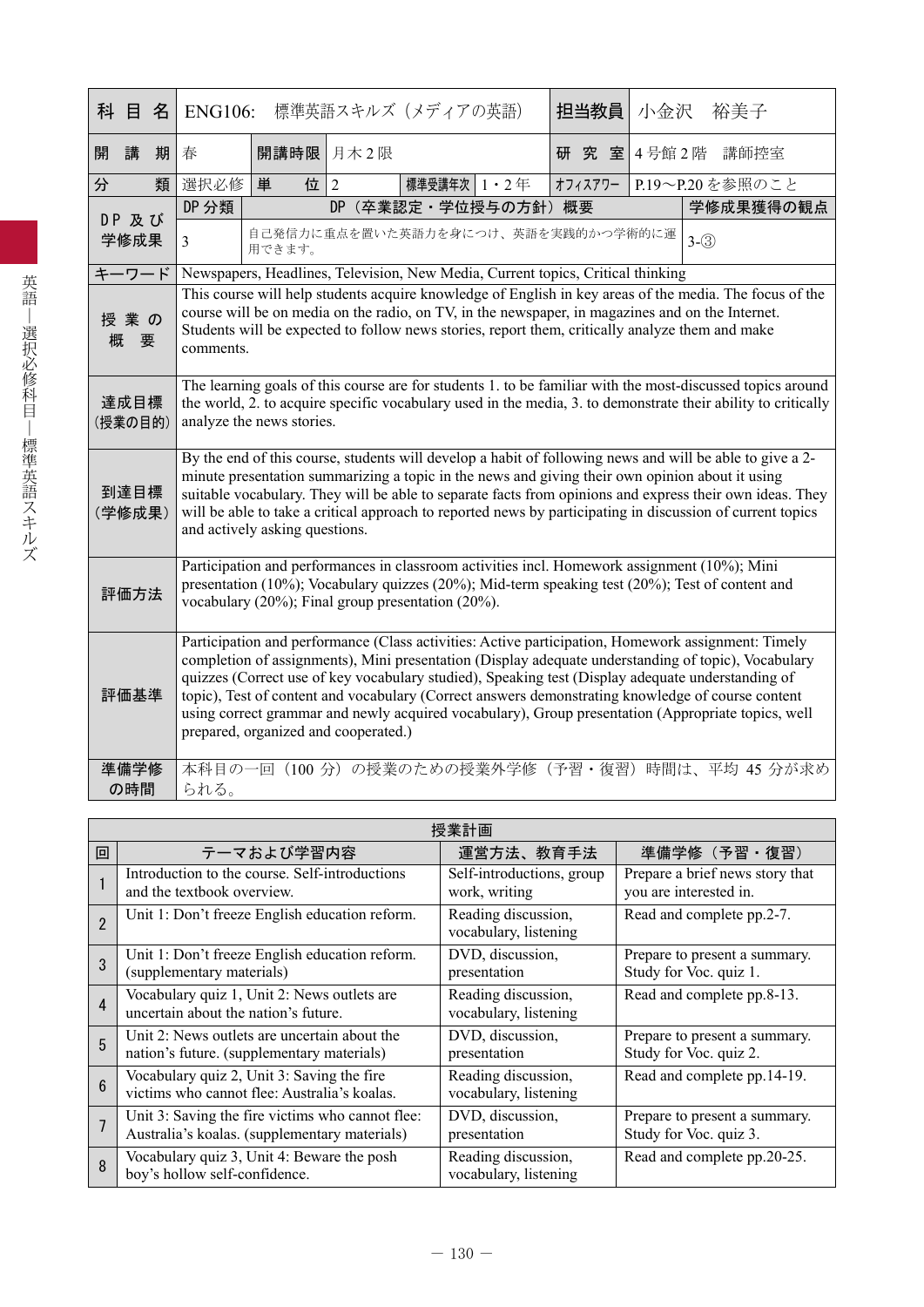|    | 授業計画                                                                                               |                                               |                                                          |  |  |  |
|----|----------------------------------------------------------------------------------------------------|-----------------------------------------------|----------------------------------------------------------|--|--|--|
| 回  | テーマおよび学習内容                                                                                         | 運営方法、教育手法                                     | 準備学修(予習・復習)                                              |  |  |  |
| 9  | Unit 4: Beware the posh boy's hollow self-<br>confidence. (supplementary materials)                | DVD, discussion,<br>presentation              | Prepare to present a summary.<br>Study for Voc. quiz 4.  |  |  |  |
| 10 | Vocabulary quiz 4, Unit 5: The price of recycling<br>old laptops: Toxic fumes in Thailand's lungs. | Reading discussion,<br>vocabulary, listening  | Read and complete pp.26-31.                              |  |  |  |
| 11 | Unit 5: The price of recycling old laptops.<br>(supplementary materials)                           | DVD, discussion,<br>presentation              | Prepare to present a summary.<br>Study for Voc. quiz 5.  |  |  |  |
| 12 | Vocabulary quiz 5, Unit 6: Why are some people<br>so much more infectious than others?             | Reading discussion,<br>vocabulary, listening  | Read and complete pp.32-37.                              |  |  |  |
| 13 | Unit 6: Why are some people so much more<br>infectious than others? (presentation)                 | DVD, discussion,<br>presentation              | Prepare to present a summary.<br>Study for Voc. quiz 6.  |  |  |  |
| 14 | Vocabulary quiz 6, review Units 1-6, practice for<br>speaking test                                 | Reading, listening, group<br>work             | Practice a speech for Midterm<br>speaking test.          |  |  |  |
| 15 | Review and Midterm speaking test.                                                                  | Speech, peer-feedback,<br>group work          | Complete a review worksheet.                             |  |  |  |
| 16 | Unit 7: What's essential?                                                                          | Reading discussion,<br>vocabulary, listening  | Read and complete pp.38-43.                              |  |  |  |
| 17 | Unit 7: What's essential? (supplementary<br>materials)                                             | DVD, discussion,<br>presentation              | Prepare to present a summary.<br>Study for Voc. quiz 7.  |  |  |  |
| 18 | Vocabulary quiz 7, Unit 8: The laid foundation<br>for a wireless society.                          | Reading discussion,<br>vocabulary, listening  | Read and complete pp.44-49.                              |  |  |  |
| 19 | Unit 8: The laid foundation for a wireless<br>society. (supplementary materials)                   | DVD, discussion,<br>presentation              | Prepare to present a summary.<br>Study for Voc. quiz 8.  |  |  |  |
| 20 | Vocabulary quiz 8, Unit 9: Saudi society is<br>changing.                                           | Reading discussion,<br>vocabulary, listening  | Read and complete pp.50-55.                              |  |  |  |
| 21 | Unit 9: Saudi society is changing.<br>(supplementary materials)                                    | DVD, discussion,<br>presentation              | Prepare to present a summary.<br>Study for Voc. quiz 9.  |  |  |  |
| 22 | Vocabulary quiz 9, Unit 10: An immigrant influx<br>that a wall won't deter.                        | Reading discussion,<br>vocabulary, listening  | Read and complete pp.56-61.                              |  |  |  |
| 23 | Unit 10: An immigrant influx that a wall won't<br>deter. (supplementary materials)                 | DVD, discussion,<br>presentation              | Prepare to present a summary.<br>Study for Voc. quiz 10. |  |  |  |
| 24 | Vocabulary quiz 10, Unit 15: The great escape.                                                     | Reading discussion,<br>vocabulary, listening  | Read and complete pp.86-91.<br>Practice a presentation.  |  |  |  |
| 25 | Final group presentation Day 1                                                                     | Presentation, writing                         | Complete a review sheet.                                 |  |  |  |
| 26 | Final group presentation Day 2                                                                     | Presentation, writing                         | Complete a review sheet.                                 |  |  |  |
|    | 定期試験を実施しない Final Exam will not be held                                                             |                                               |                                                          |  |  |  |
| 27 | Review and assessment of content and<br>vocabulary.                                                | Review, speaking,<br>written test             | Complete the reflection sheet.                           |  |  |  |
| 28 | Return test and go over results, class reflection.                                                 | Discussion, self-<br>evaluation, goal setting | Read the handout.                                        |  |  |  |

|             | 高橋優身、他『15 Selected Units of English through the News Media -2021 Edition-15 章版: ニュ                         |
|-------------|------------------------------------------------------------------------------------------------------------|
| その他<br>特記事項 | There are a lot of opportunities to work with classmates, and students' corporative attitude is necessary. |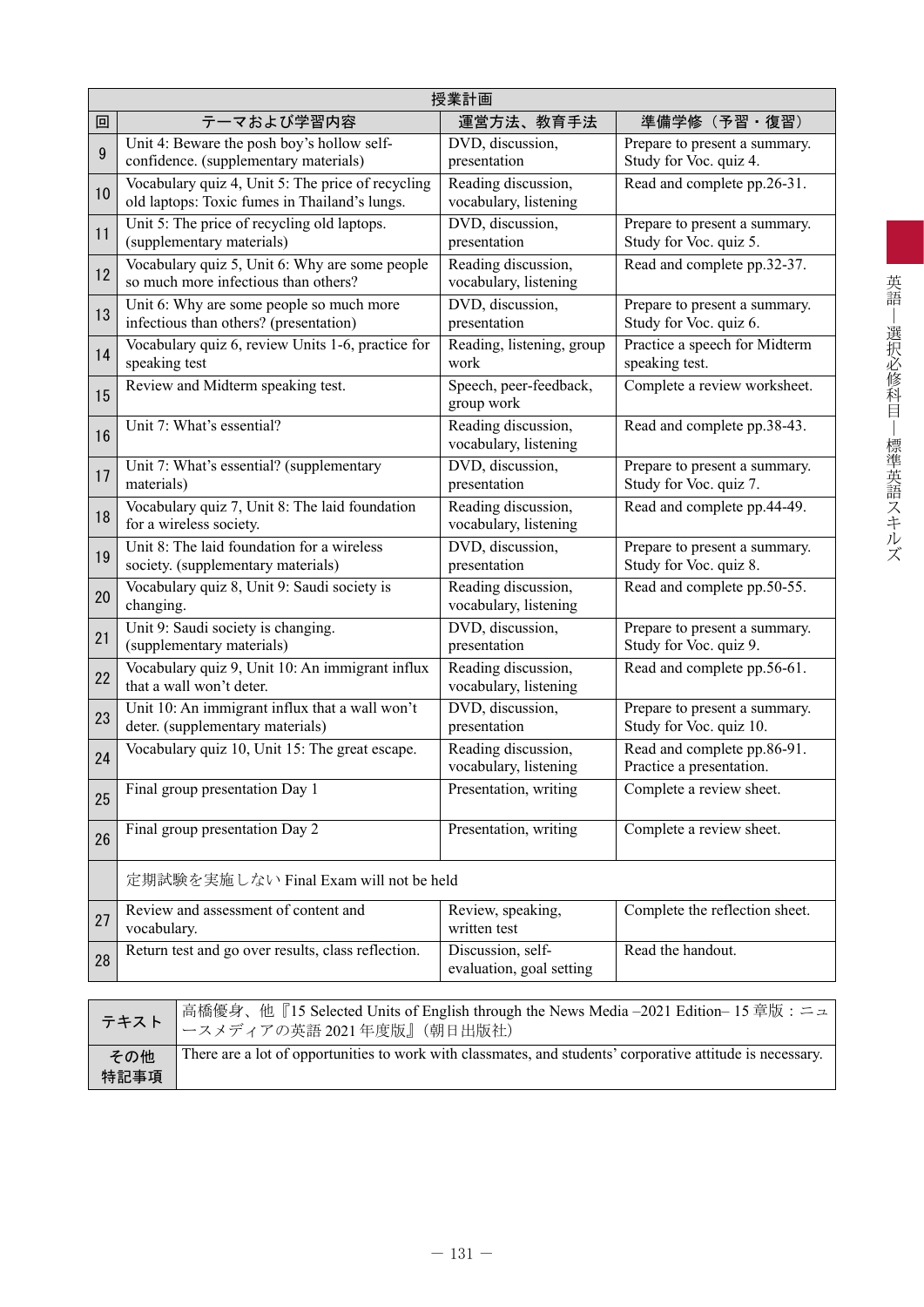| 科 目                                                                                                                                                                                                                                                                                                                                                                                    |     | 名    | <b>ENG106:</b>                                                                                                                                                                                                                                                                                                                                                                                                                                                                                                                                                                                                                                  |                                    |                | 標準英語スキルズ (メディアの英語) |  | 担当教員                                                                                        | D. Wright |                 |
|----------------------------------------------------------------------------------------------------------------------------------------------------------------------------------------------------------------------------------------------------------------------------------------------------------------------------------------------------------------------------------------|-----|------|-------------------------------------------------------------------------------------------------------------------------------------------------------------------------------------------------------------------------------------------------------------------------------------------------------------------------------------------------------------------------------------------------------------------------------------------------------------------------------------------------------------------------------------------------------------------------------------------------------------------------------------------------|------------------------------------|----------------|--------------------|--|---------------------------------------------------------------------------------------------|-----------|-----------------|
| 開                                                                                                                                                                                                                                                                                                                                                                                      | 講   | 期    | 秋                                                                                                                                                                                                                                                                                                                                                                                                                                                                                                                                                                                                                                               |                                    | 開講時限 火金2限      |                    |  | 研究室                                                                                         |           | 4号館2階 講師控室      |
| 分                                                                                                                                                                                                                                                                                                                                                                                      |     | 類    | 選択必修                                                                                                                                                                                                                                                                                                                                                                                                                                                                                                                                                                                                                                            | 単<br>位                             | $\overline{2}$ | 標準受講年次 1 · 2年      |  | オフィスアワー                                                                                     |           | P.19~P.20を参照のこと |
| DP 及び                                                                                                                                                                                                                                                                                                                                                                                  |     |      | DP 分類                                                                                                                                                                                                                                                                                                                                                                                                                                                                                                                                                                                                                                           |                                    | DP             | (卒業認定·学位授与の方針) 概要  |  |                                                                                             |           | 学修成果獲得の観点       |
|                                                                                                                                                                                                                                                                                                                                                                                        |     | 学修成果 | $\overline{3}$                                                                                                                                                                                                                                                                                                                                                                                                                                                                                                                                                                                                                                  | 用できます。                             |                |                    |  | 自己発信力に重点を置いた英語力を身につけ、英語を実践的かつ学術的に運                                                          |           | $3-(3)$         |
| キーワード                                                                                                                                                                                                                                                                                                                                                                                  |     |      |                                                                                                                                                                                                                                                                                                                                                                                                                                                                                                                                                                                                                                                 |                                    |                |                    |  | communicative competence, critical thinking, media content analysis, self-directed learning |           |                 |
| 授業の<br>概                                                                                                                                                                                                                                                                                                                                                                               | 要   |      | In this course, students will explore a range of issues that are found in English language media,<br>including print media, broadcast media, and other sources. Students are encouraged to select topics<br>related to their field of study. All content will be examined for both the information provided and the<br>impact the information has on global society. Topic selection will be made by the students based on<br>their personal experiences and in relation to the presentation project.                                                                                                                                           |                                    |                |                    |  |                                                                                             |           |                 |
| This course aims to help students develop an understanding of issues presented in various forms of<br>media. Students will select, critically analyze, and present their understanding of the issues. The issues<br>達成目標<br>will then be discussed with peers and the instructor. English language skills will be developed in<br>(授業の目的)<br>parallel to examination of media content. |     |      |                                                                                                                                                                                                                                                                                                                                                                                                                                                                                                                                                                                                                                                 |                                    |                |                    |  |                                                                                             |           |                 |
| 到達目標<br>(学修成果)                                                                                                                                                                                                                                                                                                                                                                         |     |      | By the end of the course, each student should be able to select and analyze English language media<br>content. Based on that experience, each student will then be able to give presentations on her<br>viewpoints and lead discussions of the topic. Participation in each class will include a Critical<br>Thinking (CT) activity that will promote discussion skills and help prepare students for the formal<br>presentations. Preparation for each class will include homework and independent learning tasks.                                                                                                                             |                                    |                |                    |  |                                                                                             |           |                 |
| 評価方法                                                                                                                                                                                                                                                                                                                                                                                   |     |      | Participation and performance in classroom activities, including Critical Thinking tasks (20%);<br>Homework assignments (25%); Presentations, including 3 presentations and 3 corresponding written<br>topic descriptions $(30\%)$ ; Independent learning $(25\%)$ .                                                                                                                                                                                                                                                                                                                                                                            |                                    |                |                    |  |                                                                                             |           |                 |
| 評価基準<br>準備学修                                                                                                                                                                                                                                                                                                                                                                           |     |      | Participation and performance: active everyday involvement, CT task content completed (reference<br>articles published within past 6 days); <b>Homework</b> (HMK): completed thoroughly and on time, use of<br>problem / solution thinking; Presentations: length, suitability of theme, organization, problem / solution<br>thinking; Independent learning (IL): assignment sheets, including topic selection, summaries,<br>vocabulary lists, and journal entries to be completed thoroughly and on time and for use in every class.<br>For each 100-minute class session of this course, an average of 45 minutes is needed for out-of-class |                                    |                |                    |  |                                                                                             |           |                 |
|                                                                                                                                                                                                                                                                                                                                                                                        | の時間 |      |                                                                                                                                                                                                                                                                                                                                                                                                                                                                                                                                                                                                                                                 | study (assignments, review, etc.). |                |                    |  |                                                                                             |           |                 |

|                | 授業計画                                                                                           |                       |                                                 |  |  |  |  |
|----------------|------------------------------------------------------------------------------------------------|-----------------------|-------------------------------------------------|--|--|--|--|
| 回              | テーマおよび学習内容                                                                                     | 運営方法、教育手法             | 準備学修(予習・復習)                                     |  |  |  |  |
|                | Class Introduction, in-class Critical Thinking                                                 | Explanation by        | Read syllabus, brainstorming,                   |  |  |  |  |
|                | task: domestic media, IL task, and homework                                                    | instructor, pair work | CT & HMK/IL sheet 1 (in-class)                  |  |  |  |  |
| $\overline{2}$ | Media Issues – CT task (student provided topics:                                               | Pair work (CT), group | CT task, presentation project,                  |  |  |  |  |
|                | domestic media), IL task, and homework                                                         | work (IL) & Research  | Due: HMK/IL sheet 2                             |  |  |  |  |
| 3              | Media Issues $-CT$ task (student provided topics:                                              | Pair work (CT), group | CT task, presentation project,                  |  |  |  |  |
|                | domestic media), IL task, and homework                                                         | work (IL) & Research  | Due: HMK/IL sheet 3                             |  |  |  |  |
| $\overline{4}$ | Media Issues $-CT$ task (student provided topics:                                              | Pair work (CT), group | CT task, presentation project,                  |  |  |  |  |
|                | domestic media), IL task, and homework                                                         | work (IL) & Research  | Due: HMK/IL sheet 4                             |  |  |  |  |
| 5              | Media Issues $-CT$ task (student provided topics:                                              | Pair work (CT), group | CT task, presentation project,                  |  |  |  |  |
|                | domestic media), IL task, and homework                                                         | work (IL) & Research  | Due: HMK/IL sheet 5                             |  |  |  |  |
| $6\phantom{1}$ | Media Issues – CT task (student provided topics:                                               | Pair work (CT), group | CT task, presentation project,                  |  |  |  |  |
|                | domestic media), IL task, and homework                                                         | work (IL) & Research  | Due: HMK/IL sheet 6                             |  |  |  |  |
|                | Media Issues $-CT$ task (student provided topics:                                              | Pair work (CT), group | CT task, presentation project,                  |  |  |  |  |
|                | domestic media), IL task, and homework                                                         | work (IL) & Research  | Due: HMK/IL sheet 7                             |  |  |  |  |
| 8              | <b>Presentation 1</b> – student selected topics, $Q\&A$<br>session, instructor & peer feedback | Group work            | Present topic in English<br>Due: HMK/IL sheet 8 |  |  |  |  |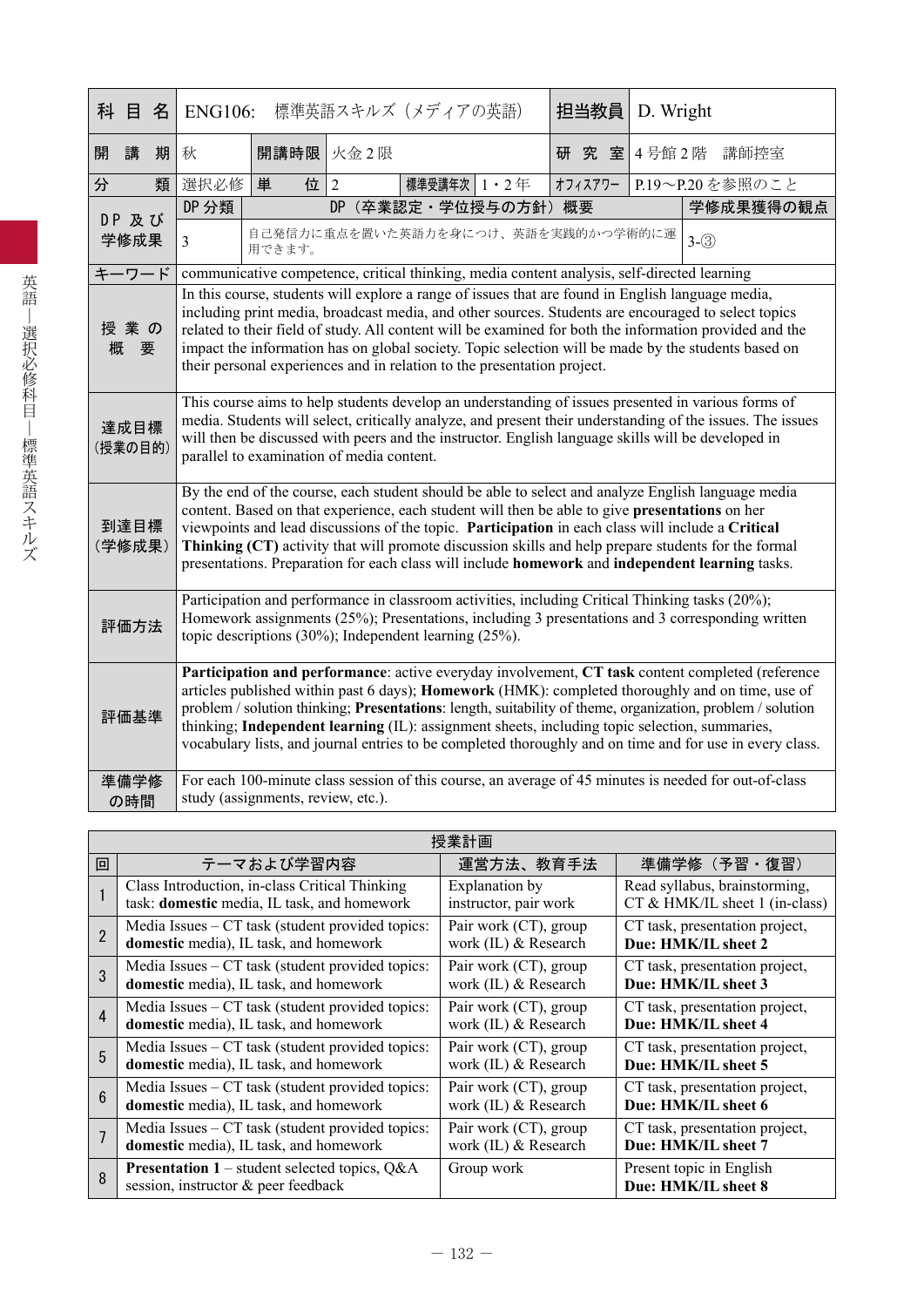|    | 授業計画                                                                                             |                       |                                 |  |  |  |  |
|----|--------------------------------------------------------------------------------------------------|-----------------------|---------------------------------|--|--|--|--|
| 回  | テーマおよび学習内容                                                                                       | 運営方法、教育手法             | 準備学修(予習・復習)                     |  |  |  |  |
| 9  | Media Issues – CT task (student provided topics:                                                 | Pair work (CT), group | CT task, presentation project,  |  |  |  |  |
|    | regional media), IL task, and homework                                                           | work (IL) & Research  | Due: HMK/IL sheet 9             |  |  |  |  |
| 10 | Media Issues – CT task (student provided topics:                                                 | Pair work (CT), group | CT task, presentation project,  |  |  |  |  |
|    | regional media), IL task, and homework                                                           | work (IL) & Research  | Due: HMK/IL sheet 10            |  |  |  |  |
| 11 | Media Issues – CT task (student provided topics:                                                 | Pair work (CT), group | CT task, presentation project,  |  |  |  |  |
|    | regional media), IL task, and homework                                                           | work (IL) & Research  | Due: HMK/IL sheet 11            |  |  |  |  |
| 12 | Media Issues – CT task (student provided topics:                                                 | Pair work (CT), group | CT task, presentation project,  |  |  |  |  |
|    | regional media), IL task, and homework                                                           | work (IL) & Research  | Due: HMK/IL sheet 12            |  |  |  |  |
| 13 | Media Issues - CT task (student provided topics:                                                 | Pair work (CT), group | CT task, presentation project,  |  |  |  |  |
|    | regional media), IL task, and homework                                                           | work (IL) & Research  | Due: HMK/IL sheet 13            |  |  |  |  |
| 14 | Media Issues - CT task (student provided topics:                                                 | Pair work (CT), group | CT task, presentation project,  |  |  |  |  |
|    | regional media), IL task, and homework                                                           | work (IL) & Research  | Due: HMK/IL sheet 14            |  |  |  |  |
| 15 | Media Issues - CT task (student provided topics:                                                 | Pair work (CT), group | CT task, presentation project,  |  |  |  |  |
|    | regional media), IL task, and homework                                                           | work (IL) & Research  | Due: HMK/IL sheet 15            |  |  |  |  |
| 16 | <b>Presentation 2</b> – student selected topics, $Q\&A$<br>session, instructor & peer feedback   | Group work            | Present topic in English        |  |  |  |  |
| 17 | Media Issues – CT task (student provided topics:                                                 | Pair work (CT), group | CT task, presentation project,  |  |  |  |  |
|    | international media), IL task, and homework                                                      | work (IL) & Research  | Due: HMK/IL sheet 16            |  |  |  |  |
| 18 | Media Issues – CT task (student provided topics:                                                 | Pair work (CT), group | CT task, presentation project,  |  |  |  |  |
|    | international media), IL task, and homework                                                      | work (IL) & Research  | Due: HMK/IL sheet 17            |  |  |  |  |
| 19 | Media Issues – CT task (student provided topics:                                                 | Pair work (CT), group | CT task, presentation project,  |  |  |  |  |
|    | international media), IL task, and homework                                                      | work (IL) & Research  | Due: HMK/IL sheet 18            |  |  |  |  |
| 20 | Media Issues - CT task (student provided topics:                                                 | Pair work (CT), group | CT task, presentation project,  |  |  |  |  |
|    | international media), IL task, and homework                                                      | work (IL) & Research  | Due: HMK/IL sheet 19            |  |  |  |  |
| 21 | Media Issues - CT task (student provided topics:                                                 | Pair work (CT), group | CT task, presentation project,  |  |  |  |  |
|    | international media), IL task, and homework                                                      | work (IL) & Research  | Due: HMK/IL sheet 20            |  |  |  |  |
| 22 | Media Issues - CT task (student provided topics:                                                 | Pair work (CT), group | CT task, presentation project,  |  |  |  |  |
|    | international media), IL task, and homework                                                      | work (IL) & Research  | Due: HMK/IL sheet 21            |  |  |  |  |
| 23 | Media Issues – CT task (student provided topics:                                                 | Pair work (CT), group | CT task, presentation project,  |  |  |  |  |
|    | international media), IL task, and homework                                                      | work (IL) & Research  | Due: HMK/IL sheet 22            |  |  |  |  |
| 24 | <b>Presentation 3</b> – student selected topics, $Q\&A$<br>session, instructor & peer feedback   | Group work            | Present topic in English        |  |  |  |  |
| 25 | Media Issues – CT task (student provided topics:                                                 | Pair work (CT), group | CT task.                        |  |  |  |  |
|    | [open] media), IL task, and homework                                                             | work (IL) & Research  | Due: HMK/IL sheet 23            |  |  |  |  |
| 26 | Media Issues – CT task (student provided topics:                                                 | Pair work (CT), group | CT task,                        |  |  |  |  |
|    | [open] media), IL task, and homework                                                             | work (IL) & Research  | Due: HMK/IL sheet 24            |  |  |  |  |
|    | 定期試験を実施しない Final Exam will not be held                                                           |                       |                                 |  |  |  |  |
| 27 | Media Issues - CT task (student provided topics:                                                 | Pair work (CT), group | CT task                         |  |  |  |  |
|    | [open] media), IL task, and homework                                                             | work (IL) & Research  | Due: HMK/IL sheet 25            |  |  |  |  |
| 28 | Media Issues - CT task, course feedback, and                                                     | Pair work (CT), group | CT task, open discussion (e.g., |  |  |  |  |
|    | self-reflection                                                                                  | work (IL) & Research  | Media Issues), Q&A              |  |  |  |  |
|    | Articles (e.g. newspapers, magazines, opinion pieces) will be selected and presented by both the |                       |                                 |  |  |  |  |

|     | Articles (e.g. newspapers, magazines, opinion pieces) will be selected and presented by both the<br>$\overrightarrow{\tau}$ $\overrightarrow{\tau}$ $\overrightarrow{\tau}$ instructor and the students. Student will be encouraged to select topics relevant to Global Citizens. |
|-----|-----------------------------------------------------------------------------------------------------------------------------------------------------------------------------------------------------------------------------------------------------------------------------------|
| 参考書 | English Essentials: An Academic Skills Handbook                                                                                                                                                                                                                                   |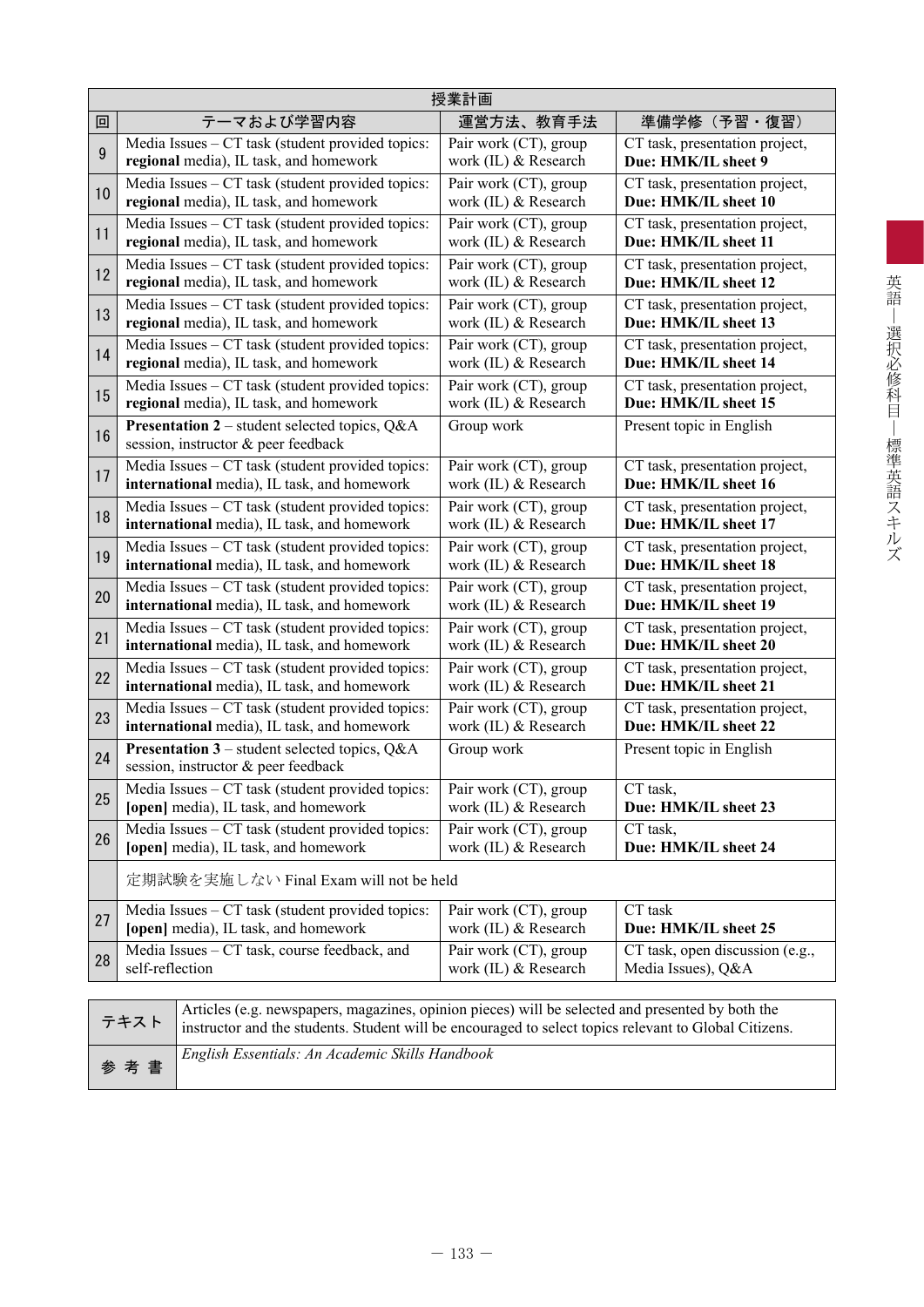|   | 科目名             |   | <b>ENG159:</b>                                                                                                                                                                                                                                                                                                                                                                                                                                                                                |                                                                                                                                                                                                                                                                                                               |                                    | 標準英語スキルズ (パブリックスピーキング)                                                                 |  | 担当教員    | M. Tasseron |                                                                                                       |
|---|-----------------|---|-----------------------------------------------------------------------------------------------------------------------------------------------------------------------------------------------------------------------------------------------------------------------------------------------------------------------------------------------------------------------------------------------------------------------------------------------------------------------------------------------|---------------------------------------------------------------------------------------------------------------------------------------------------------------------------------------------------------------------------------------------------------------------------------------------------------------|------------------------------------|----------------------------------------------------------------------------------------|--|---------|-------------|-------------------------------------------------------------------------------------------------------|
| 開 | 講               | 期 | 春                                                                                                                                                                                                                                                                                                                                                                                                                                                                                             |                                                                                                                                                                                                                                                                                                               | 開講時限 月木3限                          |                                                                                        |  |         |             | 研究室 4号館2階 講師控室                                                                                        |
| 分 |                 | 類 | 選択必修                                                                                                                                                                                                                                                                                                                                                                                                                                                                                          | 単<br>位                                                                                                                                                                                                                                                                                                        | 2                                  | 標準受講年次 1・2年                                                                            |  | オフィスアワー |             | P.19~P.20を参照のこと                                                                                       |
|   | DP 及び           |   | DP 分類                                                                                                                                                                                                                                                                                                                                                                                                                                                                                         | (卒業認定·学位授与の方針)概要<br>D <sub>P</sub><br>学修成果獲得の観点                                                                                                                                                                                                                                                               |                                    |                                                                                        |  |         |             |                                                                                                       |
|   | 学修成果            |   | $\overline{3}$                                                                                                                                                                                                                                                                                                                                                                                                                                                                                | 自己発信力に重点を置いた英語力を身につけ、英語を実践的かつ学術的に運<br>$3-(3)$<br>用できます。                                                                                                                                                                                                                                                       |                                    |                                                                                        |  |         |             |                                                                                                       |
|   | キーワード           |   |                                                                                                                                                                                                                                                                                                                                                                                                                                                                                               |                                                                                                                                                                                                                                                                                                               |                                    | public speaking, presentation skills, listening skills, critical thinking, discussions |  |         |             |                                                                                                       |
| 概 | 授業の<br>要        |   |                                                                                                                                                                                                                                                                                                                                                                                                                                                                                               | In this semester we are going to be focusing on developing your presentation skills to prepare you to<br>give confident academic presentations in English. The content of the course will include issues of<br>importance to people living in Japan and those that are relevant to the international context. |                                    |                                                                                        |  |         |             |                                                                                                       |
|   | 達成目標<br>(授業の目的) |   | For students to acquire abilities to give presentations in English<br>For students to acquire abilities to use presentation software<br>For students to acquire abilities to understand others and express themselves effectively in English<br>For students to acquire knowledge and skills to become autonomous learners of English                                                                                                                                                         |                                                                                                                                                                                                                                                                                                               |                                    |                                                                                        |  |         |             |                                                                                                       |
|   | 到達目標<br>(学修成果)  |   | By the end of the course students will learn to give presentations in English confidently about a range of<br>topics, including social issues. By learning about a number of these social issues, students will learn<br>how to engage critically with them, and make presentations about possible solutions to the problems<br>facing society. You will also be expected to provide feedback about your classmates' presentations and<br>to give them suggestions for improving.             |                                                                                                                                                                                                                                                                                                               |                                    |                                                                                        |  |         |             |                                                                                                       |
|   | 評価方法            |   | Participation and performance in classroom activities (30%); Homework assignments (20%);<br>Presentations (35%); Independent learning (15%).                                                                                                                                                                                                                                                                                                                                                  |                                                                                                                                                                                                                                                                                                               |                                    |                                                                                        |  |         |             |                                                                                                       |
|   | 評価基準            |   | Participation: Actively contributing to pair and group discussions and completing in-class tasks.<br>Homework assignments: Completing and submitting assignments by the deadline (Journals: 10 topics<br>of 100 words each).<br>Presentations: Mid-term presentation (5 minutes); Final presentation (6-10 minutes)<br>Independent learning: Vocabulary notebook & weekly learning plans (Write 10 new or interesting<br>words per week, write a paragraph about your study plans:10 entries) |                                                                                                                                                                                                                                                                                                               |                                    |                                                                                        |  |         |             |                                                                                                       |
|   | 準備学修            |   |                                                                                                                                                                                                                                                                                                                                                                                                                                                                                               |                                                                                                                                                                                                                                                                                                               |                                    |                                                                                        |  |         |             | For each 100-minute class session of this course, an average of 45 minutes is needed for out-of-class |
|   | の時間             |   |                                                                                                                                                                                                                                                                                                                                                                                                                                                                                               |                                                                                                                                                                                                                                                                                                               | study (assignments, review, etc.). |                                                                                        |  |         |             |                                                                                                       |

|                | 授業計画                                                         |                                      |                                   |  |  |  |  |  |
|----------------|--------------------------------------------------------------|--------------------------------------|-----------------------------------|--|--|--|--|--|
| 回              | テーマおよび学習内容                                                   | 運営方法、教育手法                            | 準備学修 (予習·復習)                      |  |  |  |  |  |
|                | Introductions, discuss course outline and                    | Lecture, pair & group                | Preview textbooks and prepare     |  |  |  |  |  |
|                | objectives, prepare introductory presentation                | discussions                          | vocabulary & learning notebook    |  |  |  |  |  |
| $\overline{2}$ | Introductory presentations                                   | Lecture, individual                  | Write journal 1 (J1) and study    |  |  |  |  |  |
|                | English Essentials: Developing a presentation                | presentations                        | plan (SP)                         |  |  |  |  |  |
| 3              | Introductory presentations                                   | Lecture, individual,                 | Plan J2, study plan & lesson      |  |  |  |  |  |
|                | Submit J1 & SP, presentation feedback                        | presentations                        | vocabulary review                 |  |  |  |  |  |
| 4              | Presentation 1                                               | Lecture, pair & group                | Plan presentation 1, write J2 and |  |  |  |  |  |
|                | Video: TED talk (Black: A yo-yo story)                       | discussions                          | study plan                        |  |  |  |  |  |
| 5              | Presentation 1                                               | Lecture, pair & group                | Plan presentation 1, plan J3 and  |  |  |  |  |  |
|                | Choosing a topic, submit J2 $&$ SP                           | discussions                          | study plan                        |  |  |  |  |  |
| $6\phantom{1}$ | Presentation 1                                               | Lecture, pair & group                | Plan presentation 1, write J3 and |  |  |  |  |  |
|                | English Essentials: Incorporating visuals                    | discussions                          | study plan                        |  |  |  |  |  |
|                | Presentation 1<br>Video: Comcoach tutorial, submit J3 & SP   | Lecture, pair & group<br>discussions | Plan presentation 1               |  |  |  |  |  |
| 8              | Presentation 1<br>English Essentials: Being a good presenter | Lecture, pair & group<br>discussions | Plan presentation 1               |  |  |  |  |  |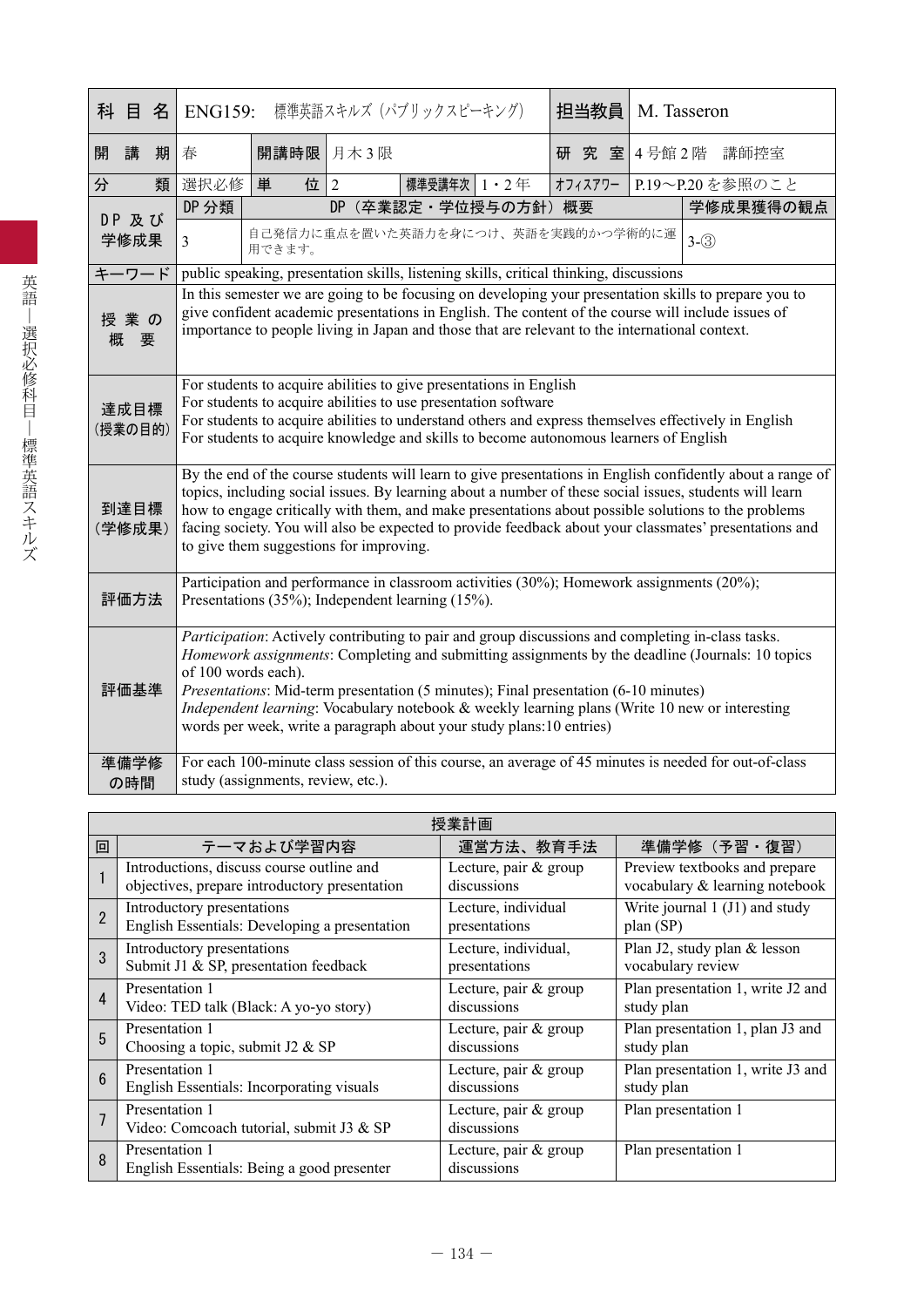|                  | 授業計画                                                                                                                                                                    |                                           |                                                  |  |  |  |  |
|------------------|-------------------------------------------------------------------------------------------------------------------------------------------------------------------------|-------------------------------------------|--------------------------------------------------|--|--|--|--|
| 回                | テーマおよび学習内容                                                                                                                                                              | 運営方法、教育手法                                 | 準備学修(予習・復習)                                      |  |  |  |  |
| $\boldsymbol{9}$ | Presentation 1                                                                                                                                                          | Lecture, individual &                     | Plan presentation 1, plan J4 and                 |  |  |  |  |
|                  | Presentation practice & peer feedback (pairs)                                                                                                                           | pair discussions                          | study plan                                       |  |  |  |  |
| 10               | Presentation 1                                                                                                                                                          | Lecture, individual &                     | Plan presentation 1, write J4 and                |  |  |  |  |
|                  | Presentation practice & peer feedback (groups)                                                                                                                          | group discussions                         | study plan                                       |  |  |  |  |
| 11               | Presentation 1<br>Submit presentation slides, submit J4 & SP                                                                                                            | Lecture, individual &<br>pair discussions | Plan presentation 1                              |  |  |  |  |
| 12               | Presentation 1<br>Peer evaluation                                                                                                                                       | Individual presentations                  | Plan presentation 1, plan J5 and<br>study plan   |  |  |  |  |
| 13               | Presentation 1<br>Peer evaluation                                                                                                                                       | Individual presentations                  | Plan presentation 1, write J5 and<br>study plan  |  |  |  |  |
| 14               | Presentation 1                                                                                                                                                          | Individual presentations,                 | Review presentation skills                       |  |  |  |  |
|                  | Peer evaluation, feedback, submit J5 & SP                                                                                                                               | pair & group discussions                  | studied thus far in the semester                 |  |  |  |  |
| 15               | Presentation 2                                                                                                                                                          | Lecture, pair & group                     | Plan presentation 2, plan J6 and                 |  |  |  |  |
|                  | Choosing a topic                                                                                                                                                        | discussions                               | study plan                                       |  |  |  |  |
| 16               | Presentation 2                                                                                                                                                          | Lecture, pair & group                     | Plan presentation 2, write J6 and                |  |  |  |  |
|                  | Video: TED Melinda Gates                                                                                                                                                | discussions                               | study plan                                       |  |  |  |  |
| 17               | Presentation 2<br>Finalize presentation topic, submit J6 & SP                                                                                                           | Lecture, pair & group<br>discussions      | Plan presentation 2                              |  |  |  |  |
| 18               | Presentation 2                                                                                                                                                          | Lecture, pair & group                     | Plan presentation 2, plan J7 and                 |  |  |  |  |
|                  | English Essentials: Designing effective visuals                                                                                                                         | discussions                               | study plan                                       |  |  |  |  |
| 19               | Presentation 2                                                                                                                                                          | Lecture, pair & group                     | Plan presentation 2, write J7 and                |  |  |  |  |
|                  | English Essentials: Researching your topic                                                                                                                              | discussions                               | study plan                                       |  |  |  |  |
| 20               | Presentation 2<br>English Essentials: Referencing, submit J7 & SP                                                                                                       | Lecture, pair & group<br>discussions      | Plan presentation 2                              |  |  |  |  |
| 21               | Presentation 2                                                                                                                                                          | Lecture, pair & group                     | Plan presentation 2, plan J8 and                 |  |  |  |  |
|                  | Skills review (organization, structure, timing)                                                                                                                         | discussions                               | study plan                                       |  |  |  |  |
| 22               | Presentation 2                                                                                                                                                          | Lecture, pair & group                     | Plan presentation 2, write J8 and                |  |  |  |  |
|                  | Skills review (voice, visuals)                                                                                                                                          | discussions                               | study plan                                       |  |  |  |  |
| 23               | Presentation 2                                                                                                                                                          | Lecture, individual &                     | Plan presentation 2, plan J9 and                 |  |  |  |  |
|                  | Practice & peer feedback (pairs), submit J8 & SP                                                                                                                        | pair discussions                          | study plan                                       |  |  |  |  |
| 24               | Presentation 2                                                                                                                                                          | Lecture, individual &                     | Plan presentation 2, write J9 and                |  |  |  |  |
|                  | Presentation practice & peer feedback (groups)                                                                                                                          | group discussions                         | study plan                                       |  |  |  |  |
| 25               | Presentation 2                                                                                                                                                          | Lecture, individual &                     | Plan presentation 2, plan J10                    |  |  |  |  |
|                  | Submit slides, submit J9 & SP, pres. practice                                                                                                                           | pair discussions                          | and study plan                                   |  |  |  |  |
| 26               | Presentation 2 & evaluation                                                                                                                                             | Individual presentations                  | Plan presentation 2, write J10<br>and study plan |  |  |  |  |
|                  | 定期試験を実施しない Final Exam will not be held                                                                                                                                  |                                           |                                                  |  |  |  |  |
| 27               | Presentation 2 & evaluation<br>submit J10 & SP                                                                                                                          | Individual presentations                  | Plan presentation 2                              |  |  |  |  |
| 28               | Presentation 2 & evaluation                                                                                                                                             | Individual presentations,                 | Review presentation skills                       |  |  |  |  |
|                  | Peer evaluation, teacher feedback                                                                                                                                       | pair & group discussions                  | studied during the semester                      |  |  |  |  |
|                  |                                                                                                                                                                         |                                           |                                                  |  |  |  |  |
|                  | No textbook. Links to online videos will be posted on Moodle. Additional files for preparing and<br>テキスト<br>assessing presentations will be distributed through Moodle. |                                           |                                                  |  |  |  |  |

| 参考書 | English essentials: An Academic Skills Handbook |
|-----|-------------------------------------------------|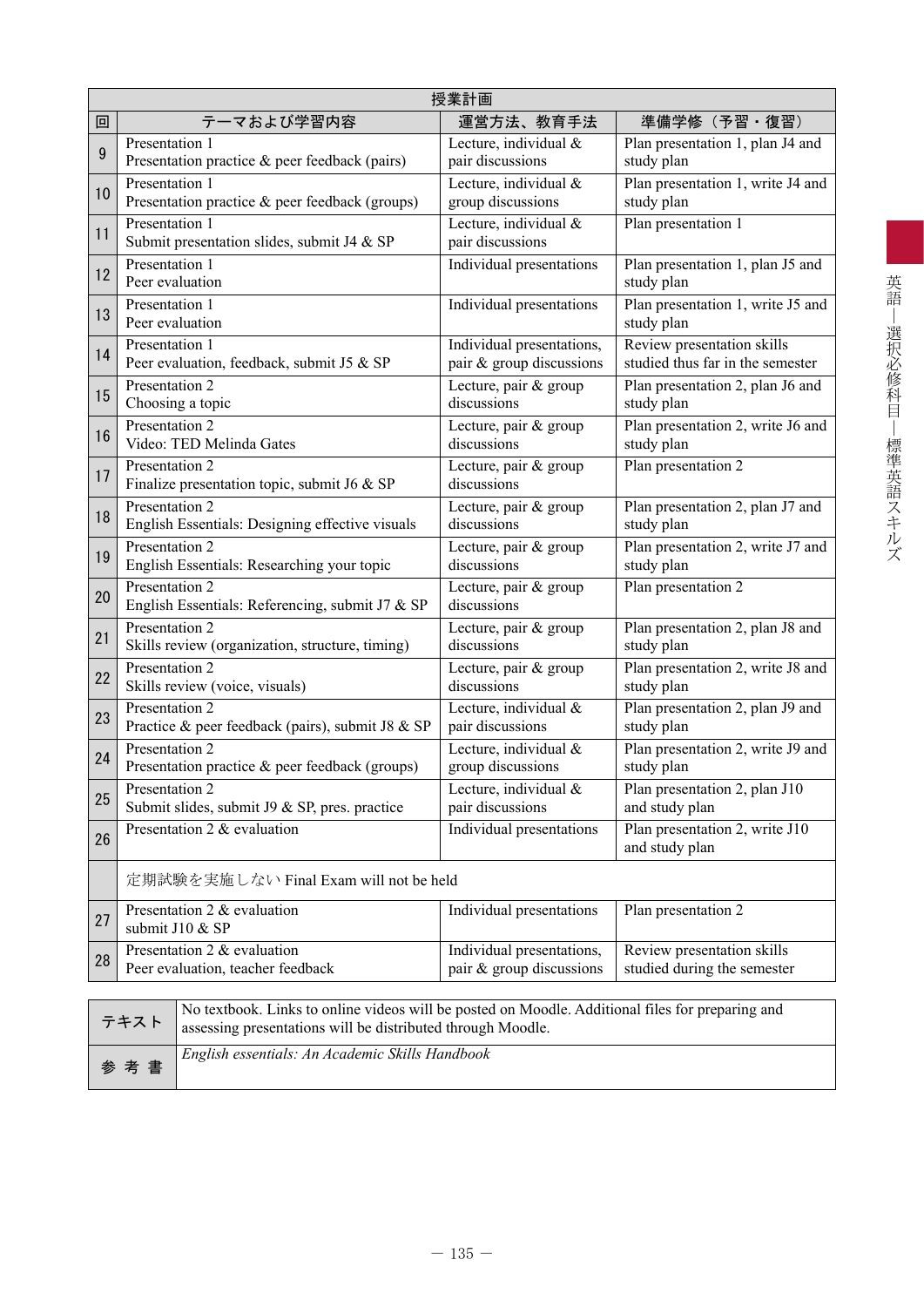| 目<br>科          | 名 |                                                                                                                                                                                                                                                                                                                                                                                    |                                                                                                                                                                                                                                                                                                                                                                                                                                                                                                             |           | ENG158: 標準英語スキルズ (ディスカッション)                                                           |  | 担当教員    |                  | M. Nepomuceno                                                                                         |
|-----------------|---|------------------------------------------------------------------------------------------------------------------------------------------------------------------------------------------------------------------------------------------------------------------------------------------------------------------------------------------------------------------------------------|-------------------------------------------------------------------------------------------------------------------------------------------------------------------------------------------------------------------------------------------------------------------------------------------------------------------------------------------------------------------------------------------------------------------------------------------------------------------------------------------------------------|-----------|---------------------------------------------------------------------------------------|--|---------|------------------|-------------------------------------------------------------------------------------------------------|
| 講<br>開          | 期 | 春                                                                                                                                                                                                                                                                                                                                                                                  |                                                                                                                                                                                                                                                                                                                                                                                                                                                                                                             | 開講時限 火金5限 |                                                                                       |  |         | 研究 室 4号館 2階 講師控室 |                                                                                                       |
| 分               | 類 | 選択必修                                                                                                                                                                                                                                                                                                                                                                               | 単                                                                                                                                                                                                                                                                                                                                                                                                                                                                                                           | 位<br>2    | 標準受講年次   1 ・ 2 年                                                                      |  | オフィスアワー |                  | P.19~P.20を参照のこと                                                                                       |
| DP 及び           |   | DP 分類                                                                                                                                                                                                                                                                                                                                                                              | DP<br>(卒業認定·学位授与の方針) 概要<br>学修成果獲得の観点                                                                                                                                                                                                                                                                                                                                                                                                                                                                        |           |                                                                                       |  |         |                  |                                                                                                       |
| 学修成果            |   | $\overline{3}$                                                                                                                                                                                                                                                                                                                                                                     | 自己発信力に重点を置いた英語力を身につけ、英語を実践的かつ学術的に運<br>$3-(3)$<br>用できます。                                                                                                                                                                                                                                                                                                                                                                                                                                                     |           |                                                                                       |  |         |                  |                                                                                                       |
| キーワード           |   |                                                                                                                                                                                                                                                                                                                                                                                    |                                                                                                                                                                                                                                                                                                                                                                                                                                                                                                             |           | Speaking, Argumentation, Domestic and International Topics, Cultures, Picture Stories |  |         |                  |                                                                                                       |
| 授業の<br>概要       |   |                                                                                                                                                                                                                                                                                                                                                                                    | The class will use Question and Answer Worksheets as their guide to discussions. Students will write<br>ideas for the topics to expand their views for discussion. Students will observe active class participation<br>and homework in class. Pronunciation practice, fun and creative activities are necessary for clear<br>understanding. Group Presentations are expected for all the students.                                                                                                          |           |                                                                                       |  |         |                  |                                                                                                       |
| 達成目標<br>(授業の目的) |   | This course is designed to engage students into meaningful conversations and spark critical thinking at<br>the same time. It will help students organize their thinking, examine other points of view and draw<br>richer understanding from the topics read and written. In the end, the students will develop confidence<br>and may acquire logical and critical thinking skills. |                                                                                                                                                                                                                                                                                                                                                                                                                                                                                                             |           |                                                                                       |  |         |                  |                                                                                                       |
| 到達目標<br>(学修成果)  |   |                                                                                                                                                                                                                                                                                                                                                                                    | By the end of this course, the students should be able to:<br>• answer and discuss with their peers the questions of the assigned topics for their groups<br>· increase their knowledge of the assigned topics<br>• write creative and descriptive sentences on the essay tests<br>· deliver confidently a three-minute speech<br>· reply to questions with fluency and precise grammar during the one-on-one interview<br>• use, demonstrate and expand the topics discussed for their group presentations |           |                                                                                       |  |         |                  |                                                                                                       |
| 評価方法            |   | Participation / Performance in Classroom Activities (30%)<br>Homework & Movie (35%)<br>Testing and Assessment: Group Presentations (10%)<br>Tests $(15%)$<br>One-on-One Interview (5%)<br>Speech $(5%)$                                                                                                                                                                            |                                                                                                                                                                                                                                                                                                                                                                                                                                                                                                             |           |                                                                                       |  |         |                  |                                                                                                       |
| 評価基準            |   | To be distributed at the first class                                                                                                                                                                                                                                                                                                                                               |                                                                                                                                                                                                                                                                                                                                                                                                                                                                                                             |           |                                                                                       |  |         |                  |                                                                                                       |
| 準備学修<br>の時間     |   | study (assignments, review, etc.).                                                                                                                                                                                                                                                                                                                                                 |                                                                                                                                                                                                                                                                                                                                                                                                                                                                                                             |           |                                                                                       |  |         |                  | For each 100-minute class session of this course, an average of 45 minutes is needed for out-of-class |

|                | 授業計画                                                                                     |                                                  |                                                             |  |  |  |  |  |
|----------------|------------------------------------------------------------------------------------------|--------------------------------------------------|-------------------------------------------------------------|--|--|--|--|--|
| 回              | テーマおよび学習内容                                                                               | 運営方法、教育手法                                        | 準備学修 (予習·復習)                                                |  |  |  |  |  |
|                | Class Rules / Grading System Criteria /<br>Icebreakers / Defining Discussion Activities  | <b>Speaking Activities</b><br>Brainstorming      | Bring Picture of Kids<br>Prepare for an explanation         |  |  |  |  |  |
| $\overline{2}$ | Topic: Kids                                                                              | Lecture<br>Group Discussion                      | Research: What are the good<br>and bad points of cosmetics? |  |  |  |  |  |
| 3              | Topic: First Impressions about Appearances<br>Interesting Facts / Cosmetics              | Discussion<br>Pair Work                          | Research:<br>What is personality?                           |  |  |  |  |  |
| $\overline{4}$ | Topic: Colors / Personality Tests<br>Psychological Test                                  | Individual Discussion<br><b>Class Activities</b> | Research:<br>Japanese superstitious beliefs                 |  |  |  |  |  |
| 5              | Topic: Beliefs<br>Superstitions / Folklores / Predictions                                | Group Work<br><b>Class Activities</b>            | Research: List of English words<br>of Japanese origins      |  |  |  |  |  |
| $6\phantom{1}$ | Topic: Origins and Numbers<br>Numerology                                                 | Pair Work<br><b>Class Activities</b>             | Bring photos of family, relatives<br>$&$ friends            |  |  |  |  |  |
| $\overline{7}$ | Topic: Family, Friends and Neighbors                                                     | Pair work<br><b>Class Activities</b>             | Review all the topics learned                               |  |  |  |  |  |
| 8              | Review Topics: Kids, Appearance, Colors,<br>Beliefs, Origins, Numbers, Family, & Friends | Review: Fun activities<br>Question and Answers   | Study all the topics discussed                              |  |  |  |  |  |
| 9              | Review and<br>Test Number 1                                                              | Essay Test                                       | Group Study<br>Do internet research                         |  |  |  |  |  |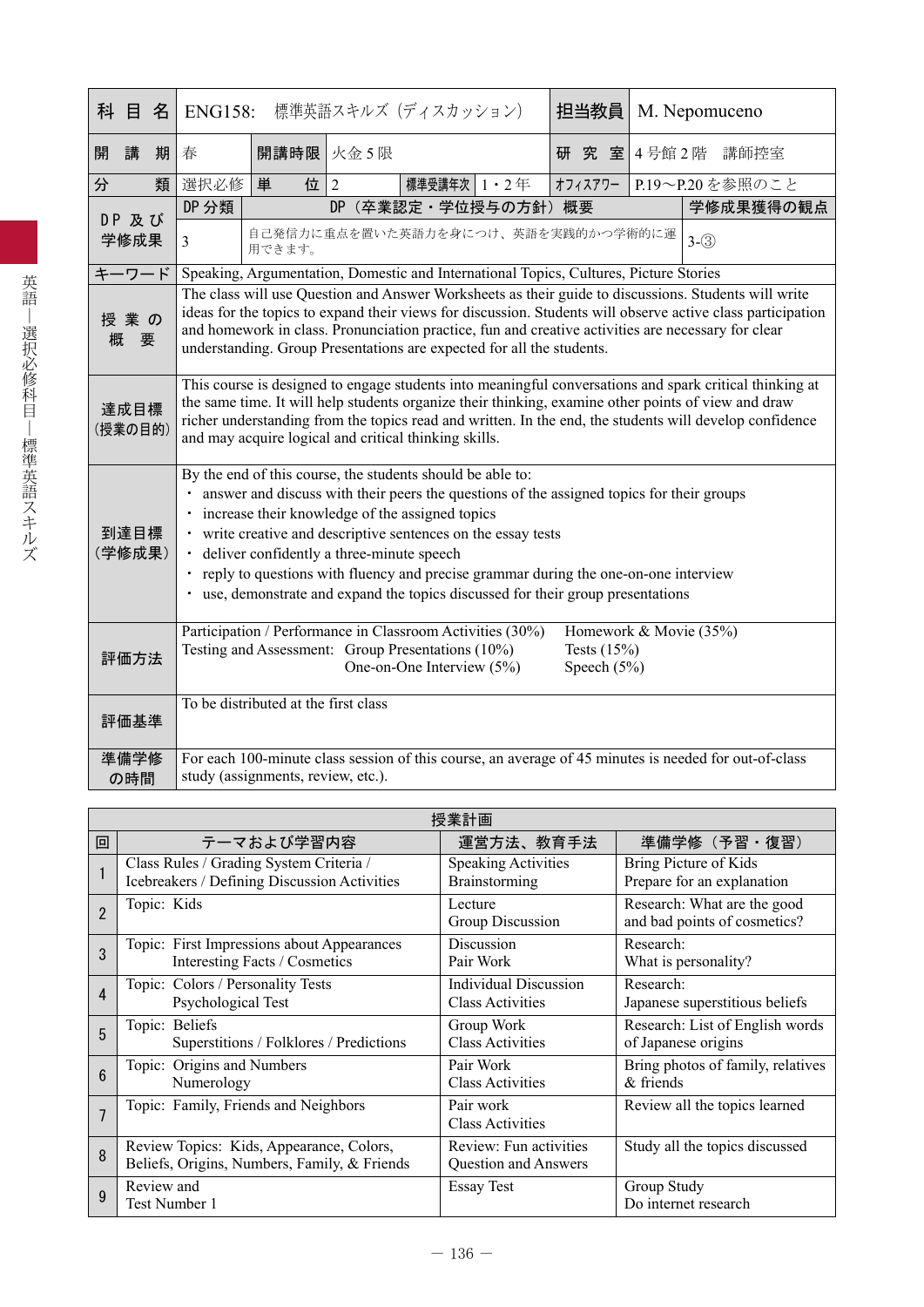|    | 授業計画                                                                              |                                                |                                                                |  |  |  |  |  |
|----|-----------------------------------------------------------------------------------|------------------------------------------------|----------------------------------------------------------------|--|--|--|--|--|
| 回  | テーマおよび学習内容                                                                        | 運営方法、教育手法                                      | 準備学修(予習・復習)                                                    |  |  |  |  |  |
| 10 | Return Short Test Number 1 and Go over results                                    | Group Discussion                               | Research a Good Topic for a<br>Three-Minute Speech             |  |  |  |  |  |
| 11 | <b>English Essentials</b><br>Writing: A Three-Minute Speech                       | Writing the Speech                             | Memorize Three-Minute Speech                                   |  |  |  |  |  |
| 12 | Memorize: Three-Minute Speech<br>Individual Speech (1/4 of the students in class) | Memorizing the Speech<br>Delivery              | Memorize Three-Minute Speech                                   |  |  |  |  |  |
| 13 | Individual Speech Delivery<br>(The remaining 3/4 of the students in class)        | Memorizing the Speech<br>Delivery              | Research: Different Kinds of<br>Occupations                    |  |  |  |  |  |
| 14 | Topic: Occupations                                                                | Group Work<br><b>Class Activities</b>          | Research:<br>Enumerate school activities                       |  |  |  |  |  |
| 15 | Topic: School                                                                     | Group Work<br><b>Class Activities</b>          | Research: For what things<br>people save money?                |  |  |  |  |  |
| 16 | Topic: Money<br>Personality Quiz show                                             | Pair Work<br><b>Individual Work</b>            | Research: Favorite Love Songs                                  |  |  |  |  |  |
| 17 | Topic: Love                                                                       | Pair Work<br><b>Class Activities</b>           | Research and Explain:<br>Honesty is the Best Policy            |  |  |  |  |  |
| 18 | Topic: Honesty                                                                    | Group Discussion                               | Research: Define<br>Kindness and Altruism                      |  |  |  |  |  |
| 19 | Topic: Kindness                                                                   | Pair Work<br><b>Individual Work</b>            | Review all topics learned                                      |  |  |  |  |  |
| 20 | Review Topics: Occupation, School, Money,<br>Love, Honesty, & Kindness            | Review: Fun activities<br>Question and Answers | Study all the topics discussed                                 |  |  |  |  |  |
| 21 | Review and<br>Test Number 2                                                       | <b>Essay Test</b>                              | Group Study<br>Do internet research                            |  |  |  |  |  |
| 22 | Return Short Test Number 2 and Go over results                                    | Group Discussion                               | Research topic for presentation                                |  |  |  |  |  |
| 23 | One-on-One Interview<br>Preparation for Group Presentations                       | Classroom: Interview<br>Research               | Research topic for presentation                                |  |  |  |  |  |
| 24 | One-on-One Interview<br>Preparation for Group Presentations                       | Classroom: Interview<br>Research               | Memorize and review topics for<br>presentation                 |  |  |  |  |  |
| 25 | <b>Final Group Presentations</b>                                                  | Groups' Presentations<br>Others: Q & A         | Memorize and review topics for<br>presentation                 |  |  |  |  |  |
| 26 | <b>Final Group Presentations</b>                                                  | Groups' Presentations<br>Others: Q & A         | Answer: Part 1<br>Movie Questions                              |  |  |  |  |  |
|    | 定期試験を実施しない Final Exam will not be held                                            |                                                |                                                                |  |  |  |  |  |
| 27 | Movie: Part 1 Q & A                                                               | Comprehension<br><b>Questions and Answers</b>  | Answer: Part 2<br>Movie Questions                              |  |  |  |  |  |
| 28 | Movie: Part 2 Q & A                                                               | Comprehension<br>Questions and Answers         | Complete all interview, movie,<br>presentation, test, homework |  |  |  |  |  |
|    |                                                                                   |                                                |                                                                |  |  |  |  |  |

| テキスト | Printed Materials (Handouts) to be provided and distributed in advance in class. |
|------|----------------------------------------------------------------------------------|
| 参考書  | English Essentials: An Academic Skills Handbook                                  |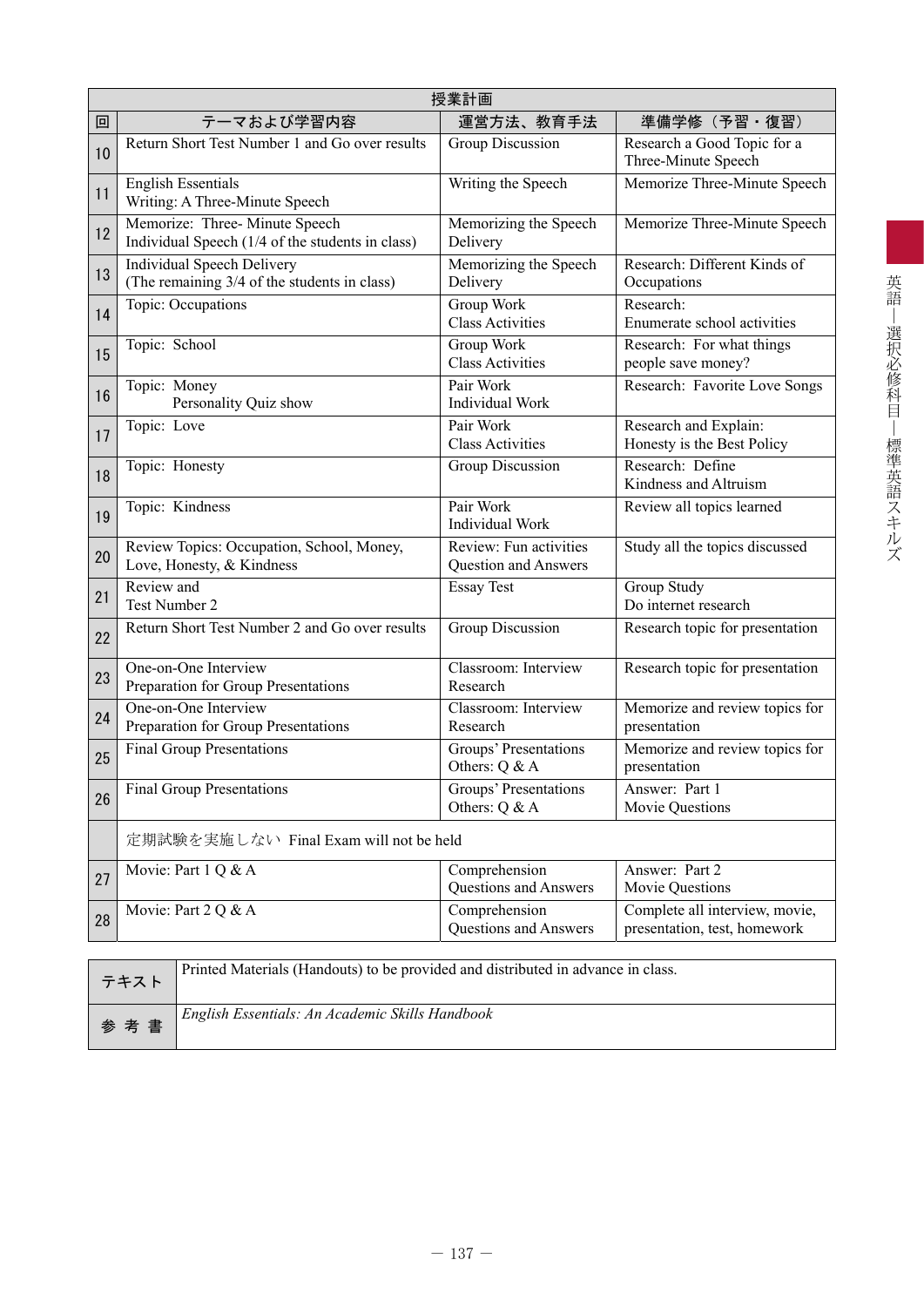|                 |                                                                                                                                                                                                                                                                                                             |                                |          | <b>科 目 名 ENG158:</b> 標準英語スキルズ (ディスカッション)                                                                                                                                                                                                                                         |  | 担当教員   小金沢 |  |         | 裕美子                       |
|-----------------|-------------------------------------------------------------------------------------------------------------------------------------------------------------------------------------------------------------------------------------------------------------------------------------------------------------|--------------------------------|----------|----------------------------------------------------------------------------------------------------------------------------------------------------------------------------------------------------------------------------------------------------------------------------------|--|------------|--|---------|---------------------------|
| 開講<br>期         | 秋                                                                                                                                                                                                                                                                                                           | 開講時限 月木2限                      |          |                                                                                                                                                                                                                                                                                  |  |            |  |         | 研 究 室 4号館 2階 講師控室         |
| 分               | 類 選択必修                                                                                                                                                                                                                                                                                                      | 位   2<br>単                     |          | 標準受講年次 1・2 年                                                                                                                                                                                                                                                                     |  |            |  |         | オフィスアワー   P.19~P.20を参照のこと |
| DP 及び           | DP 分類                                                                                                                                                                                                                                                                                                       |                                |          | DP (卒業認定・学位授与の方針) 概要                                                                                                                                                                                                                                                             |  |            |  |         | 学修成果獲得の観点                 |
| 学修成果            | 3                                                                                                                                                                                                                                                                                                           | 用できます。                         |          | 自己発信力に重点を置いた英語力を身につけ、英語を実践的かつ学術的に運                                                                                                                                                                                                                                               |  |            |  | $3-(3)$ |                           |
| キーワード           |                                                                                                                                                                                                                                                                                                             |                                |          | ディスカッション、スピーキング、自己表現、コミュニケーション                                                                                                                                                                                                                                                   |  |            |  |         |                           |
| 授業の<br>概要       |                                                                                                                                                                                                                                                                                                             | をとる力を育成する。                     |          | この授業では (1) 受講者が特定の主張に触れ、(2) それに関する理解をリスニング、リーデ<br>ィング、ライティング活動を通じて深め、(3) 主張に対する自分の賛同の度合いや理由を確<br>認しながら、自分自身の立ち位置を正確に見極め、(4) 口頭で他者に表現をする力を身につ<br>けることを目的とする。また、他者の異なった意見を受け止め、円滑にコミュニケーション                                                                                        |  |            |  |         |                           |
| 達成目標<br>(授業の目的) | 授業では、身近な話題から社会問題まで多くのトピックに触れる。その話題に対する理解を<br>深め、意見を持ち、効果的に意見交換ができるように練習を積む。実際にディスカッション<br>を繰り返しながら、効果的なディスカッションストラテジーを理解し、使用できるようにす<br>る。各ユニットの終わりには、ディスカッションのサマリーを発表できるようになることを                                                                                                                            |                                |          |                                                                                                                                                                                                                                                                                  |  |            |  |         |                           |
| 到達目標<br>(学修成果)  | 目標とする。<br>特定の話題について、<br>・関連する語彙を習得し、使用することができるようになる。<br>・自分の意見、感情、反対意見等を述べることができるようになる。<br>・積極的にディスカッションをリードし、他者の意見を引き出すことができるようになる。<br>・他者に意見が伝わりにくい場合に、表現の仕方を変えたり、例を述べたりして、積極的に<br>理解を求めることができるようになる。<br>・同じ単語・表現を繰り返すことなく、類義語やイディオムを使って、効果的に発話できる<br>ようになる。<br>・会話を続けるための効果的なストラテジーを理解して活用し、会話を長く続けることがで |                                |          |                                                                                                                                                                                                                                                                                  |  |            |  |         |                           |
| 評価方法            |                                                                                                                                                                                                                                                                                                             | 単語テスト (20%)<br>スピーキングテスト (40%) | 課題 (20%) | 積極的な授業参加 (20%)                                                                                                                                                                                                                                                                   |  |            |  |         |                           |
| 評価基準<br>準備学修    |                                                                                                                                                                                                                                                                                                             |                                |          | 単語テスト:各ユニット終了時に単語テストを実施し、得点を評価する。<br>課題:各ユニット終了時に、ディスカッションのサマリーシートを提出する。<br>積極的な授業参加:授業内で練習問題やディスカッションに積極的に取り組み、自発的に考<br>え、表現する姿勢を示したかどうかが評価ポイントとなる。<br>スピーキングテスト:学期中間と期末の授業内でスピーキングテストを実施し、授業で扱っ<br>た話題に対する理解と意見表現力を評価する。<br>本科目の一回 (100 分) の授業のための授業外学修 (予習・復習) 時間は、平均 45 分が求め |  |            |  |         |                           |
| の時間             | られる。                                                                                                                                                                                                                                                                                                        |                                |          |                                                                                                                                                                                                                                                                                  |  |            |  |         |                           |

|   | 授業計画                                                           |            |                          |  |  |  |  |  |  |  |  |  |  |
|---|----------------------------------------------------------------|------------|--------------------------|--|--|--|--|--|--|--|--|--|--|
| 回 | テーマおよび学習内容                                                     | 運営方法、教育手法  | 準備学修 (予習・復習)             |  |  |  |  |  |  |  |  |  |  |
|   | 授業ガイダンス、ディスカッションの基本<br>的な約束事                                   | 講義、グループワーク | 講義の予習 (pp.8 - 11)        |  |  |  |  |  |  |  |  |  |  |
|   | Unit 1: 早寝早起きをすべきである<br>$STEP 0 - 7$                           | 講義、グループワーク | 講義の予習 (p.12, pp.14 - 15) |  |  |  |  |  |  |  |  |  |  |
|   | Unit 1: 早寝早起きをすべきである<br><b>STEP 8 - 10</b>                     | 講義、グループワーク | 講義の予習 (pp.16 - 18)       |  |  |  |  |  |  |  |  |  |  |
| 4 | Unit 1: 早寝早起きをすべきである<br>Optional Step / strategies and summary | 講義、グループワーク | 講義の予習 (p.19, プリント)       |  |  |  |  |  |  |  |  |  |  |
| 5 | Unit 2: 大学生は一人暮らしをすべきである<br>$STEP0 - 7$                        | 講義、グループワーク | 講義の予習 (p.20, pp.22 - 23) |  |  |  |  |  |  |  |  |  |  |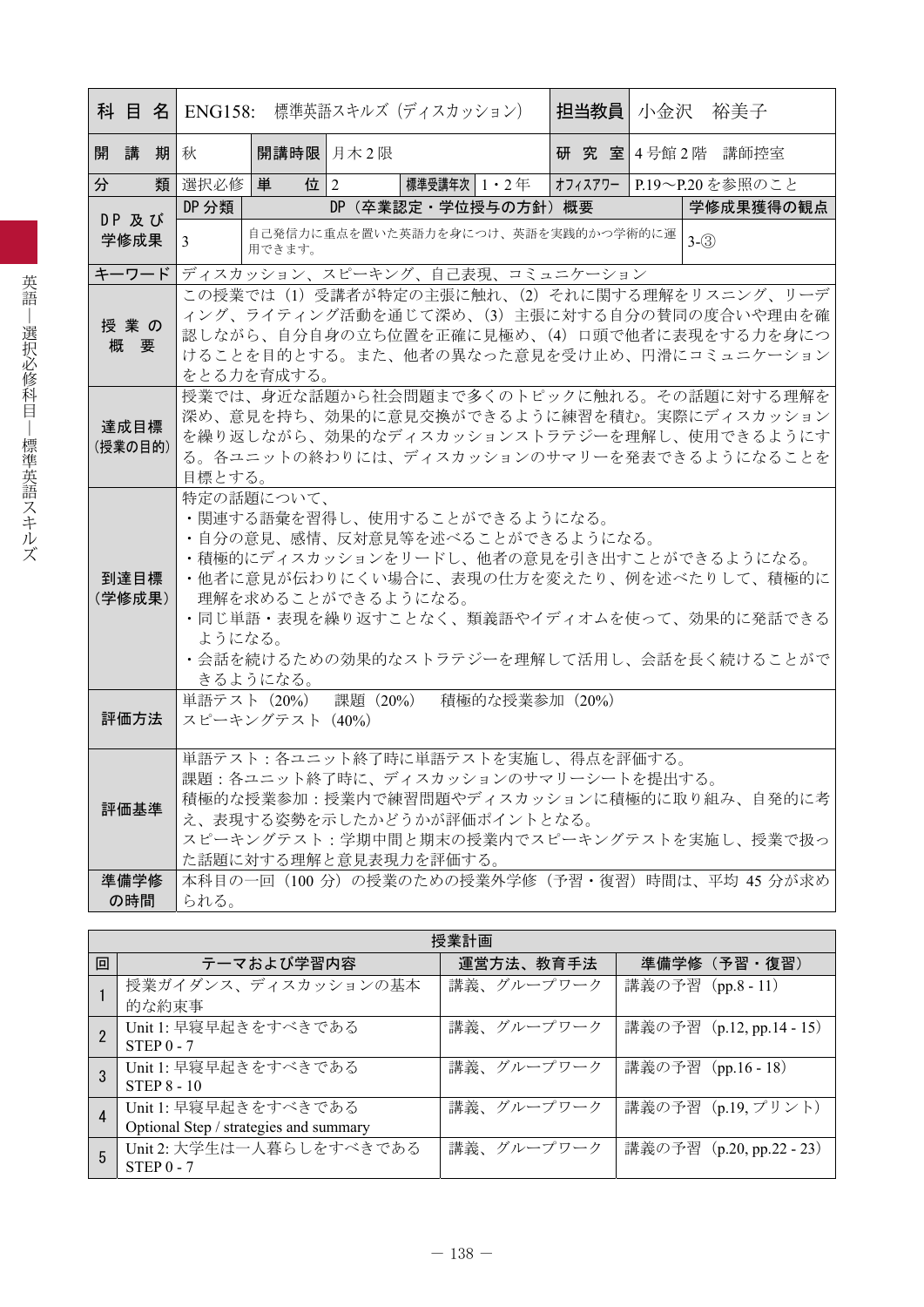|                | 授業計画                                                     |                    |                          |  |  |  |  |  |  |  |  |  |
|----------------|----------------------------------------------------------|--------------------|--------------------------|--|--|--|--|--|--|--|--|--|
| 回              | テーマおよび学習内容                                               | 運営方法、教育手法          | 準備学修(予習・復習)              |  |  |  |  |  |  |  |  |  |
| $\overline{6}$ | Unit 2: 大学生は一人暮らしをすべきである<br>STEP 8 - summary             | 講義、グループワーク         | 講義の予習 (pp.24 - 27)       |  |  |  |  |  |  |  |  |  |
| 7              | Unit 3: 部活を禁止すべきである<br>$STEP$ 0 - 7                      | 講義、グループワーク         | 講義の予習 (p.28, pp.30 - 31) |  |  |  |  |  |  |  |  |  |
| 8              | Unit 3: 部活を禁止すべきである<br>STEP 8 - summary                  | 講義、グループワーク         | 講義の予習 (pp.32 - 35)       |  |  |  |  |  |  |  |  |  |
| 9              | Unit 4: 海外留学を大学の卒業要件にすべき<br>である STEP 0-7                 | 講義、グループワーク         | 講義の予習 (p.36, pp.38 - 39) |  |  |  |  |  |  |  |  |  |
| 10             | Unit 4: 海外留学を大学の卒業要件にすべき<br>である STEP 8 - summary         | 講義、グループワーク         | 講義の予習 (pp.40 - 43)       |  |  |  |  |  |  |  |  |  |
| 11             | Unit 5: 大学生は第二外国語をもっと真剣に<br>学ぶべきである STEP 0 - 7           | 講義、グループワーク         | 講義の予習 (p.44, pp.46 - 47) |  |  |  |  |  |  |  |  |  |
| 12             | Unit 5: 大学生は第二外国語をもっと真剣に<br>学ぶべきである STEP 8 - summary     | 講義、グループワーク         | 講義の予習 (pp.48 - 51)       |  |  |  |  |  |  |  |  |  |
| 13             | Unit 6: 大学生は自分の適性に合った職業に<br>つくべきである STEP 0-7             | 講義、グループワーク         | 講義の予習 (p.52, pp.54 - 55) |  |  |  |  |  |  |  |  |  |
| 14             | Unit 6: 大学生は自分の適性に合った職業に<br>つくべきである STEP 8 - summary     | 講義、グループワーク         | 講義の予習 (pp.56 - 59)       |  |  |  |  |  |  |  |  |  |
| 15             | これまでのまとめ。授業内スピーキングテ<br>スト                                | 講義、グループワーク<br>テスト  | スピーキングテスト練習              |  |  |  |  |  |  |  |  |  |
| 16             | Unit 7: オンライン上のルールとマナーを守<br>るべきである STEP0-7               | 講義、グループワーク         | 講義の予習 (p.60, pp.62 - 63) |  |  |  |  |  |  |  |  |  |
| 17             | Unit 7:オンライン上のルールとマナーを守<br>るべきである STEP 8 - summary       | 講義、グループワーク         | 講義の予習 (pp.64 - 67)       |  |  |  |  |  |  |  |  |  |
| 18             | Unit 8: もっと多くの日本企業が英語を社内<br>で公用語にすべきである STEP 0-7         | 講義、グループワーク         | 講義の予習 (p.68, pp.70 - 71) |  |  |  |  |  |  |  |  |  |
| 19             | Unit 8: もっと多くの日本企業が英語を社内<br>で公用語にすべきである STEP 8 - summary | 講義、グループワーク         | 講義の予習 (pp.72 - 75)       |  |  |  |  |  |  |  |  |  |
| 20             | Unit 10: 民泊をもっと促進すべきである<br>$STEP$ 0 - 7                  | 講義、グループワーク         | 講義の予習 (p.84, pp.86 - 87) |  |  |  |  |  |  |  |  |  |
| 21             | Unit 10: 民泊をもっと促進すべきである<br>STEP 8 - summary              | 講義、グループワーク         | 講義の予習 (pp.88 - 91)       |  |  |  |  |  |  |  |  |  |
| 22             | Unit 12: タバコを不法薬物に指定すべきであ<br>る STEP 0 - 7                | 講義、グループワーク         | 講義の予習(p.100, 102 - 103)  |  |  |  |  |  |  |  |  |  |
| 23             | Unit 12: タバコを不法薬物に指定すべきであ<br>る STEP 8 - summary          | 講義、グループワーク         | 講義の予習 (pp.104 - 107)     |  |  |  |  |  |  |  |  |  |
| 24             | グループ選択: Unit 13 または Unit 15 スマ<br>ートフォン・夫婦別姓 練習1         | 講義、グループワーク         | グループ練習                   |  |  |  |  |  |  |  |  |  |
| 25             | グループ選択: Unit 13 または Unit 15 スマ<br>ートフォン・夫婦別姓 練習2         | 講義、グループワーク         | グループ練習                   |  |  |  |  |  |  |  |  |  |
| 26             | ディスカッション大会(スマートフォン・<br>夫婦別姓)                             | グループワーク            | ディスカッション大会準備             |  |  |  |  |  |  |  |  |  |
|                | 定期試験を実施しない Final Exam will not be held                   |                    |                          |  |  |  |  |  |  |  |  |  |
| 27             | これまでのまとめ。授業内スピーキングテ<br>スト                                | 講義、グループワーク<br>テスト  | スピーキングテスト練習              |  |  |  |  |  |  |  |  |  |
| 28             | クラスディスカッション・まとめ                                          | 講義、グループワーク<br>質疑応答 | クラスディスカッション準備            |  |  |  |  |  |  |  |  |  |
|                |                                                          | F ぼ 示 ノ と い ## 卍 1 |                          |  |  |  |  |  |  |  |  |  |

テキスト 小林敏彦、ジェレミ・ブシャー『どのくらい賛成しますか?How much do you agree?』(三修社)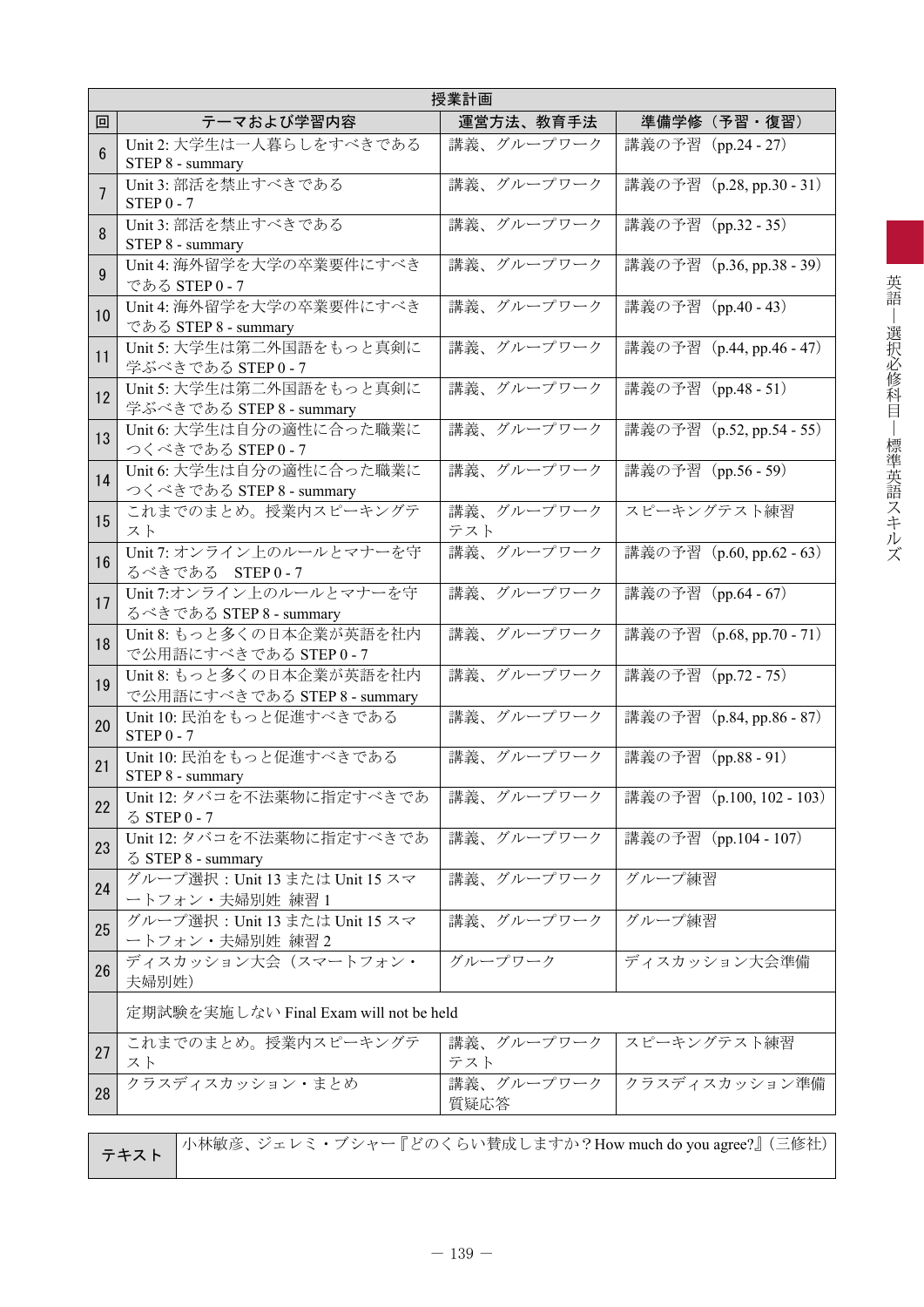|   | 科目名             |   |       |        |                | ENG162: 標準英語スキルズ (ライティング・文法)       | 担当教員    |                        |
|---|-----------------|---|-------|--------|----------------|------------------------------------|---------|------------------------|
| 開 | 講               | 期 | 春     | 開講時限   |                |                                    | 研究室     |                        |
| 分 |                 | 類 | 選択必修  | 単<br>位 | $\overline{2}$ | 標準受講年次   1 ・ 2 年                   | オフィスアワー |                        |
|   | DP 及び           |   | DP 分類 |        | DP.            | (卒業認定・学位授与の方針)概要                   |         | 学修成果獲得の観点              |
|   | 学修成果            |   | 3     | 用できます。 |                | 自己発信力に重点を置いた英語力を身につけ、英語を実践的かつ学術的に運 | $3-(3)$ |                        |
|   | キーワード           |   |       |        |                |                                    |         |                        |
|   | 授業の<br>概要       |   |       |        |                |                                    |         |                        |
|   | 達成目標<br>(授業の目的) |   |       |        |                | シラバスは本学公式 web サイトの                 |         |                        |
|   | 到達目標<br>(学修成果)  |   |       |        |                | シラバスページにて公開します。<br>詳細については、        |         |                        |
|   | 評価方法            |   |       |        |                | お知らせします。                           |         | Loyola「上智大学短期大学部掲示板」にて |
|   | 評価基準            |   |       |        |                |                                    |         |                        |
|   | 準備学修<br>の時間     |   |       |        |                |                                    |         |                        |

|                 | 授業計画       |           |              |  |  |  |  |  |  |  |  |  |
|-----------------|------------|-----------|--------------|--|--|--|--|--|--|--|--|--|
| 回               | テーマおよび学習内容 | 運営方法、教育手法 | 準備学修 (予習·復習) |  |  |  |  |  |  |  |  |  |
|                 |            |           |              |  |  |  |  |  |  |  |  |  |
| $\overline{2}$  |            |           |              |  |  |  |  |  |  |  |  |  |
| $\mathfrak{S}$  |            |           |              |  |  |  |  |  |  |  |  |  |
| $\overline{4}$  |            |           |              |  |  |  |  |  |  |  |  |  |
| $5\phantom{.0}$ |            |           |              |  |  |  |  |  |  |  |  |  |
| $6\phantom{1}$  |            |           |              |  |  |  |  |  |  |  |  |  |
| 7               |            |           |              |  |  |  |  |  |  |  |  |  |
| $\, 8$          |            |           |              |  |  |  |  |  |  |  |  |  |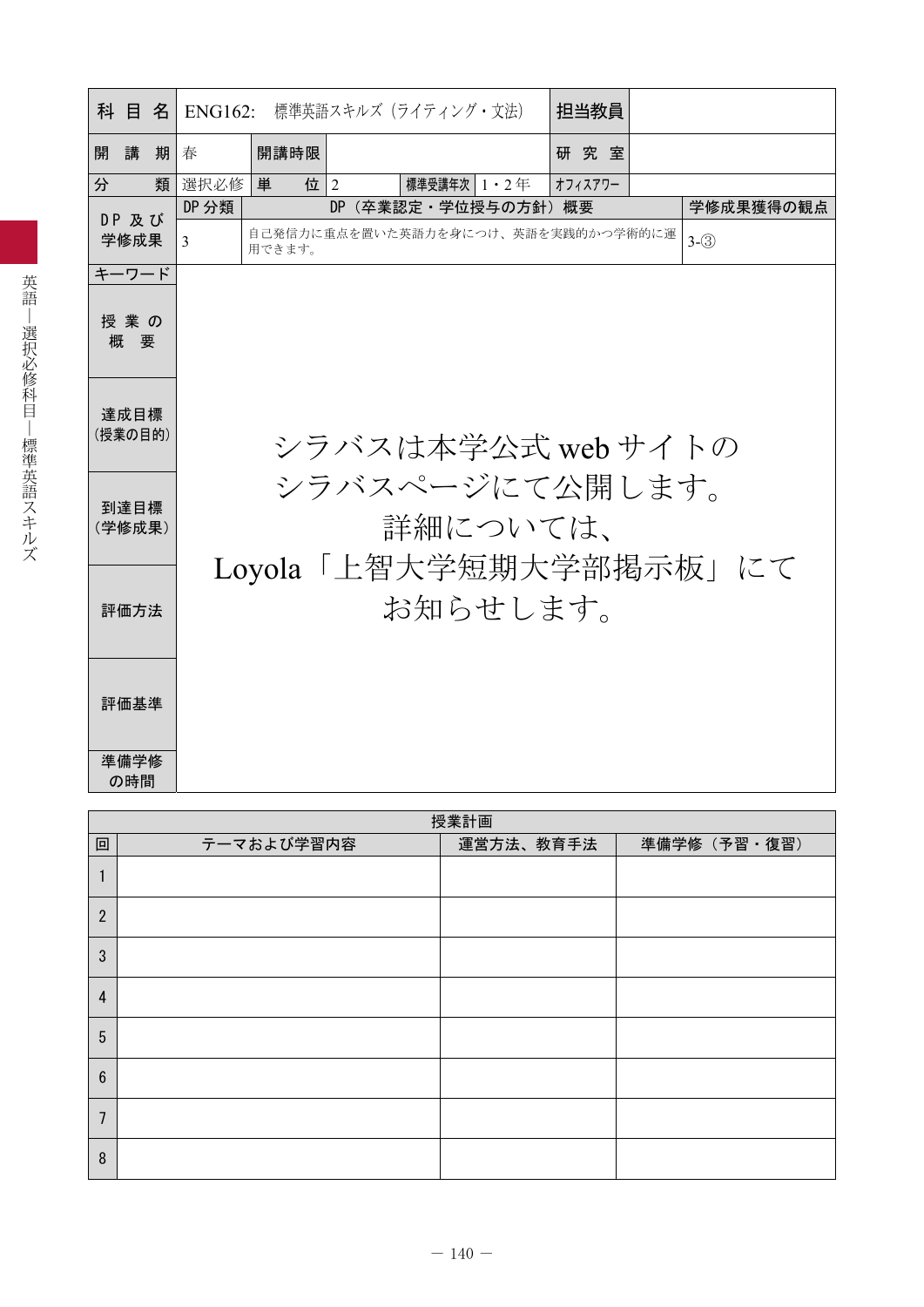|                  | 授業計画       |           |              |  |  |  |  |  |  |  |  |  |
|------------------|------------|-----------|--------------|--|--|--|--|--|--|--|--|--|
| 回                | テーマおよび学習内容 | 運営方法、教育手法 | 準備学修 (予習·復習) |  |  |  |  |  |  |  |  |  |
| $\boldsymbol{9}$ |            |           |              |  |  |  |  |  |  |  |  |  |
| 10               |            |           |              |  |  |  |  |  |  |  |  |  |
| 11               |            |           |              |  |  |  |  |  |  |  |  |  |
| $12\,$           |            |           |              |  |  |  |  |  |  |  |  |  |
| $13\,$           |            |           |              |  |  |  |  |  |  |  |  |  |
| $14$             |            |           |              |  |  |  |  |  |  |  |  |  |
| $15\,$           |            |           |              |  |  |  |  |  |  |  |  |  |
| $16\,$           |            |           |              |  |  |  |  |  |  |  |  |  |
| $17\,$           |            |           |              |  |  |  |  |  |  |  |  |  |
| $18\,$           |            |           |              |  |  |  |  |  |  |  |  |  |
| $19$             |            |           |              |  |  |  |  |  |  |  |  |  |
| $20\,$           |            |           |              |  |  |  |  |  |  |  |  |  |
| 21               |            |           |              |  |  |  |  |  |  |  |  |  |
| 22               |            |           |              |  |  |  |  |  |  |  |  |  |
| $23\,$           |            |           |              |  |  |  |  |  |  |  |  |  |
| $24\,$           |            |           |              |  |  |  |  |  |  |  |  |  |
| $25\,$           |            |           |              |  |  |  |  |  |  |  |  |  |
| $26\,$           |            |           |              |  |  |  |  |  |  |  |  |  |
|                  |            |           |              |  |  |  |  |  |  |  |  |  |
| $27\,$           |            |           |              |  |  |  |  |  |  |  |  |  |
| ${\bf 28}$       |            |           |              |  |  |  |  |  |  |  |  |  |

| テキスト                   |  |
|------------------------|--|
| 参考書                    |  |
| 履修条件、<br>前提科目          |  |
| <del>その他</del><br>特記事項 |  |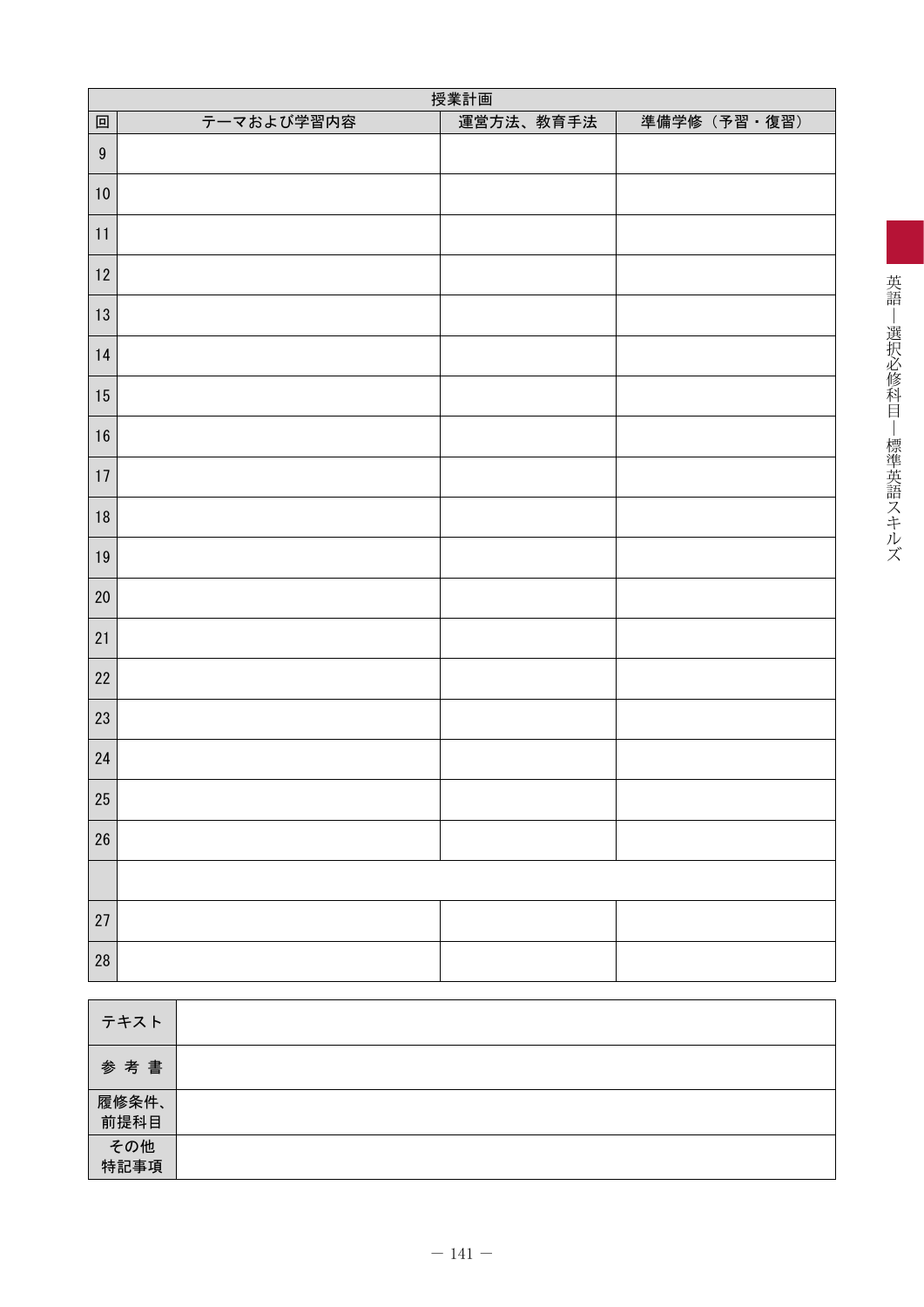|   | 科目名             |                                                                                                                                                                                                                                                                                                                                                                                                                                                                                                                                                           | <b>ENG162:</b><br>標準英語スキルズ (ライティング・文法)                                                                                                                                                                                                                                                                                                                                                                                                                                                                                                                                            |                                    |           |                                                                                   |  | 担当教員<br>A. Goli |  |         |                                                                                                                                                                                                                                                                                                                                                                                                                                            |  |  |
|---|-----------------|-----------------------------------------------------------------------------------------------------------------------------------------------------------------------------------------------------------------------------------------------------------------------------------------------------------------------------------------------------------------------------------------------------------------------------------------------------------------------------------------------------------------------------------------------------------|-----------------------------------------------------------------------------------------------------------------------------------------------------------------------------------------------------------------------------------------------------------------------------------------------------------------------------------------------------------------------------------------------------------------------------------------------------------------------------------------------------------------------------------------------------------------------------------|------------------------------------|-----------|-----------------------------------------------------------------------------------|--|-----------------|--|---------|--------------------------------------------------------------------------------------------------------------------------------------------------------------------------------------------------------------------------------------------------------------------------------------------------------------------------------------------------------------------------------------------------------------------------------------------|--|--|
| 開 | 講               | 期                                                                                                                                                                                                                                                                                                                                                                                                                                                                                                                                                         | 秋                                                                                                                                                                                                                                                                                                                                                                                                                                                                                                                                                                                 | 開講時限                               | 火金4限      |                                                                                   |  | 研究室             |  |         | 4号館2階 講師控室                                                                                                                                                                                                                                                                                                                                                                                                                                 |  |  |
| 分 |                 | 類                                                                                                                                                                                                                                                                                                                                                                                                                                                                                                                                                         | 選択必修                                                                                                                                                                                                                                                                                                                                                                                                                                                                                                                                                                              | 位<br>単                             | 2         | 標準受講年次 1・2年                                                                       |  | オフィスアワー         |  |         | P.19~P.20を参照のこと                                                                                                                                                                                                                                                                                                                                                                                                                            |  |  |
|   | DP 及び           |                                                                                                                                                                                                                                                                                                                                                                                                                                                                                                                                                           | DP 分類                                                                                                                                                                                                                                                                                                                                                                                                                                                                                                                                                                             |                                    | <b>DP</b> | (卒業認定·学位授与の方針)概要                                                                  |  |                 |  |         | 学修成果獲得の観点                                                                                                                                                                                                                                                                                                                                                                                                                                  |  |  |
|   | 学修成果            |                                                                                                                                                                                                                                                                                                                                                                                                                                                                                                                                                           | $\overline{3}$                                                                                                                                                                                                                                                                                                                                                                                                                                                                                                                                                                    | 用できます。                             |           | 自己発信力に重点を置いた英語力を身につけ、英語を実践的かつ学術的に運                                                |  |                 |  | $3-(3)$ |                                                                                                                                                                                                                                                                                                                                                                                                                                            |  |  |
|   | キーワード           |                                                                                                                                                                                                                                                                                                                                                                                                                                                                                                                                                           |                                                                                                                                                                                                                                                                                                                                                                                                                                                                                                                                                                                   |                                    |           | Organizing writing, paragraph formats, essay writing, common grammatical mistakes |  |                 |  |         |                                                                                                                                                                                                                                                                                                                                                                                                                                            |  |  |
| 概 | 授業の             | This course mainly aims to help students learn how to "organize their writing". To achieve this goal, we<br>will focus on teaching students how to generate topics, write cohesive paragraphs, and organize them in<br>comprehensive and logical expository or explanatory compositions. Students will learn writing through<br>interesting activities and writing topics that will challenge their creativity, lead them to examine their<br>要<br>own thoughts and feelings, and give them opportunities to experience writing as an enjoyable activity. |                                                                                                                                                                                                                                                                                                                                                                                                                                                                                                                                                                                   |                                    |           |                                                                                   |  |                 |  |         |                                                                                                                                                                                                                                                                                                                                                                                                                                            |  |  |
|   | 達成目標<br>(授業の目的) |                                                                                                                                                                                                                                                                                                                                                                                                                                                                                                                                                           | • To develop the abilities to organize their writing and to write coherent sentences and paragraphs that<br>communicate their thoughts logically and intelligibly.<br>• To learn the paragraph and composition styles required to achieve different writing tasks, such as<br>explaining a process, persuading an audience, explaining cause and effect, and giving advice.<br>• To learn how to use guidelines to help revise, edit, evaluate written work, and give peer feedback.<br>• To use grammar accurately by avoiding grammar mistakes common among non-native writers. |                                    |           |                                                                                   |  |                 |  |         |                                                                                                                                                                                                                                                                                                                                                                                                                                            |  |  |
|   | 到達目標<br>(学修成果)  |                                                                                                                                                                                                                                                                                                                                                                                                                                                                                                                                                           |                                                                                                                                                                                                                                                                                                                                                                                                                                                                                                                                                                                   | written work with confidence.      |           |                                                                                   |  |                 |  |         | By the end of the course, students will be able to (1) organize their writing proficiently; (2) understand<br>and use grammar, sentence structures, and various paragraph format and essay types to write expository,<br>persuasive, cause-and-effect, comparison-contrast, descriptive, and classification compositions; (3)<br>revise, edit, and evaluate their own and their classmates' writing; and (4) analyze and discuss different |  |  |
|   | 評価方法            |                                                                                                                                                                                                                                                                                                                                                                                                                                                                                                                                                           |                                                                                                                                                                                                                                                                                                                                                                                                                                                                                                                                                                                   |                                    |           | assignments $(30\%)$ ; Independent learning $(10\%)$ .                            |  |                 |  |         | Participation and performance in classroom activities (30%); Homework assignments (30%); Writing                                                                                                                                                                                                                                                                                                                                           |  |  |
|   | 評価基準            |                                                                                                                                                                                                                                                                                                                                                                                                                                                                                                                                                           | Participation: active involvement, effort to speak in class, effort to work with classmates and give<br>insightful peer review and feedback; Homework (lesson preview, grammar homework, and writing<br>homework): completed before class, evidence of effort to learn; Written assignments (written<br>paragraphs and compositions): submitted on time, accurate use of language, accurate use of writing<br>styles and structures; Independent learning (personal research and learning): breadth of research<br>showing effort to improve writing skills.                      |                                    |           |                                                                                   |  |                 |  |         |                                                                                                                                                                                                                                                                                                                                                                                                                                            |  |  |
|   | 準備学修<br>の時間     |                                                                                                                                                                                                                                                                                                                                                                                                                                                                                                                                                           |                                                                                                                                                                                                                                                                                                                                                                                                                                                                                                                                                                                   | study (assignments, review, etc.). |           |                                                                                   |  |                 |  |         | For each 100-minute class session of this course, an average of 45 minutes is needed for out-of-class                                                                                                                                                                                                                                                                                                                                      |  |  |

|                 | 授業計画                                                              |                                              |                                                                |  |  |  |  |  |  |  |  |  |
|-----------------|-------------------------------------------------------------------|----------------------------------------------|----------------------------------------------------------------|--|--|--|--|--|--|--|--|--|
| 回               | テーマおよび学習内容                                                        | 運営方法、教育手法                                    | 準備学修 (予習・復習)                                                   |  |  |  |  |  |  |  |  |  |
|                 | Course introduction-teaching and evaluation                       | Lecture, in-class writing;                   | Do preview of Unit 1                                           |  |  |  |  |  |  |  |  |  |
|                 | Unit 1: Paragraph format, topic sentences                         | small-group activities                       | $(pp.1-6)$                                                     |  |  |  |  |  |  |  |  |  |
|                 | Unit 1: (part 2) Expository paragraphs                            | Editing and peer review,<br>in-class writing | Write one paragraph about<br>things you like to do $(pp.7-10)$ |  |  |  |  |  |  |  |  |  |
| 3               | Return writing assignment and go over results                     | Lecture, in-class writing;                   | Do preview of Unit 2                                           |  |  |  |  |  |  |  |  |  |
|                 | Unit 2: Supporting logical conclusions                            | small-group activities                       | $(pp.11-16)$                                                   |  |  |  |  |  |  |  |  |  |
| $\overline{4}$  | Unit 2: (part 2) Using the conjunctions <i>and</i> , <i>but</i> , | Editing and peer review,                     | Write a composition about an                                   |  |  |  |  |  |  |  |  |  |
|                 | and $so$                                                          | in-class writing                             | appropriate career (pp.17-20)                                  |  |  |  |  |  |  |  |  |  |
| 5               | Return writing assignment and go over results                     | Lecture, in-class writing;                   | Do preview of Unit 3                                           |  |  |  |  |  |  |  |  |  |
|                 | Unit 3: Supporting topics sentences                               | small-group activities                       | $(pp.21-26)$                                                   |  |  |  |  |  |  |  |  |  |
| $6\phantom{1}6$ | Unit 3: (part 2) Direct and indirect speech                       | Editing and peer review,<br>in-class writing | Write a magazine article<br>$(pp.27-30)$                       |  |  |  |  |  |  |  |  |  |
|                 | Return writing assignment and go over results                     | Lecture, in-class writing;                   | Do preview of Unit 4                                           |  |  |  |  |  |  |  |  |  |
|                 | Unit 3: Definition paragraphs, attention getters                  | small-group activities                       | $(pp.31-36)$                                                   |  |  |  |  |  |  |  |  |  |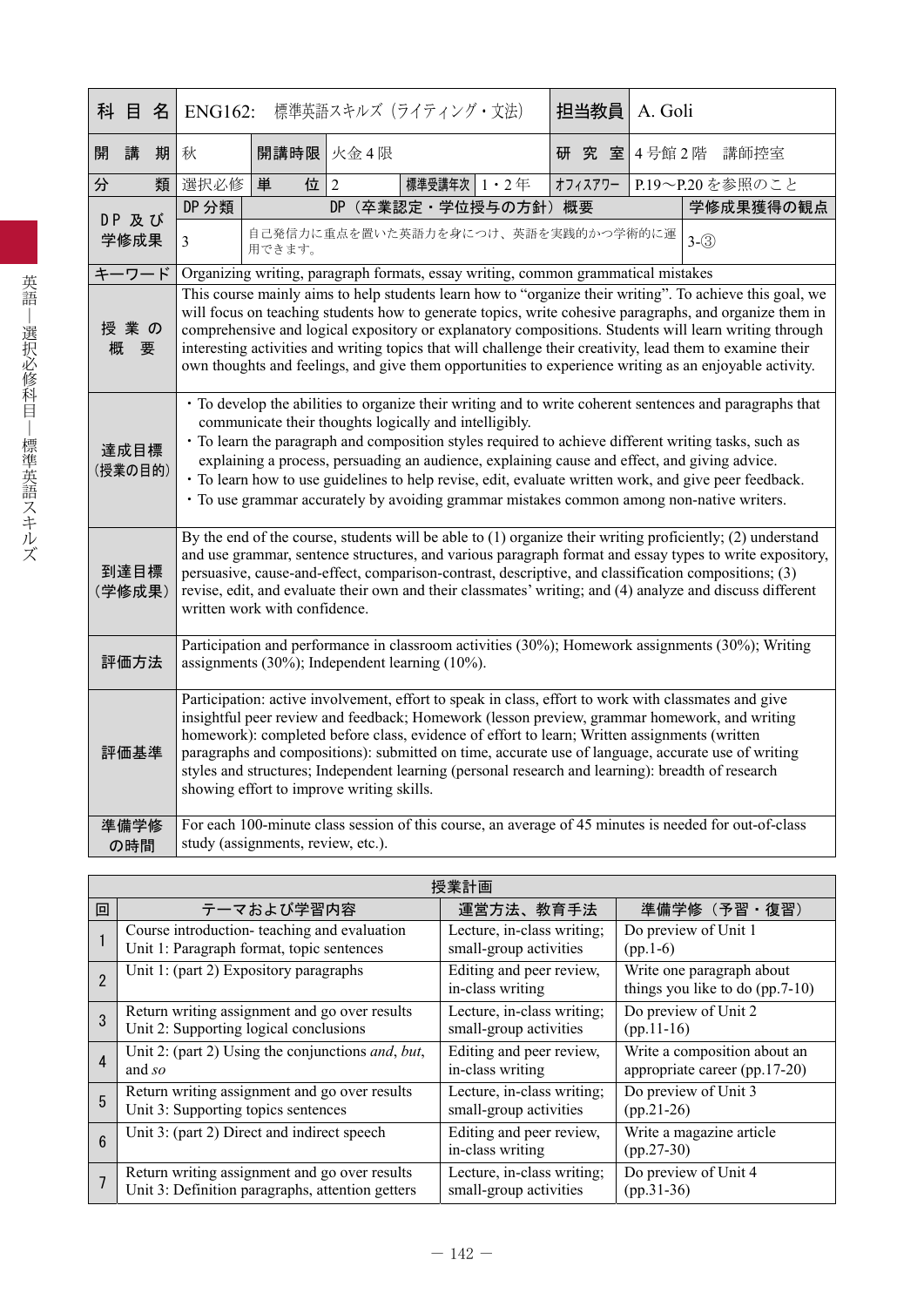|    | 授業計画                                                                                  |                                              |                                                               |  |  |  |  |  |  |  |  |
|----|---------------------------------------------------------------------------------------|----------------------------------------------|---------------------------------------------------------------|--|--|--|--|--|--|--|--|
| 回  | テーマおよび学習内容                                                                            | 運営方法、教育手法                                    | 準備学修 (予習・復習)                                                  |  |  |  |  |  |  |  |  |
| 8  | Unit 4: (part 2) Avoiding repetition                                                  | Editing and peer review,<br>in-class writing | Write a composition about an<br>invention (pp.37-40)          |  |  |  |  |  |  |  |  |
| 9  | Return writing assignment and go over results                                         | Lecture, in-class writing;                   | Do preview of Unit 5                                          |  |  |  |  |  |  |  |  |
|    | Unit 5: Cause-and-effect paragraphs                                                   | small-group activities                       | $(pp.41-46)$                                                  |  |  |  |  |  |  |  |  |
| 10 | Unit 5: (Part 2) Cause-and-effect words,                                              | Editing and peer review,                     | Write a composition about an                                  |  |  |  |  |  |  |  |  |
|    | introductory paragraphs                                                               | in-class writing                             | important event (pp.47-50)                                    |  |  |  |  |  |  |  |  |
| 11 | Return writing assignment and go over results                                         | Lecture, in-class writing;                   | Do preview of Unit 6                                          |  |  |  |  |  |  |  |  |
|    | Unit 6: Suggestions, process paragraphs                                               | small-group activities                       | $(pp.51-56)$                                                  |  |  |  |  |  |  |  |  |
| 12 | Unit 6: (part 2) Using modifiers                                                      | Editing and peer review,<br>in-class writing | Write a guidebook article<br>$(pp.57-60)$                     |  |  |  |  |  |  |  |  |
| 13 | Return writing assignment and go over results                                         | Lecture, in-class writing;                   | Do preview of Unit 7                                          |  |  |  |  |  |  |  |  |
|    | Unit 7: Classification paragraphs, using commas                                       | small-group activities                       | $(pp.61-66)$                                                  |  |  |  |  |  |  |  |  |
| 14 | Unit 7: (part 2) Concluding paragraphs                                                | Editing and peer review,<br>in-class writing | Write a research report about<br>your classmates (pp.67-70)   |  |  |  |  |  |  |  |  |
| 15 | Return writing assignment and go over results                                         | Lecture, in-class writing;                   | Do preview of Unit 8                                          |  |  |  |  |  |  |  |  |
|    | Unit 8: Comparison-contrast paragraphs                                                | small-group activities                       | $(pp.71-76)$                                                  |  |  |  |  |  |  |  |  |
| 16 | Unit 8: (part 2) Giving advice                                                        | Editing and peer review,<br>in-class writing | Write an article about interview<br>techniques (pp.77-80)     |  |  |  |  |  |  |  |  |
| 17 | Return writing assignment and go over results                                         | Lecture, in-class writing;                   | Do preview of Unit 9                                          |  |  |  |  |  |  |  |  |
|    | Unit 9: Persuasive paragraphs                                                         | small-group activities                       | $(pp.81-86)$                                                  |  |  |  |  |  |  |  |  |
| 18 | Unit 9: (part 2) parallel construction                                                | Editing and peer review,<br>in-class writing | Write a letter to yourself about<br>your goals (pp.87-90)     |  |  |  |  |  |  |  |  |
| 19 | Return writing assignment and go over results                                         | Lecture, in-class writing;                   | Do preview of essay format and                                |  |  |  |  |  |  |  |  |
|    | Introduction to five-paragraph essays                                                 | small-group activities                       | essay writing (handout)                                       |  |  |  |  |  |  |  |  |
| 20 | Introduction to five-paragraph essays (part 2)                                        | Editing and peer review,                     | Write a five-paragraph essay                                  |  |  |  |  |  |  |  |  |
|    | Introductory, body, and concluding paragraphs                                         | in-class writing                             | (handout)                                                     |  |  |  |  |  |  |  |  |
| 21 | Return writing assignment and go over results                                         | Lecture, in-class writing;                   | Do preview of Unit 10                                         |  |  |  |  |  |  |  |  |
|    | Unit 10: Division paragraphs                                                          | small-group activities                       | $(pp.91-96)$                                                  |  |  |  |  |  |  |  |  |
| 22 | Unit 10: (part 2) Articles                                                            | Editing and peer review,<br>in-class writing | Write a composition about your<br>own dorm design (pp.97-100) |  |  |  |  |  |  |  |  |
| 23 | Return writing assignment and go over results                                         | Lecture, in-class writing;                   | Do preview of Unit 11                                         |  |  |  |  |  |  |  |  |
|    | Unit 11: Development-by-example compositions                                          | small-group activities                       | $(pp.101-106)$                                                |  |  |  |  |  |  |  |  |
| 24 | Unit 11: (part 2) Linking paragraphs, subjects-                                       | Editing and peer review,                     | Write a composition about a                                   |  |  |  |  |  |  |  |  |
|    | verb agreement                                                                        | in-class writing                             | person (pp.107-110)                                           |  |  |  |  |  |  |  |  |
| 25 | Return writing assignment and go over results                                         | Lecture, in-class writing;                   | Do preview of Unit 12                                         |  |  |  |  |  |  |  |  |
|    | Unit 12: Using objective, persuasive style                                            | small-group activities                       | $(pp.111-116)$                                                |  |  |  |  |  |  |  |  |
| 26 | Unit 12: (part 2)                                                                     | Editing and peer review,                     | Write a newspaper article                                     |  |  |  |  |  |  |  |  |
|    | Entertaining styles; newspaper headlines styles                                       | in-class writing                             | $(pp.117-120)$                                                |  |  |  |  |  |  |  |  |
|    | 定期試験を実施しない Final Exam will not be held                                                |                                              |                                                               |  |  |  |  |  |  |  |  |
| 27 | Return writing assignment and go over results                                         | Feedback; Lecture, in-                       | Review paragraph types and                                    |  |  |  |  |  |  |  |  |
|    | Essay writing and analyzing essays                                                    | class writing                                | features of good writings                                     |  |  |  |  |  |  |  |  |
| 28 | Feedback on this writing class;                                                       | Sharing impression and                       | Complete questionnaire about                                  |  |  |  |  |  |  |  |  |
|    | Where to go from here                                                                 | Q&A on essay writing                         | the writing class                                             |  |  |  |  |  |  |  |  |
|    | C. Kelly, A. Gargagliano. Writing from Within 2 (Cambridge University Press).<br>テキスト |                                              |                                                               |  |  |  |  |  |  |  |  |

| テキスト | $\mathcal{L}$ . Neily, A. Galgaghano. <i>wruing from wunin 2</i> (Cambridge University Press).                      |
|------|---------------------------------------------------------------------------------------------------------------------|
|      | English Essentials: An Academic Skills Handbook<br>参考書 Skills for Effective Writing 3 (Cambridge University Press). |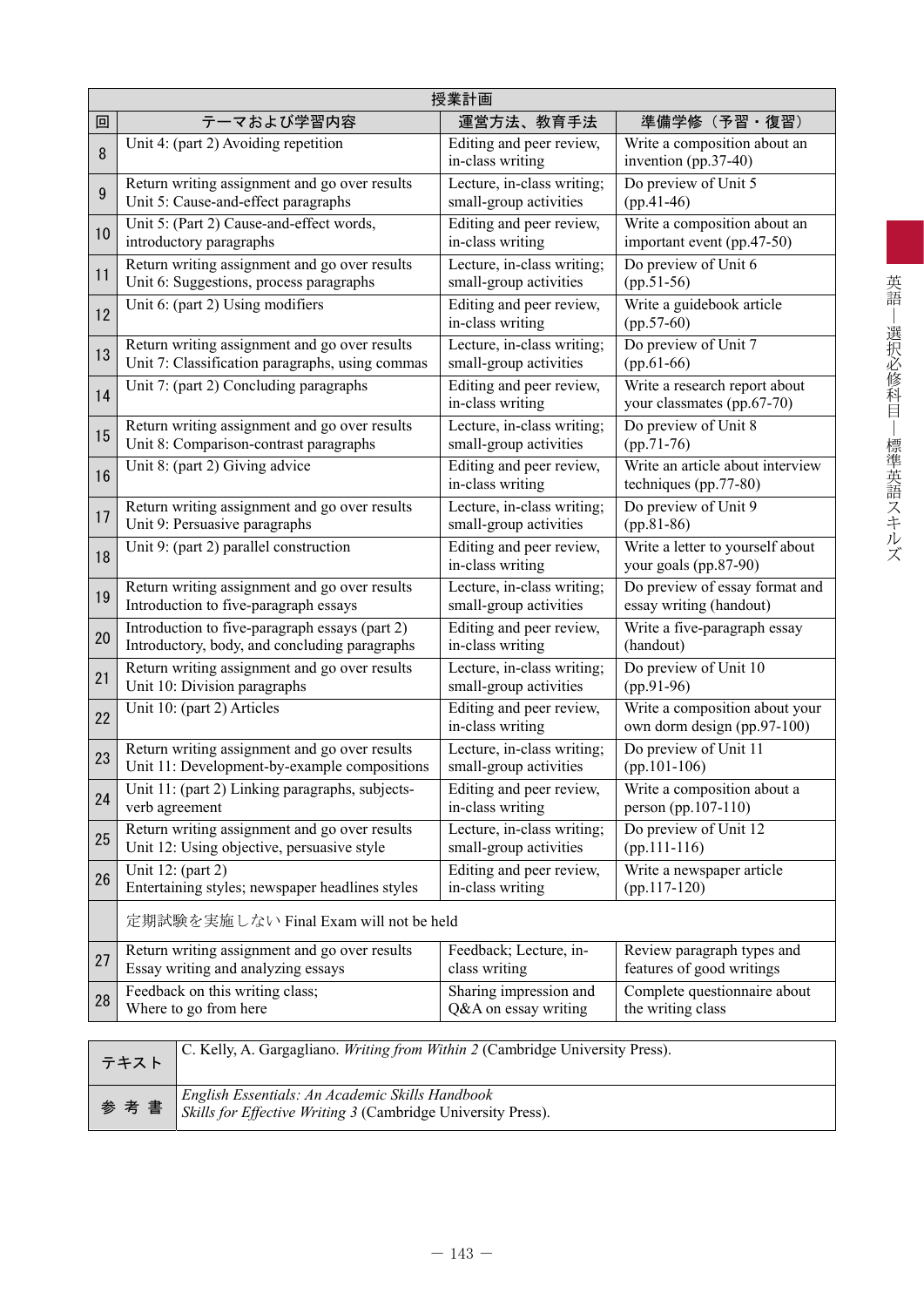|                 |                                                                                                                                                                                                                                                                        |                                                                                                                                                                                                        |              |                      | <b>科 目 名 ENG163:</b> 標準英語スキルズ (リーディング・語彙)                                                                                                                   |  |  |  | 担当教員   石原   久子 |         |                                                                                                                                                                                                                                          |  |
|-----------------|------------------------------------------------------------------------------------------------------------------------------------------------------------------------------------------------------------------------------------------------------------------------|--------------------------------------------------------------------------------------------------------------------------------------------------------------------------------------------------------|--------------|----------------------|-------------------------------------------------------------------------------------------------------------------------------------------------------------|--|--|--|----------------|---------|------------------------------------------------------------------------------------------------------------------------------------------------------------------------------------------------------------------------------------------|--|
| 開<br>講          | 期                                                                                                                                                                                                                                                                      | 春/秋                                                                                                                                                                                                    | 開講時限         | (春) 月木1限<br>(秋) 月木2限 |                                                                                                                                                             |  |  |  |                |         | 研究室 4号館 2階 講師控室                                                                                                                                                                                                                          |  |
| 分               | 類                                                                                                                                                                                                                                                                      | 選択必修                                                                                                                                                                                                   | 単<br>付       | $\overline{2}$       | 標準受講年次   1 ・ 2 年                                                                                                                                            |  |  |  |                |         | オフィスアワー  P.19〜P.20 を参照のこと                                                                                                                                                                                                                |  |
| DP 及び           |                                                                                                                                                                                                                                                                        | DP 分類                                                                                                                                                                                                  |              |                      | DP (卒業認定・学位授与の方針) 概要                                                                                                                                        |  |  |  |                |         | 学修成果獲得の観点                                                                                                                                                                                                                                |  |
| 学修成果            |                                                                                                                                                                                                                                                                        | 3                                                                                                                                                                                                      | 用できます。       |                      | 自己発信力に重点を置いた英語力を身につけ、英語を実践的かつ学術的に運                                                                                                                          |  |  |  |                | $3-(3)$ |                                                                                                                                                                                                                                          |  |
| キーワード           |                                                                                                                                                                                                                                                                        |                                                                                                                                                                                                        |              |                      | 基本5文型、文章構造と展開の理解、語彙・慣用表現、分析的思考力                                                                                                                             |  |  |  |                |         |                                                                                                                                                                                                                                          |  |
| 授業の<br>概要       |                                                                                                                                                                                                                                                                        | 様々な文章を読みながら、英語の 4 技能(読む・書く・聴く・話す)のすべての基礎となる<br>文法事項や慣用表現を確認しつつ、文章構造と展開を理解して、内容理解問題に取り組みま<br>す。英文読解に効果的なストラテジーを身につけると同時に、英文を読む楽しさを味わいま<br>す。語彙を増やすためのアクティビティも行い、英語表現の豊かさを理解し、英語の発信力<br>として役立てられるようにします。 |              |                      |                                                                                                                                                             |  |  |  |                |         |                                                                                                                                                                                                                                          |  |
| 達成目標<br>(授業の目的) |                                                                                                                                                                                                                                                                        |                                                                                                                                                                                                        | める学力を身につけます。 |                      |                                                                                                                                                             |  |  |  |                |         | 総合的英語力の必要不可欠な文法の約束事を整理して理解し、あらゆる種類の文章読解に応<br>用できるような発展的学力を身につけ、ゆるぎないレベルにします。個々の文章の内容把握<br>にとどまらず、文章全体を俯瞰的にとらえて分析できるようにします。語彙の数を増やし<br>て、実践的に活用できるようにします。これらにより、英検(2級、準1級)、TOEIC(トイ<br>ック)、TOEFL (トーフル)、IELTS (アイエルツ) などの各種英語能力試験に自信をもって臨 |  |
| 到達目標<br>(学修成果)  |                                                                                                                                                                                                                                                                        |                                                                                                                                                                                                        |              |                      | • 文法の約束事を理解した上で文章内容を理解できる。<br>・文章の構造を理解して分析できる。(分析的思考力)<br>・初めて読む文章でも文脈から語句の意味を推測でき、大意を把握できる。<br>・扱ったトピックについて自分なりの見解を発表できる。<br>・語彙の数を増やして様々な場面に応じて適切に使用できる。 |  |  |  |                |         |                                                                                                                                                                                                                                          |  |
| 評価方法            |                                                                                                                                                                                                                                                                        |                                                                                                                                                                                                        |              |                      | 積極的な授業参加20%、語彙プリント30%、ユニットごとの課題25%、確認テスト25%                                                                                                                 |  |  |  |                |         |                                                                                                                                                                                                                                          |  |
|                 | 積極的な授業参加:授業内での質疑応答や練習問題に積極的に取り組み、自発的に考える姿<br>勢を示したかどうか。<br>語彙プリント:指定した単語の使われ方を理解した上で、正しいスペリングで書いているか<br>どうか。<br>評価基準<br>ユニットごとの課題:授業で学んだ内容について、正しい理解に基づいて解答(記述)して<br>いるかどうか。<br>確認テスト:授業で学んだ(インプット)した新出語句、慣用表現、文法事項、文章構造、<br>段落の展開、筆者の主張を理解した上で、的確に運用(アウトプット)しているかどうか。 |                                                                                                                                                                                                        |              |                      |                                                                                                                                                             |  |  |  |                |         |                                                                                                                                                                                                                                          |  |
| 準備学修<br>の時間     |                                                                                                                                                                                                                                                                        | られる。                                                                                                                                                                                                   |              |                      |                                                                                                                                                             |  |  |  |                |         | 本科目の一回 (100 分) の授業のための授業外学修 (予習・復習) 時間は、平均 45 分が求め                                                                                                                                                                                       |  |

|                 | 授業計画                  |           |                                      |  |  |  |  |  |  |  |
|-----------------|-----------------------|-----------|--------------------------------------|--|--|--|--|--|--|--|
| 回               | テーマおよび学習内容            | 運営方法、教育手法 | 準備学修(予習・復習)                          |  |  |  |  |  |  |  |
|                 | 語彙を増やす方法              | 講義        | 配布資料復習                               |  |  |  |  |  |  |  |
| $\mathfrak{p}$  | 充実した学生生活を送るには(読解)     | 講義および演習   | p.8 リーディング予習<br>語彙プリント (1) 予習&提出     |  |  |  |  |  |  |  |
| 3               | 充実した学生生活を送るには(各種問題)   | 講義および演習   | 各種問題を予習<br>p.10                      |  |  |  |  |  |  |  |
| $\overline{4}$  | ネパールでの国際交流の体験<br>(読解) | 講義および演習   | p.12 リーディング予習<br>語彙プリント (2) 予習&提出    |  |  |  |  |  |  |  |
| 5               | ネパールでの国際交流の体験 (各種問題)  | 講義および演習   | p.14 各種問題を予習                         |  |  |  |  |  |  |  |
| $6\overline{6}$ | 国際観光都市ロンドン (読解)       | 講義および演習   | リーディング予習<br>p.16<br>語彙プリント (3) 予習&提出 |  |  |  |  |  |  |  |
|                 | 国際観光都市ロンドン (各種問題)     | 講義および演習   | 各種問題を予習<br>p.18                      |  |  |  |  |  |  |  |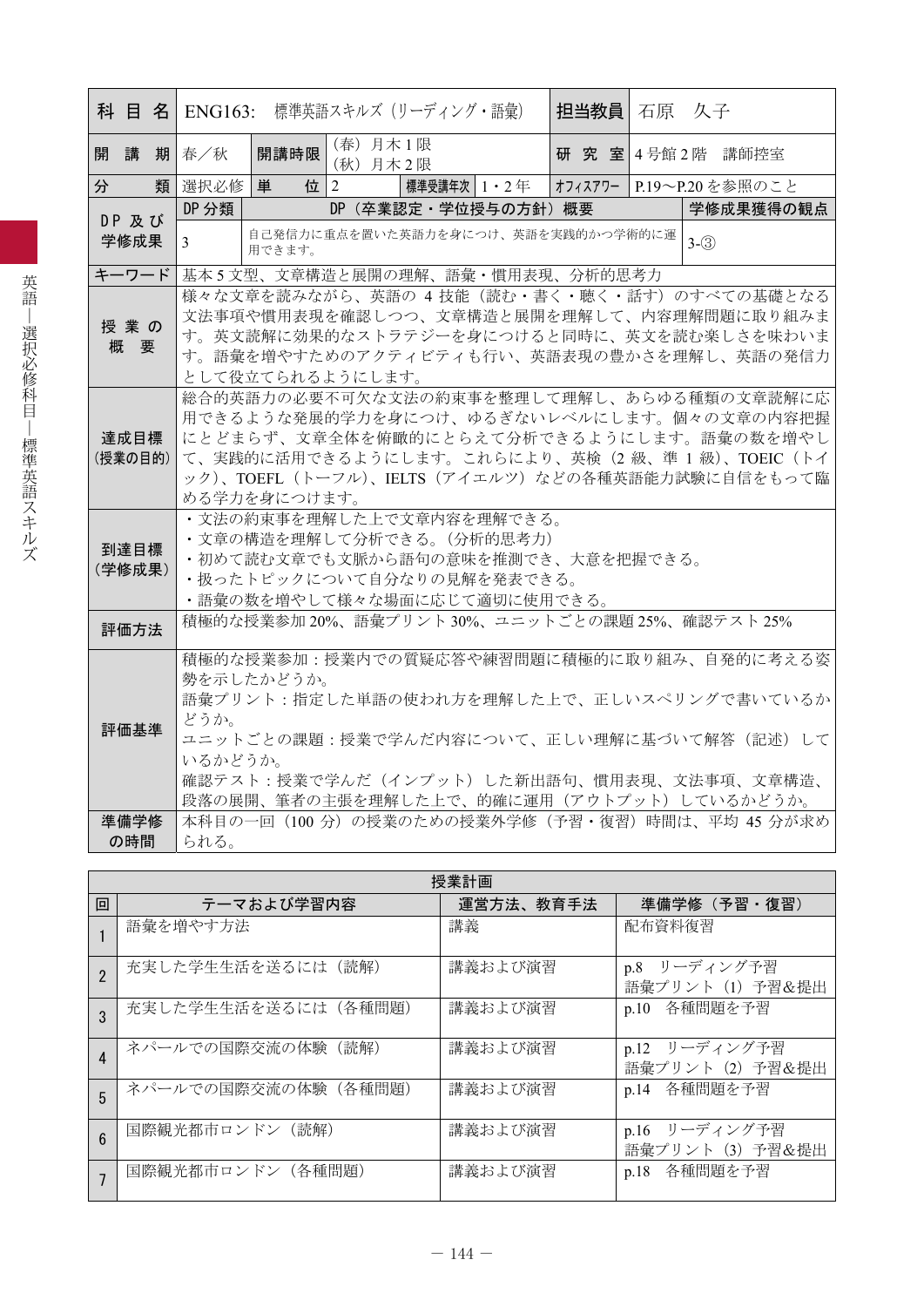|              | 授業計画                                   |            |                                       |  |  |  |  |  |  |  |
|--------------|----------------------------------------|------------|---------------------------------------|--|--|--|--|--|--|--|
| 回            | テーマおよび学習内容                             | 運営方法、教育手法  | 準備学修 (予習・復習)                          |  |  |  |  |  |  |  |
| 8            | 世界が誇る和食文化(読解)                          | 講義および演習    | p.20 リーディング予習<br>語彙プリント(4)予習&提出       |  |  |  |  |  |  |  |
| $\mathbf{Q}$ | 世界が誇る和食文化(各種問題)                        | 講義および演習    | p.22 各種問題を予習                          |  |  |  |  |  |  |  |
| 10           | ファッションを考える (読解)                        | 講義および演習    | p.24 リーディング予習<br>語彙プリント (5) 予習&提出     |  |  |  |  |  |  |  |
| 11           | ファッションを考える (各種問題)                      | 講義および演習    | p.26 各種問題を予習                          |  |  |  |  |  |  |  |
| 12           | 書道は昔の教養科目 (読解)                         | 講義および演習    | p.28 リーディング予習<br>語彙プリント (6) 予習&提出     |  |  |  |  |  |  |  |
| 13           | 書道は昔の教養科目 (各種問題)                       | 講義および演習    | p.30 各種問題を予習                          |  |  |  |  |  |  |  |
| 14           | まとめ、確認テスト (1)                          | 講義およびテスト受験 | Unit 1-6 復習<br>語彙プリント6回分復習            |  |  |  |  |  |  |  |
| 15           | アメリカの最長の河 (読解)<br>確認テストの返却と解説          | 講義および演習    | p.32 リーディング予習<br>語彙プリント (7) 予習&提出     |  |  |  |  |  |  |  |
| 16           | アメリカの最長の河(各種問題)                        | 講義および演習    | p.34 各種問題を予習                          |  |  |  |  |  |  |  |
| 17           | 洞窟ダイビングの人気スポット (読解)                    | 講義および演習    | p.36 リーディング予習<br>語彙プリント (8) 予習&提出     |  |  |  |  |  |  |  |
| 18           | 洞窟ダイビングの人気スポット(各種問<br>題)               | 講義および演習    | 各種問題を予習<br>p.38                       |  |  |  |  |  |  |  |
| 19           | 留学する前に考えておくべきことは(読<br>解)               | 講義および演習    | p.40 リーディング予習<br>語彙プリント (9) 予習&提出     |  |  |  |  |  |  |  |
| 20           | 留学する前に考えておくべきことは(各種<br>問題)             | 講義および演習    | p.42 各種問題を予習                          |  |  |  |  |  |  |  |
| 21           | カナダのオーロラ観光 (読解)                        | 講義および演習    | p.44 リーディング予習<br>語彙プリント (10) 予習&提出    |  |  |  |  |  |  |  |
| 22           | カナダのオーロラ観光 (各種問題)                      | 講義および演習    | p.46 各種問題を予習                          |  |  |  |  |  |  |  |
| 23           | サキソフォンの魅力的な音色 (読解)                     | 講義および演習    | p.48 リーディング予習<br>語彙プリント (11) 予習&提出    |  |  |  |  |  |  |  |
| 24           | サキソフォンの魅力的な音色 (各種問題)                   | 講義および演習    | 各種問題を予習<br>p.50                       |  |  |  |  |  |  |  |
| 25           | 良好な人間関係を築くには(読解)                       | 講義および演習    | リーディング予習<br>p.52<br>語彙プリント (12) 予習&提出 |  |  |  |  |  |  |  |
| 26           | 良好な人間関係を築くには(各種問題)                     | 講義および演習    | 各種問題を予習<br>p.54                       |  |  |  |  |  |  |  |
|              | 定期試験を実施しない Final Exam will not be held |            |                                       |  |  |  |  |  |  |  |
| 27           | まとめ、確認テスト (2)                          | 講義およびテスト受験 | Unit 7-12 復習<br>語彙プリント6回分復習           |  |  |  |  |  |  |  |
| 28           | 英語の辞書・事典について<br>確認テストの返却と解説            | 講義         | 配布資料復習                                |  |  |  |  |  |  |  |

|             | 伊與田洋之、他 Amazing Visions of the Future (南雲堂)<br><b>/テキスト</b> │ ∴ ´ ´ ´ ´ ´ ¨ ¨ ¨ ¨ ¨ ¨ ¨ ¨ ¨ で使用せず、プリントを配布します。 |
|-------------|---------------------------------------------------------------------------------------------------------------|
|             | (1) 奥タカユキ (編著)『総合英語エバーグリーン』(いいずな書店)<br>参考書  (2) 藤田英時『「ふしぎの国のアリス」を観るだけで英語の基本が身につく DVD ブック』(ア<br>スコム)           |
| その他<br>特記事項 | 授業には毎回、辞書をもってきてください。(電子辞書または紙辞書に限る。スマホ不可)<br>宿題(課題)の遅れ提出は0点扱いとなります。                                           |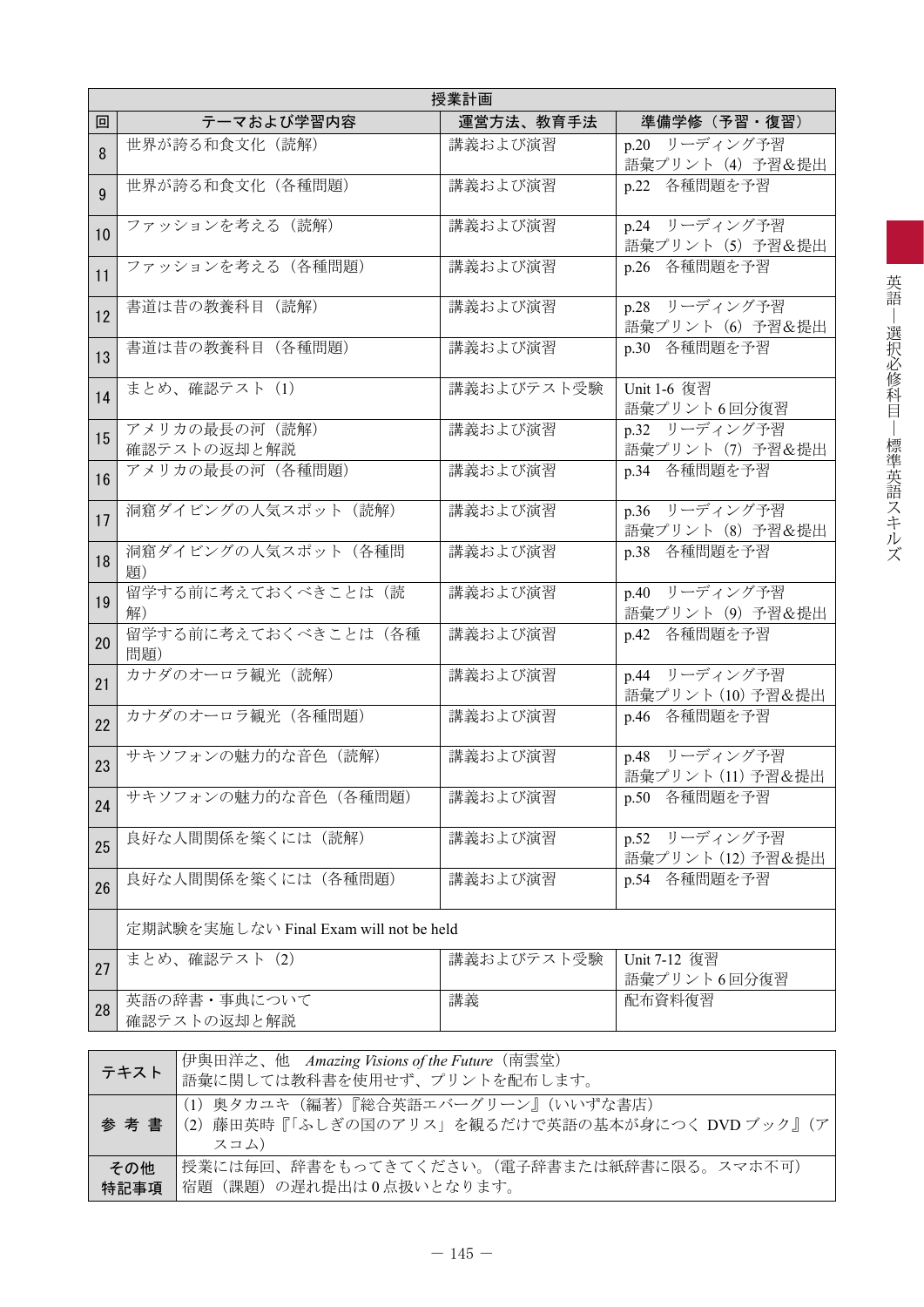|   |                 |   | 科 目 名 ENG161:                                                                                                                     |                                                         | 標準英語スキルズ(編入対策)                                       |                                                                                                                                              | 担当教員     | 岩崎 | 明子                                                                                          |  |  |  |
|---|-----------------|---|-----------------------------------------------------------------------------------------------------------------------------------|---------------------------------------------------------|------------------------------------------------------|----------------------------------------------------------------------------------------------------------------------------------------------|----------|----|---------------------------------------------------------------------------------------------|--|--|--|
|   | 開講              | 期 | 春                                                                                                                                 | 開講時限 月木 5限                                              |                                                      |                                                                                                                                              | 研究室 4213 |    |                                                                                             |  |  |  |
| 分 |                 | 類 | 選択必修                                                                                                                              | 単                                                       | 位 2                                                  | 標準受講年次 1・2 年                                                                                                                                 |          |    | オフィスアワー P.19~P.20を参照のこと                                                                     |  |  |  |
|   | DP及び            |   | DP 分類                                                                                                                             |                                                         |                                                      | DP (卒業認定・学位授与の方針) 概要                                                                                                                         |          |    | 学修成果獲得の観点                                                                                   |  |  |  |
|   | 学修成果            |   | 3                                                                                                                                 | 自己発信力に重点を置いた英語力を身につけ、英語を実践的かつ学術的に運<br>$3-(3)$<br>用できます。 |                                                      |                                                                                                                                              |          |    |                                                                                             |  |  |  |
|   | キーワード           |   |                                                                                                                                   |                                                         | vocabulary, grammar, reading, test-taking strategies |                                                                                                                                              |          |    |                                                                                             |  |  |  |
|   | 授業の<br>概要       |   | 大学編入学試験に対応できる英語力を身につけるために、入試問題の演習とその解説を中心<br>に授業を進める。長文の読解と翻訳の宿題を課す。また、問題を解く上でのストラテジーを<br>説明し、自分で選んだ過去問を客観的に分析しグループでプレゼンテーションをする。 |                                                         |                                                      |                                                                                                                                              |          |    |                                                                                             |  |  |  |
|   | 達成目標<br>(授業の目的) |   |                                                                                                                                   |                                                         |                                                      | 編入学試験の英語問題を解くために必要な教養と表現力を身につける。<br>英語の読解力を高めるのに必要なスキルを習得し、試験の得点をあげる。<br>英文を正確に翻訳する力と、日本語に要約することができるようになる。<br>編入学試験に向けて、過去問を分析し自律学修ができる力を養う。 |          |    |                                                                                             |  |  |  |
|   | 到達目標<br>(学修成果)  |   | 英検準一級程度の英文を読める単語力、文法力、読解力を習得する。<br>多様な専門分野のトピックの英文を読み、翻訳や要約ができるようになる。<br>過去問を分析できるようになる。<br>自分で学修計画を立て、計画に沿って学修できる習慣と力が身につくようになる。 |                                                         |                                                      |                                                                                                                                              |          |    |                                                                                             |  |  |  |
|   | 評価方法            |   | 授業への積極的参加・課題 30%、小テスト 20%、プレゼンテーション 10%、テスト 2回 40%                                                                                |                                                         |                                                      |                                                                                                                                              |          |    |                                                                                             |  |  |  |
|   | 評価基準            |   |                                                                                                                                   | るかを評価する。                                                | 容とそれを期日内に提出したかを評価。                                   | ②小テストや試験では、授業でやったところをよく復習して身につけたかを評価する。                                                                                                      |          |    | 1) Text 演習を必ず予習し、授業内での質疑や解答分析の話合いに積極的に参加し、課題の内<br>3プレゼンテーションでは、試験問題の構造や難易度、トピックについて的確に分析してい |  |  |  |
|   | 準備学修<br>の時間     |   | られる。                                                                                                                              |                                                         |                                                      |                                                                                                                                              |          |    | 本科目の一回 (100分) の授業のための授業外学修 (予習・復習) 時間は、平均 45 分が求め                                           |  |  |  |

|                        | 授業計画                                 |            |                               |  |  |  |  |  |  |
|------------------------|--------------------------------------|------------|-------------------------------|--|--|--|--|--|--|
| 回                      | テーマおよび学習内容                           | 運営方法、教育手法  | 準備学修 (予習·復習)                  |  |  |  |  |  |  |
|                        | 編入試験の英語問題とは                          | 講義、質疑応答、ディ | Power exercise for STEP Pre-1 |  |  |  |  |  |  |
|                        |                                      | スカッション     | pp.1~4 を読む                    |  |  |  |  |  |  |
| $\mathfrak{p}$         | Text: Day 1. Topic: The Louvre       | 講義、質疑応答、ディ | Text:                         |  |  |  |  |  |  |
|                        |                                      | スカッション     | Day 1 pp.6-13 を予習             |  |  |  |  |  |  |
| 3                      | Text: Day 2. Topic: Science          | 講義、質疑応答、ディ | Text:                         |  |  |  |  |  |  |
|                        |                                      | スカッション     | Day 2 pp.18-24 を予習            |  |  |  |  |  |  |
| $\boldsymbol{\Lambda}$ | Text: Day 3. Topic: Media            | 講義、質疑応答、ディ | Text:                         |  |  |  |  |  |  |
|                        |                                      | スカッション     | Day 3 pp.30-40 を予習            |  |  |  |  |  |  |
| 5                      | 小テスト1と解説                             | 質疑応答、ディスカッ | Text: Day 1~Day 3 を復習         |  |  |  |  |  |  |
|                        | Text: Day 1 ~ Day 3 まとめ              | ション        |                               |  |  |  |  |  |  |
| 6                      | Text: Day 4. Topic: Computer Science | 講義、質疑応答、ディ | Text:                         |  |  |  |  |  |  |
|                        |                                      | スカッション     | Day 4 pp.46-53 を予習            |  |  |  |  |  |  |
|                        | Text: Day 5. Topic: Technology       | 講義、質疑応答、ディ | Text:                         |  |  |  |  |  |  |
|                        |                                      | スカッション     | Day 5 pp.58-65 を予習            |  |  |  |  |  |  |
| 8                      | Text: Day 6. Topic: Life             | 講義、質疑応答、ディ | Text:                         |  |  |  |  |  |  |
|                        |                                      | スカッション     | Day 6 pp.72-83 を予習            |  |  |  |  |  |  |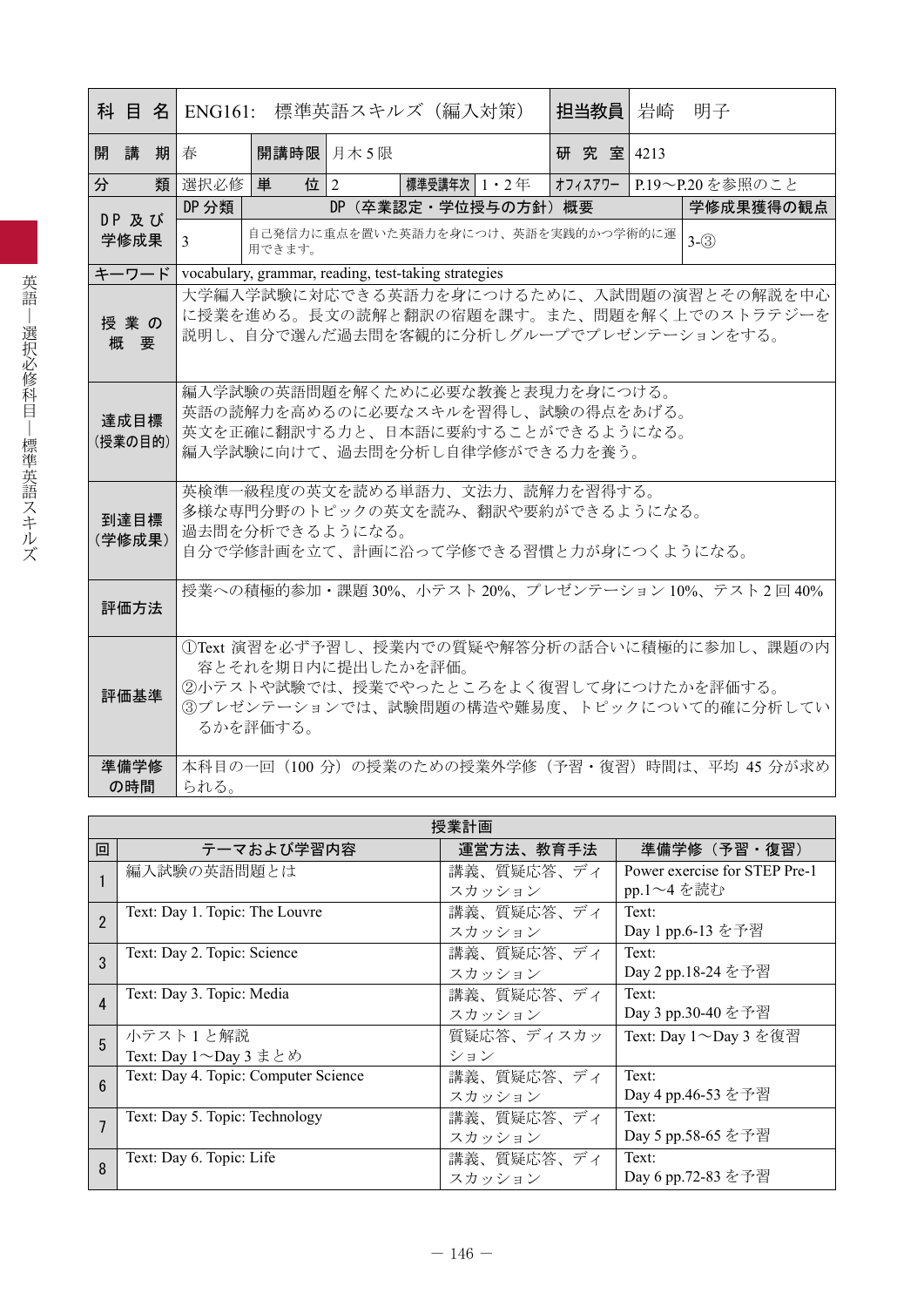|    | 授業計画                                                 |                      |                                    |  |  |  |  |  |  |  |
|----|------------------------------------------------------|----------------------|------------------------------------|--|--|--|--|--|--|--|
| 回  | テーマおよび学習内容                                           | 運営方法、教育手法            | 準備学修(予習・復習)                        |  |  |  |  |  |  |  |
| 9  | 小テスト2と解説                                             | 質疑応答、ディスカッ           | Text:                              |  |  |  |  |  |  |  |
|    | Text: Day 4~Day 6 まとめ                                | ション                  | Day 4~Day 6 を復習                    |  |  |  |  |  |  |  |
| 10 | Text: Day 7. Topic: Human Brain                      | 講義、質疑応答、ディ           | Text:                              |  |  |  |  |  |  |  |
|    |                                                      | スカッション               | Day 7 pp.88-95 を予習                 |  |  |  |  |  |  |  |
| 11 | Text: Day 8. Topic: Environment                      | 講義、質疑応答、ディ           | Text:                              |  |  |  |  |  |  |  |
|    |                                                      | スカッション               | Day 8 pp.100-107 を予習               |  |  |  |  |  |  |  |
| 12 | Text: Day 9. Topic: Traffic Accident                 | 講義、質疑応答、ディ           | Text:                              |  |  |  |  |  |  |  |
|    |                                                      | スカッション               | Day 9 pp.114-124 を予習               |  |  |  |  |  |  |  |
| 13 | Text: Day 10. Topic: Recycling $\sqrt{5} \times 182$ | 講義、質疑応答、ディ           | Text:                              |  |  |  |  |  |  |  |
|    | 返却、講評                                                | スカッション               | Day 10 pp.132-146 を予習              |  |  |  |  |  |  |  |
| 14 | テスト1と解説                                              | 質疑応答、ディスカッ           | Text:<br>Day 7~Day 10 を復習          |  |  |  |  |  |  |  |
|    | Text: Day $7 \sim$ Day 10 まとめ                        | ション                  | Text: Listening Day $1 \sim$ Day 3 |  |  |  |  |  |  |  |
| 15 | Text: Listening Day $1 \sim$ Day 3<br>要約             | 講義、質疑応答、ディ<br>スカッション | を予習                                |  |  |  |  |  |  |  |
|    | Text: Listening Day $4 \sim$ Day 6<br>要約             | 講義、質疑応答、ディ           | Text: Listening Day $4 \sim$ Day 6 |  |  |  |  |  |  |  |
| 16 |                                                      | スカッション               | を予習                                |  |  |  |  |  |  |  |
|    | Text: Listening Day $7\sim$ Day 9<br>要約              | 質疑応答、ディスカッ           | Text: Listening Day $7 \sim$ Day 9 |  |  |  |  |  |  |  |
| 17 |                                                      | ション                  | を予習                                |  |  |  |  |  |  |  |
|    | Text: Listening Day 10 要約                            | 講義、質疑応答、ディ           | Text: Listening Day 10 を予習         |  |  |  |  |  |  |  |
| 18 | テスト1返却、講評                                            | スカッション               |                                    |  |  |  |  |  |  |  |
|    | 小テスト3と解説                                             | 質疑応答、ディスカッ           | Listening Day $1 \sim$ Day 10 を復   |  |  |  |  |  |  |  |
| 19 | Text: Listening Day 1~ Day 10 まとめ                    | ション                  | 習                                  |  |  |  |  |  |  |  |
| 20 | 編入試験問題過去問演習                                          | 講義、質疑応答、ディ           | ハンドアウトを読んでくる                       |  |  |  |  |  |  |  |
|    | 長文読解、空所補充 (文法・語彙)                                    | スカッション               |                                    |  |  |  |  |  |  |  |
| 21 | 編入試験問題演習                                             | 講義、質疑応答、ディ           | ハンドアウトを読んでくる                       |  |  |  |  |  |  |  |
|    | 翻訳の仕方                                                | スカッション               |                                    |  |  |  |  |  |  |  |
| 22 | 編入試験問題演習                                             | 講義、質疑応答、ディ           | ハンドアウトを読んでくる                       |  |  |  |  |  |  |  |
|    | 要約                                                   | スカッション               |                                    |  |  |  |  |  |  |  |
| 23 | 編入試験問題演習                                             | 講義、質疑応答、ディ           | ハンドアウトを読んでくる                       |  |  |  |  |  |  |  |
|    | 作文                                                   | スカッション               |                                    |  |  |  |  |  |  |  |
| 24 | 編入試験問題分析                                             | 質疑応答、ディスカッ           | プレゼンの準備・授業内試験                      |  |  |  |  |  |  |  |
|    | プレゼンテーションI                                           | ション                  | の準備                                |  |  |  |  |  |  |  |
| 25 | 編入試験問題分析<br>プレゼンテーションII                              | 質疑応答、ディスカッ           | プレゼンの準備・授業内試験<br>の準備               |  |  |  |  |  |  |  |
|    | 編入試験問題分析 プレゼンテーション III                               | ション<br>質疑応答、ディスカッ    | プレゼンの準備・テスト2の                      |  |  |  |  |  |  |  |
| 26 | 小テスト3 返却、講評                                          | ション                  | 準備                                 |  |  |  |  |  |  |  |
|    |                                                      |                      |                                    |  |  |  |  |  |  |  |
|    | 定期試験を実施する Final Exam will be held(テスト 2)             |                      |                                    |  |  |  |  |  |  |  |
| 27 | 編入試験問題分析 プレゼンテーションIV                                 | 質疑応答、ディスカッ           | プレゼンの準備                            |  |  |  |  |  |  |  |
|    | テスト2の返却と講評                                           | ション                  |                                    |  |  |  |  |  |  |  |
| 28 | まとめ 編入試験の対策方法                                        | まとめ、質疑応答、デ           | ハンドアウトを読んでくる                       |  |  |  |  |  |  |  |
|    |                                                      | イスカッション              |                                    |  |  |  |  |  |  |  |
|    |                                                      |                      |                                    |  |  |  |  |  |  |  |

| テキスト | ECC 編『10日間完成英検準一級』(南雲堂)、模擬問題プリント                                                                                                          |
|------|-------------------------------------------------------------------------------------------------------------------------------------------|
| 参考書  | 西きょうじ『英文読解入門―基本はここだ!』(代々木ライブラリー)<br> 安河内哲也ほか『英語長文レベル別問題集5上級編』(東進ブックス)<br>風早寛『速読英単語必修編改訂第7版』『速読英単語上級編改訂版第4版』(Z-KAI)<br>中原道喜『英語長文問題精講』(旺文社) |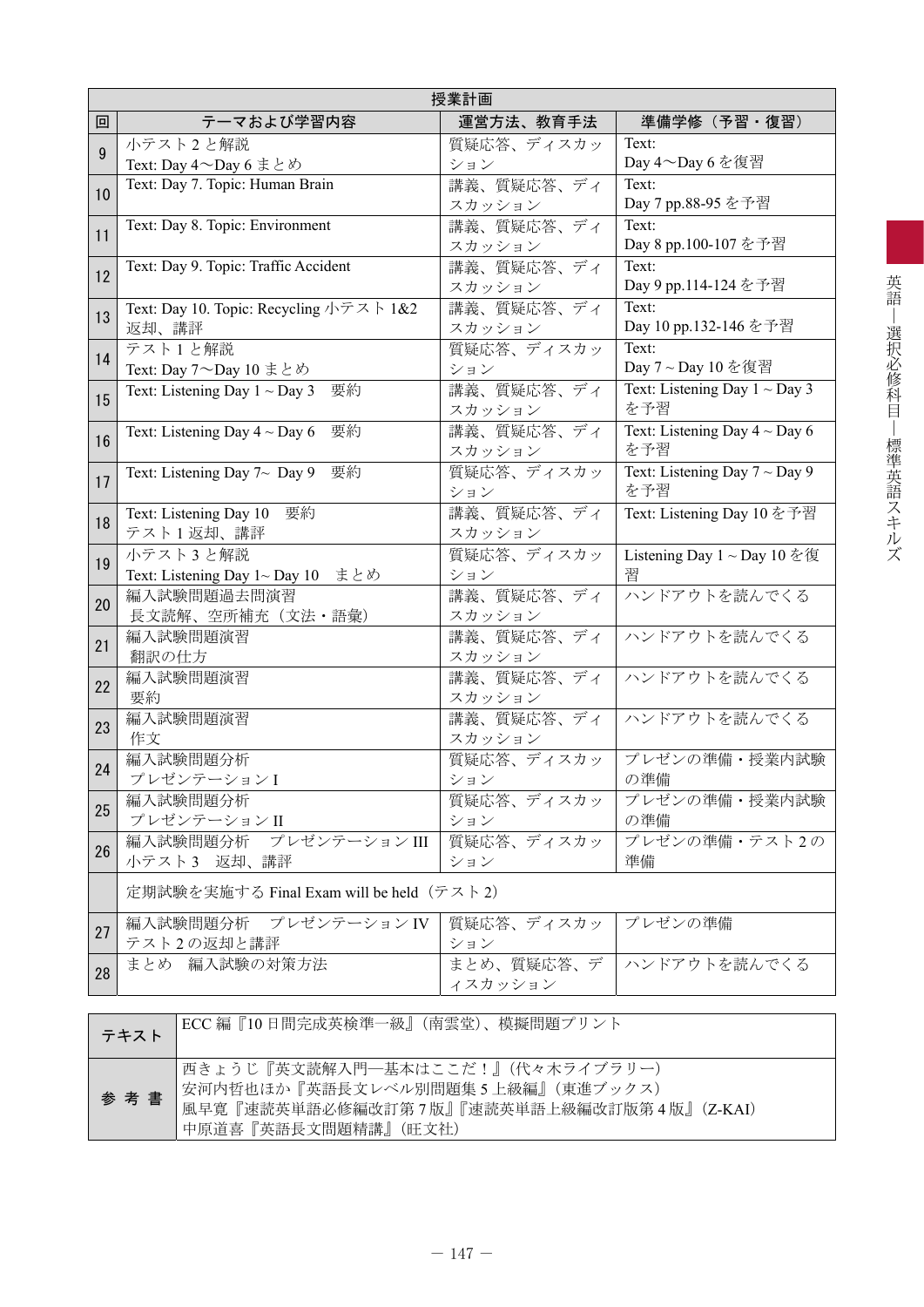|   | 科目名             |   | <b>ENG164:</b>                                                                                                                                                                                                                                                                                                                                                                                                                                                                                                                                                                                                                                                                                                                                                  |                                                                                                                                                                                                       |                | 標準英語スキルズ(アメリカの文化と社会) |  |  | 担当教員              | A. Goli |                                                                                                                                                                                                                                                                                                                                                                                                                     |
|---|-----------------|---|-----------------------------------------------------------------------------------------------------------------------------------------------------------------------------------------------------------------------------------------------------------------------------------------------------------------------------------------------------------------------------------------------------------------------------------------------------------------------------------------------------------------------------------------------------------------------------------------------------------------------------------------------------------------------------------------------------------------------------------------------------------------|-------------------------------------------------------------------------------------------------------------------------------------------------------------------------------------------------------|----------------|----------------------|--|--|-------------------|---------|---------------------------------------------------------------------------------------------------------------------------------------------------------------------------------------------------------------------------------------------------------------------------------------------------------------------------------------------------------------------------------------------------------------------|
| 開 | 講               | 期 | 春                                                                                                                                                                                                                                                                                                                                                                                                                                                                                                                                                                                                                                                                                                                                                               | 開講時限 火金2限                                                                                                                                                                                             |                |                      |  |  | 研 究 室 4号館 2階 講師控室 |         |                                                                                                                                                                                                                                                                                                                                                                                                                     |
| 分 |                 | 類 | 選択必修                                                                                                                                                                                                                                                                                                                                                                                                                                                                                                                                                                                                                                                                                                                                                            | 単<br>位                                                                                                                                                                                                | $\overline{2}$ | 標準受講年次   1 · 2 年     |  |  | オフィスアワー           |         | P.19~P.20を参照のこと                                                                                                                                                                                                                                                                                                                                                                                                     |
|   | DP 及び           |   | DP 分類                                                                                                                                                                                                                                                                                                                                                                                                                                                                                                                                                                                                                                                                                                                                                           |                                                                                                                                                                                                       | DP             | (卒業認定·学位授与の方針) 概要    |  |  |                   |         | 学修成果獲得の観点                                                                                                                                                                                                                                                                                                                                                                                                           |
|   | 学修成果            |   | $\overline{3}$                                                                                                                                                                                                                                                                                                                                                                                                                                                                                                                                                                                                                                                                                                                                                  | 自己発信力に重点を置いた英語力を身につけ、英語を実践的かつ学術的に運<br>用できます。                                                                                                                                                          |                |                      |  |  |                   |         | $3 - (3)$                                                                                                                                                                                                                                                                                                                                                                                                           |
|   | キーワード           |   |                                                                                                                                                                                                                                                                                                                                                                                                                                                                                                                                                                                                                                                                                                                                                                 | content-based learning, critical thinking, presentation skill building, student autonomy                                                                                                              |                |                      |  |  |                   |         |                                                                                                                                                                                                                                                                                                                                                                                                                     |
| 概 | 授業の<br>要        |   | This course aims to help students develop skills needed to understand, write, and speak effectively<br>about society and culture in English. In this course, students will explore a brief history of the USA,<br>with focus on how historical events and trends influence modern American culture and society. A<br>special emphasis will be put on the interrelation of politics, social structure, cultural life, economic<br>changes, and technological progress.                                                                                                                                                                                                                                                                                           |                                                                                                                                                                                                       |                |                      |  |  |                   |         |                                                                                                                                                                                                                                                                                                                                                                                                                     |
|   | 達成目標<br>(授業の目的) |   |                                                                                                                                                                                                                                                                                                                                                                                                                                                                                                                                                                                                                                                                                                                                                                 | from opinion, and examining cause and effect.<br>• For students to learn to conduct research and present their findings using different means.<br>and cultural context such products were created in. |                |                      |  |  |                   |         | • For students to expand their vocabulary and strengthen such reading skills as identifying main ideas<br>and details, previewing and skimming, paraphrasing and summarizing, as well as separating fact<br>• For students to understand how culture and society are shaped by history, see beyond surface<br>meanings in cultural products such as movies and music, and undertand the influence of the historical |
|   | 到達目標<br>(学修成果)  |   |                                                                                                                                                                                                                                                                                                                                                                                                                                                                                                                                                                                                                                                                                                                                                                 | research on a topic, both as a team member and an individual.                                                                                                                                         |                |                      |  |  |                   |         | By the end of this course, students should be able to (1) efficiently analyze and comprehend articles and<br>texts on historical and socio-cultural issues; (2) express ideas and opinions in English on socio-cultural<br>topics, both in writing and speech; (3) link newly acquired knowledge to wider issues; (4) conduct                                                                                       |
|   | 評価方法            |   | Participation and performance in classroom activities (30%); Group research and presentations (30%);<br>In-class tests (30%), including reading and comprehension, writing and oral tests; Homework<br>assignments $(10\%)$ .                                                                                                                                                                                                                                                                                                                                                                                                                                                                                                                                   |                                                                                                                                                                                                       |                |                      |  |  |                   |         |                                                                                                                                                                                                                                                                                                                                                                                                                     |
|   | 評価基準            |   | Participation and performance in classroom activities: active involvement in everyday class activities,<br>use of English in class, participation in presentation Q&A Homework assignments: writing<br>assignments diligently completed before class; Group research: team work, research effort;<br>Presentations: in-depth research, good organisation, relevant and well-balanced content and language,<br>delivery (voice, pacing, body language, preparation), written presentation summary and poster (good<br>structure and clarity, submission by due date); In-class tests: accuracy of answers in reading-<br>comprehension tests, ability to express thoughts and ideas logically and use target vocabulary accurately<br>in writing and oral tests. |                                                                                                                                                                                                       |                |                      |  |  |                   |         |                                                                                                                                                                                                                                                                                                                                                                                                                     |
|   | 準備学修<br>の時間     |   |                                                                                                                                                                                                                                                                                                                                                                                                                                                                                                                                                                                                                                                                                                                                                                 | study (assignments, review, etc.).                                                                                                                                                                    |                |                      |  |  |                   |         | For each 100-minute class session of this course, an average of 45 minutes is needed for out-of-class                                                                                                                                                                                                                                                                                                               |

|   | 授業計画                                                          |                                                  |                                                          |  |  |  |  |  |  |
|---|---------------------------------------------------------------|--------------------------------------------------|----------------------------------------------------------|--|--|--|--|--|--|
| 回 | テーマおよび学習内容                                                    | 運営方法、教育手法                                        | 準備学修 (予習·復習)                                             |  |  |  |  |  |  |
|   | Introduction to course<br>Documentary viewing and discussion  | Course description, video<br>viewing, discussion | What for you represents<br>"American culture & society"? |  |  |  |  |  |  |
|   | Settlement and Independence<br>Lecture on presentation stills | Discussion, textbook<br>work, lecture            | Chapter 1: The Birth of a Nation                         |  |  |  |  |  |  |
| 3 | The Bill of Rights<br>Lecture on presentation skills          | Discussion, textbook<br>work, lecture            | Chapter 1: Documents That<br>Shaped the United States    |  |  |  |  |  |  |
| 4 | Indigenous People<br>Lecture on presentation skills           | Discussion, textbook<br>work, lecture            | Chapter 2: A Growing Nation $\&$<br>The Trail of Tears   |  |  |  |  |  |  |
| 5 | Cotton and Slavery<br>Lecture on presentation skills          | Discussion, textbook<br>work, lecture            | Chapter 2: Cotton is King                                |  |  |  |  |  |  |
| 6 | The Civil War<br>Lecture on presentation skills               | Discussion, textbook<br>work, lecture            | Chapter 3: A Divided Nation                              |  |  |  |  |  |  |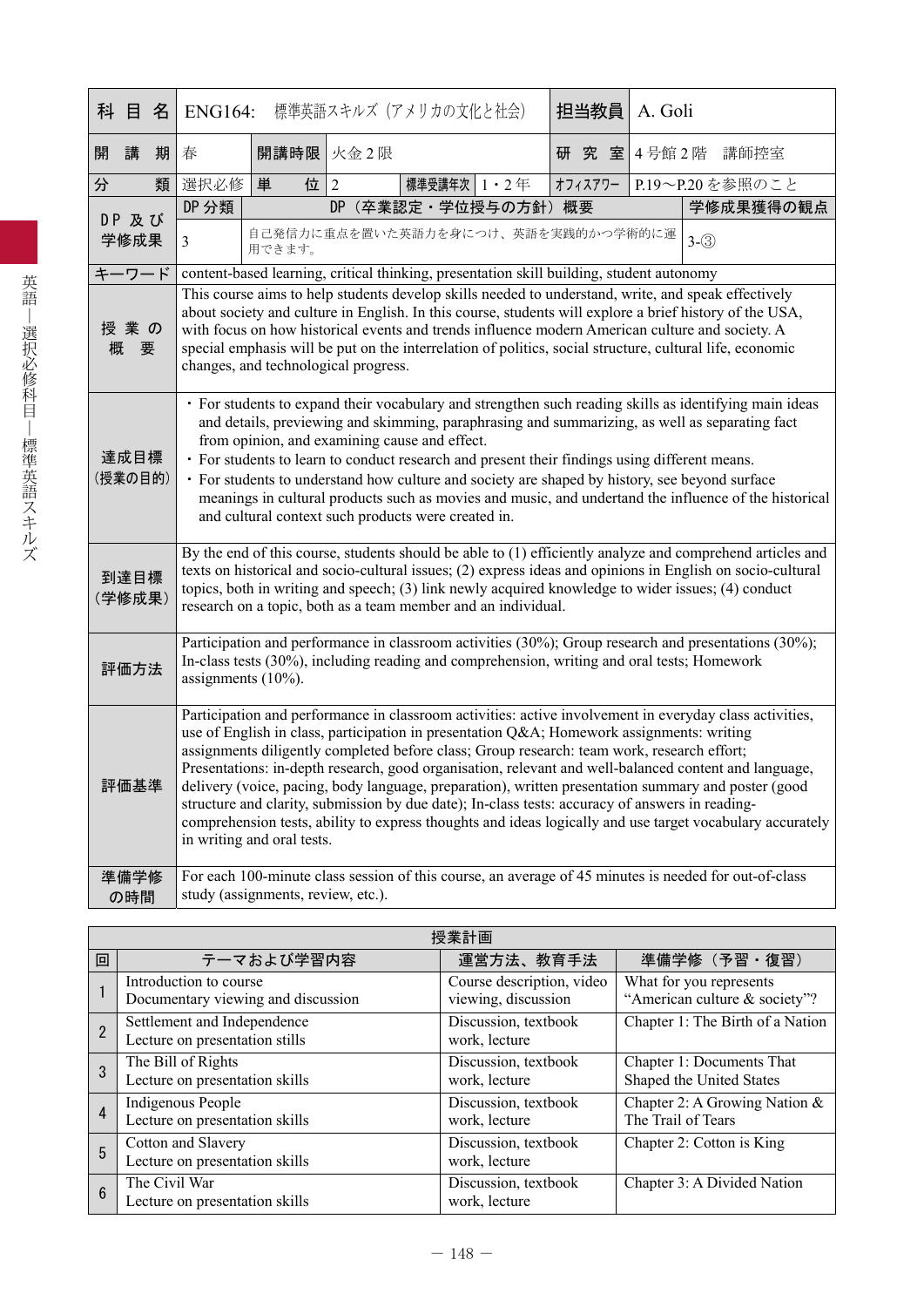|                | 授業計画                                                       |                                                    |                                                                   |  |  |  |  |  |  |
|----------------|------------------------------------------------------------|----------------------------------------------------|-------------------------------------------------------------------|--|--|--|--|--|--|
| 回              | テーマおよび学習内容                                                 | 運営方法、教育手法                                          | 準備学修(予習・復習)                                                       |  |  |  |  |  |  |
| $\overline{7}$ | Slavery and the Civil War                                  | Discussion, textbook<br>work                       | Chapter 3: The Underground<br>Railroad                            |  |  |  |  |  |  |
| 8              | Presentation session I                                     | Presentations                                      | Rehearse for presentation                                         |  |  |  |  |  |  |
| 9              | Test I<br>The Wild West                                    | Discussion, textbook<br>work, test                 | Chapter 4: Industrialization &<br>Final Frontier; review for test |  |  |  |  |  |  |
| 10             | Immigration                                                | Discussion, textbook<br>work                       | Chapter 4: Identity Crisis                                        |  |  |  |  |  |  |
| 11             | American Music: Part I<br>Return test and go over results  | Discussion, textbook<br>work                       | Chapter 5: A New Century $\&$<br>The Jazz Sensation               |  |  |  |  |  |  |
| 12             | <b>American Sports</b>                                     | Discussion, textbook<br>work                       | Chapter 5: The Gilded Age &<br>Baseball                           |  |  |  |  |  |  |
| 13             | The Roaring Twenties                                       | Discussion, textbook<br>work                       | Chapter 6: Prosperity and<br>Depression                           |  |  |  |  |  |  |
| 14             | The Great Depression                                       | Discussion, textbook<br>work                       | Chapter 6: Rock Bottom                                            |  |  |  |  |  |  |
| 15             | Presentation session II                                    | Presentations                                      | Rehearse for presentation                                         |  |  |  |  |  |  |
| 16             | Test II<br>World War II                                    | Discussion, textbook<br>work, test                 | Chapter 7: War and Recovery;<br>Review for test                   |  |  |  |  |  |  |
| 17             | The TV Age                                                 | Discussion, textbook<br>work                       | Chapter 7: TV Takes Off                                           |  |  |  |  |  |  |
| 18             | American Music: Part II<br>Return test and go over results | Discussion, textbook<br>work                       | Chapter 7: Rock and Roll and<br>the Power of Youth                |  |  |  |  |  |  |
| 19             | Civil Rights                                               | Discussion, textbook<br>work                       | Chapter 7: The Civil Rights<br>Movement                           |  |  |  |  |  |  |
| 20             | The Space Race                                             | Discussion, textbook<br>work                       | Chapter 8: Turbulent Times &<br>Space-The Next Frontier           |  |  |  |  |  |  |
| 21             | Subcultures                                                | Discussion, textbook<br>work                       | Chapter 8: The Counter Culture<br>& The Health Craze              |  |  |  |  |  |  |
| 22             | <b>Equal Rights</b>                                        | Discussion, textbook<br>work                       | Chapter 8: The Long Battle for<br>Women's Equality                |  |  |  |  |  |  |
| 23             | Globalization and The Information Age                      | Discussion, textbook<br>work                       | Chapter 9: The End of a Century<br>& Getting Wired                |  |  |  |  |  |  |
| 24             | Multiculturism                                             | Discussion, textbook<br>work                       | Chapter 9: Changing Face of<br>America                            |  |  |  |  |  |  |
| 25             | Presentation session III                                   | Presentations                                      | Rehearse for presentation                                         |  |  |  |  |  |  |
| 26             | Test III<br>Poster presentations preparations              | Test, rehearse for poster<br>presentation          | Review for test                                                   |  |  |  |  |  |  |
|                | 定期試験を実施しない Final Exam will not be held                     |                                                    |                                                                   |  |  |  |  |  |  |
| 27             | Poster presentations,<br>Return test and go over results   | Poster presentation,<br>Q&A                        | Rehearse for Poster<br>presentations                              |  |  |  |  |  |  |
| 28             | Poster presentations, reflection and feedback              | Presentation, feedback,<br>questionnaire on course | Rehearse for poster presentation                                  |  |  |  |  |  |  |

| テキスト | K. Blanchard, C. Root. <i>American Roots</i> (Pearson Education). |
|------|-------------------------------------------------------------------|
| 参考書  | English Essentials: An Academic Skills Handbook                   |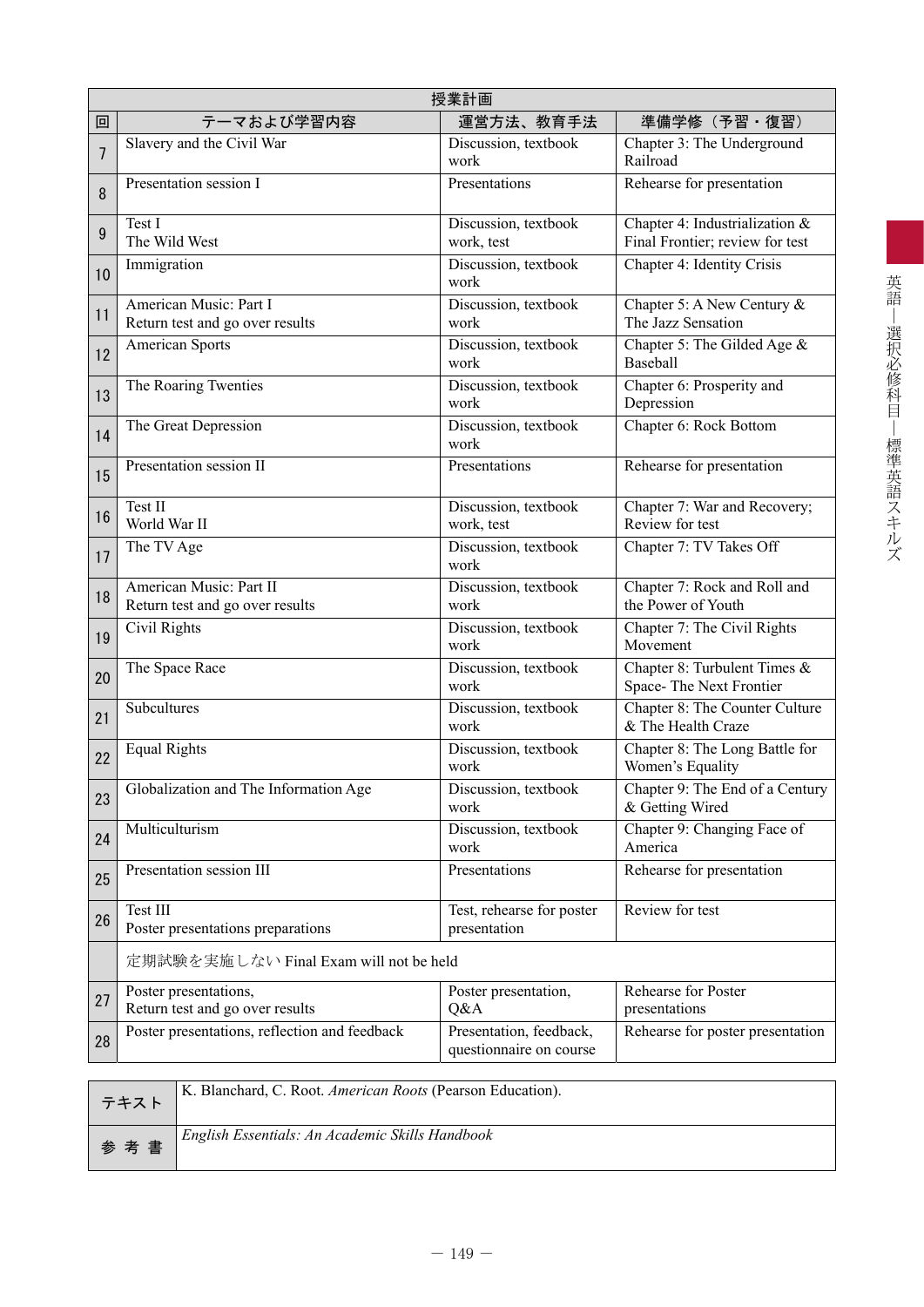| 科目名     |             |   | <b>ENG165:</b>                                                                                                                                                                                                                                                                                                                                                                                                                                                                                                                                                                                                                                                                                                 |                                                                                               |                | 標準英語スキルズ (テクノロジーと科学の英語) |  | 担当教員      | K. Shimizu |                                                                                                                                                                                                                                                                                                                                                                                                                                                                                                                                            |  |  |
|---------|-------------|---|----------------------------------------------------------------------------------------------------------------------------------------------------------------------------------------------------------------------------------------------------------------------------------------------------------------------------------------------------------------------------------------------------------------------------------------------------------------------------------------------------------------------------------------------------------------------------------------------------------------------------------------------------------------------------------------------------------------|-----------------------------------------------------------------------------------------------|----------------|-------------------------|--|-----------|------------|--------------------------------------------------------------------------------------------------------------------------------------------------------------------------------------------------------------------------------------------------------------------------------------------------------------------------------------------------------------------------------------------------------------------------------------------------------------------------------------------------------------------------------------------|--|--|
| 開       | 講           | 期 | 春                                                                                                                                                                                                                                                                                                                                                                                                                                                                                                                                                                                                                                                                                                              | 開講時限 火金2限                                                                                     |                |                         |  | 究 室 <br>研 |            | 4号館2階 講師控室                                                                                                                                                                                                                                                                                                                                                                                                                                                                                                                                 |  |  |
| 分       |             | 類 | 選択必修                                                                                                                                                                                                                                                                                                                                                                                                                                                                                                                                                                                                                                                                                                           | 単<br>位                                                                                        | $\overline{2}$ | 標準受講年次 1 · 2年           |  | オフィスアワー   |            | P.19~P.20を参照のこと                                                                                                                                                                                                                                                                                                                                                                                                                                                                                                                            |  |  |
|         | DP 及び       |   | DP 分類                                                                                                                                                                                                                                                                                                                                                                                                                                                                                                                                                                                                                                                                                                          |                                                                                               | <b>DP</b>      | (卒業認定·学位授与の方針)概要        |  |           |            | 学修成果獲得の観点                                                                                                                                                                                                                                                                                                                                                                                                                                                                                                                                  |  |  |
|         | 学修成果        |   | $\overline{3}$                                                                                                                                                                                                                                                                                                                                                                                                                                                                                                                                                                                                                                                                                                 | 自己発信力に重点を置いた英語力を身につけ、英語を実践的かつ学術的に運<br>用できます。                                                  |                |                         |  |           |            | $3-(3)$                                                                                                                                                                                                                                                                                                                                                                                                                                                                                                                                    |  |  |
| キーワード   |             |   |                                                                                                                                                                                                                                                                                                                                                                                                                                                                                                                                                                                                                                                                                                                |                                                                                               |                |                         |  |           |            | Technology and sciences, English skills, reading, discussion, presentation, theme-based learning                                                                                                                                                                                                                                                                                                                                                                                                                                           |  |  |
| 概       | 授業の<br>要    |   | In this course, students will practice and further develop basic English skills. They will also acquire the<br>vocabulary and skills needed to discuss key concepts in the field of technology and science. Students<br>will explore various topics of technology and science and will be asked to present their findings,<br>thoughts, and opinions on them. This course is useful for students who are interested in technology and<br>science, or are considering working in the technology and science industry in the future                                                                                                                                                                              |                                                                                               |                |                         |  |           |            |                                                                                                                                                                                                                                                                                                                                                                                                                                                                                                                                            |  |  |
| (授業の目的) | 達成目標        |   |                                                                                                                                                                                                                                                                                                                                                                                                                                                                                                                                                                                                                                                                                                                | · For students to acquire effective communication abilities in both oral and written English. |                |                         |  |           |            | · For students to gain a command of, and basic knowledge in, English for Technology and Science.<br>• For students to research and engage in critical thinking tasks on current Technology and Science<br>issues, and express their findings, thoughts, and opinions in written reports and oral presentations.                                                                                                                                                                                                                            |  |  |
| (学修成果)  | 到達目標        |   |                                                                                                                                                                                                                                                                                                                                                                                                                                                                                                                                                                                                                                                                                                                | report conveying their findings using appropriate language and content.                       |                |                         |  |           |            | By the end of this course students should be able to $(1)$ demonstrate understanding in English<br>terminology required to discuss basic ideas regarding the field of technology and science; (2) effectively<br>discuss and present views on contemporary technology and science issues; (3) offer organized ideas in<br>paragraphs, short presentations, and in their Final Report; (4) deliver presentations using appropriate<br>and well-organized content; (5) learn how to research a target topic and write a well-organized final |  |  |
|         | 評価方法        |   | Participation and performances in classroom activities (30%); Quizzes and Presentations (30%); Final<br>Report (20%); Homework assignments (20%)                                                                                                                                                                                                                                                                                                                                                                                                                                                                                                                                                               |                                                                                               |                |                         |  |           |            |                                                                                                                                                                                                                                                                                                                                                                                                                                                                                                                                            |  |  |
|         | 評価基準        |   | Participation and performance: active involvement in text exercises, pair and group work, effort to<br>speak English and use of newly acquired vocabulary; Quizzes: give correct answers to questions related<br>to class content; Presentations: content (well-organized, introduction, overview, use of appropriate<br>language, consists of an intro, body and conclusion) and delivery (eye contact, clear voice, speaking and<br>not reading the script); Final Report: ability to express thoughts and ideas logically, use of newly<br>acquired vocabulary; submitted on time, appropriate length, language and content; Homework: shows<br>proof of engagement and ability to express their own ideas. |                                                                                               |                |                         |  |           |            |                                                                                                                                                                                                                                                                                                                                                                                                                                                                                                                                            |  |  |
|         | 準備学修<br>の時間 |   |                                                                                                                                                                                                                                                                                                                                                                                                                                                                                                                                                                                                                                                                                                                | study (assignments, review, etc.).                                                            |                |                         |  |           |            | For each 100-minute class session of this course, an average of 45 minutes is needed for out-of-class                                                                                                                                                                                                                                                                                                                                                                                                                                      |  |  |

|                        | 授業計画                                             |                                                        |                                                                         |  |  |  |  |  |  |  |
|------------------------|--------------------------------------------------|--------------------------------------------------------|-------------------------------------------------------------------------|--|--|--|--|--|--|--|
| 回                      | テーマおよび学習内容                                       | 運営方法、教育手法                                              | 準備学修(予習・復習)                                                             |  |  |  |  |  |  |  |
|                        | Introduction and course overview                 | Course introduction,<br>icebreaker, discussion         | Review syllabus; English Essentials<br>(EE) pp. 6-9, prepare self-intro |  |  |  |  |  |  |  |
| $\overline{2}$         | <b>Unit 1- Chocolate Power!</b>                  | Lecture, vocabulary study,<br>reading, pair/group work | Study textbook p.1 "Words in<br>Categories"                             |  |  |  |  |  |  |  |
| 3                      | <b>Unit 1- Chocolate Power!</b>                  | Vocabulary quiz, lecture,<br>pair/group work           | Review vocabulary for quiz; Review<br>Unit 1; Read EE pp.13-14 & 16-17  |  |  |  |  |  |  |  |
| $\boldsymbol{\Lambda}$ | Unit 2-An End to Malaria?                        | Lecture, vocabulary study,<br>reading, pair/group work | Study p.7 "Words in Categories"                                         |  |  |  |  |  |  |  |
| 5                      | Unit 2-An End to Malaria?<br>Presentation Lesson | Vocabulary quiz, lecture,<br>pair/group work           | Review vocabulary for quiz; Review<br>for Unit 2; Read EE pp.19-23      |  |  |  |  |  |  |  |
| $6\phantom{1}6$        | Unit 3- Spiders in Space?                        | Lecture, vocabulary study,<br>reading, pair/group work | Study p.13 "Words in Categories"                                        |  |  |  |  |  |  |  |
|                        | Unit 3- Spiders in Space?<br>Presentation Lesson | Vocabulary quiz, lecture,<br>pair/group work           | Review vocabulary for quiz; Review<br>Unit 3; Read EE pp.26-30          |  |  |  |  |  |  |  |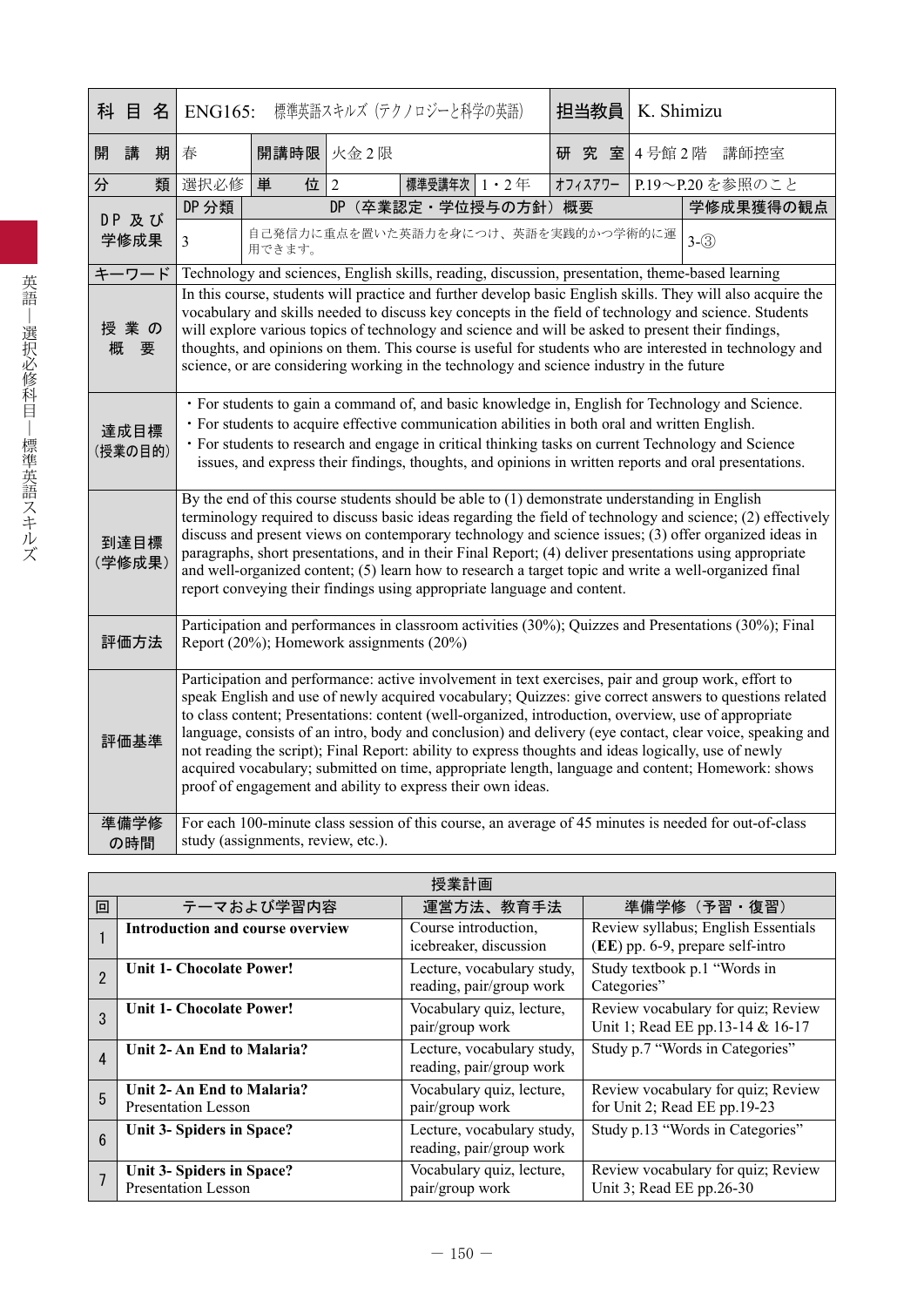|        | 授業計画                                                                  |                                                        |                                                                           |  |  |  |  |  |  |
|--------|-----------------------------------------------------------------------|--------------------------------------------------------|---------------------------------------------------------------------------|--|--|--|--|--|--|
| 回      | テーマおよび学習内容                                                            | 運営方法、教育手法                                              | 準備学修 (予習・復習)                                                              |  |  |  |  |  |  |
| $\, 8$ | Unit 4- Feeling Stressed or Annoyed?<br>Talk, Don't Text!             | Lecture, vocabulary study,<br>reading, pair/group work | Study pp.19-20 *introduction,<br>reading and vocabulary                   |  |  |  |  |  |  |
| $9\,$  | Unit 4- Feeling Stressed or Annoyed?<br>Presentation preparation #1   | Vocabulary quiz, lecture,<br>presentation preparation  | Review vocabulary and Unit 4; Read<br>EE pp.31-39, Prepare Presentation   |  |  |  |  |  |  |
| 10     | <b>Presentation #1</b>                                                | Presentation, pair & group<br>work, discussion         | Prepare and practice presentation #1                                      |  |  |  |  |  |  |
| 11     | <b>Feedback on Presentation #1</b><br><b>Unit 5- Speeding Sharks</b>  | Lecture, vocabulary study,<br>reading, pair/group work | Study pp.25-26 *introduction,<br>reading and vocabulary                   |  |  |  |  |  |  |
| 12     | <b>Unit 5- Speeding Sharks</b><br>Writing Lesson                      | Vocabulary quiz, lecture,<br>pair/group work, writing  | Review vocabulary for quiz; Review<br>Unit 5; Read EE pp.40-43            |  |  |  |  |  |  |
| 13     | <b>Unit 6- Asteroid Special Delivery</b>                              | Lecture, vocabulary study,<br>reading, pair/group work | Study pp.30-31 *introduction,<br>reading and vocabulary                   |  |  |  |  |  |  |
| 14     | <b>Unit 6- Asteroid Special Delivery</b><br>Writing Lesson            | Vocabulary quiz, lecture,<br>pair/group work, writing  | Review vocabulary for quiz; Review<br>Unit 6; Read EE pp.51-60            |  |  |  |  |  |  |
| 15     | Unit 7- "Dung Beetle" Car Powered by<br>Poop                          | Lecture, vocabulary study,<br>reading, pair/group work | Study pp.37-38 *introduction,<br>reading and vocabulary                   |  |  |  |  |  |  |
| 16     | Unit 7- "Dung Beetle"<br>Writing Lesson                               | Vocabulary quiz, lecture,<br>pair/group work, writing  | Review vocabulary for quiz; Review<br>Unit 7; Read EE pp.61-70            |  |  |  |  |  |  |
| 17     | <b>Unit 8- Robot Scientist</b>                                        | Lecture, vocabulary study,<br>reading, pair/group work | Study pp.43-44 *introduction,<br>reading and vocabulary                   |  |  |  |  |  |  |
| 18     | <b>Unit 8- Robot Scientist</b><br>Presentation preparation #2         | Vocabulary quiz, lecture,<br>presentation preparation  | Review vocabulary & Unit 8; Read<br>EE pp.61-70, Prepare for presentation |  |  |  |  |  |  |
| 19     | <b>Presentation #2</b>                                                | Presentation, discussion,<br>reflection                | Prepare and practice presentation #2                                      |  |  |  |  |  |  |
| 20     | <b>Feedback on Presentation #2</b><br><b>Unit 9- Skyscraper Farms</b> | Lecture, vocabulary study,<br>reading, pair/group work | Study pp.49-50<br>Write the outline of Final Report                       |  |  |  |  |  |  |
| 21     | <b>Unit 9- Skyscraper Farms</b>                                       | Vocabulary quiz, lecture,<br>pair/group work           | Review vocabulary for quiz; Review<br>Unit 9; Revise Final Report Outline |  |  |  |  |  |  |
| 22     | <b>Unit 10- Thanks to Your Twin Brother</b>                           | Lecture, vocabulary study,<br>reading, pair/group work | Study pp.55-56<br>Complete Outline of Final Report                        |  |  |  |  |  |  |
| 23     | <b>Unit 10- Thanks to Your Twin Brother</b><br>Writing Lesson         | Vocabulary quiz, lecture,<br>pair/group work, writing  | Review vocabulary & Unit 10                                               |  |  |  |  |  |  |
| 24     | Unit 11- Butterflies Find a Cure                                      | Lecture, vocabulary study,<br>reading, pair/group work | Study pp.61-62<br>Complete draft of Final Report                          |  |  |  |  |  |  |
| 25     | Unit 11- Butterflies Find a Cure                                      | Vocabulary quiz, lecture,<br>pair/group work           | Review vocabulary & Unit 11;<br>Revise Final Report                       |  |  |  |  |  |  |
| 26     | <b>Prepare for Final Presentation</b><br><b>Final Report Deadline</b> | Lecture, preparations,<br>consultations                | Prepare for Final Presentation<br>Complete & submit Final Report          |  |  |  |  |  |  |
|        | 定期試験を実施しない Final Exam will not be held                                |                                                        |                                                                           |  |  |  |  |  |  |
| 27     | <b>Final Presentations</b>                                            | Presentation, discussion,<br>reflection                | Prepare for Final Presentation                                            |  |  |  |  |  |  |
| 28     | <b>Remaining presentations (if any);</b><br>Feedback & Reflection     | Presentation, discussion,<br>reflection                | Review the course content.                                                |  |  |  |  |  |  |
|        | Keiko Hattori, Kevin Cleary. Science for Everyone (Kinseido).         |                                                        |                                                                           |  |  |  |  |  |  |
|        | テキスト                                                                  |                                                        |                                                                           |  |  |  |  |  |  |
| 参      | English Essentials: An Academic Skills Handbook<br>考書                 |                                                        |                                                                           |  |  |  |  |  |  |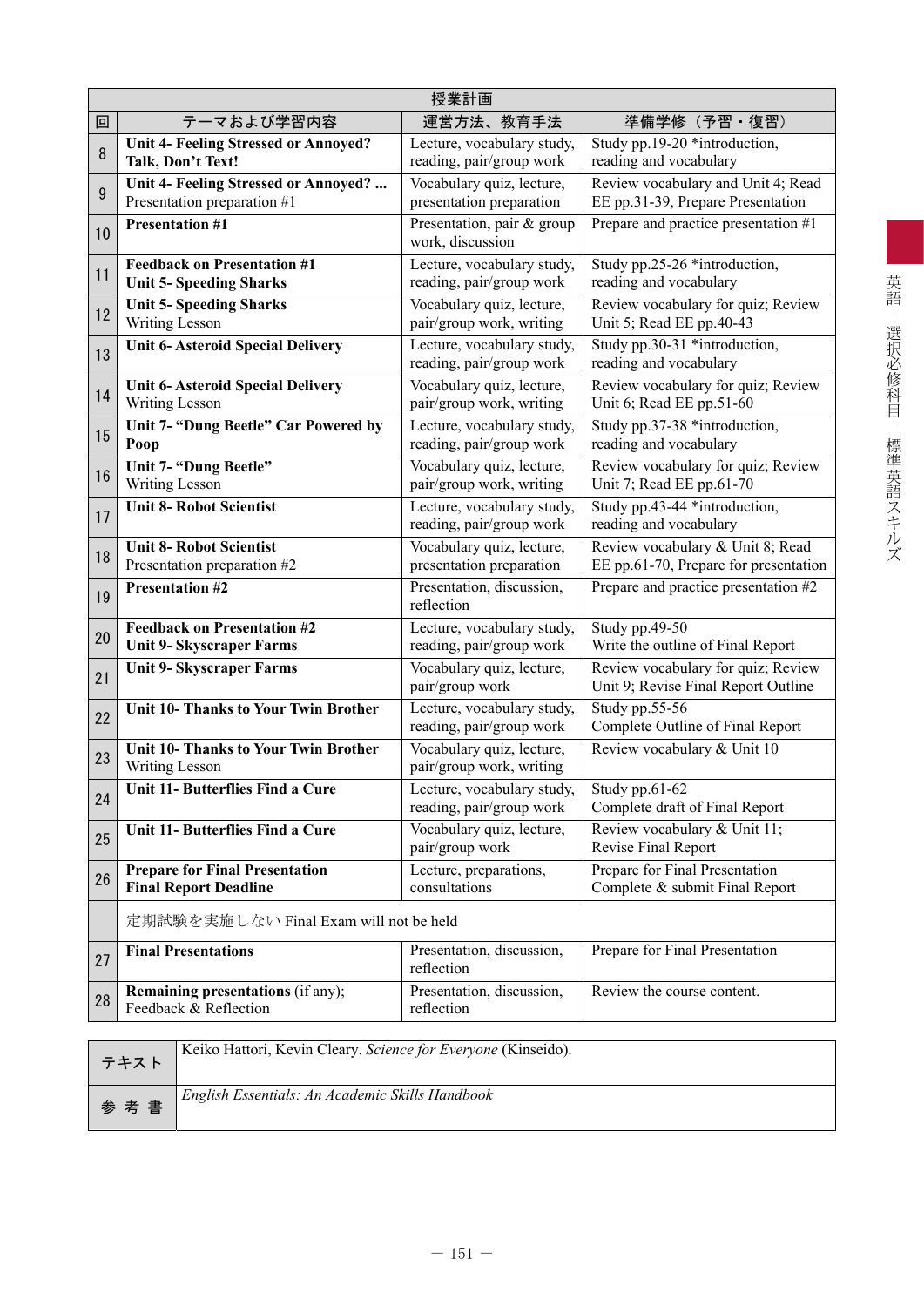| 科 | 目名              |   | <b>ENG166:</b>                                                                                                                                                                                                                                                                                                                                                                                                                                                                                                                                                                                                                                                                                                                                      |                                                                                             |                | 標準英語スキルズ (ホスピタリティの英語) |  |  | 担当教員    | A. Goli |                                                                                                       |
|---|-----------------|---|-----------------------------------------------------------------------------------------------------------------------------------------------------------------------------------------------------------------------------------------------------------------------------------------------------------------------------------------------------------------------------------------------------------------------------------------------------------------------------------------------------------------------------------------------------------------------------------------------------------------------------------------------------------------------------------------------------------------------------------------------------|---------------------------------------------------------------------------------------------|----------------|-----------------------|--|--|---------|---------|-------------------------------------------------------------------------------------------------------|
| 開 | 講               | 期 | 秋                                                                                                                                                                                                                                                                                                                                                                                                                                                                                                                                                                                                                                                                                                                                                   | 開講時限 火金3限                                                                                   |                |                       |  |  | 研究室     |         | 4号館2階 講師控室                                                                                            |
| 分 |                 | 類 | 選択必修                                                                                                                                                                                                                                                                                                                                                                                                                                                                                                                                                                                                                                                                                                                                                | 単<br>位                                                                                      | $\overline{2}$ | 標準受講年次   1 · 2年       |  |  | オフィスアワー |         | P.19~P.20を参照のこと                                                                                       |
|   | DP 及び           |   | DP 分類                                                                                                                                                                                                                                                                                                                                                                                                                                                                                                                                                                                                                                                                                                                                               |                                                                                             |                | DP (卒業認定·学位授与の方針) 概要  |  |  |         |         | 学修成果獲得の観点                                                                                             |
|   | 学修成果            |   | $\overline{3}$                                                                                                                                                                                                                                                                                                                                                                                                                                                                                                                                                                                                                                                                                                                                      | 自己発信力に重点を置いた英語力を身につけ、英語を実践的かつ学術的に運<br>用できます。                                                |                |                       |  |  |         |         | $3-(3)$                                                                                               |
|   | キーワード           |   |                                                                                                                                                                                                                                                                                                                                                                                                                                                                                                                                                                                                                                                                                                                                                     | Service satisfaction, customer experience, problem-solving, best practices, professionalism |                |                       |  |  |         |         |                                                                                                       |
| 概 | 授業の<br>要        |   | This course aims to help students acquire English skills required to work professionally in the<br>hospitality industry. It builds students' confidence in the professional skills needed for the hospitality<br>industry while developing their language awareness. Through this course, students practice these skills<br>in realistic case studies, role-plays, presentations, and writing exercises that reflect topical hospitality<br>situations.<br>The course also focuses on the grammar, vocabulary, and conversation strategies tips needed for<br>professional communication in this fast-paced industry.                                                                                                                               |                                                                                             |                |                       |  |  |         |         |                                                                                                       |
|   | 達成目標<br>(授業の目的) |   | The goals of this course are for students (1) to acquire practical language skills and confidence to work<br>in the fast-paced hospitality industry, (2) to acquire skills to communicate and collaborate effectively<br>with their peers to better assist customers and clients, (3) to single-handedly deal with issues such as<br>complaints from customers and achieve high customer service satisfaction.                                                                                                                                                                                                                                                                                                                                      |                                                                                             |                |                       |  |  |         |         |                                                                                                       |
|   | 到達目標<br>(学修成果)  |   | By the end of this course students will (1) gain a good knowledge and vocabulary, phrases, and<br>conversation strategies essential in the hospitality industry. They should also be able to confidently (2)<br>make recommendations and offer advice both orally and by written means, (3) offer assistance, make<br>arrangements, give instructions, (4) and handle complaints and issues related to products and services.                                                                                                                                                                                                                                                                                                                       |                                                                                             |                |                       |  |  |         |         |                                                                                                       |
|   | 評価方法            |   | Participation (30%); Homework and assignments (20%); Short vocabulary tests (quizzes) (20%);<br>Presentation and role-play evaluation (30%).                                                                                                                                                                                                                                                                                                                                                                                                                                                                                                                                                                                                        |                                                                                             |                |                       |  |  |         |         |                                                                                                       |
|   | 評価基準            |   | Participation: active involvement in class activities, effort to communicate in English;<br>Homework and assignments: completed before class, evidence of effort, assignments submitted on time,<br>accurate use of language;<br>Short vocabulary tests (quizzes): accurate choice of words to complete phrases and dialogs;<br>Presentation: in-depth research, good organisation, relevant and well-balanced content and language,<br>delivery done with appropriate voice, pacing, body language following adequate preparation;<br>submission of presentation summary written based on instructed format and submitted on time;<br>Role-plays: accurate use of language and newly acquired vocabulary, phrases, and conversation<br>strategies. |                                                                                             |                |                       |  |  |         |         |                                                                                                       |
|   | 準備学修<br>の時間     |   |                                                                                                                                                                                                                                                                                                                                                                                                                                                                                                                                                                                                                                                                                                                                                     | study (assignments, review, etc.).                                                          |                |                       |  |  |         |         | For each 100-minute class session of this course, an average of 45 minutes is needed for out-of-class |

|   | 授業計画                                           |                         |                                                 |  |  |  |  |  |  |  |
|---|------------------------------------------------|-------------------------|-------------------------------------------------|--|--|--|--|--|--|--|
| 回 | テーマおよび学習内容                                     | 運営方法、教育手法               | 準備学修 (予習・復習)                                    |  |  |  |  |  |  |  |
|   | Course Introduction, ice-breaking              | Mini lecture and        | Prepare self-introduction and                   |  |  |  |  |  |  |  |
|   | Discussion: Hospitality and cultural awareness | discussion              | share hospitality experience                    |  |  |  |  |  |  |  |
|   | Topic 1: Handling reservations (1)             | Discussion, group work, | Prepare lesson based on                         |  |  |  |  |  |  |  |
|   | Vocabulary building                            | vocabulary              | instructions and handout                        |  |  |  |  |  |  |  |
|   | Topic 1: Handling reservations (2)             | Pair work, role-plays,  | Look up vocabulary and key                      |  |  |  |  |  |  |  |
|   | Conversation strategies and role-plays         | vocabulary& idiom study | phrases for role-play                           |  |  |  |  |  |  |  |
| 4 | Topic 1: Handling reservations (3)             | Pair work, role-plays,  | Review vocabulary and key                       |  |  |  |  |  |  |  |
|   | Short Vocabulary test and role-plays           | vocabulary test         | phrases for test and role-play                  |  |  |  |  |  |  |  |
| 5 | Presentation skill building I                  | Lecture and discussion  | Read handout and watch video<br>on presentation |  |  |  |  |  |  |  |
| 6 | Presentation skill building II                 | Lecture and discussion  | Read handout and watch video<br>on presentation |  |  |  |  |  |  |  |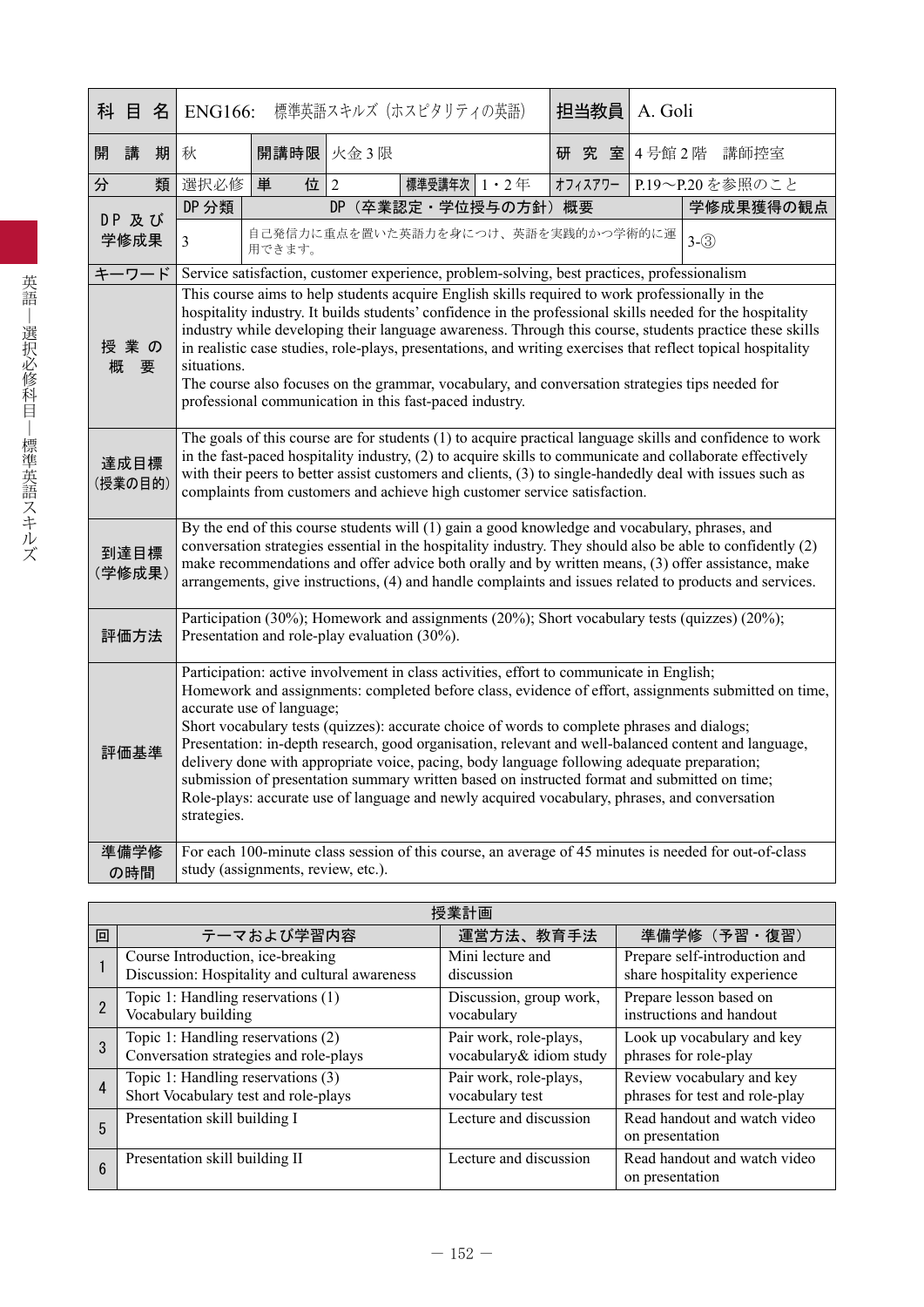|                | 授業計画                                              |                         |                                   |  |  |  |  |  |  |  |
|----------------|---------------------------------------------------|-------------------------|-----------------------------------|--|--|--|--|--|--|--|
| 回              | テーマおよび学習内容                                        | 運営方法、教育手法               | 準備学修 (予習・復習)                      |  |  |  |  |  |  |  |
| $\overline{7}$ | Topic 2: Checking guests in (1): Vocabulary       | Discussion, group work, | Prepare lesson based on           |  |  |  |  |  |  |  |
|                | building; return test and go over results         | vocabulary              | instructions and handout          |  |  |  |  |  |  |  |
| 8              | Topic 2: Checking guests in $(2)$                 | Pair work, role-plays,  | Look up vocabulary and key        |  |  |  |  |  |  |  |
|                | Conversation strategies and role-plays            | vocabulary& idiom study | phrases for role-play             |  |  |  |  |  |  |  |
| 9              | Topic 2: Checking guests in (3)                   | Pair work, role-plays,  | Review vocabulary and key         |  |  |  |  |  |  |  |
|                | Short Vocabulary test and role-plays              | vocabulary test         | phrases for role-play             |  |  |  |  |  |  |  |
| 10             | Topic 3: Hotel services (1): Vocabulary building; | Discussion, group work, | Prepare lesson based on           |  |  |  |  |  |  |  |
|                | return test and go over results                   | vocabulary              | instructions and handout          |  |  |  |  |  |  |  |
| 11             | Topic 3: Hotel services in (2)                    | Pair work, role-plays,  | Look up vocabulary and key        |  |  |  |  |  |  |  |
|                | Conversation strategies and role-plays            | vocabulary& idiom study | phrases for role-play             |  |  |  |  |  |  |  |
| 12             | Topic 3: Hotel services (3)                       | Pair work, role-plays,  | Review vocabulary and key         |  |  |  |  |  |  |  |
|                | Short Vocabulary test and role-plays              | vocabulary test         | phrases for role-play             |  |  |  |  |  |  |  |
| 13             | Role-play evaluation I                            | Speaking test           | Practice for speaking test        |  |  |  |  |  |  |  |
| 14             | Topic 4: In the restaurant (1): Vocabulary        | Discussion, group work, | Prepare lesson based on           |  |  |  |  |  |  |  |
|                | building; return test and go over results         | vocabulary              | instructions and handout          |  |  |  |  |  |  |  |
| 15             | Topic 4: In the restaurant $(2)$                  | Pair work, role-plays,  | Look up vocabulary and key        |  |  |  |  |  |  |  |
|                | Conversation strategies and role-plays            | vocabulary& idiom study | phrases for role-play             |  |  |  |  |  |  |  |
| 16             | Topic 4: In the restaurant $(3)$                  | Pair work, role-plays,  | Review vocabulary and key         |  |  |  |  |  |  |  |
|                | Short Vocabulary test and role-plays              | vocabulary test         | phrases for role-play             |  |  |  |  |  |  |  |
| 17             | Presentation session I                            | Presentations           | Rehearse for presentation         |  |  |  |  |  |  |  |
| 18             | Topic 5: Concierge services (1): Vocabulary       | Discussion, group work, | Prepare lesson based on           |  |  |  |  |  |  |  |
|                | building; return test and go over results         | vocabulary              | instructions and handout          |  |  |  |  |  |  |  |
| 19             | Topic 5: Concierge services (2)                   | Pair work, role-plays,  | Look up vocabulary and key        |  |  |  |  |  |  |  |
|                | Conversation strategies and role-plays            | vocabulary& idiom study | phrases for role-play             |  |  |  |  |  |  |  |
| 20             | Topic 5: Concierge services (3)                   | Pair work, role-plays,  | Review vocabulary and key         |  |  |  |  |  |  |  |
|                | Short Vocabulary test and role-plays              | vocabulary test         | phrases for role-play             |  |  |  |  |  |  |  |
| 21             | Presentation session II                           | Presentations           | Rehearse for presentation         |  |  |  |  |  |  |  |
| 22             | Topic 6: Handling problems (1): Vocabulary        | Discussion, group work, | Prepare lesson based on           |  |  |  |  |  |  |  |
|                | building; return test and go over results         | vocabulary              | instructions and handout          |  |  |  |  |  |  |  |
| 23             | Topic 6: Handling problems (2)                    | Pair work, role-plays,  | Look up vocabulary and key        |  |  |  |  |  |  |  |
|                | Conversation strategies and role-plays            | vocabulary& idiom study | phrases for role-play             |  |  |  |  |  |  |  |
| 24             | Topic 6: Handling problems (3)                    | Pair work, role-plays,  | Review vocabulary and key         |  |  |  |  |  |  |  |
|                | Short Vocabulary test and role-plays              | vocabulary test         | phrases for role-play             |  |  |  |  |  |  |  |
| 25             | Presentation session III                          | Presentations           | Rehearse for presentation         |  |  |  |  |  |  |  |
| 26             | Topic 7: Checking out (1): Vocabulary building;   | Discussion, group work, | Prepare lesson based on           |  |  |  |  |  |  |  |
|                | return test and go over results                   | vocabulary              | instructions and handout          |  |  |  |  |  |  |  |
|                | 定期試験を実施しない Final Exam will not be held            |                         |                                   |  |  |  |  |  |  |  |
| 27             | Role-play evaluation II                           | Speaking test           | Practice for speaking test        |  |  |  |  |  |  |  |
| 28             | Discussion: The future of hospitality in Japan    | Discuss career          | Prepare to talk about your career |  |  |  |  |  |  |  |
|                | and the potential of your contribution            | aspirations             | aspirations                       |  |  |  |  |  |  |  |
|                |                                                   |                         |                                   |  |  |  |  |  |  |  |

| テキスト | No textbook. For each lesson, handouts and links to videos will be provided via Moodle for lesson<br>preview and homework. Additional files to assist vocabulary and oral skill building, and presentation<br>activities will also be posted on Moodle. |
|------|---------------------------------------------------------------------------------------------------------------------------------------------------------------------------------------------------------------------------------------------------------|
| 参考書  | English Essentials: An Academic Skills Handbook<br><sup>1</sup> Seymour, M. Hotel and Hospitality English (Collins English for Work).                                                                                                                   |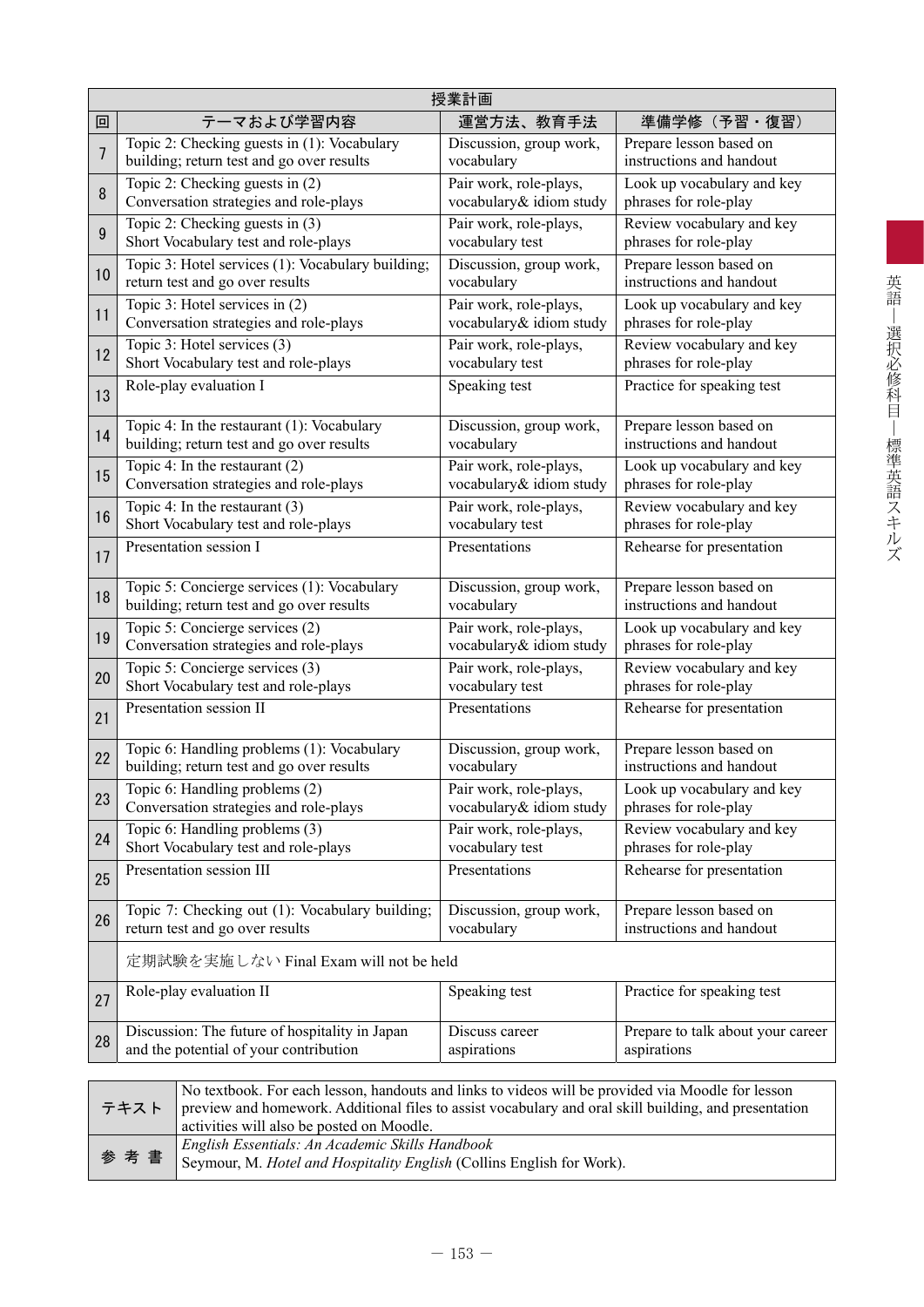|   | 科 目             | 名 | <b>ENG180:</b>                                                                                                                                                                                                                                                                                                                                                                                                                                                                                                                                                                                                                                                                                                                                          |                                    |                | 準上級英語アカデミックスキルズ(諸学問領域) |                   | 担当教員                                                                             | T. Gould |                                                                                                       |
|---|-----------------|---|---------------------------------------------------------------------------------------------------------------------------------------------------------------------------------------------------------------------------------------------------------------------------------------------------------------------------------------------------------------------------------------------------------------------------------------------------------------------------------------------------------------------------------------------------------------------------------------------------------------------------------------------------------------------------------------------------------------------------------------------------------|------------------------------------|----------------|------------------------|-------------------|----------------------------------------------------------------------------------|----------|-------------------------------------------------------------------------------------------------------|
| 開 | 講               | 期 | 春                                                                                                                                                                                                                                                                                                                                                                                                                                                                                                                                                                                                                                                                                                                                                       | 開講時限                               | 火金 5 限         |                        |                   | 研究室                                                                              | 4209     |                                                                                                       |
| 分 |                 | 類 | 選択必修                                                                                                                                                                                                                                                                                                                                                                                                                                                                                                                                                                                                                                                                                                                                                    | 単<br>位                             | $\overline{2}$ | 標準受講年次   1 · 2年        |                   | オフィスアワー                                                                          |          | P.19~P.20を参照のこと                                                                                       |
|   | DP 及び           |   | DP 分類                                                                                                                                                                                                                                                                                                                                                                                                                                                                                                                                                                                                                                                                                                                                                   |                                    | DP             |                        | (卒業認定·学位授与の方針) 概要 |                                                                                  |          | 学修成果獲得の観点                                                                                             |
|   | 学修成果            |   | $\mathfrak{Z}$                                                                                                                                                                                                                                                                                                                                                                                                                                                                                                                                                                                                                                                                                                                                          | 用できます。                             |                |                        |                   | 自己発信力に重点を置いた英語力を身につけ、英語を実践的かつ学術的に運                                               |          | $3-(3)$                                                                                               |
|   | キーワード           |   |                                                                                                                                                                                                                                                                                                                                                                                                                                                                                                                                                                                                                                                                                                                                                         |                                    |                |                        |                   | Academic Skills, critical thinking, content-based learning, theme-based learning |          |                                                                                                       |
| 概 | 授業の<br>要        |   | The objective of this course is for students to learn and practice the fundamental skills necessary to<br>succeed in an English-speaking academic environment. Overall, the activities we do in this course will<br>include developing all the major skills – reading, writing, listening, and speaking. Students can expect<br>to learn, through short lectures and intensive practice sessions, many ways that they can improve on<br>their abilities in these areas.                                                                                                                                                                                                                                                                                 |                                    |                |                        |                   |                                                                                  |          |                                                                                                       |
|   | 達成目標<br>(授業の目的) |   | Students will participate in guided conversations about specific topics covered in the textbook as well as<br>those suggested by the instructor. Students will learn the vocabulary necessary to participate actively in<br>focused conversations and contribute new information in a fluent, real-time situation. Students will<br>develop organizational and critical thinking skills through a variety of in-class and out-of-class activities<br>and homework assignments.                                                                                                                                                                                                                                                                          |                                    |                |                        |                   |                                                                                  |          |                                                                                                       |
|   | 到達目標<br>(学修成果)  |   | By the end of the semester, each student should be able to listen to a lecture in English and take notes<br>that can be used to create an outline and support later discussion. Students should be able to participate<br>fully in a conversation with another student based on a wide range of level appropriate reading and<br>listening passages. Students will also be able to construct an approximately 10-minute presentation from<br>outline to final performance and answer relevant questions from other students and the instructor.                                                                                                                                                                                                         |                                    |                |                        |                   |                                                                                  |          |                                                                                                       |
|   | 評価方法            |   | Participation and performance in classroom activities (20%); Homework assignments (20%); Testing<br>and assessment, such as in-class writing, quizzes, tests, and presentations (60%)                                                                                                                                                                                                                                                                                                                                                                                                                                                                                                                                                                   |                                    |                |                        |                   |                                                                                  |          |                                                                                                       |
|   | 評価基準            |   | Participation and performance: demonstration of attention during lectures, willingness to actively<br>participate during pair work, display understanding and follow conversation guidelines; Writing: find<br>main and supporting ideas in passages and present summaries in clear paragraphs, show best effort to<br>help other students during peer editing; Homework: complete in timely fashion, display understanding<br>of and use lesson contents; Tests: correctly answer questions relating to class content; Presentations:<br>display adequate understanding of topic, presentation skills (eye contact, voice control), and answer<br>questions about presentation; in-class writing: respond to class readings with summary and opinions. |                                    |                |                        |                   |                                                                                  |          |                                                                                                       |
|   | 準備学修<br>の時間     |   |                                                                                                                                                                                                                                                                                                                                                                                                                                                                                                                                                                                                                                                                                                                                                         | study (assignments, review, etc.). |                |                        |                   |                                                                                  |          | For each 100-minute class session of this course, an average of 45 minutes is needed for out-of-class |

|                | 授業計画                                                                                            |                                                      |                                                                  |  |  |  |  |  |  |  |
|----------------|-------------------------------------------------------------------------------------------------|------------------------------------------------------|------------------------------------------------------------------|--|--|--|--|--|--|--|
| 回              | テーマおよび学習内容                                                                                      | 運営方法、教育手法                                            | 準備学修 (予習・復習)                                                     |  |  |  |  |  |  |  |
|                | Introduction to course, text, and classroom<br>management; self-introductions, conversations    | Listening practice,<br>asking questions, conv.       | Read syllabus and get familiar<br>with textbook, write paragraph |  |  |  |  |  |  |  |
| $\overline{2}$ | Psychology: Happiness; lecture topic and<br>organization; agreeing / disagreeing                | Conversation, group<br>discussion, pair-work         | Exercises in CT: pages 2-6                                       |  |  |  |  |  |  |  |
| 3              | Questions, quantifiers, review simple and<br>continuous past, asking for and giving advice      | Reading aloud, pair-<br>work, discussion             | Exercises in CT: pages 7-11                                      |  |  |  |  |  |  |  |
| $\overline{4}$ | Linguistics: a time to learn; signal questions,<br>syllable stress, rise / falling intonation   | Pair-work, conversation,<br>group                    | Exercises in CT: pages 12-16                                     |  |  |  |  |  |  |  |
| 5              | How to learn a language; How to make a<br>presentation                                          | Conversation, peer-<br>editing, short lecture        | Exercises in CT: pages 17-21                                     |  |  |  |  |  |  |  |
| $6\phantom{1}$ | Test 1 (Units $1 \& 2$ )<br>In-class writing                                                    | Test; In-class writing,<br>pair work, grp discussion | Study for test and prepare<br>outline for in-class writing       |  |  |  |  |  |  |  |
|                | Return test and go over results; Public health:<br>sleep; signal phrases; expressing an opinion | In-class writing, peer-<br>editing                   | Exercises in CT: pages 22-25                                     |  |  |  |  |  |  |  |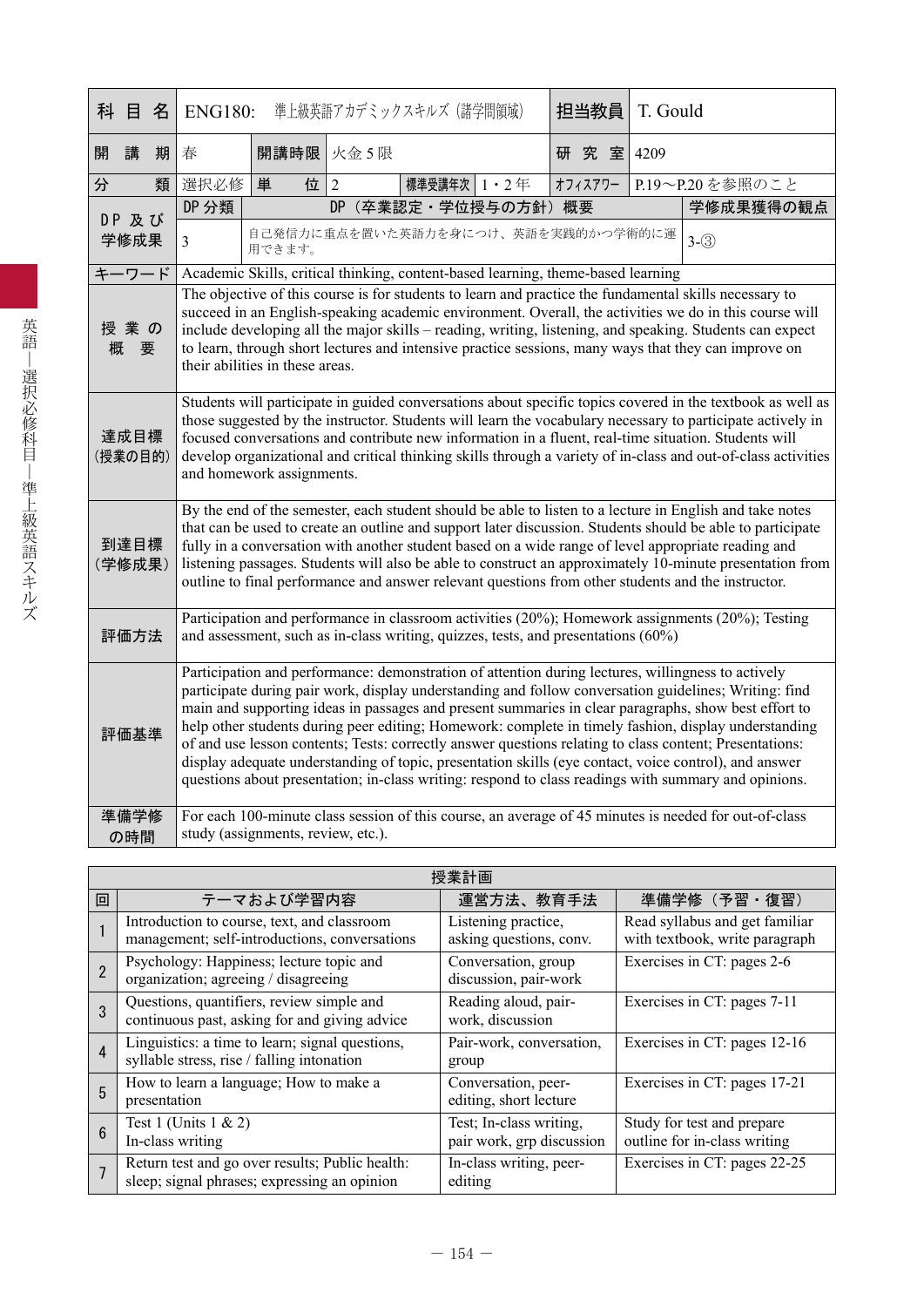|    | 授業計画                                                                                              |                                                        |                                                               |  |  |  |  |  |  |
|----|---------------------------------------------------------------------------------------------------|--------------------------------------------------------|---------------------------------------------------------------|--|--|--|--|--|--|
| 回  | テーマおよび学習内容                                                                                        | 運営方法、教育手法                                              | 準備学修(予習・復習)                                                   |  |  |  |  |  |  |
| 8  | Preparing and making a good presentation,<br>Handling audience questions                          | Short lecture, group<br>discussion                     | Exercises in CT: pages 26-31                                  |  |  |  |  |  |  |
| 9  | Business: negotiating for success; lists; asking<br>for opinions or ideas; expressing an opinion  | Pair-work, discussion,<br>peer-editing                 | Exercises in CT: pages 32-36                                  |  |  |  |  |  |  |
| 10 | asking for clarification or confirmation;<br>keywords - community, individual, majority           | Conversation, peer-<br>editing, short lecture          | Exercises in CT: pages 37-41                                  |  |  |  |  |  |  |
| 11 | Test 2 (Units 3 & 4)<br>In-class writing                                                          | Test; In-class writing,<br>pair work, grp discussion   | Study for test and prepare<br>outline for in-class writing    |  |  |  |  |  |  |
| 12 | Return test and go over results Art history;<br>asking for opinions, ideas; agree / disagree      | note taking, ask quest's,<br>pair work, grp discussion | Exercises in CT: pages 42-46                                  |  |  |  |  |  |  |
| 13 | Styles of visual art; using visual aids; pausing<br>between thought groups                        | note taking, ask quest's,<br>pair work, grp discussion | Exercises in CT: pages 47-51                                  |  |  |  |  |  |  |
| 14 | Technology: robots; numbers; offering a fact or<br>example; trying to reach a consensus;          | In-class writing, fact-<br>checking                    | Exercises in CT: pages 52-56                                  |  |  |  |  |  |  |
| 15 | Examples and restatement, trying to reach a<br>consensus, offering a fact or example              | In-class reading, pair<br>work, group discussion       | Exercises in CT: pages 57-61                                  |  |  |  |  |  |  |
| 16 | Test $3$ (Units $5 & 6$ )<br>In-class writing                                                     | Test; In-class writing.,<br>pair work, grp discussion  | Study for test and prepare<br>outline for in-class writing    |  |  |  |  |  |  |
| 17 | Return test and go over results; Media studies:<br>video games; points of view; disagreeing       | Group discussion, pair-<br>work, fact-checking         | Exercises in CT: pages 62-66                                  |  |  |  |  |  |  |
| 18 | Opportunity cost: corpus-based vocabulary -<br>concepts, economics, elements, excludes            | Short lecture, discuss.,<br>Exam feedback              | Exercises in CT: pages 67-71                                  |  |  |  |  |  |  |
| 19 | Biology: genetically modified food; key terms;<br>offering a fact or example                      | Pair work, lecture,<br>conversation                    | Exercises in CT: pages 72-76                                  |  |  |  |  |  |  |
| 20 | Keeping the discussion on-topic; researching an<br>explorer or adventurer and presenting          | In-class reading, pair<br>work, group discussion       | Exercises in CT: pages 77-81                                  |  |  |  |  |  |  |
| 21 | Test 4 (Units 7 & 8)<br>In-class writing                                                          | Test; In-class writing,<br>pair work, grp discussion   | Study for test and prepare<br>outline for in-class writing    |  |  |  |  |  |  |
| 22 | Return test and go over results; Business: design<br>thinking, intelligence; degrees of certainty | Lecture, fact-checking,<br>pair work, group disc.      | Exercises in CT: pages 82-91                                  |  |  |  |  |  |  |
| 23 | Noting numbers and dates from a short talk, fact-<br>checking statements, practice linking        | Short lecture, discuss.,<br>Exam feedback              | Exercises in CT: pages 97-101                                 |  |  |  |  |  |  |
| 24 | Ethics: doing the right thing; asking for opinions<br>or ideas; expressing an opinion             | Pair-work, conversation,<br>group discussion           | Exercises in CT: pages 102-106                                |  |  |  |  |  |  |
| 25 | Using real-world examples; expressing an<br>opinion; offering a fact or example                   | Conversation, peer-<br>editing, short lecture          | Exercises in CT: pages 107-111                                |  |  |  |  |  |  |
| 26 | Summary and discussion of student choice of<br>Unit 9, 10, 11, or 12                              | Pair-work, conversation,<br>group discussion           | Read and prepare to lead<br>discussion for chosen unit        |  |  |  |  |  |  |
|    | 定期試験を実施しない Final Exam will not be held                                                            |                                                        |                                                               |  |  |  |  |  |  |
| 27 | Presentations (half of the students)                                                              | Listen to presentations,<br>notetaking, ask quest's    | Prepare discussion questions,<br>review outline for present's |  |  |  |  |  |  |
| 28 | Presentations (half of the students)                                                              | Listen to presentations,<br>notetaking, ask quest's    | Prepare discussion questions,<br>review outline for present's |  |  |  |  |  |  |
|    |                                                                                                   |                                                        |                                                               |  |  |  |  |  |  |

テキスト

Helen Solorzano and Laurie Frazier. *Contemporary Topics 1: 21st Century Skill for Academic Success* (Pearson).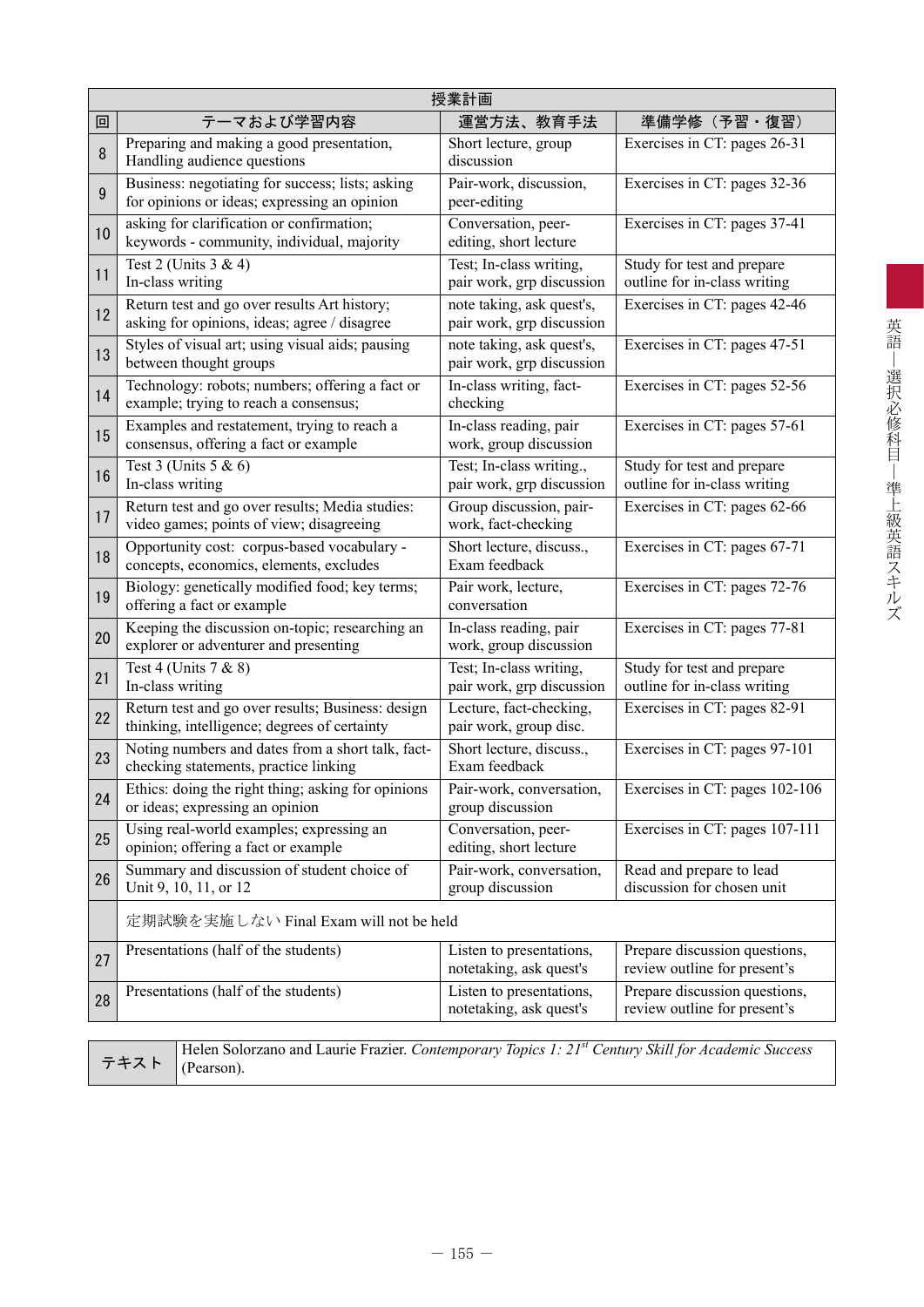| 科目名             |      |   | ENG181:                                                                                                                                                                                                                                                                                                                                                                                                                                                                                                                                                                                                                                                                                     |                                    |    | 準上級英語アカデミックスキルズ(社会学)                                                                       |  | 担当教員    |  | C. Oliver |                                                                                                       |
|-----------------|------|---|---------------------------------------------------------------------------------------------------------------------------------------------------------------------------------------------------------------------------------------------------------------------------------------------------------------------------------------------------------------------------------------------------------------------------------------------------------------------------------------------------------------------------------------------------------------------------------------------------------------------------------------------------------------------------------------------|------------------------------------|----|--------------------------------------------------------------------------------------------|--|---------|--|-----------|-------------------------------------------------------------------------------------------------------|
| 開               | 講    | 期 | 秋                                                                                                                                                                                                                                                                                                                                                                                                                                                                                                                                                                                                                                                                                           | 開講時限 火金4限                          |    |                                                                                            |  | 研究室     |  | 4205      |                                                                                                       |
| 分               |      | 類 | 選択必修                                                                                                                                                                                                                                                                                                                                                                                                                                                                                                                                                                                                                                                                                        | 位<br>単                             | 2  | 標準受講年次 1・2年                                                                                |  | オフィスアワー |  |           | P.19~P.20を参照のこと                                                                                       |
| DP 及び           |      |   | DP 分類                                                                                                                                                                                                                                                                                                                                                                                                                                                                                                                                                                                                                                                                                       |                                    | DP | (卒業認定·学位授与の方針)概要                                                                           |  |         |  |           | 学修成果獲得の観点                                                                                             |
| 学修成果            |      |   | $\overline{3}$                                                                                                                                                                                                                                                                                                                                                                                                                                                                                                                                                                                                                                                                              | 用できます。                             |    | 自己発信力に重点を置いた英語力を身につけ、英語を実践的かつ学術的に運                                                         |  |         |  |           | $3-(3)$                                                                                               |
| キーワード           |      |   |                                                                                                                                                                                                                                                                                                                                                                                                                                                                                                                                                                                                                                                                                             |                                    |    | academic English, content-based learning, theme-based learning, sociology, social sciences |  |         |  |           |                                                                                                       |
| 授業の<br>概        | 要    |   | This course aims to help students develop skills needed to understand, write, and speak effectively<br>about academic topics in English. Lessons will be based on the main reading passage (about 400 words)<br>of each textbook unit. These passages deal with social issues that are often studied in sociology and<br>other social sciences, such as social psychology and communication. During the semester, each student<br>will do three short presentations and a longer final presentation.                                                                                                                                                                                        |                                    |    |                                                                                            |  |         |  |           |                                                                                                       |
| 達成目標<br>(授業の目的) |      |   | Through this course, students will be able to build up their academic English vocabulary, improve their<br>ability to read passages on topics related to sociology and other social sciences, and develop their skills<br>in writing, discussion, and presentation in relation to such topics.                                                                                                                                                                                                                                                                                                                                                                                              |                                    |    |                                                                                            |  |         |  |           |                                                                                                       |
| 到達目標<br>(学修成果)  |      |   | By the end of the semester, students should be able to do the following:<br>Vocabulary: understand and use key English vocabulary provided by the textbook;<br>Reading: grasp main ideas and details in moderately difficult passages using academic vocabulary;<br>$\bullet$<br>Writing: summarize passage content and research discussed in passages;<br>$\bullet$<br>• Discussion: engage in discussion of topics covered in the textbook, using key vocabulary;<br>Presentation: present both general ideas and specific information / details / examples on a topic<br>related to sociology or another social science in an organized, easy-to-understand way.                         |                                    |    |                                                                                            |  |         |  |           |                                                                                                       |
|                 | 評価方法 |   | Participation and performance, including 3 short presentations (35%); Homework (35%); Tests (20%);<br>Final Presentation (10%).                                                                                                                                                                                                                                                                                                                                                                                                                                                                                                                                                             |                                    |    |                                                                                            |  |         |  |           |                                                                                                       |
| 評価基準            |      |   | Participation and performance: active everyday involvement, effort to use English, engagement in<br>discussions, use of key vocabulary studied; content, organization and understandability of short<br>presentations.<br>Homework: submitted on time and according to instructions, understanding / use of key vocabulary,<br>summarizing of passage content and research discussed in passages.<br>Tests: understanding / use of key vocabulary, grasp of main ideas / details in passages.<br>Final Presentation: topic related to sociology or another social science, use of general ideas and specific<br>information / details / examples, organization, easy to understand, length. |                                    |    |                                                                                            |  |         |  |           |                                                                                                       |
| 準備学修            | の時間  |   |                                                                                                                                                                                                                                                                                                                                                                                                                                                                                                                                                                                                                                                                                             | study (assignments, review, etc.). |    |                                                                                            |  |         |  |           | For each 100-minute class session of this course, an average of 45 minutes is needed for out-of-class |

|                 | 授業計画                                                                |                                         |                                                               |  |  |  |  |  |  |
|-----------------|---------------------------------------------------------------------|-----------------------------------------|---------------------------------------------------------------|--|--|--|--|--|--|
| 回               | テーマおよび学習内容                                                          | 運営方法、教育手法                               | 準備学修 (予習·復習)                                                  |  |  |  |  |  |  |
|                 | Introduction to the course;<br>explanation of Short Presentation #1 | explanation by instructor,<br>pair-work | Review syllabus carefully                                     |  |  |  |  |  |  |
| $\overline{2}$  | Unit 1 (social networking): vocabulary, text                        | pair / small-group work,<br>discussion  | Study Unit 1 vocabulary in<br>advance                         |  |  |  |  |  |  |
| 3               | Unit 1 (social networking): comprehension,<br>discussion            | pair / small-group work,<br>discussion  | Read Unit 1 text thoroughly                                   |  |  |  |  |  |  |
| 4               | Recap of Unit 1;<br>Unit 2 (lifestyles): vocabulary, text           | pair / small-group work,<br>discussion  | Prepare Recap homework; study<br>Unit 2 vocabulary in advance |  |  |  |  |  |  |
| 5               | Unit 2 (lifestyles): comprehension, discussion                      | pair / small-group work,<br>discussion  | Read Unit 2 text thoroughly                                   |  |  |  |  |  |  |
| $6\phantom{1}6$ | Recap of Unit 2;<br>Unit 3 (parenting styles): vocabulary, text     | pair / small-group work,<br>discussion  | Prepare Recap homework; study<br>Unit 3 vocabulary in advance |  |  |  |  |  |  |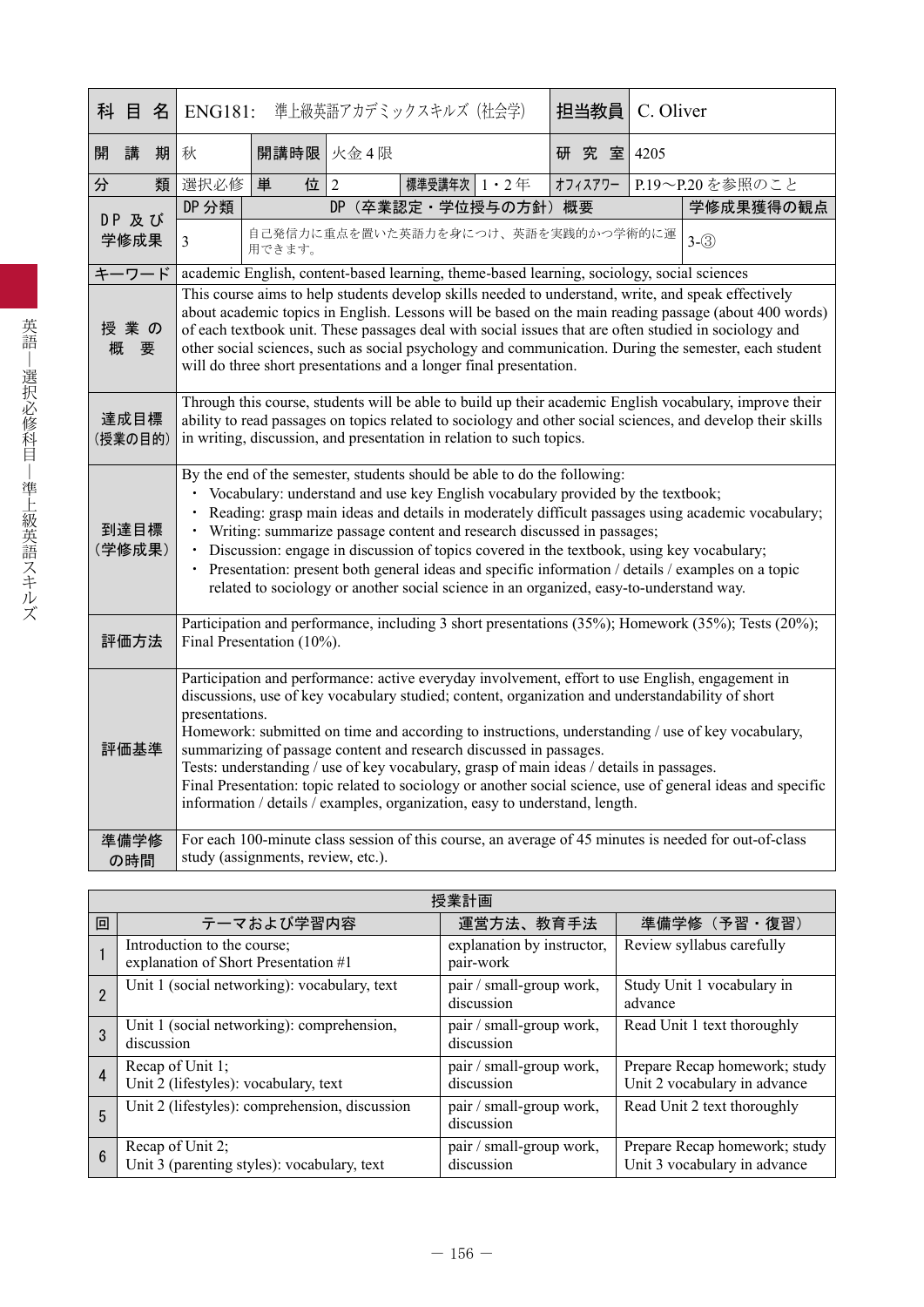|    | 授業計画                                                                                                                              |                                                   |                                                                |  |  |  |  |  |  |  |
|----|-----------------------------------------------------------------------------------------------------------------------------------|---------------------------------------------------|----------------------------------------------------------------|--|--|--|--|--|--|--|
| 回  | テーマおよび学習内容                                                                                                                        | 運営方法、教育手法                                         | 準備学修 (予習・復習)                                                   |  |  |  |  |  |  |  |
| 7  | Short Presentations #1 (introduce an important<br>sociologist or other social scientist);<br>explanation of Short Presentation #2 | presentations                                     | Prepare presentation                                           |  |  |  |  |  |  |  |
| 8  | Unit 3 (parenting styles): comprehension,<br>discussion                                                                           | pair / small-group work,<br>discussion            | Read Unit 3 text thoroughly                                    |  |  |  |  |  |  |  |
| 9  | Recap of Unit 3;<br>Unit 13 (gender & divorce): vocabulary, text                                                                  | pair / small-group work,<br>discussion            | Prepare Recap homework; study<br>Unit 13 vocabulary in advance |  |  |  |  |  |  |  |
| 10 | Unit 13 (gender & divorce): comprehension,<br>discussion                                                                          | pair / small-group work,<br>discussion            | Read Unit 13 text thoroughly                                   |  |  |  |  |  |  |  |
| 11 | Recap of Unit 13;<br>Unit 7 (social movements): vocabulary, text                                                                  | pair / small-group work,<br>discussion            | Prepare Recap homework; study<br>Unit 7 vocabulary in advance  |  |  |  |  |  |  |  |
| 12 | Unit 7 (social movements): comprehension,<br>discussion                                                                           | pair / small-group work,<br>discussion            | Read Unit 7 text thoroughly                                    |  |  |  |  |  |  |  |
| 13 | Short Presentations #2 (about a mini survey<br>project)                                                                           | presentations                                     | Prepare presentation                                           |  |  |  |  |  |  |  |
| 14 | Test #1 (Units 1, 2, 3, 13, 7);<br>explanation of Short Presentation #3                                                           | test, explanation by<br>instructor                | Study for test                                                 |  |  |  |  |  |  |  |
| 15 | Recap of Unit 7;<br>Unit 9 (employment trends): vocabulary, text                                                                  | pair / small-group work,<br>discussion            | Prepare Recap homework; study<br>Unit 9 vocabulary in advance  |  |  |  |  |  |  |  |
| 16 | Unit 9 (employment trends): comprehension,<br>discussion; return Test #1 and go over results                                      | pair / small-group work,<br>discussion            | Read Unit 9 text thoroughly                                    |  |  |  |  |  |  |  |
| 17 | Recap of Unit 9;<br>Unit 10 (social stratification): vocabulary, text                                                             | pair / small-group work,<br>discussion            | Prepare Recap homework; study<br>Unit 10 vocabulary in advance |  |  |  |  |  |  |  |
| 18 | Unit 10 (social stratification): comprehension,<br>discussion                                                                     | pair / small-group work,<br>discussion            | Read Unit 10 text thoroughly                                   |  |  |  |  |  |  |  |
| 19 | Recap of Unit 10;<br>Unit 11 (communication): vocabulary, text                                                                    | pair / small-group work,<br>discussion            | Prepare Recap homework; study<br>Unit 11 vocabulary in advance |  |  |  |  |  |  |  |
| 20 | Unit 11 (communication): comprehension,<br>discussion; explanation of Final Presentation                                          | pair / small-group work,<br>discussion            | Read Unit 11 text thoroughly                                   |  |  |  |  |  |  |  |
| 21 | Short Presentations #3 (about a mini interview<br>project)                                                                        | presentations                                     | Prepare presentation                                           |  |  |  |  |  |  |  |
| 22 | Recap of Unit 11;<br>Unit 12 (social deviance): vocabulary, text                                                                  | pair / small-group work,<br>discussion            | Prepare Recap homework; study<br>Unit 12 vocabulary in advance |  |  |  |  |  |  |  |
| 23 | Unit 12 (social deviance): comprehension,<br>discussion                                                                           | pair / small-group work,<br>discussion            | Read Unit 12 text thoroughly                                   |  |  |  |  |  |  |  |
| 24 | Recap of Unit 12;<br>Unit 5 (population): all parts (if possible)                                                                 | pair / small-group work,<br>discussion            | Prepare Recap homework; study<br>Unit 5 vocabulary in advance  |  |  |  |  |  |  |  |
| 25 | Test #2 (Units 9, 10, 11, 12, 5);<br>Recap of Unit 5                                                                              | test, pair / small-group<br>work, discussion      | Study for test; prepare Recap<br><b>HW</b>                     |  |  |  |  |  |  |  |
| 26 | Preparation for Final Presentation;<br>return Test #2 and go over results                                                         | individual guidance from<br>instructor; pair work | Begin making rough draft of<br><b>Final Presentation</b>       |  |  |  |  |  |  |  |
|    | 定期試験を実施しない Final Exam will not be held                                                                                            |                                                   |                                                                |  |  |  |  |  |  |  |
| 27 | <b>Final Presentations</b>                                                                                                        | presentations                                     | Prepare presentation                                           |  |  |  |  |  |  |  |
| 28 | <b>Final Presentations</b>                                                                                                        | presentations                                     | Prepare presentation                                           |  |  |  |  |  |  |  |

| テキスト | Jim Knudsen. Everyday Sociology (Nan'un-do).    |
|------|-------------------------------------------------|
| 参考書  | English Essentials: An Academic Skills Handbook |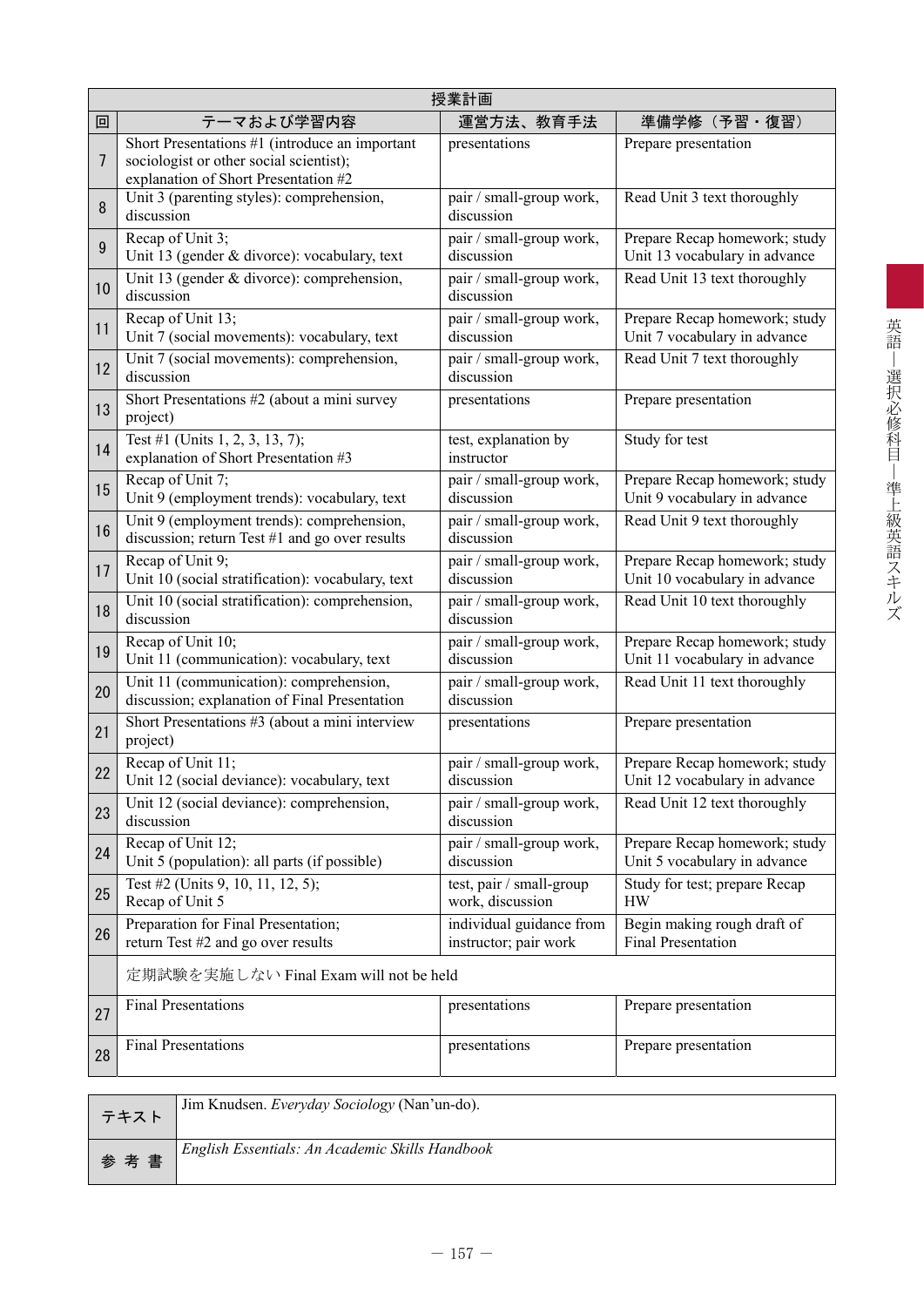|   | 科 目             | 名                                                                                                                                                                                                                                                                                                                                                                                                                                                                                                  | <b>ENG182:</b>                                                                                                                                                                                                                                                                                                                                                                                                                                                                                                                  |            |  | 準上級英語スキルズ (TOEIC スピーキング・ライティング対策)                                                        |  |  | 担当教員    | D. Wright |                                                                                                                                                                                                                                                                                                                |
|---|-----------------|----------------------------------------------------------------------------------------------------------------------------------------------------------------------------------------------------------------------------------------------------------------------------------------------------------------------------------------------------------------------------------------------------------------------------------------------------------------------------------------------------|---------------------------------------------------------------------------------------------------------------------------------------------------------------------------------------------------------------------------------------------------------------------------------------------------------------------------------------------------------------------------------------------------------------------------------------------------------------------------------------------------------------------------------|------------|--|------------------------------------------------------------------------------------------|--|--|---------|-----------|----------------------------------------------------------------------------------------------------------------------------------------------------------------------------------------------------------------------------------------------------------------------------------------------------------------|
| 開 | 講               | 期                                                                                                                                                                                                                                                                                                                                                                                                                                                                                                  | 春                                                                                                                                                                                                                                                                                                                                                                                                                                                                                                                               | 開講時限 火金2限  |  |                                                                                          |  |  | 研究室     | 4号館2階     | 講師控室                                                                                                                                                                                                                                                                                                           |
| 分 |                 | 類                                                                                                                                                                                                                                                                                                                                                                                                                                                                                                  | 選択必修                                                                                                                                                                                                                                                                                                                                                                                                                                                                                                                            | 位 $2$<br>単 |  | 標準受講年次 1 · 2年                                                                            |  |  | オフィスアワー |           | P.19~P.20を参照のこと                                                                                                                                                                                                                                                                                                |
|   | DP 及び           |                                                                                                                                                                                                                                                                                                                                                                                                                                                                                                    | DP 分類                                                                                                                                                                                                                                                                                                                                                                                                                                                                                                                           |            |  | DP (卒業認定·学位授与の方針) 概要                                                                     |  |  |         |           | 学修成果獲得の観点                                                                                                                                                                                                                                                                                                      |
|   | 学修成果            |                                                                                                                                                                                                                                                                                                                                                                                                                                                                                                    | $\mathfrak{Z}$                                                                                                                                                                                                                                                                                                                                                                                                                                                                                                                  | 用できます。     |  | 自己発信力に重点を置いた英語力を身につけ、英語を実践的かつ学術的に運                                                       |  |  |         |           | $3-(2), 3-(3)$                                                                                                                                                                                                                                                                                                 |
|   | キーワード           |                                                                                                                                                                                                                                                                                                                                                                                                                                                                                                    |                                                                                                                                                                                                                                                                                                                                                                                                                                                                                                                                 |            |  | TOEIC preparation skills, critical thinking, test item formating, self-directed learning |  |  |         |           |                                                                                                                                                                                                                                                                                                                |
|   | 授業の<br>概<br>要   |                                                                                                                                                                                                                                                                                                                                                                                                                                                                                                    | question formatting.                                                                                                                                                                                                                                                                                                                                                                                                                                                                                                            |            |  |                                                                                          |  |  |         |           | This class will provide a structured format to prepare for the TOEIC Speaking and Writing Tests.<br>In this course, students will explore a range of test content and language usage that are common in<br>TOEIC tests and also in daily life. Original test items be made by the students based on TOEIC test |
|   | 達成目標<br>(授業の目的) | This course aims to help students develop an understanding of test item formating and topics presented<br>in the TOEIC Speaking and Writing Tests. Students will learn the formating of each question type and<br>will work with their peers to then critically analyze the answers they provided. The TOEIC test<br>questions and student answers will also be discussed with peers and the instructor. English language<br>skills will be developed in parallel to examination of TOEIC content. |                                                                                                                                                                                                                                                                                                                                                                                                                                                                                                                                 |            |  |                                                                                          |  |  |         |           |                                                                                                                                                                                                                                                                                                                |
|   | 到達目標<br>(学修成果)  |                                                                                                                                                                                                                                                                                                                                                                                                                                                                                                    | By the end of the course, each student should be able to identify and provide answers for all question<br>types on the TOEIC Speaking and Writing Test. Students will then be able to create original test<br>questions in the appropriate format. Participation in each class will include test item creation (TIC)<br>and a Critical Thinking (CT) activity that will promote discussion skills and help prepare students for<br>a set of 3 mock TOEIC tests. Preparation for each class will include homework and TIC tasks. |            |  |                                                                                          |  |  |         |           |                                                                                                                                                                                                                                                                                                                |
|   | 評価方法            |                                                                                                                                                                                                                                                                                                                                                                                                                                                                                                    | Participation and performance in classroom activities, including CT tasks and TIC content created by<br>the students (20%); Homework assignments drawn from the textbook (25%).; Test Item Creation,<br>during and outside of class, focusing on creation of properly formatted test questions (25%).; Testing<br>and assessment, including 3 mock-TOEIC Speaking and Writing Tests (30%)                                                                                                                                       |            |  |                                                                                          |  |  |         |           |                                                                                                                                                                                                                                                                                                                |
|   | 評価基準            |                                                                                                                                                                                                                                                                                                                                                                                                                                                                                                    | Participation and performance: active involvement every day, TIC content (developed in-class and at<br>home) and CT task content (reference TOEIC Test question formats), effort to use English;<br>Homework (HMK): completed thoroughly and on time, use of test formatting; Test Item Creation<br>(TIC): completed thoroughly and on time and for use (e.g., in pair work and small groups) in every<br>class.; Mock-Tests: completion of each test and response to feedback from teacher and peers                           |            |  |                                                                                          |  |  |         |           |                                                                                                                                                                                                                                                                                                                |
|   | 準備学修<br>の時間     |                                                                                                                                                                                                                                                                                                                                                                                                                                                                                                    | For each 100-minute class session of this course, an average of 45 minutes is needed for out-of-class<br>study (assignments, review, etc.).                                                                                                                                                                                                                                                                                                                                                                                     |            |  |                                                                                          |  |  |         |           |                                                                                                                                                                                                                                                                                                                |

|                 | 授業計画                                            |                          |                                |  |  |  |  |  |  |  |
|-----------------|-------------------------------------------------|--------------------------|--------------------------------|--|--|--|--|--|--|--|
| 回               | テーマおよび学習内容                                      | 運営方法、教育手法                | 準備学修(予習・復習)                    |  |  |  |  |  |  |  |
|                 | Class Introduction, Test Prep Plan, in-class CT | Explanation by           | Read syllabus, brainstorming,  |  |  |  |  |  |  |  |
|                 | task, TIC activity, and homework                | instructor, pair work    | $CT & HMK$ sheet 1 (in-class)  |  |  |  |  |  |  |  |
|                 | TOEIC Speaking Test item formats $-CT$ task     | Pair work (CT), group    | CT task, presentation project, |  |  |  |  |  |  |  |
|                 | (from TIC), and homework                        | work (IL) & Research     | Due: HMK sheet 2               |  |  |  |  |  |  |  |
| 3               | TOEIC Speaking Test item formats - CT task      | Pair work (CT), group    | CT task, presentation project, |  |  |  |  |  |  |  |
|                 | (from TIC), and homework                        | work (IL) & Research     | Due: HMK sheet 3               |  |  |  |  |  |  |  |
| $\overline{4}$  | TOEIC Speaking Test item formats - CT task      | Pair work (CT), group    | CT task, presentation project, |  |  |  |  |  |  |  |
|                 | (from TIC), and homework                        | work (IL) & Research     | Due: HMK sheet 4               |  |  |  |  |  |  |  |
| 5               | TOEIC Writing Test item formats - CT task       | Pair work (CT), group    | CT task, presentation project, |  |  |  |  |  |  |  |
|                 | (from TIC), and homework                        | work (IL) & Research     | Due: HMK sheet 5               |  |  |  |  |  |  |  |
| $6\overline{6}$ | TOEIC Writing Test item formats - CT task       | Pair work (CT), group    | CT task, presentation project, |  |  |  |  |  |  |  |
|                 | (from TIC), and homework                        | work (IL) & Research     | Due: HMK sheet 6               |  |  |  |  |  |  |  |
|                 | TOEIC Writing Test item formats - CT task       | Pair work (CT), group    | CT task, presentation project, |  |  |  |  |  |  |  |
|                 | (from TIC), and homework                        | work (IL) & Research     | Due: HMK sheet 7               |  |  |  |  |  |  |  |
| 8               | Mock Test $1$ – approx. 60 minutes, review      | Test, pair work, teacher | Complete test, review answers, |  |  |  |  |  |  |  |
|                 | answers, Q&A/feedback session                   | feedback                 | peer, and teacher feedback     |  |  |  |  |  |  |  |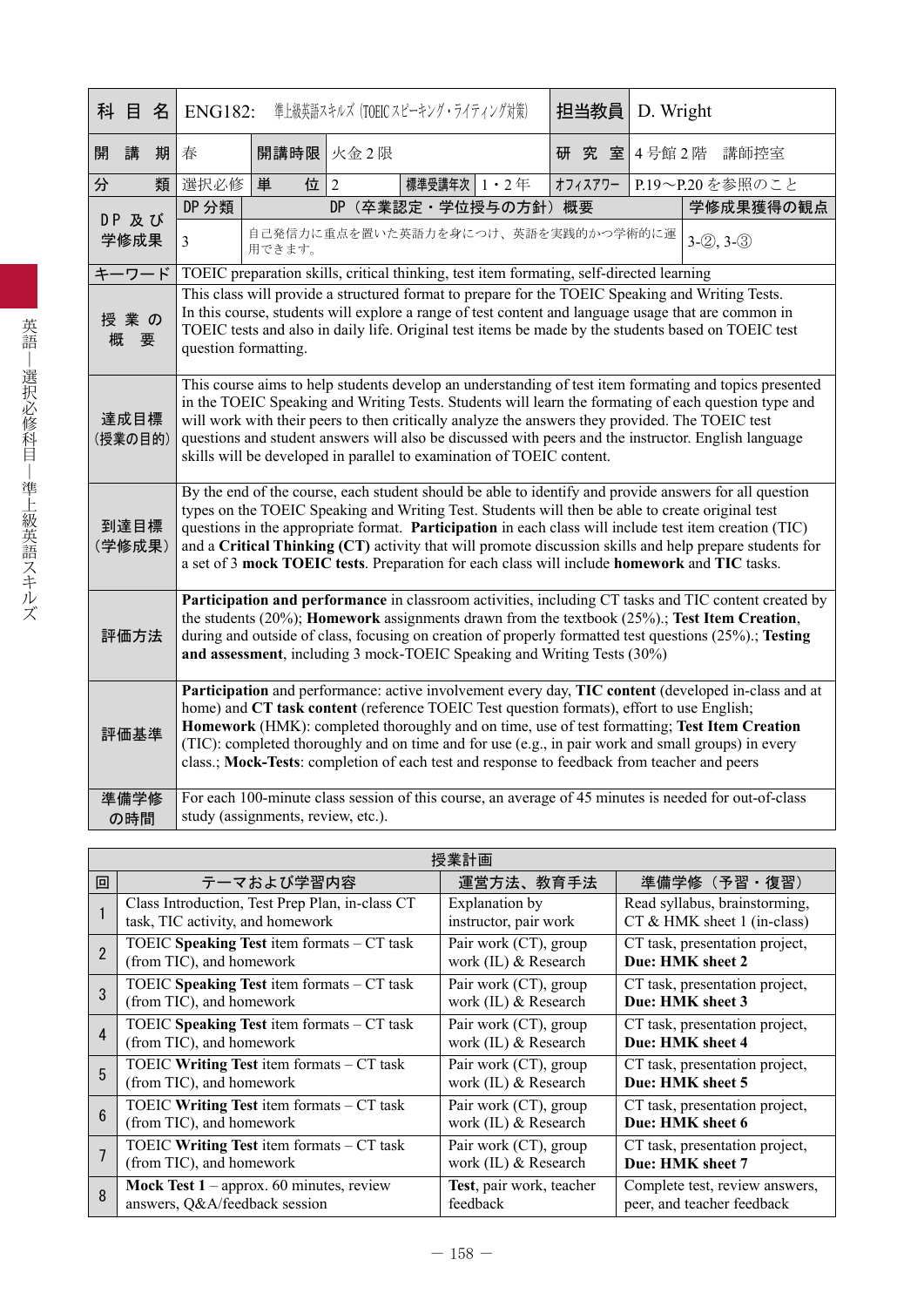|    | 授業計画                                                                     |                          |                                 |  |  |  |  |  |  |  |
|----|--------------------------------------------------------------------------|--------------------------|---------------------------------|--|--|--|--|--|--|--|
| 回  | テーマおよび学習内容                                                               | 運営方法、教育手法                | 準備学修(予習・復習)                     |  |  |  |  |  |  |  |
| 9  | TOEIC Speaking Test item formats - CT task                               | Pair work (CT), group    | CT task, presentation project,  |  |  |  |  |  |  |  |
|    | (from TIC), and homework                                                 | work (IL) & Research     | Due: HMK sheet 9                |  |  |  |  |  |  |  |
| 10 | TOEIC Speaking Test item formats - CT task                               | Pair work (CT), group    | CT task, presentation project,  |  |  |  |  |  |  |  |
|    | (from TIC), and homework                                                 | work (IL) & Research     | Due: HMK sheet 10               |  |  |  |  |  |  |  |
| 11 | TOEIC Speaking Test item formats - CT task                               | Pair work (CT), group    | CT task, presentation project,  |  |  |  |  |  |  |  |
|    | (from TIC), and homework                                                 | work (IL) & Research     | Due: HMK sheet 11               |  |  |  |  |  |  |  |
| 12 | TOEIC Writing Test item formats - CT task                                | Pair work (CT), group    | CT task, presentation project,  |  |  |  |  |  |  |  |
|    | (from TIC), and homework                                                 | work (IL) & Research     | Due: HMK sheet 12               |  |  |  |  |  |  |  |
| 13 | TOEIC Writing Test item formats - CT task                                | Pair work (CT), group    | CT task, presentation project,  |  |  |  |  |  |  |  |
|    | (from TIC), and homework                                                 | work (IL) & Research     | Due: HMK sheet 13               |  |  |  |  |  |  |  |
| 14 | TOEIC Writing Test item formats - CT task                                | Pair work (CT), group    | CT task, presentation project,  |  |  |  |  |  |  |  |
|    | (from TIC), and homework                                                 | work (IL) & Research     | Due: HMK sheet 14               |  |  |  |  |  |  |  |
| 15 | TOEIC REVIEW - CT task (student provided                                 | Pair work (CT), group    | CT task, presentation project,  |  |  |  |  |  |  |  |
|    | topics), IL task summary, and homework                                   | work (IL) & Research     | Due: HMK sheet 15               |  |  |  |  |  |  |  |
| 16 | Mock Test $2$ – approx. 60 minutes, review                               | Test, pair work, teacher | Complete test, review answers,  |  |  |  |  |  |  |  |
|    | answers, Q&A/feedback session                                            | feedback                 | peer, and teacher feedback      |  |  |  |  |  |  |  |
| 17 | TOEIC Speaking Test item formats - CT task                               | Pair work (CT), group    | CT task, presentation project,  |  |  |  |  |  |  |  |
|    | (from TIC), and homework                                                 | work (IL) & Research     | Due: HMK sheet 16               |  |  |  |  |  |  |  |
| 18 | TOEIC Speaking Test item formats - CT task                               | Pair work (CT), group    | CT task, presentation project,  |  |  |  |  |  |  |  |
|    | (from TIC), and homework                                                 | work (IL) & Research     | Due: HMK sheet 17               |  |  |  |  |  |  |  |
| 19 | TOEIC Speaking Test item formats - CT task                               | Pair work (CT), group    | CT task, presentation project,  |  |  |  |  |  |  |  |
|    | (from TIC), and homework                                                 | work (IL) & Research     | Due: HMK sheet 18               |  |  |  |  |  |  |  |
| 20 | TOEIC Writing Test item formats - CT task                                | Pair work (CT), group    | CT task, presentation project,  |  |  |  |  |  |  |  |
|    | (from TIC), and homework                                                 | work (IL) & Research     | Due: HMK sheet 19               |  |  |  |  |  |  |  |
| 21 | TOEIC Writing Test item formats - CT task                                | Pair work (CT), group    | CT task, presentation project,  |  |  |  |  |  |  |  |
|    | (from TIC), and homework                                                 | work (IL) & Research     | Due: HMK sheet 20               |  |  |  |  |  |  |  |
| 22 | TOEIC Writing Test item formats - CT task                                | Pair work (CT), group    | CT task, presentation project,  |  |  |  |  |  |  |  |
|    | (from TIC), and homework                                                 | work (IL) & Research     | Due: HMK sheet 21               |  |  |  |  |  |  |  |
| 23 | TOEIC REVIEW - CT task (student provided                                 | Pair work (CT), group    | CT task, presentation project,  |  |  |  |  |  |  |  |
|    | topics), IL task summary, and homework                                   | work (IL) & Research     | Due: HMK sheet 22               |  |  |  |  |  |  |  |
| 24 | Mock Test $3$ – approx. 60 minutes, review                               | Test, pair work, teacher | Complete test, review answers,  |  |  |  |  |  |  |  |
|    | answers, Q&A/feedback session                                            | feedback                 | peer, and teacher feedback      |  |  |  |  |  |  |  |
| 25 | TOEIC Speaking Test item formats - CT task                               | Pair work (CT), group    | CT task,                        |  |  |  |  |  |  |  |
|    | (from TIC), and homework                                                 | work $(IL)$ & Research   | Due: HMK sheet 23               |  |  |  |  |  |  |  |
| 26 | TOEIC Writing Test item formats - CT task                                | Pair work (CT), group    | CT task,                        |  |  |  |  |  |  |  |
|    | (from TIC), and homework                                                 | work (IL) & Research     | Due: HMK sheet 24               |  |  |  |  |  |  |  |
|    | 定期試験を実施しない Final Exam will not be held                                   |                          |                                 |  |  |  |  |  |  |  |
| 27 | TOEIC Speaking Test item formats - CT task                               | Pair work (CT), group    | CT task                         |  |  |  |  |  |  |  |
|    | (from TIC), and homework                                                 | work (IL) & Research     | Due: HMK sheet 25               |  |  |  |  |  |  |  |
| 28 | TOEIC Writing Test item formats - CT task                                | Pair work (CT), group    | CT task, open discussion (e.g., |  |  |  |  |  |  |  |
|    | (from TIC), course feedback and self-reflection                          | work (IL) & Research     | TOEIC), Q&A                     |  |  |  |  |  |  |  |
|    | Educational Testing Service TOEIC Speaking & Writing 公式テストの解説と練習問題 (HRC) |                          |                                 |  |  |  |  |  |  |  |

英語 – 選択必修科目 – 準上級英語スキルズ

テキスト Educational Testing Service, TOEIC Speaking & Writing 公式テストの解説と練習問題(IIBC)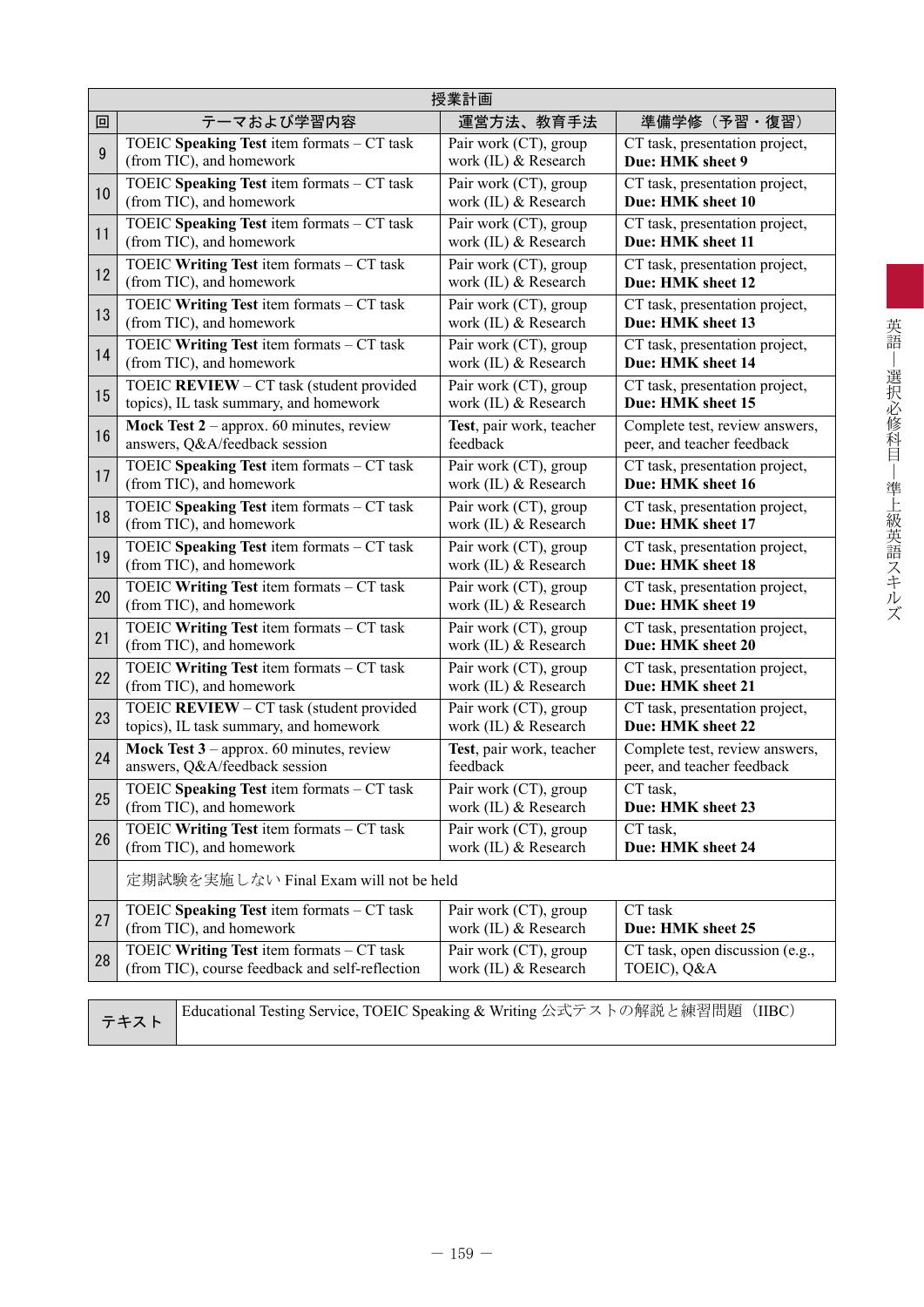| 科 目<br>名        | <b>ENG183:</b>                                                                                                                                                                                                                                                                                                                                                                                                                                                                                                                                                                                                                                                                                                     |                                                                      | 準上級英語スキルズ(多読速読) |               |                  | 担当教員                                                                                   | M. Lupas |                                                                                                                                                                                                                                                                                                                           |  |  |
|-----------------|--------------------------------------------------------------------------------------------------------------------------------------------------------------------------------------------------------------------------------------------------------------------------------------------------------------------------------------------------------------------------------------------------------------------------------------------------------------------------------------------------------------------------------------------------------------------------------------------------------------------------------------------------------------------------------------------------------------------|----------------------------------------------------------------------|-----------------|---------------|------------------|----------------------------------------------------------------------------------------|----------|---------------------------------------------------------------------------------------------------------------------------------------------------------------------------------------------------------------------------------------------------------------------------------------------------------------------------|--|--|
| 開<br>講<br>期     | 春                                                                                                                                                                                                                                                                                                                                                                                                                                                                                                                                                                                                                                                                                                                  | 開講時限 火金5限                                                            |                 |               |                  | 研究室 4206                                                                               |          |                                                                                                                                                                                                                                                                                                                           |  |  |
| 分<br>類          | 選択必修                                                                                                                                                                                                                                                                                                                                                                                                                                                                                                                                                                                                                                                                                                               | 位<br>単                                                               | $\overline{2}$  | 標準受講年次 1 · 2年 |                  | オフィスアワー                                                                                |          | P.19~P.20を参照のこと                                                                                                                                                                                                                                                                                                           |  |  |
| DP 及び           | DP 分類                                                                                                                                                                                                                                                                                                                                                                                                                                                                                                                                                                                                                                                                                                              |                                                                      | <b>DP</b>       |               | (卒業認定·学位授与の方針)概要 |                                                                                        |          | 学修成果獲得の観点                                                                                                                                                                                                                                                                                                                 |  |  |
| 学修成果            | $\overline{3}$                                                                                                                                                                                                                                                                                                                                                                                                                                                                                                                                                                                                                                                                                                     | 用できます。                                                               |                 |               |                  | 自己発信力に重点を置いた英語力を身につけ、英語を実践的かつ学術的に運                                                     |          | $3-(3)$                                                                                                                                                                                                                                                                                                                   |  |  |
| キーワード           |                                                                                                                                                                                                                                                                                                                                                                                                                                                                                                                                                                                                                                                                                                                    |                                                                      |                 |               |                  | extensive reading, rapid reading, reading techniques, levelled readers, graded readers |          |                                                                                                                                                                                                                                                                                                                           |  |  |
| 授業の<br>概<br>要   | Reading improves through reading. This skills course is designed to make reading an enjoyable habit by<br>allowing students to read many books in English at a level they feel comfortable with and about content<br>which interests them. Students will have access to a virtual library of adventure, mystery, humor,<br>biography, romance, true stories, and social issues books which they can read on their devices or borrow<br>in paper format from the school library. They will also practice rapid reading techniques in class.                                                                                                                                                                         |                                                                      |                 |               |                  |                                                                                        |          |                                                                                                                                                                                                                                                                                                                           |  |  |
| 達成目標<br>(授業の目的) |                                                                                                                                                                                                                                                                                                                                                                                                                                                                                                                                                                                                                                                                                                                    | writing patterns. For students to increase their English vocabulary. |                 |               |                  |                                                                                        |          | Course Goals: For students to improve their general English reading ability by reading large quantities<br>of texts at a comfortable level. For students to express their understanding of what they have read to<br>others in a clear way. For students to understand written content faster by mastering several common |  |  |
| 到達目標<br>(学修成果)  | By the end of this course, students<br>will acquire the habit of weekly reading of longer texts and books in English<br>will be able to write a report about non-fiction and fiction books<br>will be able to orally communicate about what they read in a book presentation<br>will be able to use the SQ4R method to read faster<br>will have learned and be able to recognize 500 common reading vocabulary words                                                                                                                                                                                                                                                                                               |                                                                      |                 |               |                  |                                                                                        |          |                                                                                                                                                                                                                                                                                                                           |  |  |
| 評価方法            |                                                                                                                                                                                                                                                                                                                                                                                                                                                                                                                                                                                                                                                                                                                    | Participation 25%; Homework 40%; Quizzes 30%; Presentation 5%        |                 |               |                  |                                                                                        |          |                                                                                                                                                                                                                                                                                                                           |  |  |
| 評価基準            | 1. Participation: active participation in class activities including group book sharing (25%)<br>2. Homework: 12 book reports evaluated on completeness and timely submission (24%) and total<br>number of words read (16%) 130,000+words = 16pts; 100,000 words=15pts; 80,000 words=14 pts;<br>70,000 words=13 pts; 60,000 words=12 pts; 50,000 words=11pts, 40,000 words=10pts, 30,000<br>words=9 points, 20,000 words=8 points, 10, 000 words=7points, 5,000 words=6points<br>3. Quizzes: multiple choice and matching vocabulary quizzes based on the textbook lists (30%)<br>4. Presentation: 1 presentation evaluated on organization, delivery, content, and peer feedback to other<br>presentations $(5%)$ |                                                                      |                 |               |                  |                                                                                        |          |                                                                                                                                                                                                                                                                                                                           |  |  |
| 準備学修<br>の時間     |                                                                                                                                                                                                                                                                                                                                                                                                                                                                                                                                                                                                                                                                                                                    | study (assignments, review, etc.).                                   |                 |               |                  |                                                                                        |          | For each 100-minute class session of this course, an average of 45 minutes is needed for out-of-class                                                                                                                                                                                                                     |  |  |

|                | 授業計画                                                                                      |                                |                                                                    |  |  |  |  |  |  |  |
|----------------|-------------------------------------------------------------------------------------------|--------------------------------|--------------------------------------------------------------------|--|--|--|--|--|--|--|
| 回              | テーマおよび学習内容                                                                                | 運営方法、教育手法                      | 準備学修 (予習·復習)                                                       |  |  |  |  |  |  |  |
|                | Class introduction. What are rapid reading (RR)<br>and extensive reading (ER)? Resources. | Lecture, video                 | Choose books for extensive<br>reading.                             |  |  |  |  |  |  |  |
| $\overline{2}$ | RR: readings 42-44<br>ER: sustained silent reading                                        | Quiz, RR drills, reading       | Read your book(s) $1,100$ words<br>or more; Do the textbook vocab. |  |  |  |  |  |  |  |
| 3              | RR: readings 45-47<br>ER: book report 1                                                   | Quiz, RR drills, group<br>work | Read your book(s) $1,100$ words<br>or more; Do the textbook vocab  |  |  |  |  |  |  |  |
| 4              | RR: readings 48-50<br>ER: sustained silent reading                                        | Quiz, RR drills, reading       | Read your book(s) $1,100$ words<br>or more; Do the textbook vocab  |  |  |  |  |  |  |  |
| 5              | RR: readings 51-53<br>ER: book report 2                                                   | Quiz, RR drills, group<br>work | Read your book(s) $1,100$ words<br>or more; Do the textbook vocab  |  |  |  |  |  |  |  |
| $6\phantom{a}$ | RR: readings 54-56<br>ER: sustained silent reading                                        | Quiz, RR drills, reading       | Read your book(s) $1,100$ words<br>or more; Do the textbook vocab  |  |  |  |  |  |  |  |
|                | RR: readings 57-59<br>ER: book report 3                                                   | Quiz, RR drills, group<br>work | Read your book(s) $1,100$ words<br>or more; Do the textbook vocab  |  |  |  |  |  |  |  |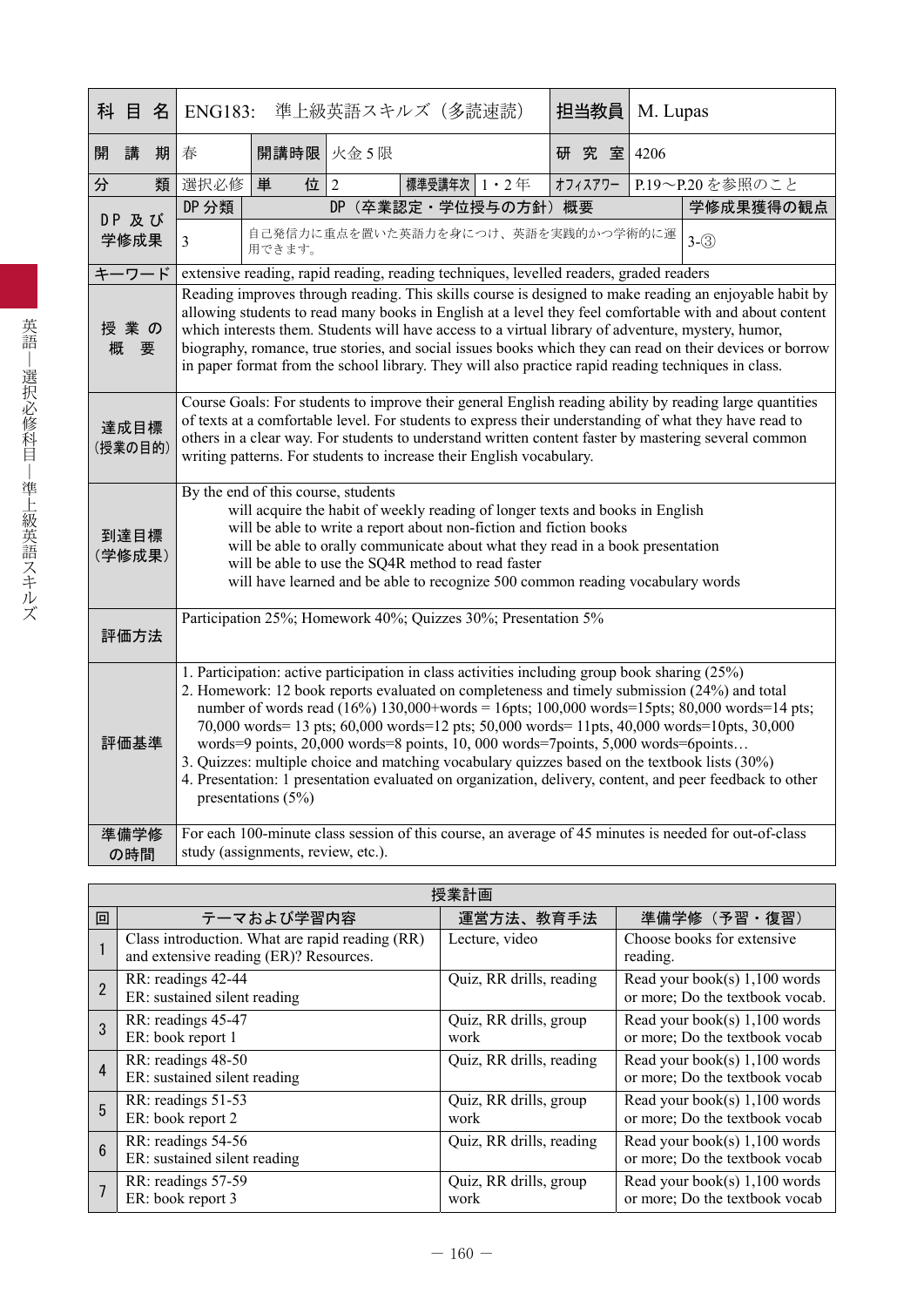| 授業計画                                                 |                                   |                                                                   |  |  |  |  |  |  |  |
|------------------------------------------------------|-----------------------------------|-------------------------------------------------------------------|--|--|--|--|--|--|--|
| テーマおよび学習内容                                           | 運営方法、教育手法                         | 準備学修(予習・復習)                                                       |  |  |  |  |  |  |  |
| RR: readings 60-62<br>ER: sustained silent reading   | Quiz, RR drills, reading          | Read your book(s) 1,100 words<br>or more; Do the textbook vocab   |  |  |  |  |  |  |  |
| RR: readings 63-65<br>ER: book report 4              | Quiz, RR drills, group<br>work    | Read your book(s) 1,100 words<br>or more; Do the textbook vocab   |  |  |  |  |  |  |  |
| RR: readings 66-68<br>ER: sustained silent reading   | Quiz, RR drills, reading          | Read your book(s) 1,200 words<br>or more; Do the textbook vocab   |  |  |  |  |  |  |  |
| RR: readings 69-71<br>ER: book report 5              | Quiz, RR drills, group<br>work    | Read your book(s) 1,200 words<br>or more; Do the textbook vocab   |  |  |  |  |  |  |  |
| RR: readings 72-74<br>ER: sustained silent reading   | Quiz, RR drills, reading          | Read your book(s) 1,200 words<br>or more; Do the textbook vocab   |  |  |  |  |  |  |  |
| RR: readings 77-79<br>ER: book report 5              | Quiz, RR drills, group<br>work    | Read your book(s) 1,200 words<br>or more; Do the textbook vocab   |  |  |  |  |  |  |  |
| RR: readings 80-82<br>ER: sustained silent reading   | Quiz, RR drills, reading          | Read your book(s) 1,200 words<br>or more; Do the textbook vocab   |  |  |  |  |  |  |  |
| RR: readings 83-85<br>ER: book report 6              | Quiz, RR drills, group<br>work    | Read your book(s) 1,200 words<br>or more; Do the textbook vocab   |  |  |  |  |  |  |  |
| RR: readings 86-88<br>ER: sustained silent reading   | Quiz, RR drills, reading          | Read your book(s) 1,200 words<br>or more; Do the textbook vocab   |  |  |  |  |  |  |  |
| RR: readings 89-91<br>ER: book report 7              | Quiz, RR drills, group<br>work    | Read your book(s) 1,200 words<br>or more; Do the textbook vocab   |  |  |  |  |  |  |  |
| RR: readings 92-94<br>ER: sustained silent reading   | Quiz, RR drills, reading          | Read your book(s) 1,200 words<br>or more; Do the textbook vocab   |  |  |  |  |  |  |  |
| RR: readings 95-97<br>ER: book report 8              | Quiz, RR drills, group<br>work    | Read your book(s) 1,200 words<br>or more; Do the textbook vocab   |  |  |  |  |  |  |  |
| RR: readings 98-100<br>ER: sustained silent reading  | Quiz, RR drills, reading          | Read your book(s) 1,300 words<br>or more; Do the textbook vocab   |  |  |  |  |  |  |  |
| RR: readings 101-103<br>ER: book report 9            | Quiz, RR drills, group<br>work    | Read your book(s) 1,300 words<br>or more; Do the textbook vocab   |  |  |  |  |  |  |  |
| RR: readings 104-106<br>ER: sustained silent reading | Quiz, RR drills, reading          | Read your book(s) 1,300 words<br>or more; Do the textbook vocab   |  |  |  |  |  |  |  |
| RR: readings 107-109<br>ER: book report 10           | Quiz, RR drills, group<br>work    | Read your book(s) 1,300 words<br>or more; Do the textbook vocab   |  |  |  |  |  |  |  |
| RR: readings 110-112<br>ER: student presentations    | Quiz, RR drills,<br>presentations | Read your book(s); Do the<br>vocab; Prepare presentations         |  |  |  |  |  |  |  |
| RR: readings 113-115<br>ER: book report 11           | Quiz, RR drills, group<br>work    | Read your book(s) 1,300 words<br>or more; Do the textbook vocab   |  |  |  |  |  |  |  |
| RR: readings 116-118<br>ER: student presentations    | Quiz, RR drills,<br>presentations | Read your book(s) $1,300$ words<br>or more; Do the textbook vocab |  |  |  |  |  |  |  |
|                                                      |                                   |                                                                   |  |  |  |  |  |  |  |
| RR: readings 119-121                                 | Quiz, RR drills, group<br>work    | Read your book(s) $1,300$ words<br>or more; Do the textbook vocab |  |  |  |  |  |  |  |
| RR: readings 122-124<br>ER: reading celebration      | Quiz, RR drills, group<br>work    | Read your book(s) $1,300$ words<br>or more; Do the textbook vocab |  |  |  |  |  |  |  |
|                                                      | ER: book report 12                | 定期試験を実施しない Final Exam will not be held                            |  |  |  |  |  |  |  |

テキスト (1) 松本茂『TOEIC TEST 速読速聴・英単語 STANDARD 1800 ver.2』(Z-Kai) (2) "Xreading.com" 6-month student subscription.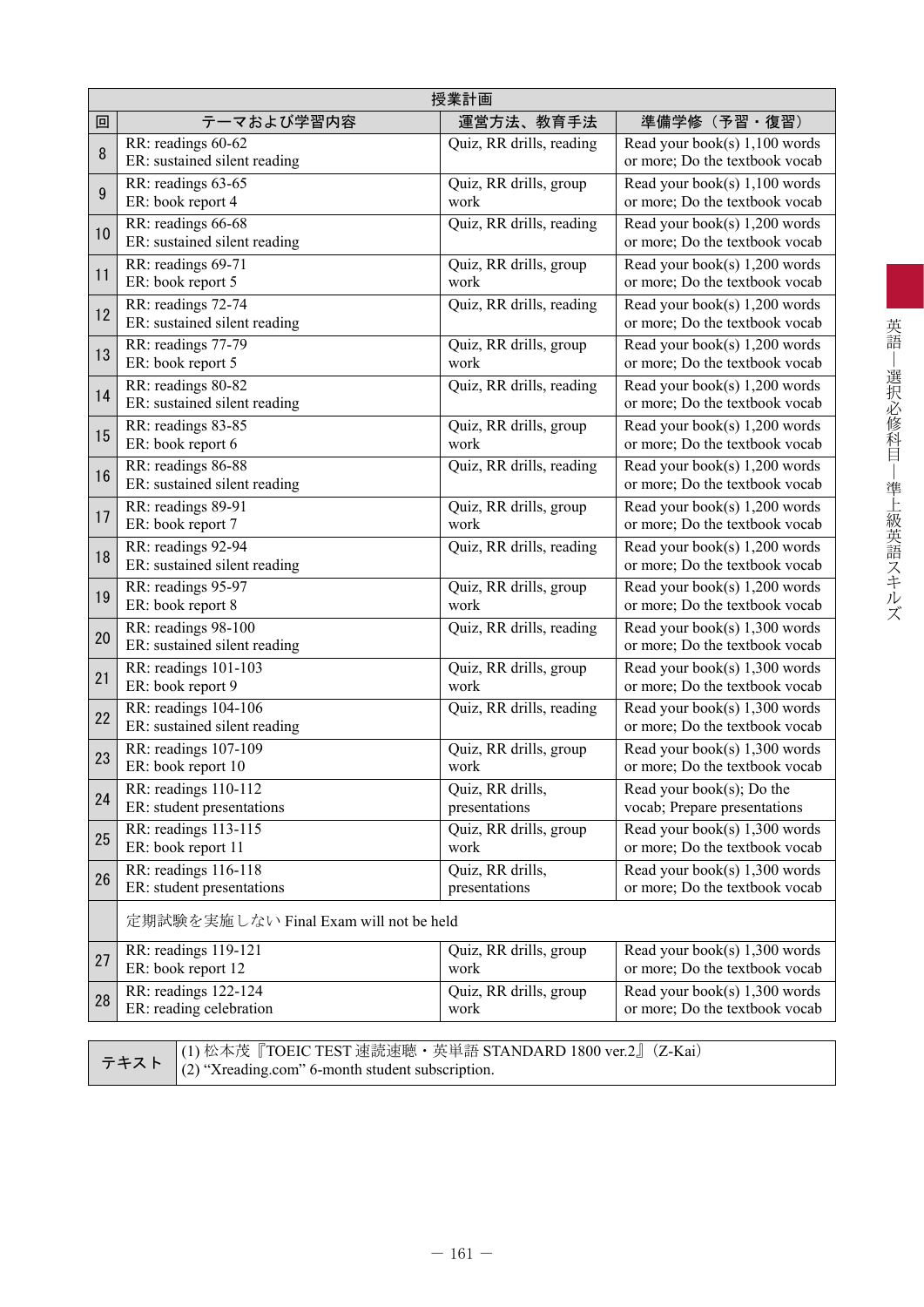| 科    | 目                                                                                                                                                                                                                                                                                                                                                                                                                                                                                                                                                                                                                                                                                                                                                                                                                                                                                                                                                                                                                                                                                                | 名 | 準上級英語スキルズ(アカデミックライティング)<br><b>ENG184:</b>                                                                                                                                                                                                                                                                                                                                                                                                                                                                                                                                                                                                                                                                                                                                                               |                                    | 担当教員           | R. Burton                                                                                            |         |  |                 |  |
|------|--------------------------------------------------------------------------------------------------------------------------------------------------------------------------------------------------------------------------------------------------------------------------------------------------------------------------------------------------------------------------------------------------------------------------------------------------------------------------------------------------------------------------------------------------------------------------------------------------------------------------------------------------------------------------------------------------------------------------------------------------------------------------------------------------------------------------------------------------------------------------------------------------------------------------------------------------------------------------------------------------------------------------------------------------------------------------------------------------|---|---------------------------------------------------------------------------------------------------------------------------------------------------------------------------------------------------------------------------------------------------------------------------------------------------------------------------------------------------------------------------------------------------------------------------------------------------------------------------------------------------------------------------------------------------------------------------------------------------------------------------------------------------------------------------------------------------------------------------------------------------------------------------------------------------------|------------------------------------|----------------|------------------------------------------------------------------------------------------------------|---------|--|-----------------|--|
| 開    | 講                                                                                                                                                                                                                                                                                                                                                                                                                                                                                                                                                                                                                                                                                                                                                                                                                                                                                                                                                                                                                                                                                                | 期 | 秋                                                                                                                                                                                                                                                                                                                                                                                                                                                                                                                                                                                                                                                                                                                                                                                                       | 開講時限 火金2限                          |                |                                                                                                      | 研究室     |  | 4号館2階 講師控室      |  |
| 分    |                                                                                                                                                                                                                                                                                                                                                                                                                                                                                                                                                                                                                                                                                                                                                                                                                                                                                                                                                                                                                                                                                                  | 類 | 選択必修                                                                                                                                                                                                                                                                                                                                                                                                                                                                                                                                                                                                                                                                                                                                                                                                    | 単<br>位                             | $\overline{2}$ | 標準受講年次<br>$1 \cdot 2$ 年                                                                              | オフィスアワー |  | P.19~P.20を参照のこと |  |
|      | DP 及び                                                                                                                                                                                                                                                                                                                                                                                                                                                                                                                                                                                                                                                                                                                                                                                                                                                                                                                                                                                                                                                                                            |   | DP 分類                                                                                                                                                                                                                                                                                                                                                                                                                                                                                                                                                                                                                                                                                                                                                                                                   |                                    | <b>DP</b>      | (卒業認定·学位授与の方針)概要                                                                                     |         |  | 学修成果獲得の観点       |  |
|      | 学修成果                                                                                                                                                                                                                                                                                                                                                                                                                                                                                                                                                                                                                                                                                                                                                                                                                                                                                                                                                                                                                                                                                             |   | $\overline{3}$                                                                                                                                                                                                                                                                                                                                                                                                                                                                                                                                                                                                                                                                                                                                                                                          | 用できます。                             |                | 自己発信力に重点を置いた英語力を身につけ、英語を実践的かつ学術的に運                                                                   |         |  | $3-(3)$         |  |
|      | キーワード                                                                                                                                                                                                                                                                                                                                                                                                                                                                                                                                                                                                                                                                                                                                                                                                                                                                                                                                                                                                                                                                                            |   |                                                                                                                                                                                                                                                                                                                                                                                                                                                                                                                                                                                                                                                                                                                                                                                                         |                                    |                | Academic writing through reading and language analysis, referenced to academic conceptual thought.   |         |  |                 |  |
| 概    | 授業の<br>要                                                                                                                                                                                                                                                                                                                                                                                                                                                                                                                                                                                                                                                                                                                                                                                                                                                                                                                                                                                                                                                                                         |   | This course will give students substantial practice of reading texts analytically, such that the concepts<br>and details within those texts can then be used to help create academic essays. Obviously, this means a<br>regular routine of reading and writing. Less obviously, it also means learning the procedures necessary<br>to develop analytical thinking appropriate to each written section of an academic essay, or research<br>paper. Perhaps not obvious at all, is the fact that this course will involve a great deal of discussion, as<br>students must nurture and exercise the spirit of shared rational enquiry that is essential to research.<br>There is also valuable native-speaker listening practice in the short videos that accompany the Prism<br>textbook.                 |                                    |                |                                                                                                      |         |  |                 |  |
|      | 達成目標<br>(授業の目的)                                                                                                                                                                                                                                                                                                                                                                                                                                                                                                                                                                                                                                                                                                                                                                                                                                                                                                                                                                                                                                                                                  |   | This course will provide students with the conceptual framework of the key rhetorical modes involved<br>in academic writing. The reading texts also serve as input for language development of vocabulary and<br>grammar. However, none of the many language practice exercises is merely a language analysis.<br>Instead, it is preparation guiding students to incorporate that vocabulary and those items of grammar<br>into conceptual and analytical writing. As such, students' general writing abilities will evolve and gain<br>the extra competence and precision that characterizes academic writing and thinking.                                                                                                                                                                            |                                    |                |                                                                                                      |         |  |                 |  |
|      | 到達目標<br>(学修成果)                                                                                                                                                                                                                                                                                                                                                                                                                                                                                                                                                                                                                                                                                                                                                                                                                                                                                                                                                                                                                                                                                   |   | By the end of this course students will have gained vast language practice in reading and writing as used<br>to enable core conceptual frameworks to serve academic inquiry. This means they will be able to set<br>about writing academic essays on any topic involving such rhetorical modes as Explanation,<br>Comparison and Contrast, Opinion, Problem and Solution, Persuasion, Argumentation, and Analysis (of<br>data). Moreover, by combining this range of abilities, students will have gained the ability to write a<br>Research Paper with its added requirements of Attribution, Citation, and Referencing. As such, students<br>should find themselves sufficiently practiced in discussion, and scrutiny, to participate effectively in<br>seminar presentations, dialectic and debate. |                                    |                |                                                                                                      |         |  |                 |  |
|      | 評価方法                                                                                                                                                                                                                                                                                                                                                                                                                                                                                                                                                                                                                                                                                                                                                                                                                                                                                                                                                                                                                                                                                             |   |                                                                                                                                                                                                                                                                                                                                                                                                                                                                                                                                                                                                                                                                                                                                                                                                         |                                    |                | Participation and performance in class discussions (30%); Homework (20%); x7 final drafts of Written |         |  |                 |  |
| 準備学修 | Essays (35%); Individual 5-minute Presentation of Essay (15%) – each student to choose one of their<br>own, already submitted essays to present to the class.<br>Participation and performance: The amount of participation and performance in class discussions will<br>depend on a student's language level, but it is also dependent on how much preparation students do.<br>Some preparation exercises must be submitted for grading. Homework: The Homework is either<br>language development exercises, or provisional planning for essays and discussions. Written Essays: are<br>評価基準<br>evaluated at 10% for planning tasks, 25% for word / phrase level, 25% for sentence level, 25% for<br>paragraph cohesiveness, and 15% for how well the overall organizational level of paragraphing<br>addresses the question set. Presentation of Essay: 40% for reformulation as presentation, 30% for clarity<br>of message, and 30% for clarity of diction. There is no final exam.<br>For each 100-minute class session of this course, an average of 45 minutes is needed for out-of-class |   |                                                                                                                                                                                                                                                                                                                                                                                                                                                                                                                                                                                                                                                                                                                                                                                                         |                                    |                |                                                                                                      |         |  |                 |  |
|      | の時間                                                                                                                                                                                                                                                                                                                                                                                                                                                                                                                                                                                                                                                                                                                                                                                                                                                                                                                                                                                                                                                                                              |   |                                                                                                                                                                                                                                                                                                                                                                                                                                                                                                                                                                                                                                                                                                                                                                                                         | study (assignments, review, etc.). |                |                                                                                                      |         |  |                 |  |

|   | 授業計画                                                                                   |                                                     |                                                                    |  |  |  |  |  |  |  |  |
|---|----------------------------------------------------------------------------------------|-----------------------------------------------------|--------------------------------------------------------------------|--|--|--|--|--|--|--|--|
| 回 | テーマおよび学習内容                                                                             | 運営方法、教育手法                                           | 準備学修 (予習·復習)                                                       |  |  |  |  |  |  |  |  |
|   | Unit 1 "Globalization" and Course introduction.<br>"Globalization" - mostly discussion | Discussion questions,<br>Glossary, Video            | Reading 1-Turkish Treats<br>answer set questions                   |  |  |  |  |  |  |  |  |
|   | "Globalization" - Reading Analysis<br>Check reading 1, Class read-through Reading 2    | Reading 2-Eating Habits<br>Discussion & Definitions | Language Development with<br>phrasal verbs                         |  |  |  |  |  |  |  |  |
| 3 | "Globalization" - Essay Planning, noun phrases,<br>time phrases, thesis statements     | Live workshop tasks, $\&$<br>'Explanatory' mode     | $1st$ Essay, $1st$ Draft "How has<br>globalization changed Japan?" |  |  |  |  |  |  |  |  |
| 4 | "Globalization" - Analysis of a 1 <sup>st</sup> Draft                                  | <b>Essay Structure Critique</b><br>& Discussion     | $1st$ Essay, $2nd$ Draft.<br>"On Campus" - Study Skills            |  |  |  |  |  |  |  |  |
| 5 | Unit 2 "Education" - mostly discussion                                                 | Discussion questions,<br>Glossary, Video            | Reading 1-Different Majors<br>answer set questions                 |  |  |  |  |  |  |  |  |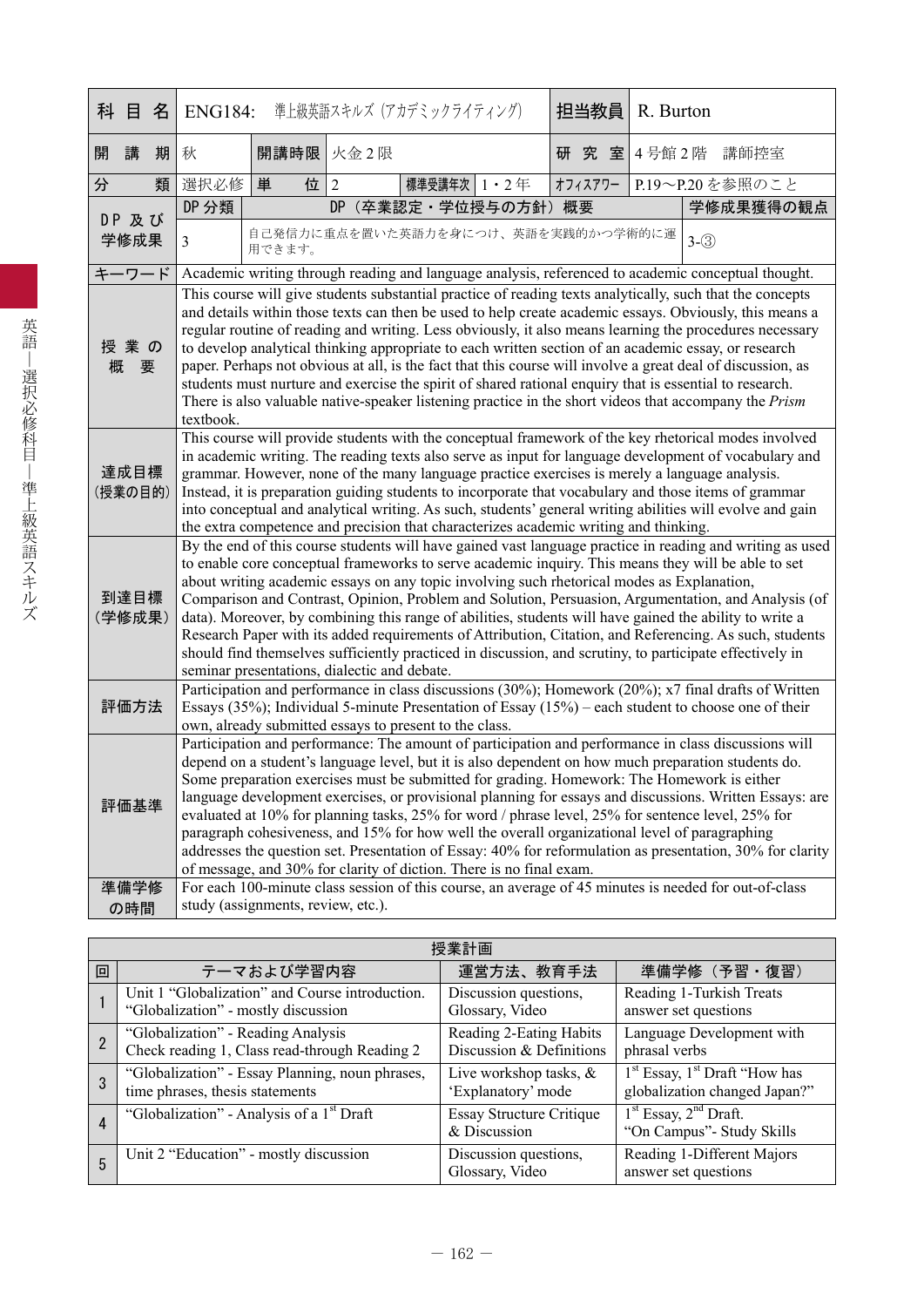|                 | 授業計画                                                                                                                                |                                                           |                                                                                                   |  |  |  |  |  |  |  |
|-----------------|-------------------------------------------------------------------------------------------------------------------------------------|-----------------------------------------------------------|---------------------------------------------------------------------------------------------------|--|--|--|--|--|--|--|
| 回               | テーマおよび学習内容                                                                                                                          | 運営方法、教育手法                                                 | 準備学修(予習・復習)                                                                                       |  |  |  |  |  |  |  |
| $6\phantom{.}6$ | "Education" - Reading Analysis<br>Check reading 1, Class read-through Reading 2                                                     | Reading 2-F2F or on-line<br>Discussion & Inferences       | Language Development with<br>"Academic Words"                                                     |  |  |  |  |  |  |  |
| 7               | "Education" - Essay Planning, language for<br>comparing and contrasting                                                             | Live workshop tasks, &<br>'Comparative' mode              | 2 <sup>nd</sup> Essay, 1 <sup>st</sup> Draft "Studying a<br>language vs. studying math"           |  |  |  |  |  |  |  |
| 8               | "Education" - Analysis of a 1 <sup>st</sup> Draft                                                                                   | <b>Essay Structure Critique</b><br>& Discussion           | 2 <sup>nd</sup> Essay, 2 <sup>nd</sup> Draft.<br>"On Campus"-Discussion Board                     |  |  |  |  |  |  |  |
| 9               | Unit 3 "Medicine" - mostly discussion                                                                                               | Discussion questions,<br>Glossary, Video                  | Reading 1-Homeopathy Debate<br>-answer set questions                                              |  |  |  |  |  |  |  |
| 10              | "Medicine" - Reading Analysis, Check reading<br>1, Class read-through Reading 2, & discussion                                       | Reading 2 - Should<br>Healthcare Be Free?                 | Language Development with<br>"Medical & Academic Words"                                           |  |  |  |  |  |  |  |
| 11              | "Medicine" - Essay Planning, language for<br>definite / indefinite articles, showing concession                                     | Live workshop tasks, &<br>'Opinion' mode                  | 3 <sup>rd</sup> Essay, 1 <sup>st</sup> Draft "Responsible<br>for Disease Prevention-Who?"         |  |  |  |  |  |  |  |
| 12              | "Medicine" - Analysis of a 1 <sup>st</sup> Draft                                                                                    | <b>Essay Structure Critique</b><br>& Discussion           | 3 <sup>rd</sup> Essay, 2 <sup>nd</sup> Draft. & "On<br>Campus" - Illness Coping                   |  |  |  |  |  |  |  |
| 13              | Unit 4 "The Environment" - mostly discussion                                                                                        | Discussion questions,<br>Glossary, Video                  | Reading 1-Disaster Mitigation -<br>answer set questions                                           |  |  |  |  |  |  |  |
| 14              | "The Environment" - Reading Analysis<br>Check reading 1, Class read-through Reading 2                                               | Reading 2 - Combating<br>Drought in Africa                | Language Development with<br>"Academic Noun Phrases"                                              |  |  |  |  |  |  |  |
| 15              | "The Environment" - Essay Planning, language<br>for expressing solutions using 'it' / 'the thing is'                                | Live workshop tasks, &<br>'Problem-Solution' mode         | 4 <sup>th</sup> Essay, 1 <sup>st</sup> Draft "Case Study<br><b>Environmental Report Solution"</b> |  |  |  |  |  |  |  |
| 16              | "The Environment" - Analysis of a 1 <sup>st</sup> Draft                                                                             | Essay Structure Critique<br>& Discussion                  | 4 <sup>th</sup> Essay, 2 <sup>nd</sup> Draft.<br>"On Campus"- Study Plans                         |  |  |  |  |  |  |  |
| 17              | Unit 5 "Architecture" - mostly discussion                                                                                           | Discussion questions,<br>Glossary, Video                  | Reading 1-Green Buildings -<br>answer set questions                                               |  |  |  |  |  |  |  |
| 18              | "Architecture" - Reading Analysis<br>Check reading 1, Class read-through Reading 2                                                  | Reading 2 - Form vs.<br>Function                          | Language Development with<br>"Academic Word Families"                                             |  |  |  |  |  |  |  |
| 19              | "Architecture" - Essay Planning, language for<br>expressing formal / informal register                                              | Live workshop tasks, &<br>'Persuasive' mode               | 5 <sup>th</sup> Essay, 1 <sup>st</sup> Draft "New Home"<br>Location vs. Size, Trade-off"          |  |  |  |  |  |  |  |
| 20              | "Architecture" - Analysis of a 1 <sup>st</sup> Draft                                                                                | <b>Essay Structure Critique</b><br>& Mini Presentations   | $5th$ Essay, 2 <sup>nd</sup> Draft. & "On<br>Campus" - Conflict Resolution                        |  |  |  |  |  |  |  |
| 21              | Unit 6 "Energy" - mostly discussion                                                                                                 | Discussion questions,<br>Glossary, Video                  | Reading 1-Alternative Energy -<br>answer set questions                                            |  |  |  |  |  |  |  |
| 22              | "Energy" - Reading Analysis<br>Check reading 1, Class read-through Reading 2                                                        | Reading 2 - Maintaining<br><b>Vital Natural Resources</b> | Language Development with<br>"Formal vs. Informal Verbs"                                          |  |  |  |  |  |  |  |
| 23              | "Energy" - Essay Planning, language and use of<br>relative clauses                                                                  | Live workshop tasks, &<br>'Explanatory' mode              | $6th$ Essay, 1 <sup>st</sup> Draft "Comparison"<br>of Advantages/Disadvantages"                   |  |  |  |  |  |  |  |
| 24              | "Energy" - Analysis of a 1 <sup>st</sup> Draft                                                                                      | <b>Essay Structure Critique</b><br>& Mini Presentations   | $6th$ Essay, $2nd$ Draft.<br>"On Campus"- Reference Letter                                        |  |  |  |  |  |  |  |
| 25              | Unit 7 "Art and Design" - mostly discussion                                                                                         | Discussion questions,<br>Glossary, Video                  | Reading 1-All that Art is -<br>answer set questions                                               |  |  |  |  |  |  |  |
| 26              | "Art and Design" - Reading Analysis<br>Check reading 1, Class read-through Reading 2                                                | Reading 2 - Photography<br>as Art                         | Language Development with<br>"Art & Design Vocabulary"                                            |  |  |  |  |  |  |  |
|                 | 定期試験を実施しない Final Exam will not be held                                                                                              |                                                           |                                                                                                   |  |  |  |  |  |  |  |
| 27              | "Art and Design" - Essay Planning, language for<br>substitution, and ellipsis                                                       | Live workshop tasks, &<br>'Argumentative' mode            | $7th$ Essay, $1st$ Draft "Cooking IS<br>Fine Art! - Argument"                                     |  |  |  |  |  |  |  |
| 28              | "Art and Design" - Analysis of a 1 <sup>st</sup> Draft                                                                              | <b>Essay Structure Critique</b><br>& Mini Presentations   | $7th$ Essay, $2nd$ Draft. & "On<br>Campus"- Common Knowledge                                      |  |  |  |  |  |  |  |
|                 |                                                                                                                                     |                                                           |                                                                                                   |  |  |  |  |  |  |  |
|                 | Chris Sowton, Alan S. Kennedy, Wendy Asplin, Christina Cavage. Prism Reading & Writing 3<br>テキスト<br>(Cambridge). ISBN 9781316624456 |                                                           |                                                                                                   |  |  |  |  |  |  |  |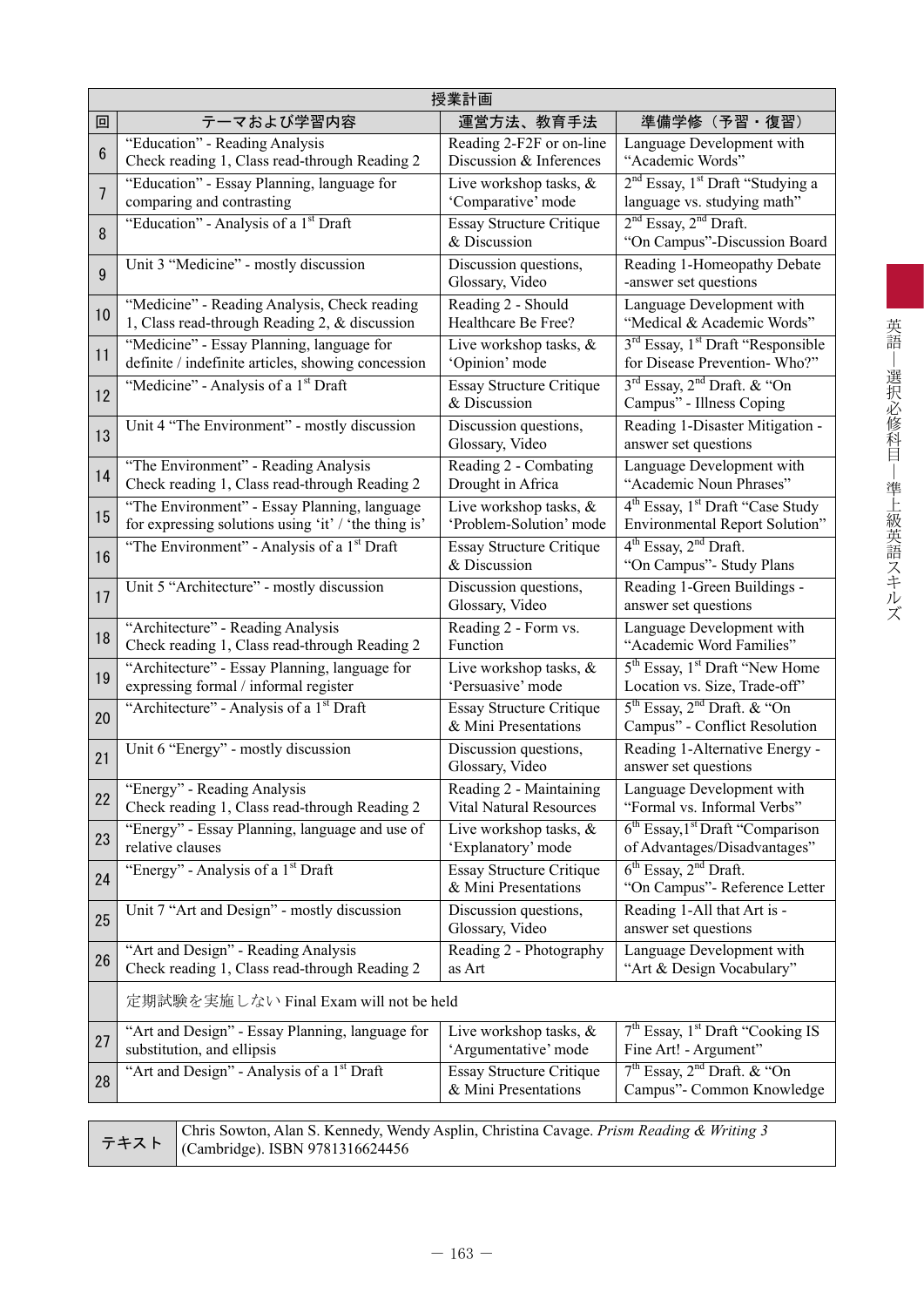|    |                |   |                                                 | 科 目 名  ENG225: 上級英語スキルズ (編入対策)               |         |              |                      | 担当教員                                                                                         | 平野 | 幸治                                                                                        |
|----|----------------|---|-------------------------------------------------|----------------------------------------------|---------|--------------|----------------------|----------------------------------------------------------------------------------------------|----|-------------------------------------------------------------------------------------------|
| 開講 |                | 期 | 春                                               | 開講時限 火金4限                                    |         |              |                      | 研究室 4210                                                                                     |    |                                                                                           |
| 分  |                | 類 | 選択必修                                            | 単<br>位 $ 2 $                                 |         | 標準受講年次 1・2 年 |                      |                                                                                              |    | オフィスアワー P.19~P.20を参照のこと                                                                   |
|    |                |   | DP 分類                                           |                                              |         |              | DP (卒業認定·学位授与の方針) 概要 |                                                                                              |    | 学修成果獲得の観点                                                                                 |
|    | DP及び<br>学修成果   |   | 3                                               | 自己発信力に重点を置いた英語力を身につけ、英語を実践的かつ学術的に運<br>用できます。 | $3-(3)$ |              |                      |                                                                                              |    |                                                                                           |
|    | キーワード          |   |                                                 |                                              |         |              |                      | holistic view, analytic attitude, schema for comprehension and expression, critical thinking |    |                                                                                           |
|    |                |   |                                                 |                                              |         |              |                      |                                                                                              |    | 大学の編入試験に使われた過去問を用いて授業を進める。毎授業に約 500 単語くらいの                                                |
|    | 授業の            |   |                                                 |                                              |         |              |                      |                                                                                              |    | reading passage を読み、設問に対し日本語による論述と約 150 単語くらいで英語の文章を書                                     |
|    | 概要             |   |                                                 |                                              |         |              |                      |                                                                                              |    | く。一つのトピックを 5回位の授業単位で扱う。授業の終わりに学生と対話し、適切な問い                                                |
|    |                |   |                                                 |                                              |         |              |                      |                                                                                              |    | を出す力(発問能力)と適切な回答を生み出す力について事例を提示して考える。過去問を                                                 |
|    |                |   |                                                 |                                              |         |              |                      | 読み解くための schema を付した解題や参考文献リストも毎授業で配布する。                                                      |    |                                                                                           |
|    |                |   |                                                 |                                              |         |              |                      |                                                                                              |    | 編入学試験の過去問を用いることで、学生は大学入試と編入学試験の相違や編入学試験が求                                                 |
|    | 達成目標           |   |                                                 |                                              |         |              |                      |                                                                                              |    | める学力や表現力の水準を理解することが出来る。TOEFL の設問に慣れることで各々英語外<br>部試験によって試験の趣旨や目的が異なることを理解できる。自己の目標を適切に具体的に |
|    | (授業の目的)        |   |                                                 |                                              |         |              |                      |                                                                                              |    | 設定する習慣と、過去問に関連したトピックの文献を自ら探し読み解く意志と力を身につ                                                  |
|    |                |   |                                                 | け、志望する学科について自分で判断できるようになる。                   |         |              |                      |                                                                                              |    |                                                                                           |
|    |                |   |                                                 |                                              |         |              |                      |                                                                                              |    | 学期末には学生は、大学の編入試験に必要とされる英語力と知識の水準を把握することがで                                                 |
|    |                |   | きる。①指定の時間内に 140 単語から 175 単語くらいの英語で文章が書けるようになる。② |                                              |         |              |                      |                                                                                              |    |                                                                                           |
|    | 到達目標<br>(学修成果) |   |                                                 |                                              |         |              |                      |                                                                                              |    | 指定の時間内に約 500 単語の reading passage を読み、設問に解答できるようになる。TOEFL                                  |
|    |                |   |                                                 |                                              |         |              |                      |                                                                                              |    | の設問に慣れ、求められる vocabulary が身に付くようになる。③短時間に英語で意見をまと                                          |
|    |                |   |                                                 | め記述する習慣と力が身につくようになる。                         |         |              |                      |                                                                                              |    |                                                                                           |
|    |                |   |                                                 |                                              |         |              |                      |                                                                                              |    | ①英語の writing (30%: 10%×3回)。②授業内に行われる試験 2回 (20%: 10%×2回)。③定                                |
|    | 評価方法           |   |                                                 |                                              |         |              |                      |                                                                                              |    | 期試験 (22%)。4毎回の授業の終了時に回収する Shuttle card に授業に関する質問や意見およ                                     |
|    |                |   |                                                 | び計画を適切な英語で記述 (28%: 1%×28回)。                  |         |              |                      |                                                                                              |    |                                                                                           |
|    |                |   |                                                 |                                              |         |              |                      | 評価基準は授業の初回に詳しく説明しますが、基本的には以下のようです。                                                           |    | 英語の writing は、準備学習の成果を踏まえ、冗長でない英語で、パラグラフで構成され                                             |
|    | 評価基準           |   |                                                 | た英文になっているか。                                  |         |              |                      |                                                                                              |    |                                                                                           |
|    |                |   | (2)                                             |                                              |         |              |                      | 授業内に行われる試験は、授業で獲得した知識を活用して展開しているか。                                                           |    |                                                                                           |
|    |                |   |                                                 |                                              |         |              |                      | 3 定期試験は、きちんとした日本語で論述、また的確な英文で構成されているか。                                                       |    |                                                                                           |
|    | 準備学修           |   |                                                 |                                              |         |              |                      |                                                                                              |    | 本科目の一回 (100 分) の授業のための授業外学修 (予習・復習) 時間は、平均 45 分が求め                                        |
|    | の時間            |   | られる。                                            |                                              |         |              |                      |                                                                                              |    |                                                                                           |

|                 | 授業計画                      |                   |                                  |  |  |  |  |  |  |  |  |
|-----------------|---------------------------|-------------------|----------------------------------|--|--|--|--|--|--|--|--|
| 回               | テーマおよび学習内容                | 運営方法、教育手法         | 準備学修 (予習·復習)                     |  |  |  |  |  |  |  |  |
|                 | イントロダクション:論述・記述問題に対       | 講義と配布物の説明お        | can-do リスト作成                     |  |  |  |  |  |  |  |  |
|                 | 応する schema、総合的視点と分析的態度    | よび CD の聴取         |                                  |  |  |  |  |  |  |  |  |
| $\overline{2}$  | 経済学・経営学・国際関係論・法学を読む・      | 講義・配布物の説明         | Write summary & opinion. Read    |  |  |  |  |  |  |  |  |
|                 | 書く (1): ガバナンス系の学部の過去問     |                   | Economics (Oxford UP) p.16.      |  |  |  |  |  |  |  |  |
| 3               | 経営学の topics を読む・書く (2):   | 返却と講評・講義          | Read Management (Oxford UP)      |  |  |  |  |  |  |  |  |
|                 | グローバル系の学部の過去問             |                   | pp.107-115.                      |  |  |  |  |  |  |  |  |
| $\overline{4}$  | 国際関係論の topics を読む・書く (3): | 講義と配布物の説明         | Read International Relations     |  |  |  |  |  |  |  |  |
|                 | グローバル・ガバナンス系の過去問          |                   | (Oxford UP) $pp.56-59$ .         |  |  |  |  |  |  |  |  |
| 5               | 国際関係論の topics を読む・書く (4): | ①-1 英語の writing 講 | Read International Relations     |  |  |  |  |  |  |  |  |
|                 | グローバル文化学系の過去問             | 義と配布物の説明          | $(OUP)$ pp.120-23.               |  |  |  |  |  |  |  |  |
| $6\overline{6}$ | 法学の topics を読む · 書く (5):  | 返却と講義と配布物の        | Write summary $\&$ opinion (100) |  |  |  |  |  |  |  |  |
|                 | グローバル文化学系の過去問             | 説明                | wds). Read Politics (OUP) p.52.  |  |  |  |  |  |  |  |  |
|                 | 法哲学の topics を読む · 書く (6): | 講義・配布物の説明         | Read Political Philosophy.       |  |  |  |  |  |  |  |  |
|                 | 法学部系の過去問                  |                   | (OUP) pp.38-40.                  |  |  |  |  |  |  |  |  |
| 8               | 社会学の topics を読む・書く (1):   | ②-1授業内試験と講        | Read Sociology (Oxford UP)       |  |  |  |  |  |  |  |  |
|                 | The Status of Sociology   | 評・配布物の説明          | pp.3-10.                         |  |  |  |  |  |  |  |  |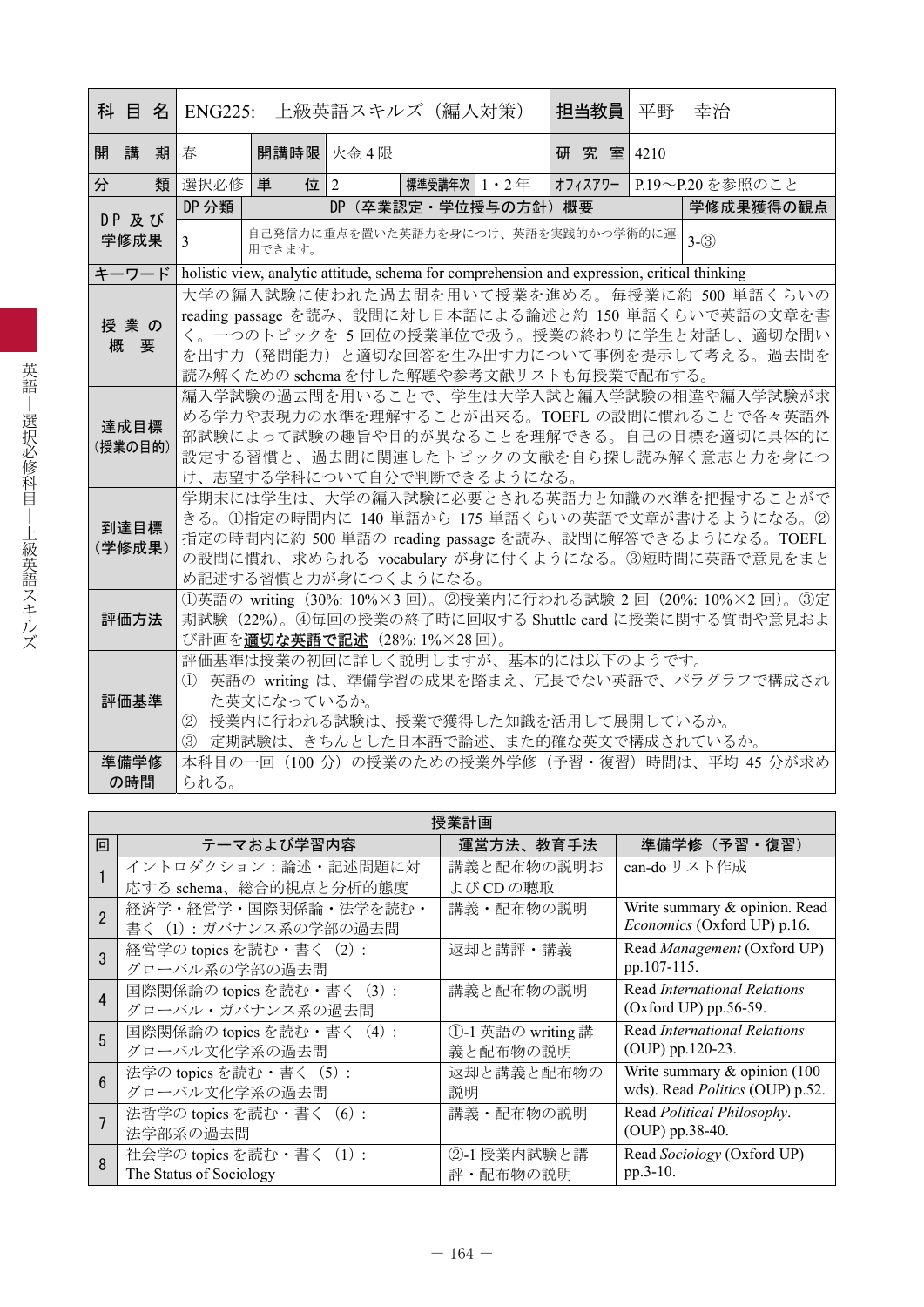|    | 授業計画                                                                          |                                |                                           |  |  |  |  |  |  |  |  |
|----|-------------------------------------------------------------------------------|--------------------------------|-------------------------------------------|--|--|--|--|--|--|--|--|
| 回  | テーマおよび学習内容                                                                    | 運営方法、教育手法                      | 準備学修(予習・復習)                               |  |  |  |  |  |  |  |  |
| 9  | 社会学の topics を読む · 書く (2) :<br><b>Social Constructions</b>                     | 返却と講評・講義                       | Read Sociology (OUP) pp.18-<br>22.        |  |  |  |  |  |  |  |  |
| 10 | 社会学の topics を読む · 書く (3) :<br>The Modern World                                | 講義と配布物の説明                      | Read Sociology (OUP) pp.60-<br>63.        |  |  |  |  |  |  |  |  |
| 11 | 社会学の topics を読む · 書く (4) :<br>The Impostors                                   | ①-2 英語の writing と<br>講評・配布物の説明 | Read Sociology (OUP) pp.48-<br>50.        |  |  |  |  |  |  |  |  |
| 12 | TOEFL TEST iBT リーディング (1) :<br>English 101&102                                | 返却と講評・講義                       | テキスト Section 1・2を解答<br>しておく               |  |  |  |  |  |  |  |  |
| 13 | TOEFL TEST iBT リーディング (2):<br>Color & Bats                                    | 講義と配布物の説明                      | テキスト Section 3・4を解答<br>しておく               |  |  |  |  |  |  |  |  |
| 14 | TOEFL TEST iBT リーディング (3):<br>Painting & Energy and Energy Sources            | 講義と配布物の説明                      | テキスト Section 5・6を解答<br>しておく               |  |  |  |  |  |  |  |  |
| 15 | TOEFL TEST iBT リーディング (4):<br>The Elements of Fiction and Drama & The Hoax    | 講義と配布物の説明                      | テキスト Section 7・8を解答<br>しておく               |  |  |  |  |  |  |  |  |
| 16 | TOEFL TEST iBT リーディング (5):<br>Philosophy & Mysterious Forces                  | 講義と配布物の説明                      | テキスト Section 9 · 10 を解<br>答しておく           |  |  |  |  |  |  |  |  |
| 17 | TOEFL TEST iBT リーディング (6) :<br>Lie and Lie Detection & Sociology and Religion | 講義と配布物の説明                      | テキスト Section 11 · 12 を解<br>答しておく          |  |  |  |  |  |  |  |  |
| 18 | TOEFL TEST iBT リーディング (7):<br>The Blacking Factory & Before It's Too Late     | 講義と配布物の説明                      | テキスト Section 13 · 14 を解<br>答しておく          |  |  |  |  |  |  |  |  |
| 19 | TOEFL TEST iBT リーディング (8):<br>PTSD & Zoos: For and Against                    | 講義と配布物の説明                      | テキスト Section 15 · 16 を解<br>答しておく          |  |  |  |  |  |  |  |  |
| 20 | TOEFL TEST iBT リーディング (9):<br>John Dewey's Laboratory School                  | 講義と配布物の説明                      | テキスト Section 17 · 18 を解<br>答しておく          |  |  |  |  |  |  |  |  |
| 21 | TOEFL TEST iBT リーディング (10):<br>まとめ                                            | ②-2授業内試験と講<br>評・配布物の説明         | テキスト Section 19・20を解<br>答しておく             |  |  |  |  |  |  |  |  |
| 22 | 教育学と心理学の topics を読む・書く (1):<br>Big Ideas from the $20th$ Century              | 返却と講評・講義                       | Read Education (Oxford UP)<br>pp.45-47.   |  |  |  |  |  |  |  |  |
| 23 | 教育学の topics を読む · 書く (2):<br>The Curriculum                                   | 講義と配布物の説明                      | Read Education (OUP) pp.88-<br>92.        |  |  |  |  |  |  |  |  |
| 24 | 心理学の topics を読む · 書く (3):<br>Learning & Memory                                | ①-3 英語の writing と<br>講義・配布物の説明 | Read Psychology (Oxford UP)<br>pp.28-30.  |  |  |  |  |  |  |  |  |
| 25 | 心理学の topics を読む · 書く (4):<br>Developmental Psychology                         | 返却と講評・講義                       | Read Psychology (OUP) pp.70-<br>75.       |  |  |  |  |  |  |  |  |
| 26 | 人文学、哲学の topics を読む・書く (1):<br>Plato's Crito                                   | 講義と配布物の説明                      | Read Philosophy (Oxford UP)<br>p.12.      |  |  |  |  |  |  |  |  |
|    | 定期試験を実施する Final Exam will be held                                             |                                |                                           |  |  |  |  |  |  |  |  |
| 27 | 人文学、文学の topics を読む・書く (2):<br>Poetics                                         | 返却と講評・講義                       | Read Shakespeare (Oxford UP)<br>pp.24-27. |  |  |  |  |  |  |  |  |
| 28 | 人文学、歴史学の topics を読む・書く (3):<br>The Telling of Truth                           | 講義と配布物の説明                      | Read History (Oxford UP)<br>pp.112-116.   |  |  |  |  |  |  |  |  |

|      | Jim Knudsen, 生井健一編『TOEFL TEST iBT リーディング 実践編』(南雲堂書店) およびプ<br>/テキスト ┃ リント配布 |
|------|----------------------------------------------------------------------------|
| 参考書  | 「江川泰一郎『英文法解説』(金子書房)<br><b>「毎授業の準備学修・復習で指摘している文献</b>                        |
| その他  | 実際の編入試験の過去問を用いるため、一年生には授業内容は大変難しい。予習が十分にで                                  |
| 特記事項 | きる学生が前提。試験は暗記型と立論型である。学生のニーズに合う授業を展開する。                                    |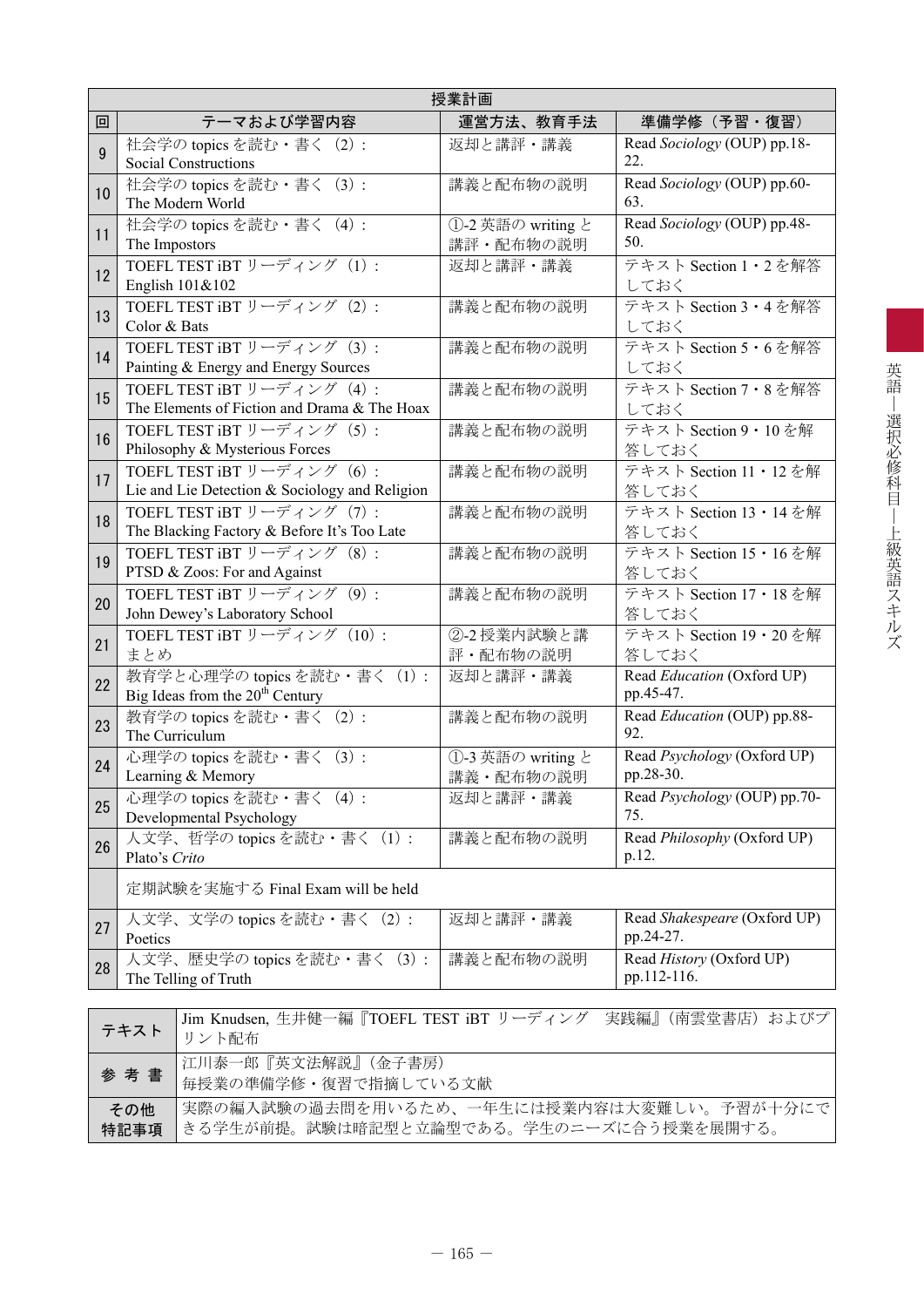|   | 科 目             | 名 | <b>ENG226:</b>      |                                    |                | 上級英語スキルズ(TOEIC スピーキング・ライティング対策) |                   | 担当教員                                                                                                                                                                                                                                                            | A. Garin |                                                                                                                                                                                                                                                                                                                                                                                                                                                                                                                          |  |
|---|-----------------|---|---------------------|------------------------------------|----------------|---------------------------------|-------------------|-----------------------------------------------------------------------------------------------------------------------------------------------------------------------------------------------------------------------------------------------------------------|----------|--------------------------------------------------------------------------------------------------------------------------------------------------------------------------------------------------------------------------------------------------------------------------------------------------------------------------------------------------------------------------------------------------------------------------------------------------------------------------------------------------------------------------|--|
| 開 | 講               | 期 | 秋                   | 開講時限                               | 月木4限           |                                 |                   | 研究室                                                                                                                                                                                                                                                             |          | 4号館2階 講師控室                                                                                                                                                                                                                                                                                                                                                                                                                                                                                                               |  |
| 分 |                 | 類 | 選択必修                | 単<br>位                             | $\overline{2}$ | 標準受講年次 1 · 2年                   |                   | オフィスアワー                                                                                                                                                                                                                                                         |          | P.19~P.20を参照のこと                                                                                                                                                                                                                                                                                                                                                                                                                                                                                                          |  |
|   | DP及び            |   | DP 分類               |                                    | DP.            |                                 | (卒業認定·学位授与の方針) 概要 |                                                                                                                                                                                                                                                                 |          | 学修成果獲得の観点                                                                                                                                                                                                                                                                                                                                                                                                                                                                                                                |  |
|   | 学修成果            |   | 3                   | 用できます。                             |                |                                 |                   | 自己発信力に重点を置いた英語力を身につけ、英語を実践的かつ学術的に運                                                                                                                                                                                                                              |          | $3-(2), 3-(3)$                                                                                                                                                                                                                                                                                                                                                                                                                                                                                                           |  |
|   | キーワード           |   |                     |                                    |                |                                 |                   | TOEIC, speaking, writing, assessment, test-taking skills, lexical and grammatical knowledge                                                                                                                                                                     |          |                                                                                                                                                                                                                                                                                                                                                                                                                                                                                                                          |  |
|   | 授業の<br>概<br>要   |   |                     |                                    |                |                                 |                   | sections, regularly review the course content, and engage in self-study outside the class.                                                                                                                                                                      |          | This course will develop students' test-taking skills and strategies, as well as their grammatical and<br>lexical knowledge to help achieve their goal scores on the TOEIC Speaking and Writing test. It will first<br>familiarize the students with the test format. Then their strengths and weaknesses will be assessed on a<br>pre-test. After that they will thoroughly practice all question types in both Speaking and Writing                                                                                    |  |
|   | 達成目標<br>(授業の目的) |   |                     |                                    |                |                                 |                   | 2) Students will understand what abilities are needed for each proficiency level of the test.<br>3) Students will evaluate their own strengths and weaknesses on the test.<br>4) Students will build-up lexical and grammatical knowledge relevant to the test. |          | 1) Students will become familiar with the format, content, instructions and procedures for the test.<br>5) Students will practice / review test-taking skills and approach test tasks efficiently and effectively.                                                                                                                                                                                                                                                                                                       |  |
|   | 到達目標<br>(学修成果)  |   |                     | and Writing sections.              |                |                                 |                   | organizational patterns needed to achieve one's target proficiency level.                                                                                                                                                                                       |          | 1) Demonstrate an understanding of the format, content, instructions and procedures of the test.<br>2) Demonstrate an understanding of words, phrases, fixed expressions, grammatical structures, and<br>3) Utilize test-taking skills and strategies efficiently and effectively to improve one's score on Speaking<br>4) Show consistency and diligence in completing classroom tasks and homework assignments.                                                                                                        |  |
|   | 評価方法            |   | (Lexical notebooks) |                                    |                |                                 |                   |                                                                                                                                                                                                                                                                 |          | Participation in class 30%; Quizzes and homework 30% (Two lexis and grammar quizzes, practice<br>mini-tests); Assessment 25% (Writing test 10%; Speaking test 15%); Independent learning 15%                                                                                                                                                                                                                                                                                                                             |  |
|   | 評価基準            |   |                     |                                    |                |                                 |                   |                                                                                                                                                                                                                                                                 |          | Participation: active engagement in individual, pair, and small group activities. Homework and quizzes:<br>submit fully completed homework on time, accurate comprehension and use of a range of words and<br>phrases; accurate comprehension and use of a range of grammatical structures. Assessment: scores on<br>writing and speaking tests (be able to read and understand question instructions, relevance and<br>completeness of content). Independent learning: continually update and review lexical notebooks. |  |
|   | 準備学修<br>の時間     |   |                     | study (assignments, review, etc.). |                |                                 |                   |                                                                                                                                                                                                                                                                 |          | For each 100-minute class session of this course, an average of 45 minutes is needed for out-of-class                                                                                                                                                                                                                                                                                                                                                                                                                    |  |

|                 | 授業計画                                            |                                                 |                                             |  |  |  |  |  |  |  |
|-----------------|-------------------------------------------------|-------------------------------------------------|---------------------------------------------|--|--|--|--|--|--|--|
| 回               | テーマおよび学習内容                                      | 運営方法、教育手法                                       | 準備学修(予習・復習)                                 |  |  |  |  |  |  |  |
|                 | Introductions, class guidelines, lexical        | Lecture, individual, pair,                      | Read pp. 2-13 for Speaking,                 |  |  |  |  |  |  |  |
|                 | notebooks, online collocation dictionaries      | group tasks                                     | 135-137 for Writing                         |  |  |  |  |  |  |  |
|                 | Writing pre-test, go over sample writing scores | Take pre-test, individual,<br>pair, group tasks | Read about Writing Scores on<br>pp. 158-161 |  |  |  |  |  |  |  |
| 3               | Writing pre-test feedback, Unit 13 Write a      | Lecture, individual, pair,                      | Lexical notebooks, practice                 |  |  |  |  |  |  |  |
|                 | sentence based on the picture                   | group tasks                                     | mini-test                                   |  |  |  |  |  |  |  |
| 4               | Review Unit 13                                  | Lecture, individual, pair,                      | Lexical notebooks, practice                 |  |  |  |  |  |  |  |
|                 | Unit 14 Write a sentence based on the picture   | group tasks                                     | mini-test                                   |  |  |  |  |  |  |  |
| 5               | Review Unit 14                                  | Lecture, individual, pair,                      | Lexical notebooks, write a                  |  |  |  |  |  |  |  |
|                 | Unit 15 Respond to a written request            | group tasks                                     | written request                             |  |  |  |  |  |  |  |
| $6\phantom{1}6$ | Review Unit 15                                  | Lecture, individual, pair,                      | Lexical notebooks, write a                  |  |  |  |  |  |  |  |
|                 | Unit 16 Write an opinion essay                  | group tasks                                     | practice opinion essay                      |  |  |  |  |  |  |  |
| $\overline{1}$  | Grammar and lexis Quiz 1, written request f / b | Write quiz, individual,                         | Lexical notebooks, practice                 |  |  |  |  |  |  |  |
|                 | Unit 17 Write a sentence based on the picture   | pair, group tasks                               | mini-test                                   |  |  |  |  |  |  |  |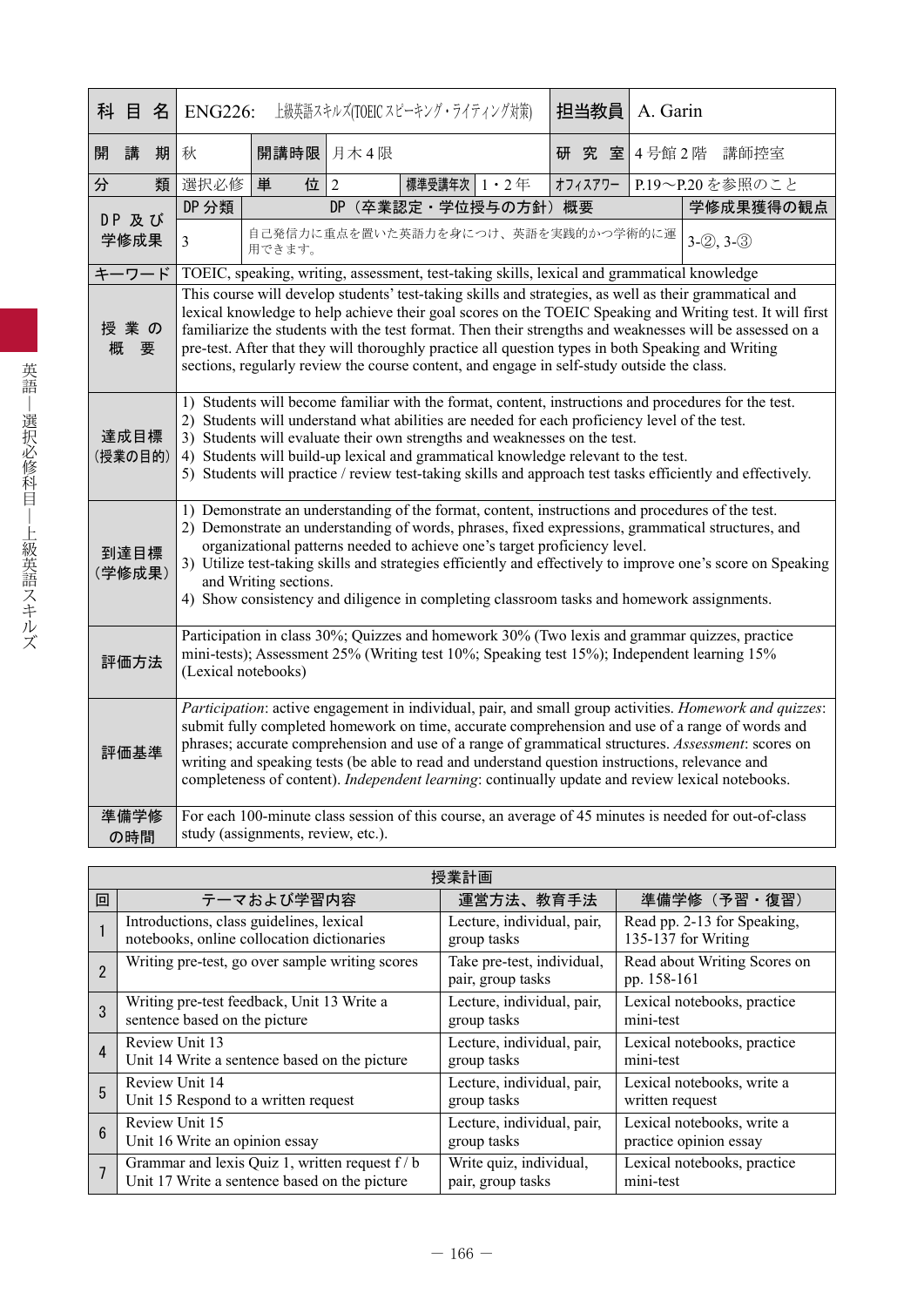|    | 授業計画                                                      |                                                       |                                                |  |  |  |  |  |  |  |
|----|-----------------------------------------------------------|-------------------------------------------------------|------------------------------------------------|--|--|--|--|--|--|--|
| 回  | テーマおよび学習内容                                                | 運営方法、教育手法                                             | 準備学修 (予習·復習)                                   |  |  |  |  |  |  |  |
| 8  | Return Quiz 1 and go over results                         | Lecture, individual, pair,                            | Lexical notebooks, practice                    |  |  |  |  |  |  |  |
|    | Unit 18 Write a sentence based on the picture             | group tasks                                           | mini-test                                      |  |  |  |  |  |  |  |
| 9  | Review Unit 18                                            | Lecture, individual, pair,                            | Lexical notebooks, write a                     |  |  |  |  |  |  |  |
|    | Unit 19 Respond to a written request                      | group tasks                                           | written request                                |  |  |  |  |  |  |  |
| 10 | Review Unit 19                                            | Lecture, individual, pair,                            | Lexical notebooks, write a                     |  |  |  |  |  |  |  |
|    | Unit 20 Write an opinion essay                            | group tasks                                           | practice opinion essay                         |  |  |  |  |  |  |  |
| 11 | Written request feedback, peer review opinion             | Lecture, individual, pair,                            | Review lexical notebooks,                      |  |  |  |  |  |  |  |
|    | essays, review skills and strategies Units 13-20          | small group tasks                                     | grammar, review for writing test               |  |  |  |  |  |  |  |
| 12 | Writing test Units 13-20, review writing tasks            | Writing test, pair and<br>group tasks                 | Review lexical notebooks and<br>grammar        |  |  |  |  |  |  |  |
| 13 | Speaking pre-test and feedback                            | Take pre-test, individual,<br>pair, small group tasks | Speaking scores pp. 35-38, Pre-<br>read Unit 1 |  |  |  |  |  |  |  |
| 14 | Return Writing test and go over results                   | Lecture, individual, pair,                            | Lexical notebooks, practice                    |  |  |  |  |  |  |  |
|    | Unit 1 Read a text aloud                                  | group tasks                                           | mini-test                                      |  |  |  |  |  |  |  |
| 15 | Review Unit 1                                             | Lecture, individual, pair,                            | Lexical notebooks, practice                    |  |  |  |  |  |  |  |
|    | Unit 2 Describe a picture                                 | group tasks                                           | mini-test                                      |  |  |  |  |  |  |  |
| 16 | Review Unit 2                                             | Lecture, individual, pair,                            | Lexical notebooks, practice                    |  |  |  |  |  |  |  |
|    | Unit 3 Respond to questions                               | group tasks                                           | mini-test                                      |  |  |  |  |  |  |  |
| 17 | Review Unit 3; Unit 4 Respond to questions                | Lecture, individual, pair,                            | Lexical notebooks, practice                    |  |  |  |  |  |  |  |
|    | using information provided                                | group tasks                                           | mini-test                                      |  |  |  |  |  |  |  |
| 18 | Review Unit 4                                             | Lecture, individual, pair,                            | Lexical notebooks, practice                    |  |  |  |  |  |  |  |
|    | Unit 5 Propose a solution                                 | group tasks                                           | mini-test                                      |  |  |  |  |  |  |  |
| 19 | Review Unit 5                                             | Lecture, individual, pair,                            | Lexical notebooks, practice                    |  |  |  |  |  |  |  |
|    | Unit 6 Express an opinion                                 | group tasks                                           | mini-test                                      |  |  |  |  |  |  |  |
| 20 | Grammar and lexis Quiz 2                                  | Write quiz, individual,                               | Lexical notebooks, practice                    |  |  |  |  |  |  |  |
|    | Unit 7 Read a text aloud                                  | pair, group tasks                                     | mini-test                                      |  |  |  |  |  |  |  |
| 21 | Return Quiz 2 and go over results, Review Unit            | Lecture, individual, pair,                            | Lexical notebooks, practice                    |  |  |  |  |  |  |  |
|    | 7, Unit 8 Describe a picture                              | group tasks                                           | mini-test                                      |  |  |  |  |  |  |  |
| 22 | <b>Review Unit 8</b>                                      | Lecture, individual, pair,                            | Lexical notebooks, practice                    |  |  |  |  |  |  |  |
|    | Unit 9 Respond to questions                               | group tasks                                           | mini-test                                      |  |  |  |  |  |  |  |
| 23 | Review Unit 9; Unit 10 Respond to questions               | Lecture, individual, pair,                            | Lexical notebooks, practice                    |  |  |  |  |  |  |  |
|    | using information provided                                | group tasks                                           | mini-test                                      |  |  |  |  |  |  |  |
| 24 | Review Unit 10                                            | Lecture, individual, pair,                            | Lexical notebooks, practice                    |  |  |  |  |  |  |  |
|    | Unit 11 Propose a solution                                | group tasks                                           | mini-test                                      |  |  |  |  |  |  |  |
| 25 | Review Unit 11                                            | Lecture, individual, pair,                            | Lexical notebooks, practice                    |  |  |  |  |  |  |  |
|    | Unit 12 Express an opinion                                | group tasks                                           | mini-test                                      |  |  |  |  |  |  |  |
| 26 | Review Unit 12<br>Review skills and strategies Units 1-12 | Lecture, individual, pair,<br>group tasks             | Review for speaking test                       |  |  |  |  |  |  |  |
|    | 定期試験を実施しない Final Exam will not be held                    |                                                       |                                                |  |  |  |  |  |  |  |
| 27 | Speaking test Units 1-12, review speaking tasks           | Take test, individual,<br>pair, group tasks           | Lexical notebooks, review<br>speaking tasks    |  |  |  |  |  |  |  |
| 28 | Go over the results of Speaking test                      | Lecture, individual, pair,<br>group tasks             | Continue lexical notebooks                     |  |  |  |  |  |  |  |

テキスト

Grant Trew. *Tactics for TOEIC Speaking and Writing Tests* (Oxford).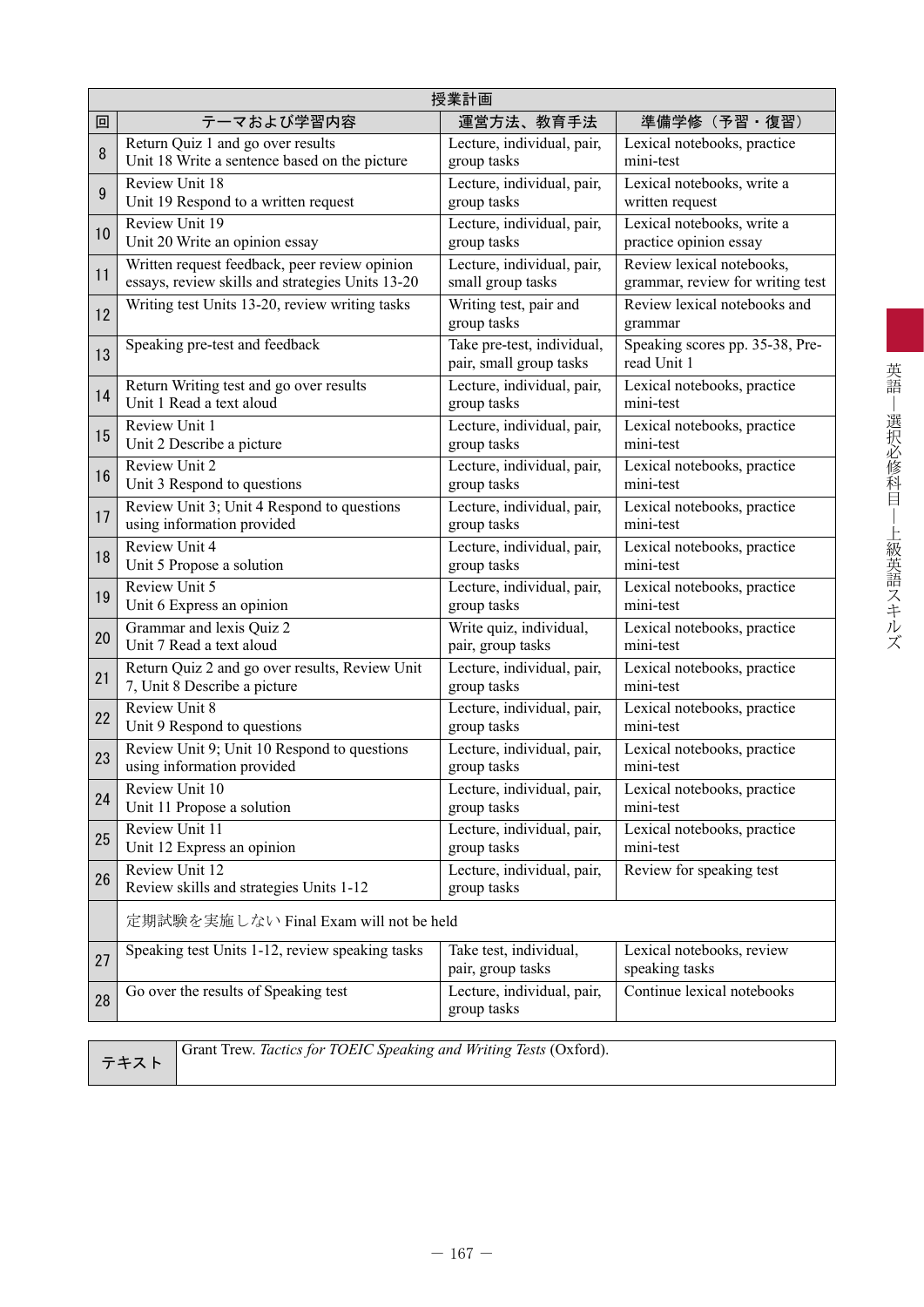|   | 科 目                                                                                                                                                                                                                                                                                                                                                                                                                                                                                                                                                                                                                                                                                                                                                                                                                                      | 名                                                                                                                                                                                                                                                                                                                                                                                             | 上級英語スキルズ (TOEIC4 技能対策)<br><b>ENG227:</b>                                                                                                                                                                                                                                                                                                                                                                                                                                                                                                                                                                                                                                                                                                                                                            |                                                         |                                                      | 担当教員              |  | R. Burton |         |  |  |            |                                                                                                                                                                                                                                                                                                                                                                                                                                         |
|---|------------------------------------------------------------------------------------------------------------------------------------------------------------------------------------------------------------------------------------------------------------------------------------------------------------------------------------------------------------------------------------------------------------------------------------------------------------------------------------------------------------------------------------------------------------------------------------------------------------------------------------------------------------------------------------------------------------------------------------------------------------------------------------------------------------------------------------------|-----------------------------------------------------------------------------------------------------------------------------------------------------------------------------------------------------------------------------------------------------------------------------------------------------------------------------------------------------------------------------------------------|-----------------------------------------------------------------------------------------------------------------------------------------------------------------------------------------------------------------------------------------------------------------------------------------------------------------------------------------------------------------------------------------------------------------------------------------------------------------------------------------------------------------------------------------------------------------------------------------------------------------------------------------------------------------------------------------------------------------------------------------------------------------------------------------------------|---------------------------------------------------------|------------------------------------------------------|-------------------|--|-----------|---------|--|--|------------|-----------------------------------------------------------------------------------------------------------------------------------------------------------------------------------------------------------------------------------------------------------------------------------------------------------------------------------------------------------------------------------------------------------------------------------------|
| 開 | 講                                                                                                                                                                                                                                                                                                                                                                                                                                                                                                                                                                                                                                                                                                                                                                                                                                        | 期                                                                                                                                                                                                                                                                                                                                                                                             | 春                                                                                                                                                                                                                                                                                                                                                                                                                                                                                                                                                                                                                                                                                                                                                                                                   | 開講時限 火金2限                                               |                                                      | 研究室               |  |           |         |  |  | 4号館2階 講師控室 |                                                                                                                                                                                                                                                                                                                                                                                                                                         |
| 分 |                                                                                                                                                                                                                                                                                                                                                                                                                                                                                                                                                                                                                                                                                                                                                                                                                                          | 類                                                                                                                                                                                                                                                                                                                                                                                             | 選択必修                                                                                                                                                                                                                                                                                                                                                                                                                                                                                                                                                                                                                                                                                                                                                                                                | 単<br>位                                                  | $\overline{2}$                                       | 標準受講年次   1 · 2 年  |  |           | オフィスアワー |  |  |            | P.19~P.20を参照のこと                                                                                                                                                                                                                                                                                                                                                                                                                         |
|   | DP 及び                                                                                                                                                                                                                                                                                                                                                                                                                                                                                                                                                                                                                                                                                                                                                                                                                                    |                                                                                                                                                                                                                                                                                                                                                                                               | DP 分類                                                                                                                                                                                                                                                                                                                                                                                                                                                                                                                                                                                                                                                                                                                                                                                               |                                                         | DP                                                   | (卒業認定・学位授与の方針) 概要 |  |           |         |  |  |            | 学修成果獲得の観点                                                                                                                                                                                                                                                                                                                                                                                                                               |
|   | 学修成果                                                                                                                                                                                                                                                                                                                                                                                                                                                                                                                                                                                                                                                                                                                                                                                                                                     |                                                                                                                                                                                                                                                                                                                                                                                               | $\overline{3}$                                                                                                                                                                                                                                                                                                                                                                                                                                                                                                                                                                                                                                                                                                                                                                                      | 用できます。                                                  | 自己発信力に重点を置いた英語力を身につけ、英語を実践的かつ学術的に運<br>$3-(2), 3-(3)$ |                   |  |           |         |  |  |            |                                                                                                                                                                                                                                                                                                                                                                                                                                         |
|   | キーワード                                                                                                                                                                                                                                                                                                                                                                                                                                                                                                                                                                                                                                                                                                                                                                                                                                    |                                                                                                                                                                                                                                                                                                                                                                                               |                                                                                                                                                                                                                                                                                                                                                                                                                                                                                                                                                                                                                                                                                                                                                                                                     |                                                         |                                                      |                   |  |           |         |  |  |            | TOEIC test listening, reading, speaking, and writing practice with language development explanations.                                                                                                                                                                                                                                                                                                                                   |
| 概 | 授業の<br>要                                                                                                                                                                                                                                                                                                                                                                                                                                                                                                                                                                                                                                                                                                                                                                                                                                 |                                                                                                                                                                                                                                                                                                                                                                                               |                                                                                                                                                                                                                                                                                                                                                                                                                                                                                                                                                                                                                                                                                                                                                                                                     |                                                         |                                                      |                   |  |           |         |  |  |            | This course will give students as much TOEIC test practice and analysis as possible, providing focus<br>questions and exercises in all 4 skills. The ETS textbooks contain the full range of question types and<br>cover the vast majority of TOEIC question types and vocabulary range. Moreover, the learning will be<br>carried out with time constraints so that students become habituated to the pace of the real test situation. |
|   |                                                                                                                                                                                                                                                                                                                                                                                                                                                                                                                                                                                                                                                                                                                                                                                                                                          | The course will provide students with a lot of TOEIC practice and analysis of techniques. Every part of<br>the test is visited and explored with a view to better or quicker understanding. Since TOEIC is itself a<br>達成目標<br>test, tasks are not graded for difficulty. There will be a final test to allow students an accurate evaluation<br>(授業の目的)<br>of likely authentic TOEIC scores. |                                                                                                                                                                                                                                                                                                                                                                                                                                                                                                                                                                                                                                                                                                                                                                                                     |                                                         |                                                      |                   |  |           |         |  |  |            |                                                                                                                                                                                                                                                                                                                                                                                                                                         |
|   | By the end of this course students will have expanded their knowledge of all 4 skills of the TOEIC test<br>together with their ability to respond to the different types of questions and vocabulary. They will have<br>learned methods of writing briefly and clearly, in well-structured sentences that combine cohesively.<br>They will have broadened their understanding and thereby their tolerance of diverging opinions, such<br>到達目標<br>that an opinion essay could be expected to show clear delineation of fact from opinion, and with<br>(学修成果)<br>appropriate use of hedging. Students will refine their ability to incorporate greater precision of<br>vocabulary into well-structured sentences, both written and spoken. Students should also become more<br>resourceful and skillful as autonomous learners of English. |                                                                                                                                                                                                                                                                                                                                                                                               |                                                                                                                                                                                                                                                                                                                                                                                                                                                                                                                                                                                                                                                                                                                                                                                                     |                                                         |                                                      |                   |  |           |         |  |  |            |                                                                                                                                                                                                                                                                                                                                                                                                                                         |
|   | 評価方法                                                                                                                                                                                                                                                                                                                                                                                                                                                                                                                                                                                                                                                                                                                                                                                                                                     |                                                                                                                                                                                                                                                                                                                                                                                               |                                                                                                                                                                                                                                                                                                                                                                                                                                                                                                                                                                                                                                                                                                                                                                                                     | comprises a mid-term test (15%) and a final exam (25%). |                                                      |                   |  |           |         |  |  |            | Participation and performance in classroom activities (30%); Homework assignments (30%); Testing                                                                                                                                                                                                                                                                                                                                        |
|   | 評価基準                                                                                                                                                                                                                                                                                                                                                                                                                                                                                                                                                                                                                                                                                                                                                                                                                                     |                                                                                                                                                                                                                                                                                                                                                                                               | Participation and performance: Regular in-class TOEIC text comprehension, vocabulary, and grammar<br>exercises to gauge grasp of all 4 skills (reading 10%, writing 10%, speaking 5%, listening 5%).<br>Homework: Considerable time should be devoted to section 7 (reading) $(15%)$ and question 8 of the<br>writing test which require the writing of an opinion essay (15%).<br>Testing: The mid-term test $(15%)$ and final exam $(25%)$ together contribute a significant 40% to the<br>overall assessment. Listening and reading tasks are objectively evaluated directly by correct answer<br>scores. Speaking and writing assessments follow TOEIC's subjective "analytical scoring guidelines"<br>described in detail in the overview for each skill in the speaking and writing textbook. |                                                         |                                                      |                   |  |           |         |  |  |            |                                                                                                                                                                                                                                                                                                                                                                                                                                         |
|   | 準備学修<br>の時間                                                                                                                                                                                                                                                                                                                                                                                                                                                                                                                                                                                                                                                                                                                                                                                                                              |                                                                                                                                                                                                                                                                                                                                                                                               |                                                                                                                                                                                                                                                                                                                                                                                                                                                                                                                                                                                                                                                                                                                                                                                                     | study (assignments, review, etc.).                      |                                                      |                   |  |           |         |  |  |            | For each 100-minute class session of this course, an average of 45 minutes is needed for out-of-class                                                                                                                                                                                                                                                                                                                                   |

|                 | 授業計画                                                                                                |                                                      |                                                   |  |  |  |  |  |  |  |  |
|-----------------|-----------------------------------------------------------------------------------------------------|------------------------------------------------------|---------------------------------------------------|--|--|--|--|--|--|--|--|
| 回               | テーマおよび学習内容                                                                                          | 運営方法、教育手法                                            | 準備学修(予習・復習)                                       |  |  |  |  |  |  |  |  |
|                 | Course introduction with overview of Listening<br>and Reading sections. Listening units $1 \& 2$    | Describe photographs $\&$<br>Match responses to wh?s | Skim through pp7-38 in<br>speaking / writing text |  |  |  |  |  |  |  |  |
|                 | Speaking section overview of entire speaking<br>paper pp7-38                                        | Work through speaking<br>instructions pages 7-38     | Read pages 7-38 again                             |  |  |  |  |  |  |  |  |
| 3               | Listening units $3 \& 4$ , plus listening test Part 3-<br>Conversations & Part 4-Talks              | Paraphrasing and picking<br>out key words            | Quizzes 1, 2, 3, & 4                              |  |  |  |  |  |  |  |  |
| 4               | Speaking unit 1, Q.1 & 2, stress & intonation<br>Speaking unit 7, Q.1 & 2, recitation & diction     | Locating word and<br>sentence stress                 | Reading task unit 7 (section 7)                   |  |  |  |  |  |  |  |  |
| 5               | Reading units $5 & 6$ Part $5$ -Incomplete sentences<br>Part 6-Text completion                      | Identify word forms and<br>tenses                    | Reading task unit 7 (section 7)                   |  |  |  |  |  |  |  |  |
| $6\overline{6}$ | Speaking units $2 \& 8$ , question 3 Describe a<br>picture's scene, people, action, and speculation | Describing what you see,<br>locations, and actions   | Reading task unit 7 (section 7)                   |  |  |  |  |  |  |  |  |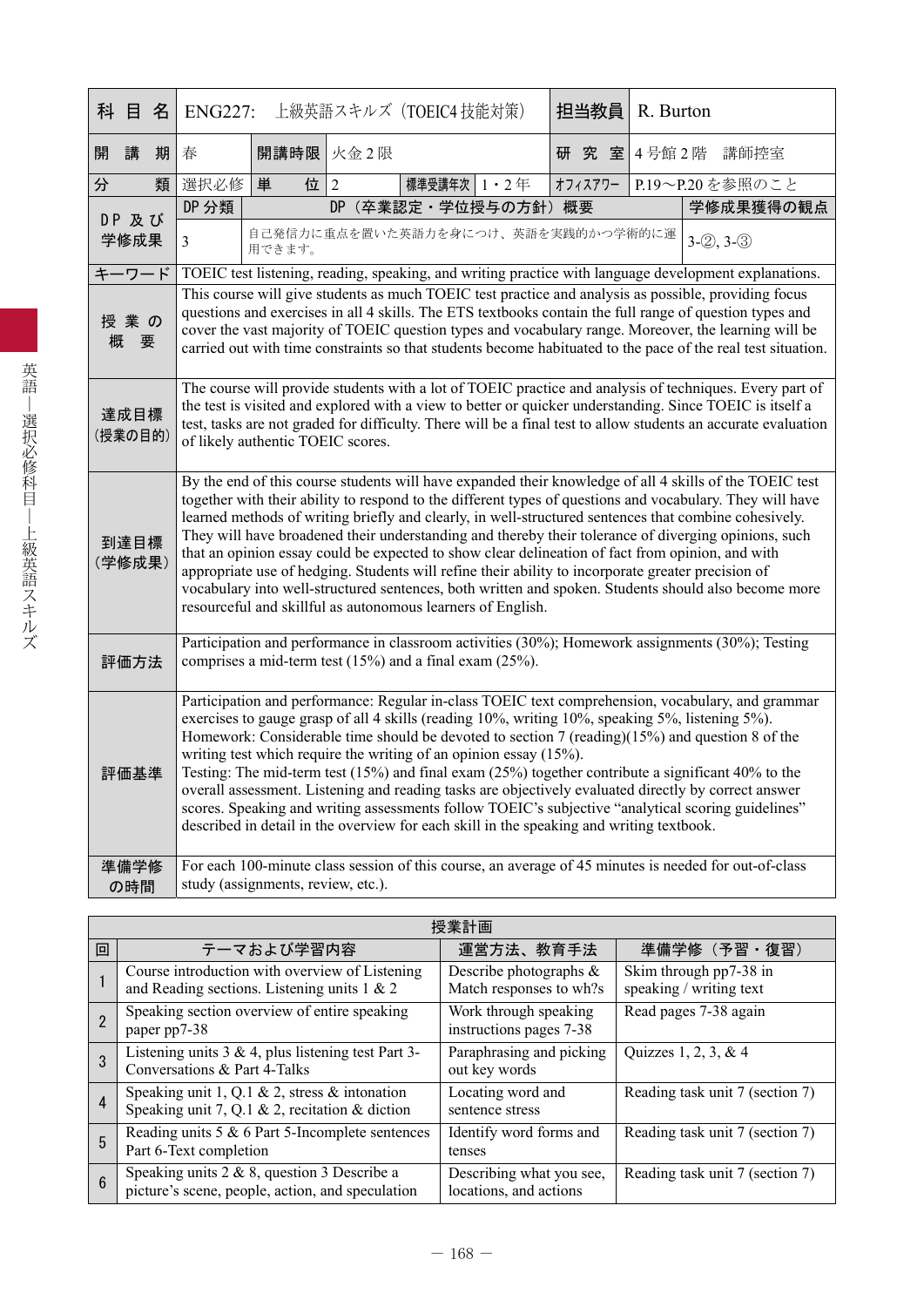|    | 授業計画                                                                                                                                         |                                                     |                                                                                   |  |  |  |  |  |  |  |
|----|----------------------------------------------------------------------------------------------------------------------------------------------|-----------------------------------------------------|-----------------------------------------------------------------------------------|--|--|--|--|--|--|--|
| 回  | テーマおよび学習内容                                                                                                                                   | 運営方法、教育手法                                           | 準備学修(予習・復習)                                                                       |  |  |  |  |  |  |  |
| 7  | Reading unit 7 Part 7-Reading comprehension.                                                                                                 | Scanning to identify the<br>four types of questions | Reading task unit 14 (section 7)                                                  |  |  |  |  |  |  |  |
| 8  | Speaking units $3 \& 9$ questions 4-6, Respond to<br>questions about habits, experience + opinions                                           | Rephrasing common<br>question types                 | Reading task unit 14 (section 7)                                                  |  |  |  |  |  |  |  |
| 9  | Listening units $8 & 9$<br>Part 1-Photographs & Part 2-Question-response                                                                     | Verb type matching $\&$<br>similar sounding words   | Reading task unit 14 (section 7)                                                  |  |  |  |  |  |  |  |
| 10 | Speaking units $4 \& 10 Q$ 's 7-9 Responding to<br>Q's using information in agenda, schedule, etc.                                           | Correcting pauses with a<br>suitable filler         | Reading task unit 14 (section 7)                                                  |  |  |  |  |  |  |  |
| 11 | Listening units $10 \& 11$<br>Part 3-Conversations & Part 4-Talks                                                                            | Spotting same-word<br>lures among answers           | Quizzes 5 & 6                                                                     |  |  |  |  |  |  |  |
| 12 | Speaking unit 5 & 11 question 10<br>Proposing a solution to a complaint or problem                                                           | Learn ways problems &<br>solutions are explained    | Quizzes 7 & 8                                                                     |  |  |  |  |  |  |  |
| 13 | Reading units 12 & 13 Part 5-Incomplete<br>sentences & Part 6-Text completion                                                                | Gerund or infinitive<br>choice & phrasal verbs      | Quizzes $9 & 10$                                                                  |  |  |  |  |  |  |  |
| 14 | Mid-term test & Speaking units $6 \& 12$ (q.11)<br>Express an opinion and gauged (dis)agreements                                             | Match responses to Q??s<br><b>Extend sentences</b>  | Quizzes 11 & 12                                                                   |  |  |  |  |  |  |  |
| 15 | Reading unit 14, plus Part 7-Reading<br>comprehension                                                                                        | Use context to find<br>words closest in meaning     | Reading task unit 21 (section 7)                                                  |  |  |  |  |  |  |  |
| 16 | Return Mid-term test and go over results.<br>Overview of entire writing paper pp135-161                                                      | Work through writing<br>instructions pp135-161      | Reading task unit 21 (section 7)                                                  |  |  |  |  |  |  |  |
| 17 | Listening units $15 \& 16$ plus Part 1-Photographs<br>Part 2-Question-response                                                               | Subject-Verb-Object<br>pattern recognition          | Reading task unit 21 (section 7)                                                  |  |  |  |  |  |  |  |
| 18 | Writing units 13 & 17, questions 1-3, Write a<br>sentence based on the picture                                                               | Join sentence parts with<br>a suitable conjunction  | Reading task unit 21 (section 7)                                                  |  |  |  |  |  |  |  |
| 19 | Listening units $17 & 18$ , plus Part 3<br>Conversations & Part 4-Talks                                                                      | Identify inference<br>markers                       | Quizzes 13 & 14                                                                   |  |  |  |  |  |  |  |
| 20 | Writing units $14 \& 18$ , questions 4-5, Write a<br>sentence based on the picture                                                           | Build into subordinate<br>clauses, time & location  | Quizzes 15 & 16                                                                   |  |  |  |  |  |  |  |
| 21 | Reading units 19 & 20, plus Part 5-Incomplete<br>sentences & Part 6-Text completion                                                          | Vocabulary building<br>using suffixes               | Quizzes 17 & 18                                                                   |  |  |  |  |  |  |  |
| 22 | Writing units 15 $&$ 19 questions 6-7, Responding<br>to a written request                                                                    | Learn structure & vocab.<br>polite message writing  | Quizzes 19 & 20                                                                   |  |  |  |  |  |  |  |
| 23 | Reading unit 21, Part 7-Reading comprehension                                                                                                | Apply strategies to<br>answer "NOT" questions       | Reading task unit 28 (section 7)                                                  |  |  |  |  |  |  |  |
| 24 | Writing unit 16- writing an opinion essay, pre-<br>writing draft, & language of opinions                                                     | Constructing an essay<br>from its parts             | Reading task unit 28 (section 7)                                                  |  |  |  |  |  |  |  |
| 25 | Listening units $22 \& 23$ , plus Part 1-Photographs<br>& Part 2-Question-response                                                           | Determine prepositions<br>as of position or motion  | Reading task unit 28 (section 7)                                                  |  |  |  |  |  |  |  |
| 26 | Writing unit 20- writing an opinion essay, pre-<br>writing language to give reasons $\&$ examples                                            | Building conditional<br>sentences to show reason    | Quizzes 21 & 22                                                                   |  |  |  |  |  |  |  |
|    | 定期試験を実施する Final Exam will be held                                                                                                            |                                                     |                                                                                   |  |  |  |  |  |  |  |
| 27 | Listening units 24 & 25, plus Part 3<br>Conversations and Part 4-Talks                                                                       | Selecting vocabulary of<br>denial and refusal       | Quizzes 23 & 24                                                                   |  |  |  |  |  |  |  |
| 28 | Return Final Exam and go over results. Set up<br>remaining homework tasks                                                                    | Work through answers<br>and go over results         | Read through units 26, 27, and<br>28. Do the exercises and check<br>your answers. |  |  |  |  |  |  |  |
|    | Grant Trew. Tactics for TOEIC Speaking and Writing Tests (Oxford).<br>テキスト<br>Grant Trew. Tactics for TOEIC Listening and Speaking (Oxford). |                                                     |                                                                                   |  |  |  |  |  |  |  |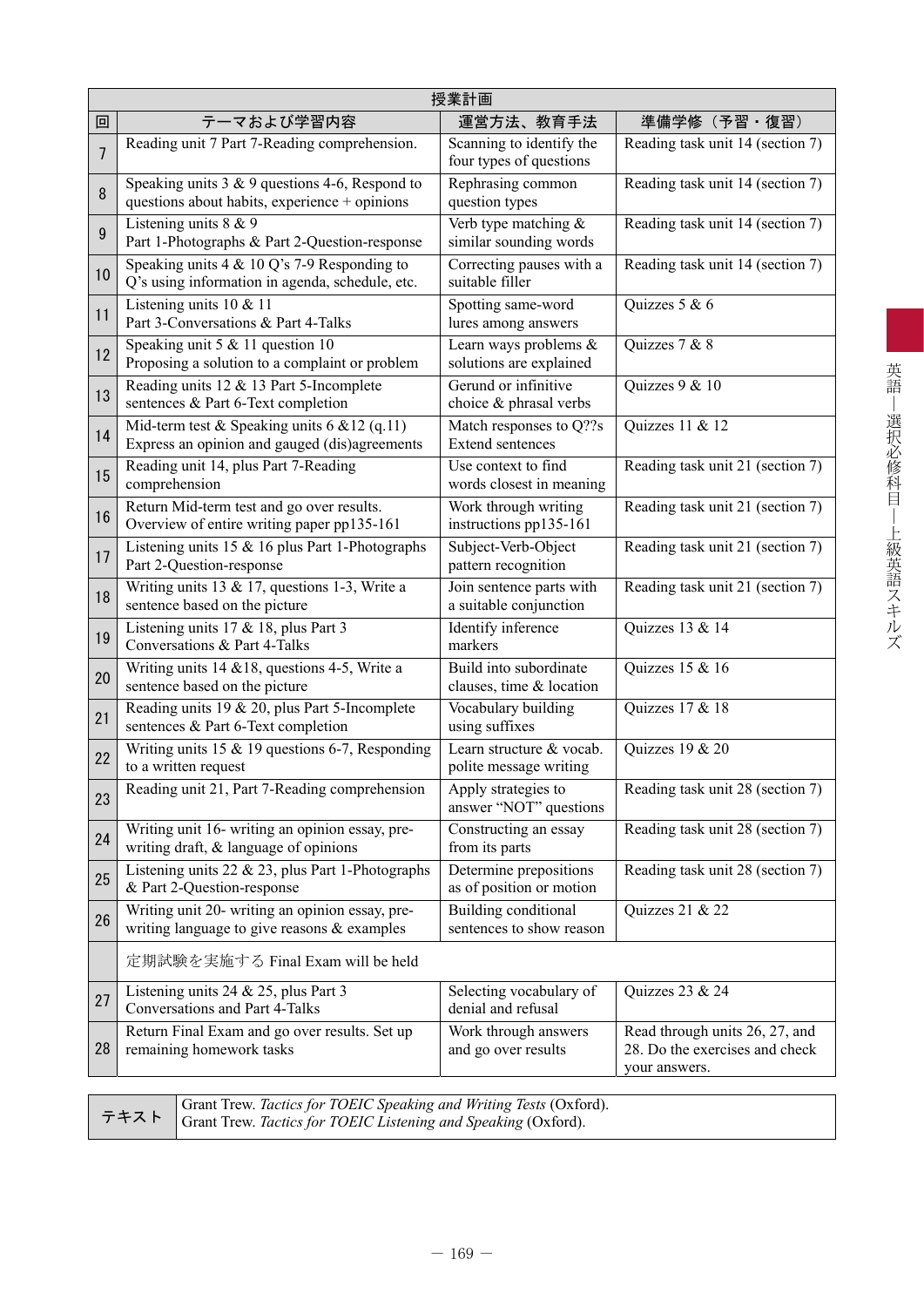| 科 目            |                                                                                                                                                                                                                                                                                                                                                                                                                                                                                                                                             | 名                                                                                                                                                                                                                                                                                                                                                                                                                                                                                                                                                                                                                                                                                                                                                                                                                              | <b>ENG228:</b><br> 上級英語スキルズ(時事英語) |                                                                                           |      |                 |                      |  | 担当教員    |     | A. Garin   |                                                                                                                                                                                                                                                                                                                                                                                                                                                                                                                                               |  |
|----------------|---------------------------------------------------------------------------------------------------------------------------------------------------------------------------------------------------------------------------------------------------------------------------------------------------------------------------------------------------------------------------------------------------------------------------------------------------------------------------------------------------------------------------------------------|--------------------------------------------------------------------------------------------------------------------------------------------------------------------------------------------------------------------------------------------------------------------------------------------------------------------------------------------------------------------------------------------------------------------------------------------------------------------------------------------------------------------------------------------------------------------------------------------------------------------------------------------------------------------------------------------------------------------------------------------------------------------------------------------------------------------------------|-----------------------------------|-------------------------------------------------------------------------------------------|------|-----------------|----------------------|--|---------|-----|------------|-----------------------------------------------------------------------------------------------------------------------------------------------------------------------------------------------------------------------------------------------------------------------------------------------------------------------------------------------------------------------------------------------------------------------------------------------------------------------------------------------------------------------------------------------|--|
| 開              | 講                                                                                                                                                                                                                                                                                                                                                                                                                                                                                                                                           | 期                                                                                                                                                                                                                                                                                                                                                                                                                                                                                                                                                                                                                                                                                                                                                                                                                              | 春                                 | 開講時限                                                                                      | 月木3限 |                 |                      |  |         | 研究室 | 4号館2階 講師控室 |                                                                                                                                                                                                                                                                                                                                                                                                                                                                                                                                               |  |
| 分              |                                                                                                                                                                                                                                                                                                                                                                                                                                                                                                                                             | 類                                                                                                                                                                                                                                                                                                                                                                                                                                                                                                                                                                                                                                                                                                                                                                                                                              | 選択必修                              | 位<br>単                                                                                    | 2    | 標準受講年次   1 · 2年 |                      |  | オフィスアワー |     |            | P.19~P.20を参照のこと                                                                                                                                                                                                                                                                                                                                                                                                                                                                                                                               |  |
|                |                                                                                                                                                                                                                                                                                                                                                                                                                                                                                                                                             |                                                                                                                                                                                                                                                                                                                                                                                                                                                                                                                                                                                                                                                                                                                                                                                                                                | DP 分類                             |                                                                                           |      |                 | DP (卒業認定·学位授与の方針) 概要 |  |         |     |            | 学修成果獲得の観点                                                                                                                                                                                                                                                                                                                                                                                                                                                                                                                                     |  |
| DP 及び<br>学修成果  |                                                                                                                                                                                                                                                                                                                                                                                                                                                                                                                                             |                                                                                                                                                                                                                                                                                                                                                                                                                                                                                                                                                                                                                                                                                                                                                                                                                                | $\overline{3}$                    | 自己発信力に重点を置いた英語力を身につけ、英語を実践的かつ学術的に運<br>用できます。                                              |      |                 |                      |  |         |     |            | $3-(3)$                                                                                                                                                                                                                                                                                                                                                                                                                                                                                                                                       |  |
| キーワード          |                                                                                                                                                                                                                                                                                                                                                                                                                                                                                                                                             |                                                                                                                                                                                                                                                                                                                                                                                                                                                                                                                                                                                                                                                                                                                                                                                                                                |                                   | Current events, speaking, reading, writing, critical thinking, theme-based learning       |      |                 |                      |  |         |     |            |                                                                                                                                                                                                                                                                                                                                                                                                                                                                                                                                               |  |
| 授業の<br>概       | 要                                                                                                                                                                                                                                                                                                                                                                                                                                                                                                                                           |                                                                                                                                                                                                                                                                                                                                                                                                                                                                                                                                                                                                                                                                                                                                                                                                                                |                                   | writing, and critical thinking skills necessary for study at university level in English. |      |                 |                      |  |         |     |            | In this course students will explore a range of themes (such as science, technology, climate, innovation<br>and health) related to current global events. They will also improve their academic speaking, reading,                                                                                                                                                                                                                                                                                                                            |  |
|                | 1) Students will gain a better understanding of a range of current global issues and events and improve<br>their ability to express their views on these both verbally and in writing.<br>2) Students will improve their group discussion, reading and academic essay writing skills.<br>達成目標<br>3) Students will improve their critical thinking skills by responding to a range of texts.<br>(授業の目的)<br>4) Students will be better able to express themselves in English by acquiring a wide range of topical<br>expressions and phrases. |                                                                                                                                                                                                                                                                                                                                                                                                                                                                                                                                                                                                                                                                                                                                                                                                                                |                                   |                                                                                           |      |                 |                      |  |         |     |            |                                                                                                                                                                                                                                                                                                                                                                                                                                                                                                                                               |  |
| 到達目標<br>(学修成果) |                                                                                                                                                                                                                                                                                                                                                                                                                                                                                                                                             |                                                                                                                                                                                                                                                                                                                                                                                                                                                                                                                                                                                                                                                                                                                                                                                                                                |                                   | independently organize and regularly update their lexical notebooks.                      |      |                 |                      |  |         |     |            | Students should be able to use a range of phrases and expressions to effectively present, summarize and<br>discuss articles on current events; become more aware of and be able to better write opinion, problem /<br>solution, descriptive and argumentative essays through exposure to model essays, writing practice and<br>corrective feedback; become better critical thinkers by identifying, inferring, supporting, synthesizing<br>and reflecting upon main and supporting ideas in a range of popular and academic texts; be able to |  |
| 評価方法           |                                                                                                                                                                                                                                                                                                                                                                                                                                                                                                                                             |                                                                                                                                                                                                                                                                                                                                                                                                                                                                                                                                                                                                                                                                                                                                                                                                                                |                                   |                                                                                           |      |                 |                      |  |         |     |            | Participation and performance in classroom activities (25%); Homework assignments (30%); Testing<br>and assessment, such as in-class quizzes and extended essay $(30\%)$ ; Independent learning $(15\%)$ .                                                                                                                                                                                                                                                                                                                                    |  |
|                |                                                                                                                                                                                                                                                                                                                                                                                                                                                                                                                                             | Participation and performance: active involvement in individual, pair, and small group tasks;<br>Homework: assignments must be complete and submitted on time; Testing and assessment: two in-class<br>lexical quizzes and one take-home extended essay assignment (content and argument, organization and<br>cohesion, lexical and grammatical range and accuracy, register); <i>Independent learning</i> : lexical<br>評価基準<br>notebooks (consistently update with new phrases and expressions and organize the content via chosen<br>format); reading articles and homework essay paragraphs completed diligently and on time, presented<br>and shared in class, (must show evidence of synthesis, inference and reflection of the main and<br>supporting ideas from the articles in both speaking and written assignments). |                                   |                                                                                           |      |                 |                      |  |         |     |            |                                                                                                                                                                                                                                                                                                                                                                                                                                                                                                                                               |  |
| 準備学修           | の時間                                                                                                                                                                                                                                                                                                                                                                                                                                                                                                                                         |                                                                                                                                                                                                                                                                                                                                                                                                                                                                                                                                                                                                                                                                                                                                                                                                                                |                                   | study (assignments, review, etc.).                                                        |      |                 |                      |  |         |     |            | For each 100-minute class session of this course, an average of 45 minutes is needed for out-of-class                                                                                                                                                                                                                                                                                                                                                                                                                                         |  |

|   | 授業計画                                               |                            |                                 |  |  |  |  |  |  |  |  |
|---|----------------------------------------------------|----------------------------|---------------------------------|--|--|--|--|--|--|--|--|
| 回 | テーマおよび学習内容                                         | 運営方法、教育手法                  | 準備学修(予習・復習)                     |  |  |  |  |  |  |  |  |
|   | Introductions, class guidelines, lexical           | Lecture, individual, pair, | Start lexical notebook, online  |  |  |  |  |  |  |  |  |
|   | notebooks, language for presenting an article      | group tasks                | collocation dictionaries        |  |  |  |  |  |  |  |  |
|   | Unit 1 Happiness, identifying the main idea in a   | Lecture, individual, pair, | Read a current article on topic |  |  |  |  |  |  |  |  |
|   | reading, inferring meaning from context            | group tasks                | of health science, lexical NB   |  |  |  |  |  |  |  |  |
|   | Present your article to a partner / group, Unit 1, | Lecture, individual, pair, | Lexical notebook, language for  |  |  |  |  |  |  |  |  |
|   | justifying your opinion, synthesizing, reflecting  | group tasks                | writing - review simple present |  |  |  |  |  |  |  |  |
| 4 | Language for summarizing an article, Unit 1,       | Lecture, individual, pair, | Lexical notebook, write an      |  |  |  |  |  |  |  |  |
|   | topic sentence, opinion paragraph                  | group tasks                | opinion paragraph               |  |  |  |  |  |  |  |  |
| 5 | Share opinion paragraphs, Unit 2 Inventive         | Lecture, individual, pair, | Read a current article on topic |  |  |  |  |  |  |  |  |
|   | solutions, identifying detail                      | group tasks                | of technology, lexical notebook |  |  |  |  |  |  |  |  |
| 6 | Summarize your article to a partner / group,       | Lecture, individual, pair, | Lexical notebook, language for  |  |  |  |  |  |  |  |  |
|   | continue Unit 2, analyzing problems / solutions    | group tasks                | writing - review simple past    |  |  |  |  |  |  |  |  |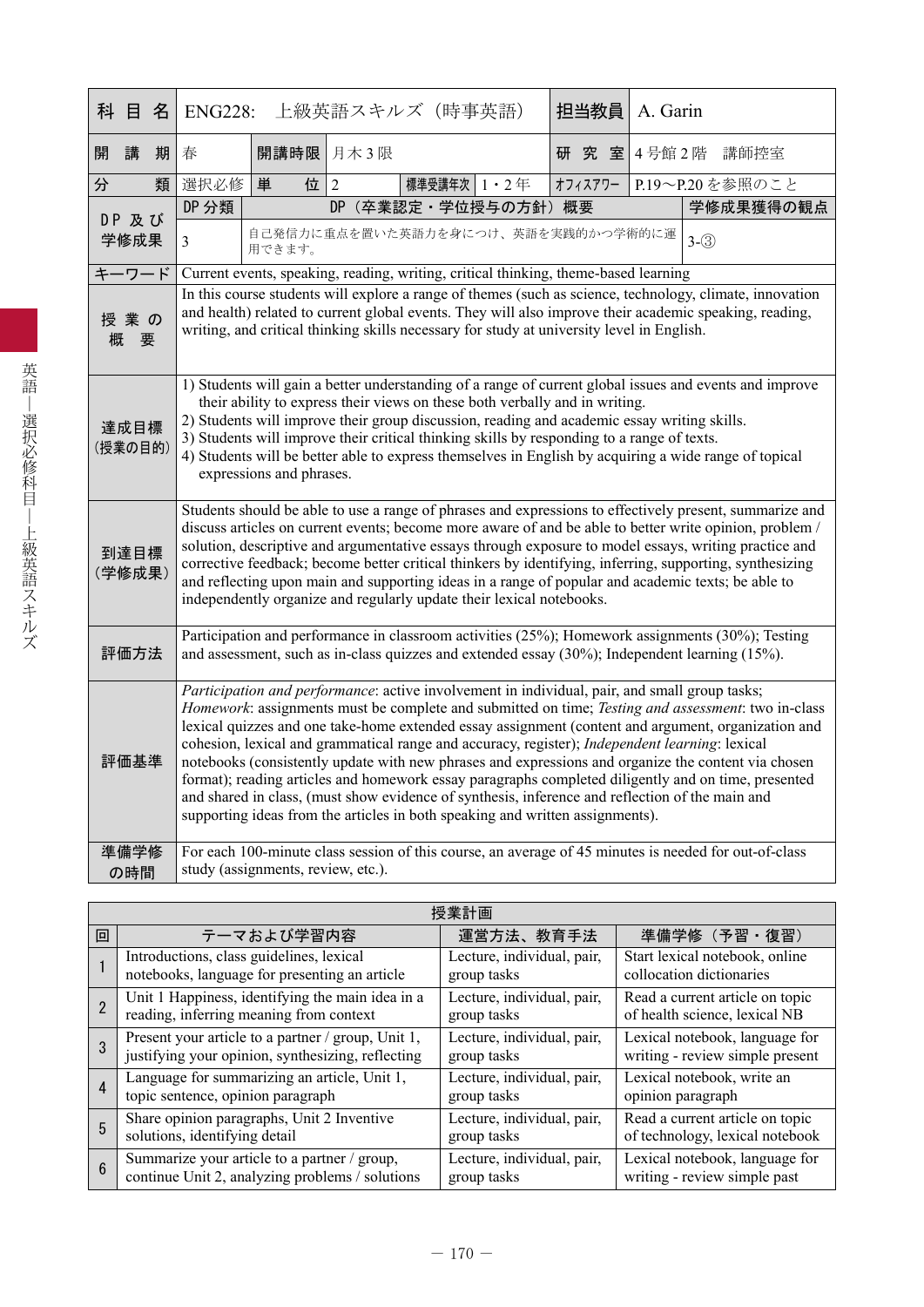|    | 授業計画                                                                                                   |                                           |                                                              |  |  |  |  |  |  |  |
|----|--------------------------------------------------------------------------------------------------------|-------------------------------------------|--------------------------------------------------------------|--|--|--|--|--|--|--|
| 回  | テーマおよび学習内容                                                                                             | 運営方法、教育手法                                 | 準備学修 (予習·復習)                                                 |  |  |  |  |  |  |  |
| 7  | Strategies for interacting and checking                                                                | Lecture, individual, pair,                | Prep for lexical quiz 1, write                               |  |  |  |  |  |  |  |
|    | understanding, Unit 2, supporting the main idea                                                        | group tasks                               | problem / solution paragraph                                 |  |  |  |  |  |  |  |
| 8  | Lexical Quiz 1, Share problem / solution                                                               | Lecture, individual, pair,                | Read a current article on topic                              |  |  |  |  |  |  |  |
|    | paragraph, Unit 3 Connected lives, taking notes                                                        | group tasks                               | of communication, lexical NB                                 |  |  |  |  |  |  |  |
| 9  | Return Quiz 1 and go over the results, questions                                                       | Lecture, individual, pair,                | Lexical notebook, language for                               |  |  |  |  |  |  |  |
|    | about your article in group / pair, Unit 3                                                             | group tasks                               | writing - using present perfect                              |  |  |  |  |  |  |  |
| 10 | Unit 3, concluding sentences, writing a                                                                | Lecture, individual, pair,                | Lexical notebook, write a                                    |  |  |  |  |  |  |  |
|    | descriptive paragraph                                                                                  | group tasks                               | descriptive paragraph                                        |  |  |  |  |  |  |  |
| 11 | Share descriptive paragraphs in groups, Unit 5                                                         | Lecture, individual, pair,                | Current article on topic of                                  |  |  |  |  |  |  |  |
|    | Memory and learning, identifying cause / effect                                                        | group tasks                               | psychology / biology, lexical NB                             |  |  |  |  |  |  |  |
| 12 | Present your article in group / pair, Unit 5,                                                          | Lecture, individual, pair,                | Lexical notebook, language for                               |  |  |  |  |  |  |  |
|    | internalization, reflecting, synthesizing                                                              | group tasks                               | writing - using $by + gerund$                                |  |  |  |  |  |  |  |
| 13 | Unit 5, using an outline, write an essay                                                               | Lecture, individual, pair,                | Lexical notebooks, write an                                  |  |  |  |  |  |  |  |
|    | introduction paragraph                                                                                 | group tasks                               | essay introduction paragraph                                 |  |  |  |  |  |  |  |
| 14 | Share introduction paragraphs in groups, Unit 6                                                        | Lecture, individual, pair,                | Read a current article on topic                              |  |  |  |  |  |  |  |
|    | Animals and medicine, identifying pros and cons                                                        | group tasks                               | of health, lexical notebook                                  |  |  |  |  |  |  |  |
| 15 | Summarize your article in a group / pair, Unit 6,                                                      | Lecture, individual, pair,                | Lexical notebook, language for                               |  |  |  |  |  |  |  |
|    | understanding metaphors and similies                                                                   | group tasks                               | writing - making concessions                                 |  |  |  |  |  |  |  |
| 16 | Unit 6, writing an argumentative paragraph                                                             | Lecture, individual, pair,<br>group tasks | Prep for lexical quiz 2, write an<br>argumentative paragraph |  |  |  |  |  |  |  |
| 17 | Lexical Quiz 2, Unit 7 Nature's fury, Identifying                                                      | Lecture, individual, pair,                | Read a current article on topic                              |  |  |  |  |  |  |  |
|    | sequence                                                                                               | group tasks                               | of science, lexical notebook                                 |  |  |  |  |  |  |  |
| 18 | Return Quiz 2 and go over the results, Ask                                                             | Lecture, individual, pair,                | Lexical notebook, language for                               |  |  |  |  |  |  |  |
|    | questions about your article in group / pair, Unit 7                                                   | group tasks                               | writing - describing a process                               |  |  |  |  |  |  |  |
| 19 | Unit 7, writing a process paragraph, writing an                                                        | Lecture, individual, pair,                | Lexical notebook, write an                                   |  |  |  |  |  |  |  |
|    | essay conclusion                                                                                       | group tasks                               | essay conclusion paragraph                                   |  |  |  |  |  |  |  |
| 20 | Share conclusion paragraphs, Unit 8 Building                                                           | Lecture, individual, pair,                | Read a current article on topic                              |  |  |  |  |  |  |  |
|    | wonders, identifying relevant information                                                              | group tasks                               | of architecture, lexical notebook                            |  |  |  |  |  |  |  |
| 21 | Present your article in groups / pairs, Unit 8,                                                        | Lecture, individual, pair,                | Lexical notebook, language for                               |  |  |  |  |  |  |  |
|    | interpreting quotes                                                                                    | group tasks                               | writing - comparative adjectives                             |  |  |  |  |  |  |  |
| 22 | Unit 8, writing a comparative paragraph                                                                | Lecture, individual, pair,<br>group tasks | Lexical notebook, start writing<br>extended essay            |  |  |  |  |  |  |  |
| 23 | Unit 9, Form and function, identifying theories                                                        | Lecture, individual, pair,<br>group tasks | Lexical notebook, continue<br>writing extended essay         |  |  |  |  |  |  |  |
| 24 | Extended essay class time, Unit 9, evaluating                                                          | Lecture, individual, pair,                | Lexical notebook, continue                                   |  |  |  |  |  |  |  |
|    | evidence                                                                                               | group tasks                               | writing extended essay                                       |  |  |  |  |  |  |  |
| 25 | Extended essay class time, Unit 9, writing a                                                           | Lecture, individual, pair,                | Lexical notebook, finish writing                             |  |  |  |  |  |  |  |
|    | summary paragraph                                                                                      | group tasks                               | extended essay                                               |  |  |  |  |  |  |  |
| 26 | Submit extended essay, review lexical notebooks                                                        | Lecture, individual, pair,                | Read a current article on topic                              |  |  |  |  |  |  |  |
|    | and textbook content                                                                                   | group tasks                               | of science                                                   |  |  |  |  |  |  |  |
|    | 定期試験を実施しない Final Exam will not be held                                                                 |                                           |                                                              |  |  |  |  |  |  |  |
| 27 | Summarize your article in groups / pairs,                                                              | Lecture, individual, pair,                | Review lexical notebook and                                  |  |  |  |  |  |  |  |
|    | supplementary speaking fluency activities                                                              | group tasks                               | textbook content                                             |  |  |  |  |  |  |  |
| 28 | Extended essay feedback, course closure                                                                | Lecture, individual, pair,                | Textbook review and self-study,                              |  |  |  |  |  |  |  |
|    | activities                                                                                             | group tasks                               | continue lexical notebook                                    |  |  |  |  |  |  |  |
|    | Laurie Blass, Marie Vargo. Pathways 2 - Reading, Writing, and Critical Thinking, 2nd Edition (National |                                           |                                                              |  |  |  |  |  |  |  |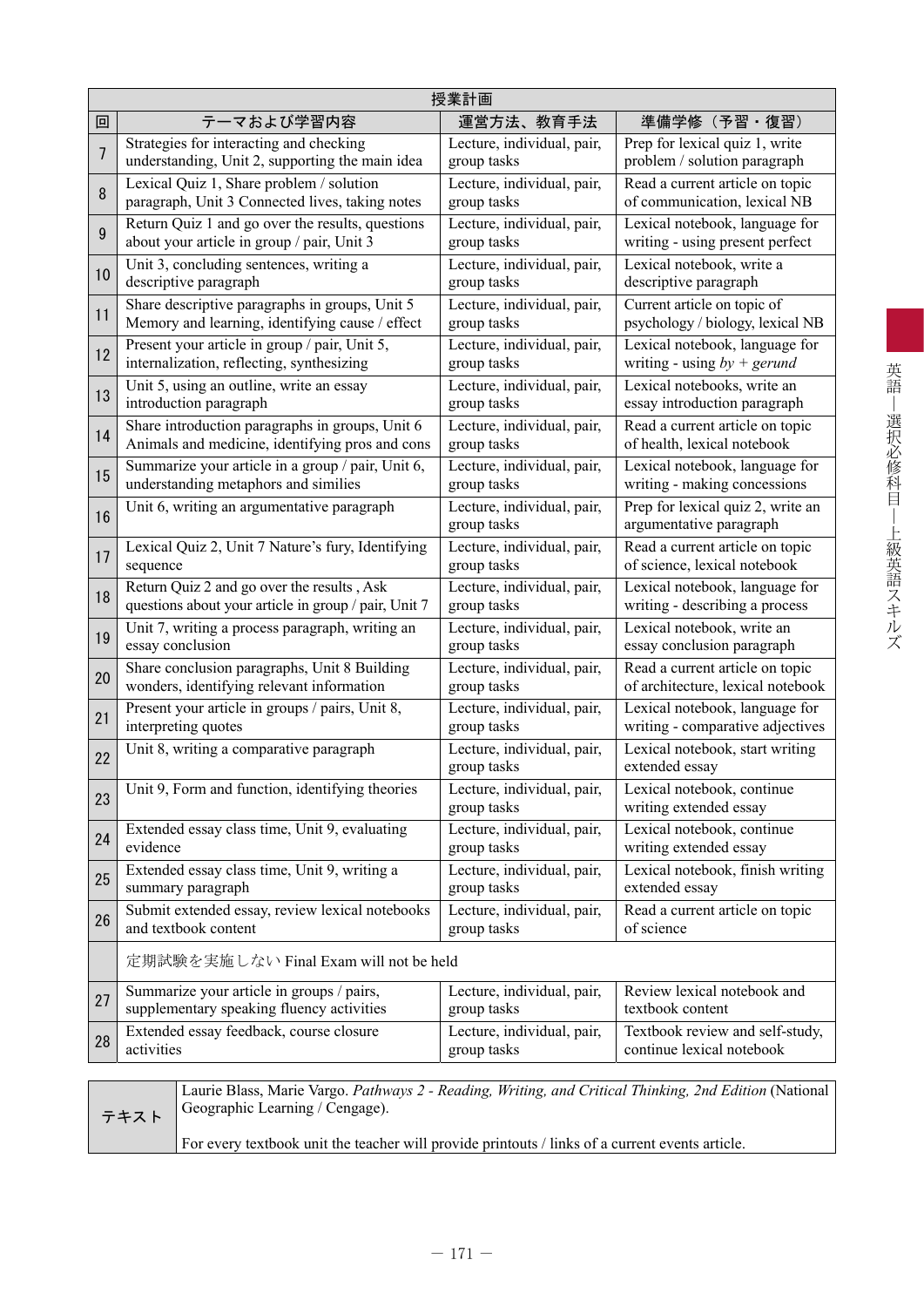|   |                                                                                                                                                                                                                                  |                                                                                                                                                                                                              | 科 目 名 ENG000:  |                                                         | 英語ファンダメンタルズ |                            | 担当教員 | 狩野                                   | 晶子                      |                                                                                                                                                    |  |  |
|---|----------------------------------------------------------------------------------------------------------------------------------------------------------------------------------------------------------------------------------|--------------------------------------------------------------------------------------------------------------------------------------------------------------------------------------------------------------|----------------|---------------------------------------------------------|-------------|----------------------------|------|--------------------------------------|-------------------------|----------------------------------------------------------------------------------------------------------------------------------------------------|--|--|
|   | 開講期                                                                                                                                                                                                                              |                                                                                                                                                                                                              | 秋              | 開講時限 木 5限                                               |             |                            |      | 研究室 4203                             |                         |                                                                                                                                                    |  |  |
| 分 |                                                                                                                                                                                                                                  | 類                                                                                                                                                                                                            | 選択             | 単                                                       | 位   0       | 標準受講年次 1 年                 |      |                                      | オフィスアワー P.19~P.20を参照のこと |                                                                                                                                                    |  |  |
|   | DP 及び                                                                                                                                                                                                                            |                                                                                                                                                                                                              | DP 分類          |                                                         |             | DP (卒業認定・学位授与の方針) 概要       |      |                                      |                         | 学修成果獲得の観点                                                                                                                                          |  |  |
|   | 学修成果                                                                                                                                                                                                                             |                                                                                                                                                                                                              | $\mathfrak{Z}$ | 自己発信力に重点を置いた英語力を身につけ、英語を実践的かつ学術的に運<br>$3-(3)$<br>用できます。 |             |                            |      |                                      |                         |                                                                                                                                                    |  |  |
|   | キーワード                                                                                                                                                                                                                            |                                                                                                                                                                                                              |                |                                                         |             | 英文法の基礎、語彙力の強化、4技能、TOEIC    |      |                                      |                         |                                                                                                                                                    |  |  |
|   | 授業の<br>概要                                                                                                                                                                                                                        |                                                                                                                                                                                                              |                |                                                         |             |                            |      | ることで学習習慣の再形成を促し、自律的、主体的な学びへの道筋を作る。   |                         | 必修英語と連動した English Essentials をテキストとし、基礎的な英語力の底上げを図る。スピ<br>ーキング、ライティングを主軸として 4 技能を統合的に活用しながら英語での発信力とリサ<br>ーチ及びクリティカルシンキングのスキルを網羅的に学ぶ。準備学習、復習を十分に活用す |  |  |
|   |                                                                                                                                                                                                                                  | 英語での発信力とリサーチ及びクリティカルシンキングのスキルを、テキスト English<br>Essentials をベースに、小課題を組み合わせ 4 技能を統合的に活用しながら学び、英語での発<br>達成目標<br>信力を強化する。基本的かつ必須の語彙や構文を復習し、基礎的な英語力の底上げを図る。<br>(授業の目的)<br>毎週の授業を通して学習習慣の再形成を促し、自律的、主体的な学びへの道筋を作る。 |                |                                                         |             |                            |      |                                      |                         |                                                                                                                                                    |  |  |
|   | 到達目標<br>(学修成果)                                                                                                                                                                                                                   |                                                                                                                                                                                                              |                |                                                         |             |                            |      | ープやペアで英語で話し合い、英語での自己表現を行える発信力を身につける。 |                         | 学生は授業の内容理解と英語力強化のため、日々の準備学習や復習をとおして学習習慣の再<br>形成を行う。英語の基本的な必須語彙と英文法の基礎をふまえ、身近なテーマについてグル                                                             |  |  |
|   | 評価方法                                                                                                                                                                                                                             |                                                                                                                                                                                                              |                |                                                         |             | 課題 (30%)、4リアクションペーパー (20%) |      |                                      |                         | ①授業時の参加姿勢(20%)、②準備学習をもとにした課題・復習課題(30%)、③授業時の小                                                                                                      |  |  |
|   | ①積極的に学ぶ姿勢と準備を行ったうえで授業に参加し、クラスでのアクティビティに主体<br>的に取り組んでいるか。②英語力強化のために必要な準備学習、復習を行い課題を解き、期<br>日までに提出したか。③授業内での個人、ペア、グループでの活動と課題に積極的に取り組<br>評価基準<br>み、英語力強化のための基礎知識の積み上げを行ったか。④学習習慣形成のための自律的な<br>学びに向けて、自らの取り組みを省察し具体的かつ客観的な自己分析をしたか。 |                                                                                                                                                                                                              |                |                                                         |             |                            |      |                                      |                         |                                                                                                                                                    |  |  |
|   | 準備学修<br>の時間                                                                                                                                                                                                                      |                                                                                                                                                                                                              |                |                                                         |             |                            |      |                                      |                         |                                                                                                                                                    |  |  |

| 授業計画           |                                                |            |                          |  |
|----------------|------------------------------------------------|------------|--------------------------|--|
| 回              | テーマおよび学習内容                                     | 運営方法、教育手法  | 準備学修(予習・復習)              |  |
|                | Self-introduction, course guidance,            | ガイダンス、グループ | 準備学習 (textbook pp.6~19)  |  |
|                | ice breaking activities, needs and level check | ワーク、小課題    | 復習課題 handout             |  |
| $\overline{2}$ | Unit 1 Conversation                            | 講義、演習、ペア&グ | 準備学習 (textbook pp.19~25) |  |
|                |                                                | ループワーク、小課題 | 復習課題 handout             |  |
| 3              | Unit 2 Speech                                  | 講義、演習、ペア&グ | 準備学習 (textbook pp.26~30) |  |
|                |                                                | ループワーク、小課題 | 復習課題 handout             |  |
| 4              | Unit 3 Presentation                            | 講義、演習、ペア&グ | 準備学習 (textbook pp.31~39) |  |
|                |                                                | ループワーク、小課題 | 復習課題 handout             |  |
| 5              | Unit 4 Visuals                                 | 講義、演習、ペア&グ | 準備学習 (textbook pp.40~50) |  |
|                |                                                | ループワーク、小課題 | 復習課題 handout             |  |
| 6              | Unit 5 The Writing Process                     | 講義、演習、ペア&グ | 準備学習 (textbook pp.51~60) |  |
|                |                                                | ループワーク、小課題 | 復習課題 handout             |  |
| $\overline{1}$ | Unit 6 Paragraph Writing                       | 講義、演習、ペア&グ | 準備学習 (textbook pp.61~70) |  |
|                |                                                | ループワーク、小課題 | 復習課題 handout             |  |
| $\mathsf{R}$   | Unit 7 Essay Writing                           | 講義、演習、ペア&グ | 準備学習 (textbook pp.71~78) |  |
|                |                                                | ループワーク、小課題 | 復習課題 handout             |  |
| 9              | Unit 8 Research                                | 講義、演習、ペア&グ | 準備学習 (textbook pp.79~87) |  |
|                |                                                | ループワーク、小課題 | 復習課題 handout             |  |